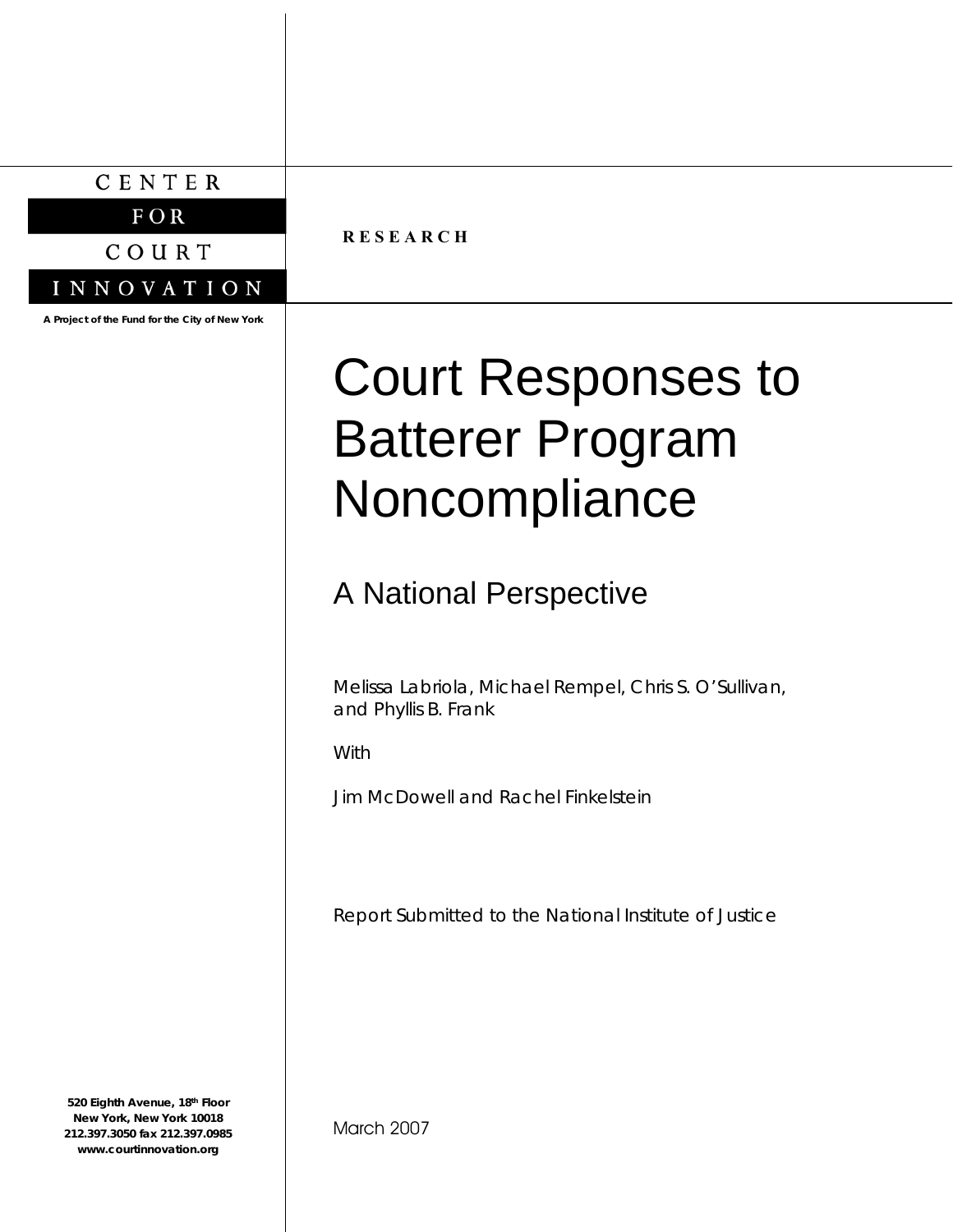#### *Authors' Note:*

This study was supported by a grant from the National Institute of Justice of the U.S. Department of Justice (contract # 2004-WG-BX-0005). The opinions, findings, and conclusions or recommendations expressed in this publication are those of the authors and do not necessarily reflect the views of the Department of Justice.

The Center for Court Innovation was the grantee with a subcontract to VCS Inc. of Rockland County. The Principal Investigator was Michael Rempel of the Center for Court Innovation (CCI), and the Co-Principal Investigators were Chris S. O'Sullivan, consultant to VCS, and Phyllis B. Frank, Assistant Executive Director of VCS and the founder and director of the Community Change Project at VCS. Melissa Labriola of the Center for Court Innovation was the project director. Jim McDowell, Court Liaison at the VCS Community Change Project, contributed throughout with a practitioner perspective on how courts and batterer programs communicate. Rachel Finkelstein participated during the summer of 2006 as a Research Intern at the Center for Court Innovation. The team coauthored the proposal to NIJ and worked collaboratively throughout all phases of project implementation, analysis, and interpretation.

For research correspondence, please contact Melissa Labriola, Center for Court Innovation, 520  $8<sup>th</sup>$  Avenue, New York, NY 10018. For batterer program and other practitioner correspondence, please contact Phyllis B. Frank, VCS Inc., 77 South Main Street, New City, NY 10956.

March 2007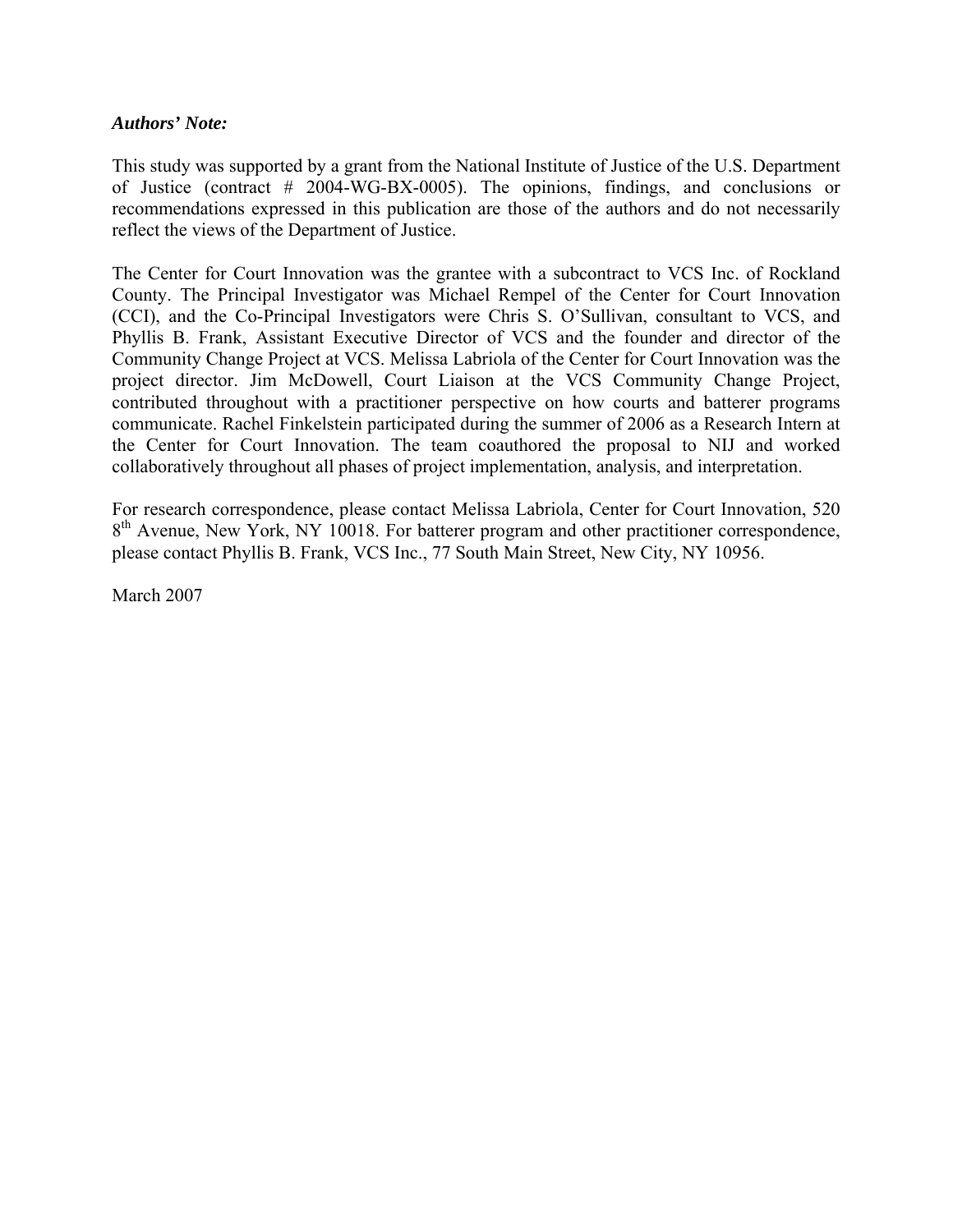# **TABLE OF CONTENTS**

| <b>Executive Summary</b>                                                           | iii                 |
|------------------------------------------------------------------------------------|---------------------|
| Acknowledgements                                                                   | ix                  |
| <b>Chapter One. Introduction</b>                                                   | $\mathbf{1}$        |
| <b>Study Goals and Objectives</b>                                                  | $\overline{2}$      |
| The Collaboration                                                                  | $\overline{4}$<br>5 |
| Organization of the Report                                                         |                     |
| <b>Chapter Two. Research on Court Mandates to Batterer Programs</b>                | 7                   |
| Findings on Batterer Program Effectiveness in Promoting Rehabilitation             | $\overline{7}$      |
| New Directions for Research – The Coordinated Community Response                   | 9                   |
| Findings on Batterer Program Effectiveness in Promoting Accountability             | 10                  |
| Conclusion                                                                         | 12                  |
| <b>Chapter Three. Research Design</b>                                              | 13                  |
| <b>Survey Domains</b>                                                              | 13                  |
| Sampling Plan                                                                      | 16                  |
| <b>Survey Implementation</b>                                                       | 22                  |
| The Possibility of Response Bias                                                   | 22                  |
| State Laws, Regulations, and Standards                                             | 27                  |
| <b>Chapter Four. Results: Policies and Operations</b>                              | 29                  |
| <b>Background Respondent Characteristics</b>                                       | 29                  |
| Court Mandate Policies: How Courts Use Batterer Programs                           | 31                  |
| Batterer Program Policies: How the Programs Operate                                | 33                  |
| <b>Chapter Five. Results: Rationale – Why Use Batterer Programs</b>                | 35                  |
| The Function of Batterer Programs                                                  | 35                  |
| Primary Focus of the Batterer Program Curriculum                                   | 36                  |
| <b>Chapter Six. Results: Practice and Enforcement of Batterer Program Mandates</b> | 39                  |
| Communication: How do Batterer Programs and Courts Interact                        | 39                  |
| Mandate Enforcement: How do Courts Respond to Noncompliance                        | 41                  |
| Predictors of Enforcement                                                          | 46                  |
| <b>Chapter Seven. Conclusion and Implications</b>                                  | 51                  |
| Discussion of Major Findings                                                       | 51                  |
| <b>Study Strengths and Limitations</b>                                             | 54                  |
| Implications for Research, Policy, and Practice                                    | 57                  |
| <b>References</b>                                                                  | 59                  |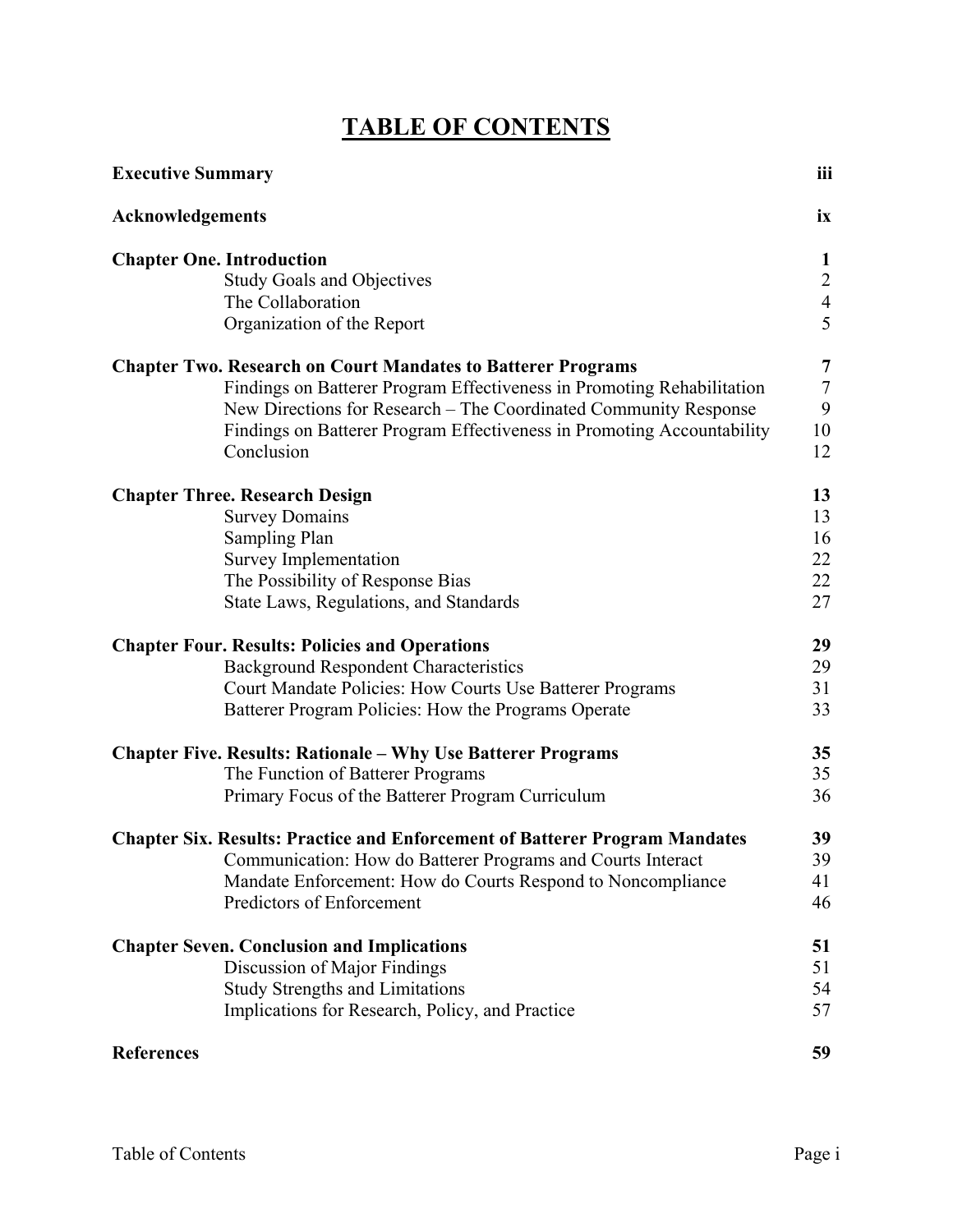| <b>Appendices</b>                                                                 | 63  |
|-----------------------------------------------------------------------------------|-----|
| Appendix A. Genesis of an Accountability Model and a Collaborative Project        | 63  |
| Appendix B. Batterer Program Survey                                               | 68  |
| Appendix C. Criminal Court Survey                                                 | 76  |
| Appendix D. Victim Assistance Agency Survey                                       | 85  |
| Appendix E. Preliminary Letter and Survey                                         | 91  |
| Appendix F. Letter to Batterer Program Respondents                                | 93  |
| Appendix G. Results for Additional Response Bias Analyses                         | 95  |
| Appendix H. State Laws and Standards Pertaining to Batterer Programs              | 96  |
| Appendix I. Results for Factor Analyses: Focus of the Batterer Program Curriculum | 105 |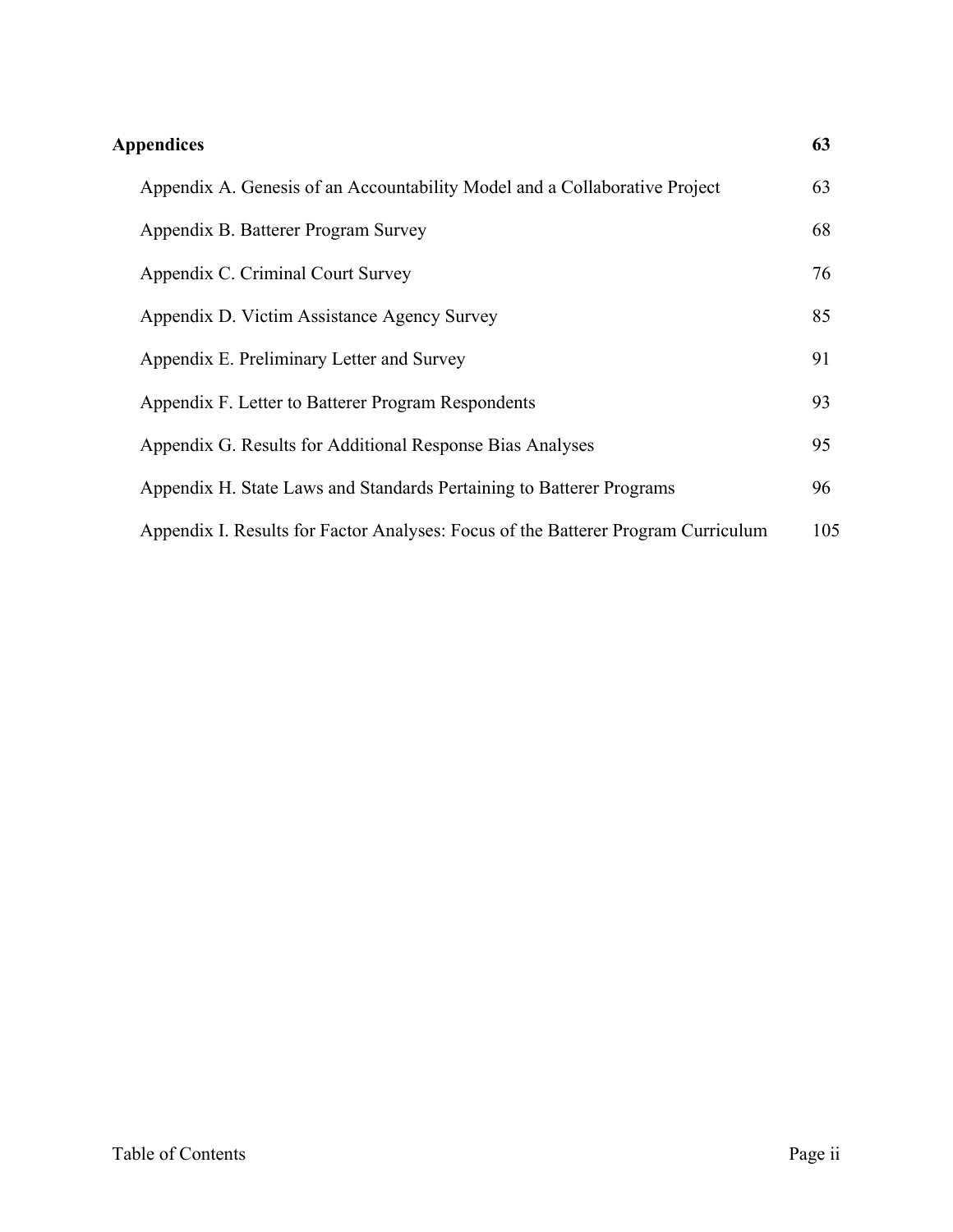Over the past 25 years, the criminal justice system has sought to transform its historically inadequate response to domestic violence. Advocacy efforts led domestic violence to be widely recognized as an important social problem, and criminal justice reforms were instituted accordingly to improve the policing and prosecution of domestic violence cases. These reforms precipitated a massive influx of domestic violence cases into criminal courts nationwide. Initially at the urging of advocates, growing numbers of courts turned to batterer programs as their mandate of choice, especially when the legal issues in a case precluded the imposition of jail.

Although batterer programs are now widespread, the rationale for using them has become a matter of growing contention. When batterer programs first originated in the late 1970s, supporters typically described them as one prong in a "coordinated community response" to domestic violence, guided by the aim of "changing the climate of tolerance for this type of violence" (Pence and McDonnell 1999). Initially, the purpose was to get the participants to stop their abusive behavior. Accordingly, rehabilitation has been and continues to be the focus of research. Over 35 batterer program studies have been completed since the 1980s. Recently, five key studies have emerged that employ experimental techniques, assigning offenders at random to a batterer program or a control condition in an effort to provide definitive evidence of whether or not the programs produce a reduction in re-abuse. The results suggest that they do not. Four of the five experimental trials, including all four completed over the past decade, showed no effect of batterer programs on recidivism (Davis, Taylor, and Maxwell 2000; Dunford 2000; Feder and Dugan 2002; Labriola, Rempel, and Davis 2005). The most recent literature review found that batterer programs overall do not reduce re-offending, especially when measured by victim report, or at best show only marginal effects (Feder and Wilson 2005).

Although the viability of batterer programs as "treatment" has grown more dubious, the research literature has not examined whether these programs can advance any other function. A *potential* function, promoted for years by many in the advocacy community and gaining broader attention in the wake of research that casts doubt on the goal of rehabilitation, is accountability. This is the subject of the present study, conducted by the Center for Court Innovation and VCS Inc., with funding from the National Institute of Justice. The study was implemented as a researcher-practitioner partnership. In general, the practitioners led the framing of research questions and premises, and the researchers led the development of the methodology and analysis plan.

# **The Meaning of an Accountability Model**

"Accountability" is a term often linked rhetorically with the court response to domestic violence, but its meaning has rarely been examined in depth, and the relevant research literature is almost entirely anecdotal and incidental. The underlying assumption of this study is that to promote accountability, criminal courts must not merely mandate offenders to batterer programs, but must also enforce their mandates by imposing meaningful consequences on those who are noncompliant. In this view, when courts consistently impose penalties in response to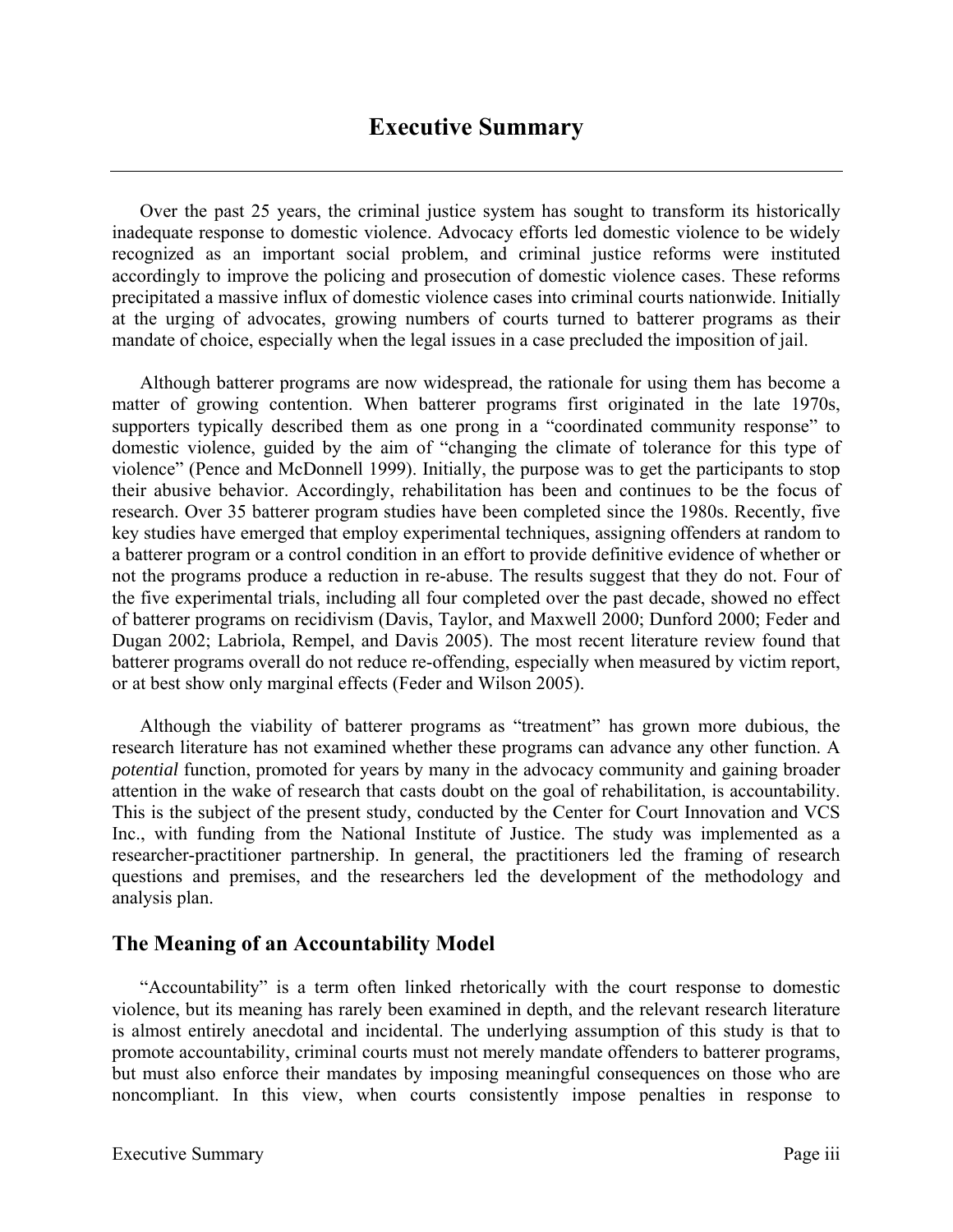noncompliance, up to and including jail, it reinforces that the criminal justice system takes the crime of domestic violence seriously and view a batterer program as an important requirement that the offenders cannot ignore. Such steps contribute to the ability of the justice system to convey to the larger society a message of intolerance for domestic violence. The goal of accountability is therefore consistent with the vision of batterer programs as part of a coordinated community response that seeks to change the country's attitudes with respect to domestic violence. In other words, this study's focus is on the systemic response to noncompliance with a court order to a batterer program, rather than the "success" of batterer programs in preventing recidivism among program completers.

# **Research Design**

Our primary research question was simple: to what extent are criminal courts nationwide advancing the goal of accountability by imposing consequences on offenders who are noncompliant with a batterer program mandate? We were also interested in understanding the goals that courts, batterer programs, and victim assistance agencies currently ascribe to batterer programs. Additional questions included: when and how courts mandate offenders to these programs; what, if any, other types of programs courts mandate for domestic violence offenders (e.g., alcohol treatment, mental health treatment, or parenting); and to what extent courts, batterer programs, and victim assistance agencies concur on their answers to these questions.

We conducted a survey of 260 communities nationwide, with the goal of including a criminal court, batterer program and victim assistance agency in each community. In the absence of prior research, we believed that a national study reaching a large number of sites would comprise the ideal methodology. Subsequent research might involve an empirical study of court practices at a smaller number of sites.

Our sampling plan involved intentionally selecting a range of communities meeting several criteria. They included: (1) three to five communities in all 50 states; (2) mix of population sizes; (3) high volume of batterer program mandates relative to population; (4) use of batterer program mandates both pre-disposition (before a conviction or dismissal) and post-disposition (as a sentence); (5) batterer program mandates originating with the court, not probation, although probation may supervise the mandate; and (5) contact information available for a local batterer program, court, and victim assistance agency.

We first identified 2,265 batterer programs nationwide and sent each a one-page preliminary survey requesting basic information necessary to select our sample. A total of 543 programs returned the survey, from which we selected 260 communities. We ultimately selected more than five communities in 18 states with particularly large numbers of batterer programs and fewer than three communities in eight small states where we identified only one or two programs.

Respondents in the 260 communities could complete the survey either on the internet, utilizing a secure password, or by returning a hard copy. Response rates were 75% for the batterer programs, 53% for the courts, and 62% for the victim assistance agencies. We conducted an extensive series of analyses testing for response bias. The only clear finding was that non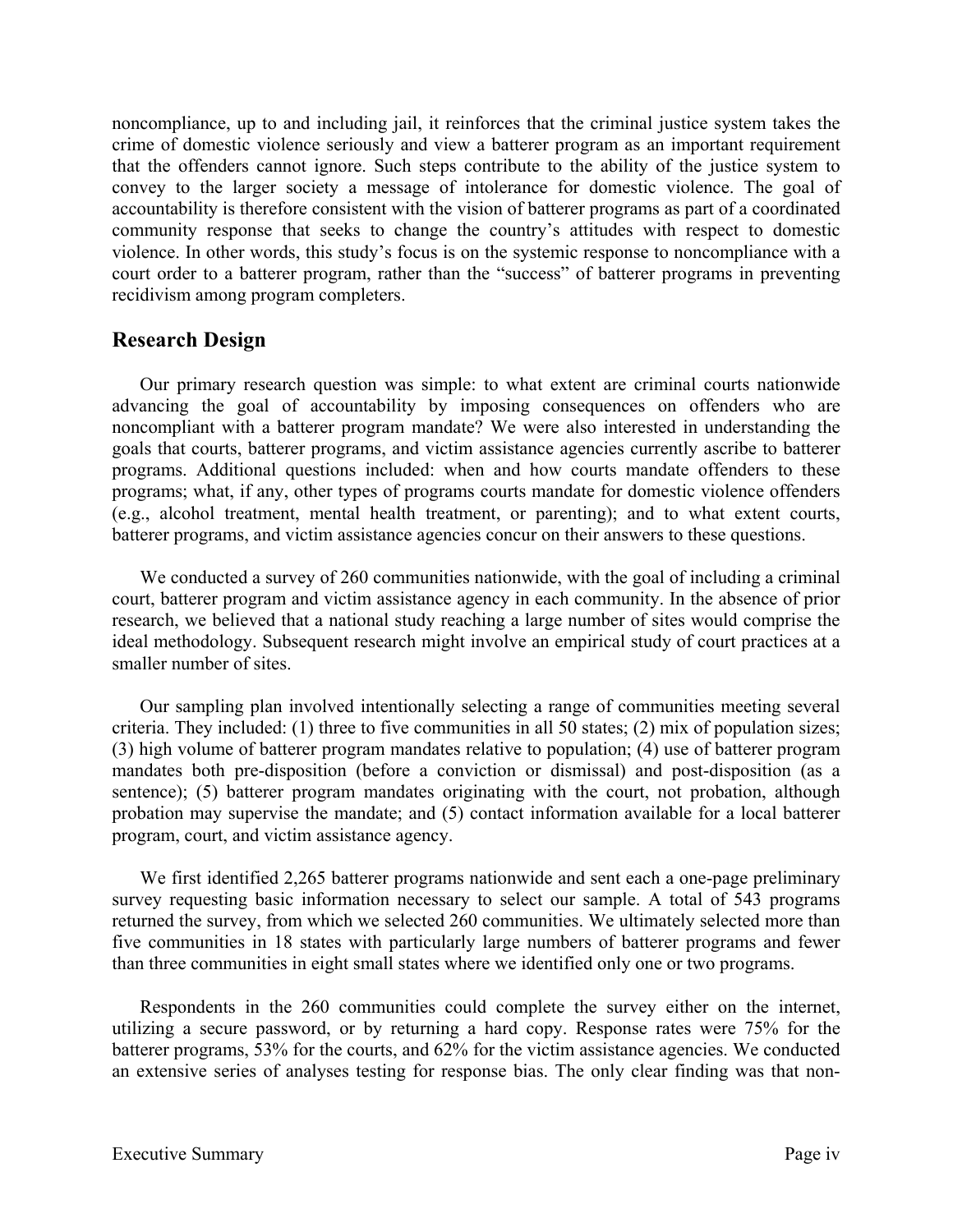responders to the court and victim assistance agency surveys were more likely to be from the Northeast. This variable could be easily controlled.

# **Results**

Major findings are reported below for each of three categories of research questions: (1) the court's use of mandates to batterer programs; (2) rationales for such mandates; and (3) enforcement practices when offenders are noncompliant with the mandate.

## *1. How and When Do Criminal Courts Use Batterer Programs?*

- *Charges:* Nearly all courts reported that they most often impose batterer program mandates on convicted offenders who were originally arrested on a misdemeanor (55%) or violation (39%), as opposed to a felony charge (6%).
- *Role of probation:* Probation departments play a critical role in supervising batterer program mandates; only 6% of the courts reported that they always mandate offenders to batterer programs without the involvement of probation, and 94% involve probation in all or some of their batterer program mandates.
- *Pre-disposition mandates:* Even though we attempted to over-sample courts that mandate defendants to batterer programs pre-disposition, only 34% of the courts in our final sample reported such use. Of those courts, 64% reported offering a legal benefit (case dismissal, charge reduction, or reduction of sentence) to defendants who complete the program.
- *Compliance monitoring:* According to 62% of courts, convicted offenders mandated to a batterer program have to report back to court for periodic compliance monitoring, but only 58% of those courts reported that the first compliance monitoring date was held within four weeks of mandate imposition. This finding suggests that in many jurisdictions monitoring occurs at infrequent intervals.
- *Program length and duration:* Almost half (44%) of the batterer programs surveyed reported that their program is 20-30 weeks long (26-week programs were most common). Also, nearly all programs (98%) hold one session per week; and each program session almost always lasts either 90 minutes (50%) or two hours (33%).
- *Alternatives to batterer programs:* In addition to batterer programs, the overwhelming majority of courts surveyed (83%) sometimes mandate domestic violence offenders to other types of programs, most often alcohol treatment, substance abuse treatment, mental health treatment, and anger management (each of which is used by 61% or more of responding courts).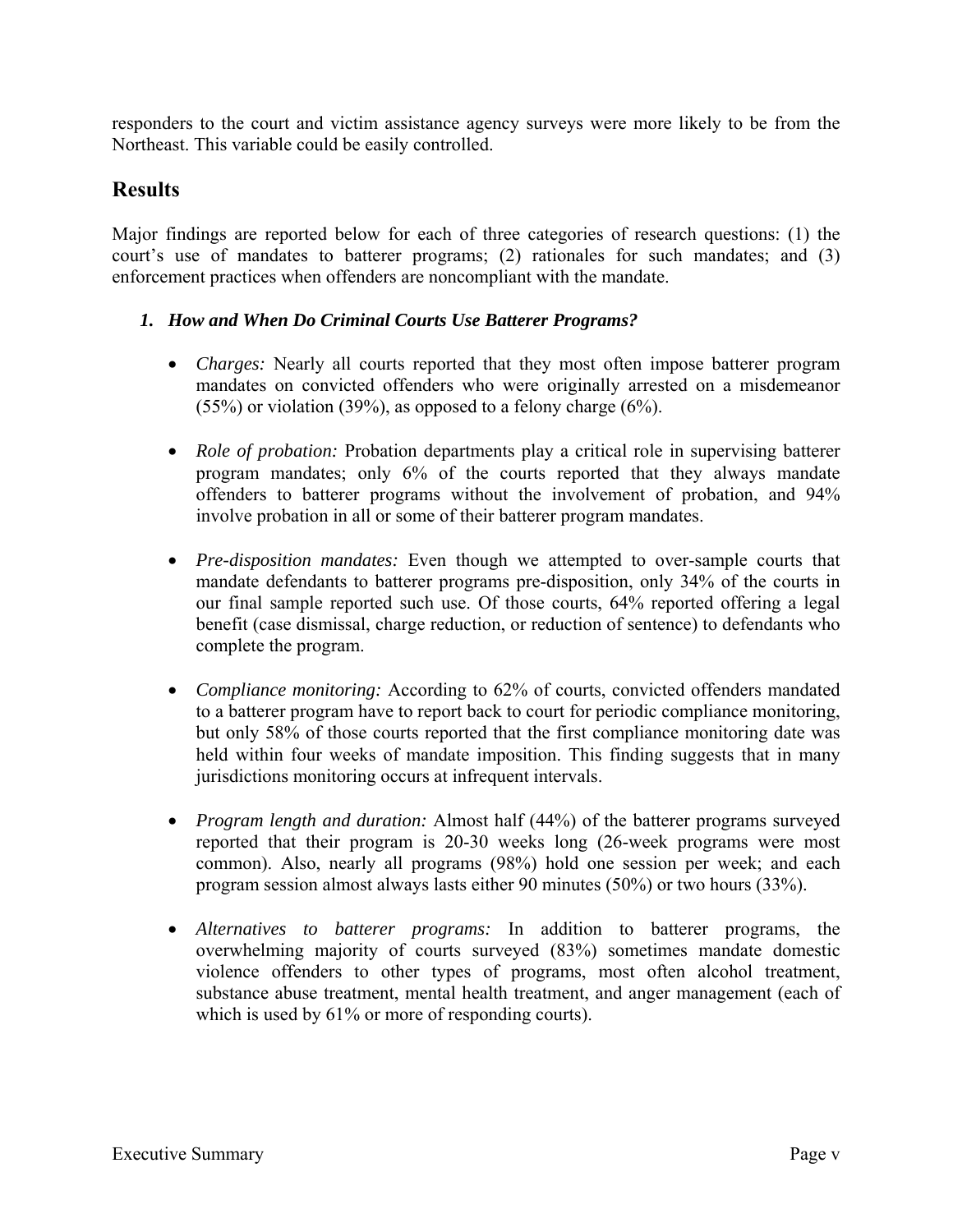## *2. Rationale: Why Do Courts Mandate to Batterer Programs?*

 All respondents were asked to "check as many as apply" of five functions of court mandates to batterer programs: (1) treatment/rehabilitation, (2) accountability, (3) monitoring, (4) legally appropriate punishment, and (5) alternative to incarceration. The results revealed a remarkable degree of convergence across the three types of respondents. Key findings were:

- *Rehabilitation and accountability:* Most respondents checked both the competing functions of "treatment/rehabilitation" and "accountability." Rehabilitation was somewhat more popular among the courts (90%) and batterer programs (85%) than among victim assistance agencies (70%), whereas accountability was more popular among the batterer programs (85%) than among the victim assistance agencies (74%) or courts  $(73%)$ .
- *Alternative to incarceration:* More than 28% of all three types of respondents checked "alternative to incarceration" as a function of court mandates to batterer programs, with the courts (47%) somewhat more likely than the two other types of agencies to endorse this function.

# *3. Enforcement: How Do Courts Respond When the Offenders are Noncompliant?*

- *Frequency of sanctions for noncompliance with a batterer program mandate:* Based on the nearly identical figures obtained from both the batterer programs and victim assistance agencies, at least 40% of criminal courts "always" or "often" impose a sanction in response to noncompliance. The remaining courts impose a sanction "sometimes," "rarely," or "never." When asked to rate how often the courts respond with "appropriate seriousness," the percentages are similar. The courts themselves hold a more positive view of their response to noncompliance, as 74% answered that they "always" or "often" impose a sanction.
- *Severity of sanctions for noncompliance:* The batterer programs and courts generally agreed in their ranking of which sanctions the court imposes most to least frequently. Both were more likely to rate the courts use of less severe sanctions (e.g., return to court immediately and verbal admonishment) as being imposed "often" or "always" than to rate more severe sanctions (e.g., jail or probation revocation) as being imposed with high frequency.
- *Jail sanctions:* Jail time appears to be an infrequent response to an offender being terminated from a batterer program and reported to the court as being out of compliance with the mandate. Only 27% of courts and 16% of batterer programs responded that jail time was imposed "often" or "always" in response to noncompliance with the mandate to attend a batterer program.
- *Consistency of response:* Virtually all courts surveyed (95%) presented their response to reports of noncompliance as "consistent" across cases. This positive perception was not always shared by batterer programs (66% rated the court's response as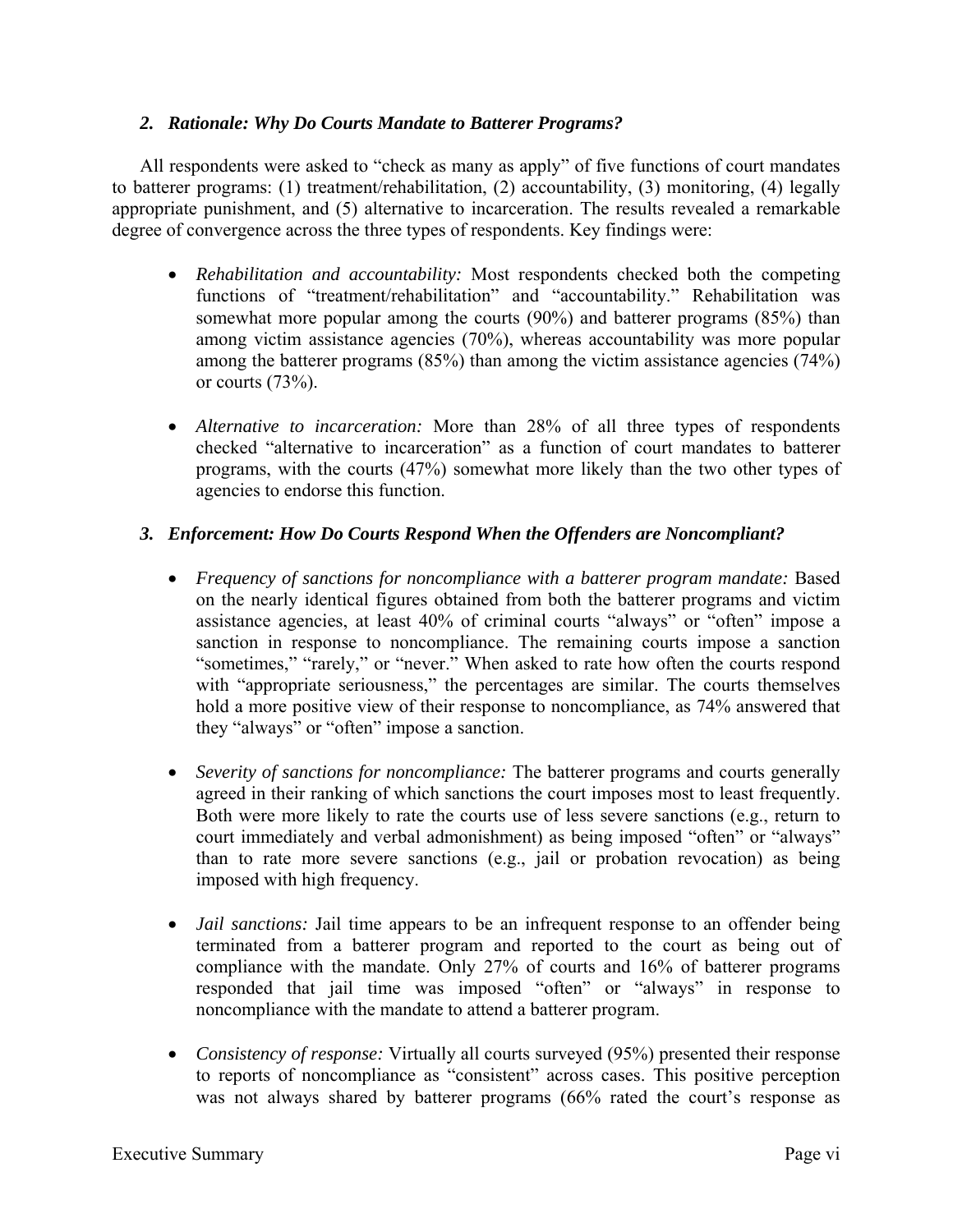consistent) and victim assistance agencies (51% rated the court's response as consistent).

- *Difference in perspectives:* Across all questions tapping the court's response to noncompliance with a batterer program mandate, the courts conveyed a significantly more favorable view of their own enforcement practices than did the batterer programs or victim assistance agencies.
- *Protocols for reporting noncompliance:* Virtually all batterer programs nationwide (at least 94% according to both the batterer program and court surveys) submit compliance reports under at least certain circumstances. Reports are submitted directly to the court by 70%, with the rest reporting to probation or another monitoring agency.
- *Protocols for implementing a court response:* Only 12% of the courts reported having a written protocol defining which sanctions will be imposed in the event of noncompliance with a batterer program mandate. Also, only 26% of courts reported that they bring an offender back to court within two weeks of receiving a report of noncompliance; another 37% reported that they do so within a month.
- *Difference between theory and practice:* Whereas at least three-quarters of the survey respondents from each of the three types of agencies checked "accountability" as a function of court mandates to batterer programs, the preceding results suggest that a significantly lower percentage of courts promote accountability in practice through the actions they take in response to a report that an offender has not complied with the court order.

# **Conclusions**

 This study suggests that a critical foundation exists in most communities nationwide on which to build an accountability model for implementing court mandates to batterer programs. In particular, we found theoretical support for the goal of accountability among the vast majority of survey respondents. We also found that virtually all batterer programs send compliance reports to the mandating court under at least some circumstances – a prerequisite practice for any effort to hold offenders accountable when they are noncompliant.

 However, we also detected two barriers to holding offenders accountable when they do not comply with a batterer program mandate. Although most survey respondents listed "accountability" as a function of court mandates to batterer programs, most – including 90% of court respondents – also listed "treatment/rehabilitation." Clearly, there is widespread belief in the field that batterer programs have a therapeutic benefit, even though a research consensus has begun to emerge that casts doubt on the validity of this assumption. Confusion about the purpose of batterer program mandates may divert attention from the task of strengthening enforcement of noncompliance, an essential element of accountability.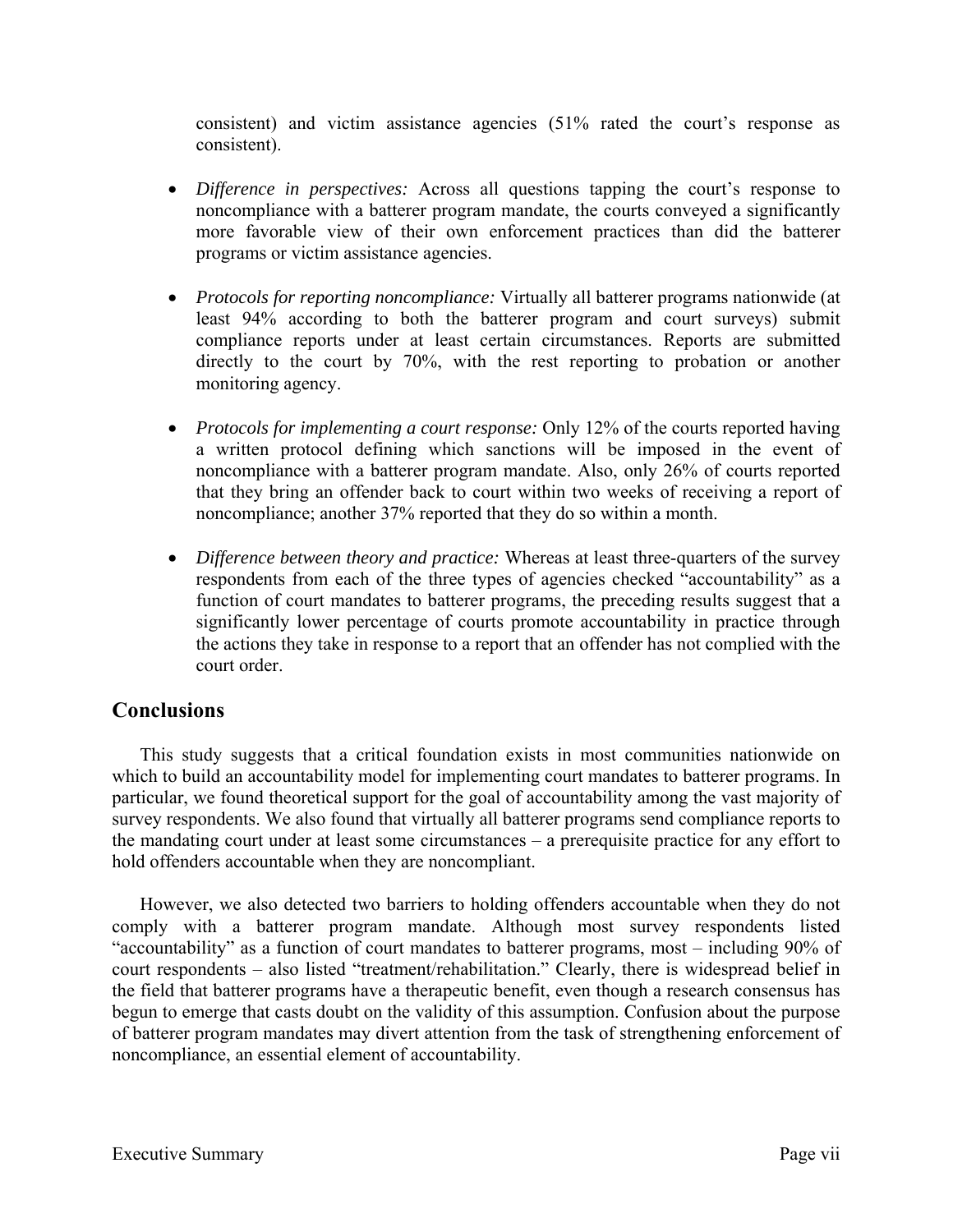The second barrier is at the level of formal protocols to facilitate enforcement efforts. We found that extremely few courts have developed written protocols to institutionalize their response to noncompliance. Also, the average court reported a substantial delay between receiving a report of noncompliance and bringing the offender back to court, a necessary step before any sanction can be imposed. As past research has shown, for a sanction to be an effective deterrent, it must be swift and certain. These conditions appear to be lacking.

To review, while at least three-quarters of survey respondents from each of the three types of agencies checked "accountability" as a function of court mandates to batterer programs, a lower percentage of courts appear to promote accountability in practice through the actions they take in response to a report of batterer program noncompliance. We hope that these results can comprise a useful, if modest, first step in stimulating the field to develop clearer and more consistent policies in the use of batterer programs to hold offenders accountable.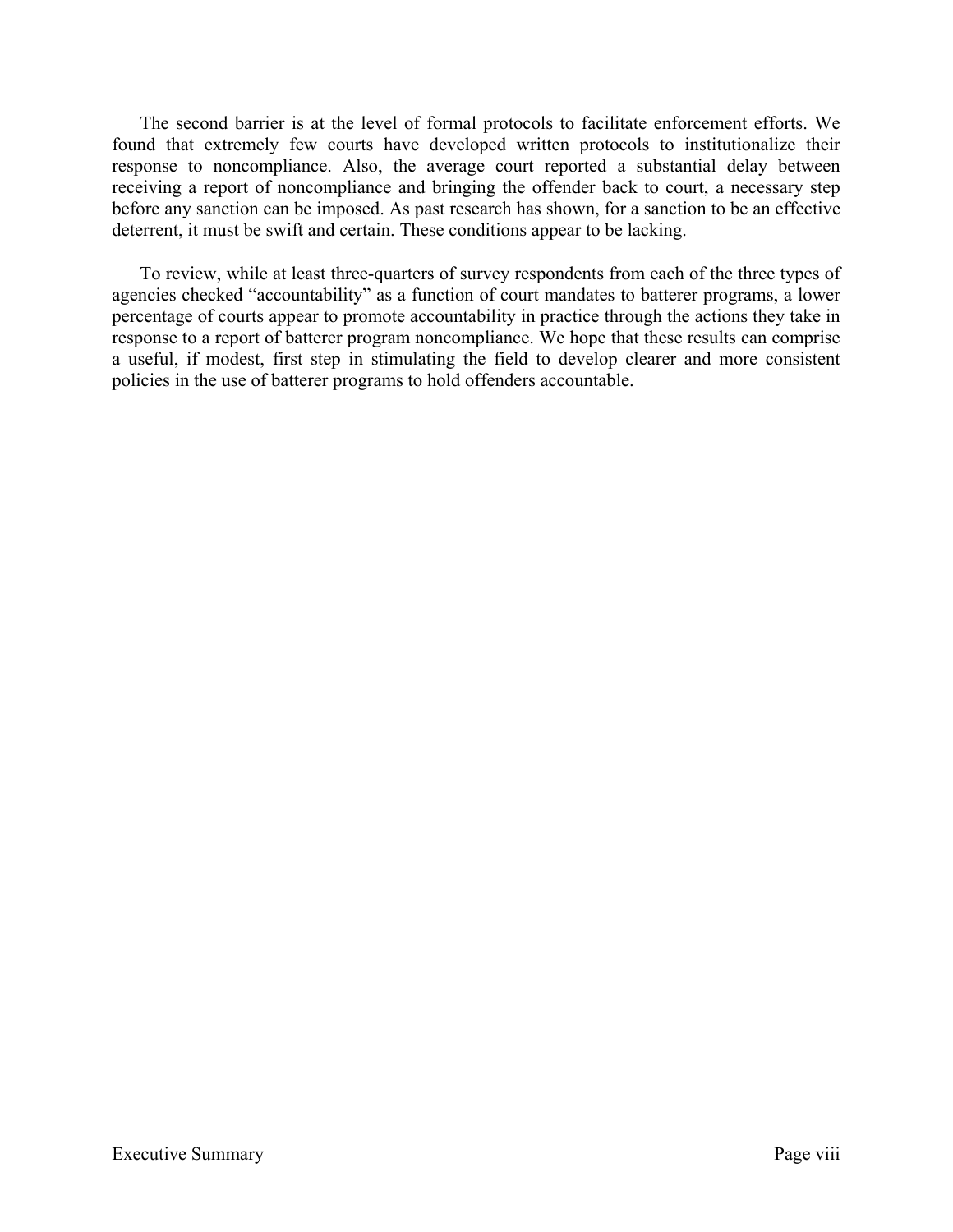We are deeply grateful to our grant manager at NIJ, Leora Rosen, for her guidance and continued assistance throughout the project. We are also indebted to our colleague, Nora Puffett, whose ever-insightful ideas and feedback were instrumental in shaping the final research design and national survey questions; and to Deborah Cary Murnion, Executive Director of VCS Inc., for her support of this study and to Phyllis Frank for her quest to conduct research on the outcome of offender noncompliance with a court mandate.

We also want to acknowledge the invaluable assistance of our Project Advisory Board, whose members helped us both to finalize our survey domains and enhance the wording of certain questions to improve clarity and precision. The Board members were:

- Honorable Ron Adrine, Cleveland Municipal Court, Cleveland, OH
- Honorable Daniel Angiolillo, Domestic Violence Court, Supreme Court, White Plains, NY
- Ellyne Bell**,** formerly with the California Alliance Against Domestic Violence, Sacramento, CA
- Joy Bennett, Director, Tioga County Probation Department, Oswego, NY
- Joseph Burdo, New York State Division of Parole, Dannemora, NY
- Carolyn Fish, Executive Director, Rockland Family Shelter, New City, NY
- Barbara J. Hart, Esq., Legal Director, PCADV, Georgetown, ME
- Honorable Judy Harris Kluger, Deputy Chief Administrative Judge, Unified Court System, New York State
- Toby Myers, Ed.D., Houston, TX
- Jeanine Pirro, former District Attorney, Westchester County, White Plains, NY
- Lois Galgay Reckitt, Executive Director, Family Crisis Services, Portland, ME
- David Singer, MA MSED, Retired Probation Administrator, Kingston, NY

 To field the national surveys on the internet, we utilized Websurveyor, an online survey program. For guiding us in the right direction and advising on technical issues, we thank Cindy Cohen, Jason Chooporian, and Christine Sisario from the technology department at the Center for Court Innovation; and we thank the various software experts at Websurveyor for answering our many questions about how to format the survey and how to include features that would assure the confidentiality of the responses. From the Center, we thank Liberty Aldrich, Greg Berman, and Juli Ana Grant for their comments on an earlier version of the final report; and we are similarly grateful to two anonymous NIJ peer reviewers for their comments and insights. From VCS Inc., we thank Karen Cancro, who piloted the batterer program survey, providing important feedback on its length and on the comprehensibility of its questions. We also thank Terri Roman, Project Coordinator of the Bronx Domestic Violence Complex, for piloting the criminal court survey.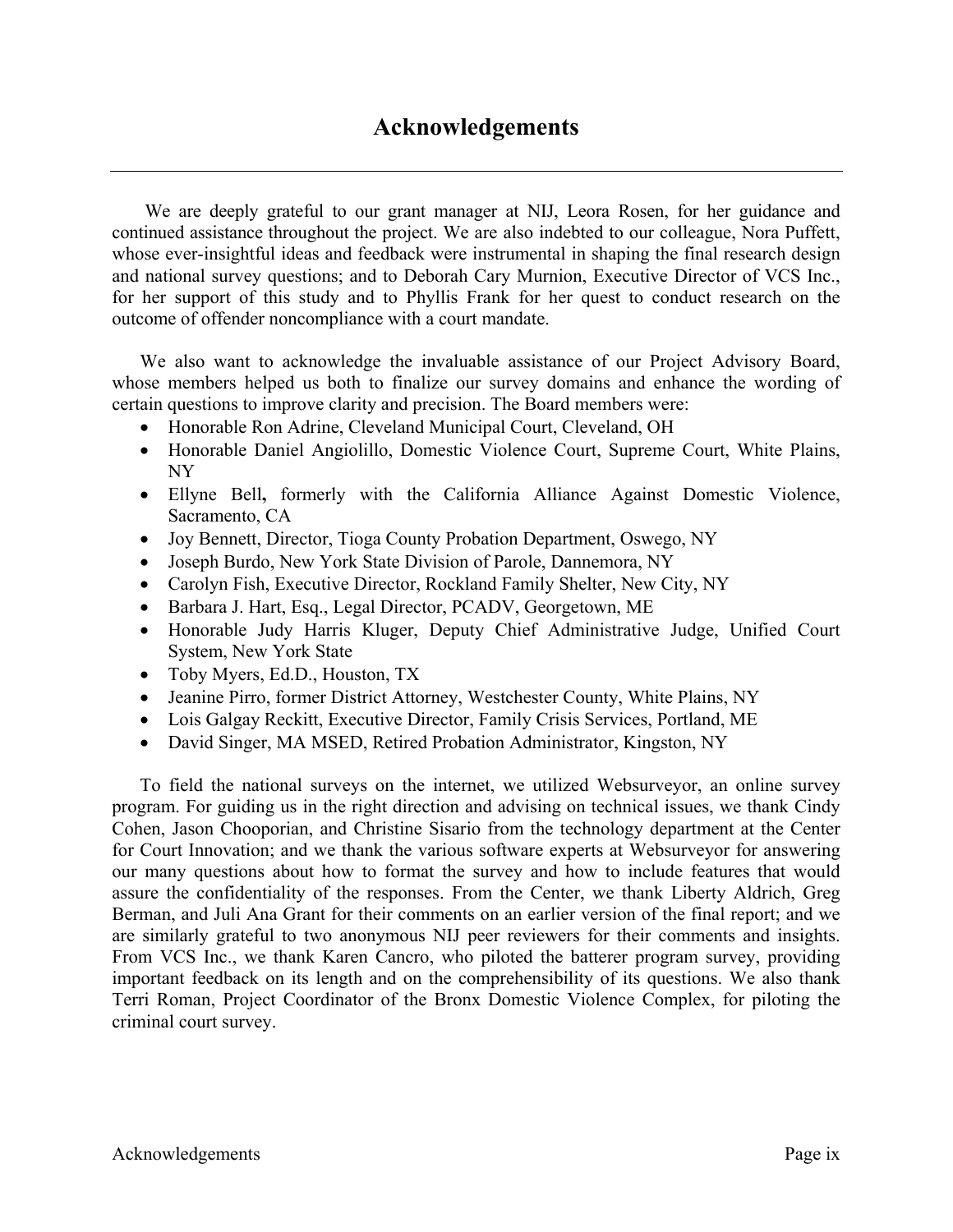# **Chapter One Introduction**

Since their origins in the late 1970s, batterer programs have emerged as a widespread court response to domestic violence. The number of batterer programs is difficult to track, and sizes vary, but the number is now well over 2,000. Court policies have contributed to their proliferation: more than 80% of participants are mandated by courts or probation (Bennett and Williams 2002).

Although large numbers of courts use batterer programs, the reasons for doing so vary significantly. Most commonly, courts regard batterer programs as the best hope for rehabilitation – and thus reduced re-offending. Accumulating evidence, however, suggests that this goal is unrealistic. None of the four most recent randomized trials to examine the effects of batterer programs yielded positive results (Davis, Taylor, and Maxwell 2000; Dunford 2000; Feder and Dugan 2002; Labriola, Rempel, and Davis 2005). The most recent literature review found that batterer programs overall do not reduce re-offending, especially when measured by victim report, or at best show only modest effects (Feder and Wilson 2005). Hence there is little evidence to suggest that batterer programs are providing effective "treatment."

 A second reason for courts to use batterer programs is to "hold offenders accountable." In this view, batterer program mandates can serve as a meaningful, relevant sanction even if they do not promote individual change among participants. Such a mandate is appropriate when the legal issues in a case preclude the imposition of a jail sentence or other more serious sanction. A problem in implementation of the "accountability" principle, however, is that the term is ill defined and may be adopted in theory or rhetorically without careful consideration of what it would entail for courts and programs. For purposes of this study, to promote accountability, courts must not merely mandate offenders to batterer programs, but must also consistently enforce court orders by sanctioning those who are noncompliant.

A practice closely linked to the goal of accountability is that of compliance monitoring. Increasingly, courts – especially specialized domestic violence courts – seek to track the behavior of domestic violence offenders, either while a case is pending or after its disposition. Monitoring may be conducted by a judge or judicial hearing officer during ongoing status hearings, or by probation. Batterer program mandates facilitate monitoring by establishing a tangible, long-term requirement that the court can verify. When offenders are noncompliant, monitoring enables the court to promote accountability by swiftly identifying the noncompliance and imposing further sanctions, up to and including jail time.

Consistent with the use of batterer programs as a tool of accountability and monitoring is their role in the "coordinated community response" to domestic violence (Pence and McMahon 1997). In this view, no single element of the criminal justice, victim assistance or advocacy systems, will reduce or eliminate domestic violence independently. Rather, the coordination of systems and policies will work toward the goals of keeping individual victims safer, consistently holding offenders accountable and making intimate partner violence socially unacceptable. Only by imposing penalties for noncompliance with a batterer program mandate will courts convey the broader social message that the criminal justice system takes domestic violence seriously.

As part of the coordinated community response, batterer programs serve a role in the criminal justice system analogous to classes for those arrested for driving while intoxicated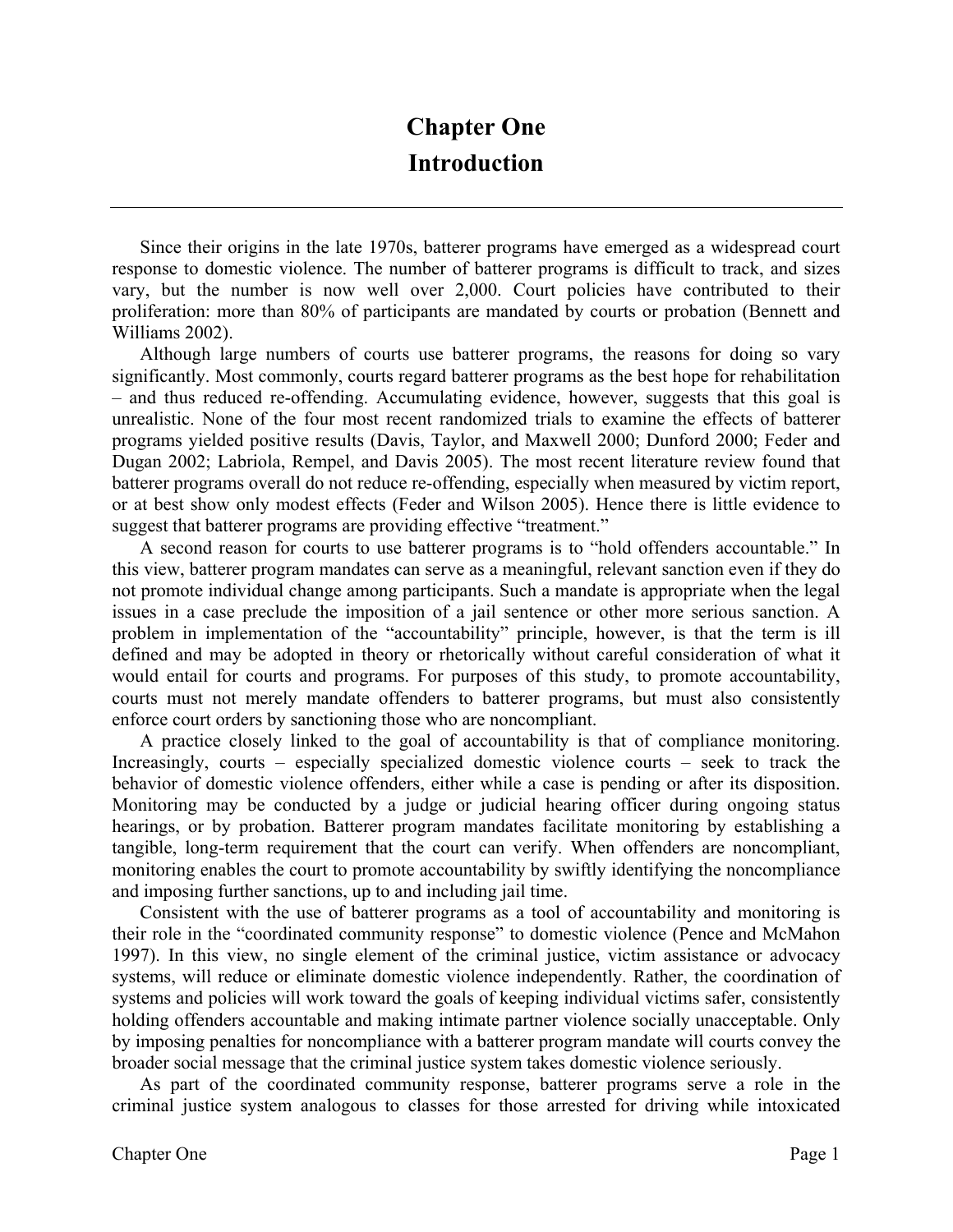(DWI). These classes have an impact not because each individual attending them is changed by sitting through lectures and videos, but as one small front in a much greater pattern of consistent responses to drunk driving indicating that society deems it a serious offense.

 Although DWI classes are not expected to change the behavior of large numbers of individual offenders, many seem to expect batterer programs to stop offenders from further violence. As evidence of this expectation, considerable resources have been devoted to testing whether these programs in fact produce attitudinal changes and decrease physical abuse (for reviews of over 35 batterer program evaluations, see Babcock, Green, and Robie 2004; Crowell and Burgess 1996; Davis and Taylor 1999; Dobash, Dobash, Cavanagh, and Lewis 1995; Dutton 1995; Feder and Wilson 2005; Gondolf 1995; Saunders 1996; Tolman and Edleson 1995).<sup>1</sup> The finding that batterer programs do not appear to reduce re-offending clearly signals a need for a shift in expectations.

 As a result, this national accountability study seeks to gain a better understanding of whether courts use batterer programs to hold offenders accountable. Our key premise is that courts can use batterer programs as a meaningful sanction only if they impose penalties for noncompliance. A "zero tolerance" message cannot be sent effectively if offenders regard attendance and compliance with court-mandated programs as optional.

A few studies have examined the implementation of batterer program requirements in tandem with the practice of compliance monitoring, such as requiring defendants to return to court for status hearings (Gondolf 1998, 2000; Harrell, Schaffer, DeStefano, and Castro 2006; Howle 2006; Labriola et al. 2005; Newmark, Rempel, Diffily and Kane 2001; San Diego Superior Court 2000). Nonetheless, the issue of the court's enforcement of its orders – its *response* to offenders who are terminated from the program – has not been studied systematically. This question becomes all the more important in light of high rates of program noncompliance and termination. Across a series of studies, batterer program termination rates range consistently from 30% to 50% (Cissner and Puffett 2006; Daly and Pelowski 2000; Edleson and Syers 1991; Gondolf 1998; Puffett and Gavin 2004; Hamberger and Hastings 1993; Labriola et al. 2005; San Diego Superior Court 2000; Davis et al. 2000).<sup>2</sup>

# **Study Goals and Objectives**

 This study sought to examine, for those criminal courts that mandate offenders to batterer programs, whether and how they use the programs to promote accountability. Toward this end, we were interested in understanding the goals that courts articulate for using batterer programs (are accountability and monitoring among them?), and whether those goals are reflected in policy and practice. We were also interested in understanding the degree to which the court's perspective mirrors that of two other critical agencies – batterer programs and victim assistance agencies. The "coordinated community response," that is so often advocated by practitioners and

 $\overline{a}$ 

<sup>&</sup>lt;sup>1</sup> From the practitioner's or policymaker's perspective, even if such interventions could be shown to increase knowledge or produce attitudinal changes, such effects would be irrelevant if they do not translate into decreased physical abuse or other tactics that offenders use to control victims. Seen in this light, findings pertaining to behavioral effects are the sole important criterion of success.

 $2^{2}$  Most of the batterer programs included in these studies have specific requirements that court-mandated offenders must fulfill in order to avoid termination, and consistently report terminations to the court or probation. Therefore, these termination rates may be higher than those of programs that have fewer requirements or more lax enforcement of policies.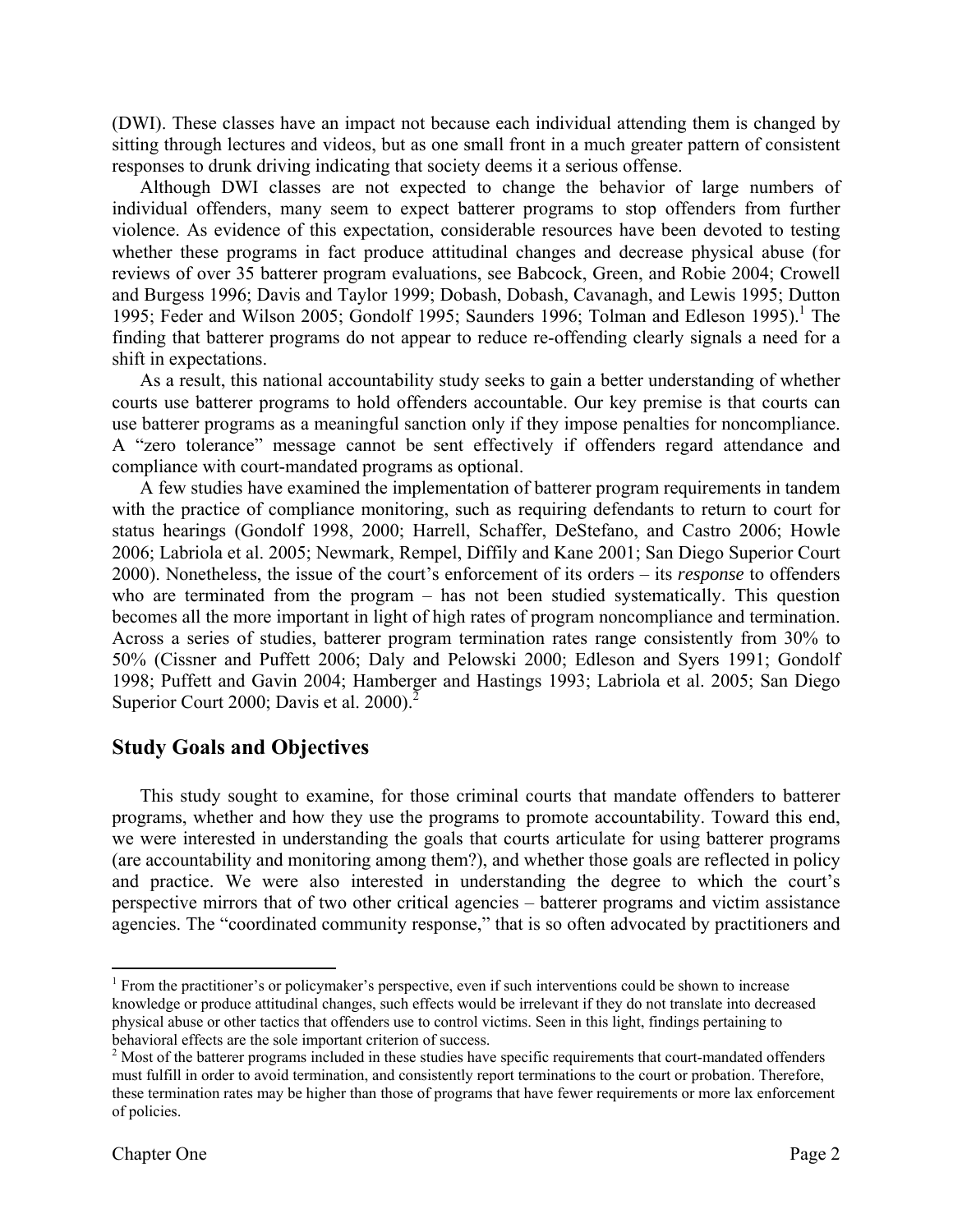so little examined empirically, would seem to require cross-agency consistency in defining the role of batterer programs.

## *Specific Research Questions*

The study was motivated by five main questions:

- 1. *Rationale: Why do criminal courts use batterer programs?* We were interested in the theory underlying the practice, especially how widely "accountability," "monitoring," and "rehabilitation" are each emphasized. We wanted to get the perspectives of batterer programs, courts, and victim assistance agencies on this question.
- *2. Policies and practices regarding court mandates to batterer programs: How do criminal courts use batterer programs?* Our questions regarding policy and practice were in regard to how often the courts use these mandates and when the mandates are used (e.g., with misdemeanor or felony charges). Also, as a practical matter, we needed to know how probation is involved in different jurisdictions. Finally, although we assumed that courts would most commonly impose a mandate to a batterer program after a conviction – usually as a condition of probation or a conditional discharge sentence – we were interested in the degree to which the courts use batterer programs to monitor defendants prior to disposition or for other purposes before a case is resolved.
- 3. *Policies and practices regarding enforcement of mandates: Do criminal courts enforce their mandates to batterer programs by imposing jail or other sanctions in response to noncompliance?* This question was our central focus. We were also interested in whether theory and practice converge on this point: that is, do enforcement practices vary depending on the goals that courts articulate for batterer program mandates?
- 4. *Cross-agency consistency:* Within communities, are the perceptions of batterer programs, criminal courts, and victim assistance agencies in alignment concerning:
	- a) The goals of criminal court mandates to batterer programs?
	- b) The appropriateness of the court's use of batterer programs?
	- c) The nature and effectiveness of the court's response to noncompliance?
	- d) Whether criminal courts are sending the message that they take domestic violence seriously?
- 5. *Impact of contextual characteristics:* Does the use and enforcement of batterer program mandates vary based on such characteristics as:
	- a) Community characteristics, including region, population, and whether the community is urban, suburban, or rural? (We hypothesized that regional or community sub-cultures may influence court responses.)
	- b) Presence/absence of a specialized domestic violence court part or calendar? (We hypothesized that establishment of a domestic violence court might signal a stronger coordinated community response and a clearer focus on accountability.)
	- c) Cross-agency consistency in regard to the goals of and best practices in courts' use of batterer programs? (We hypothesized that where batterer programs, courts,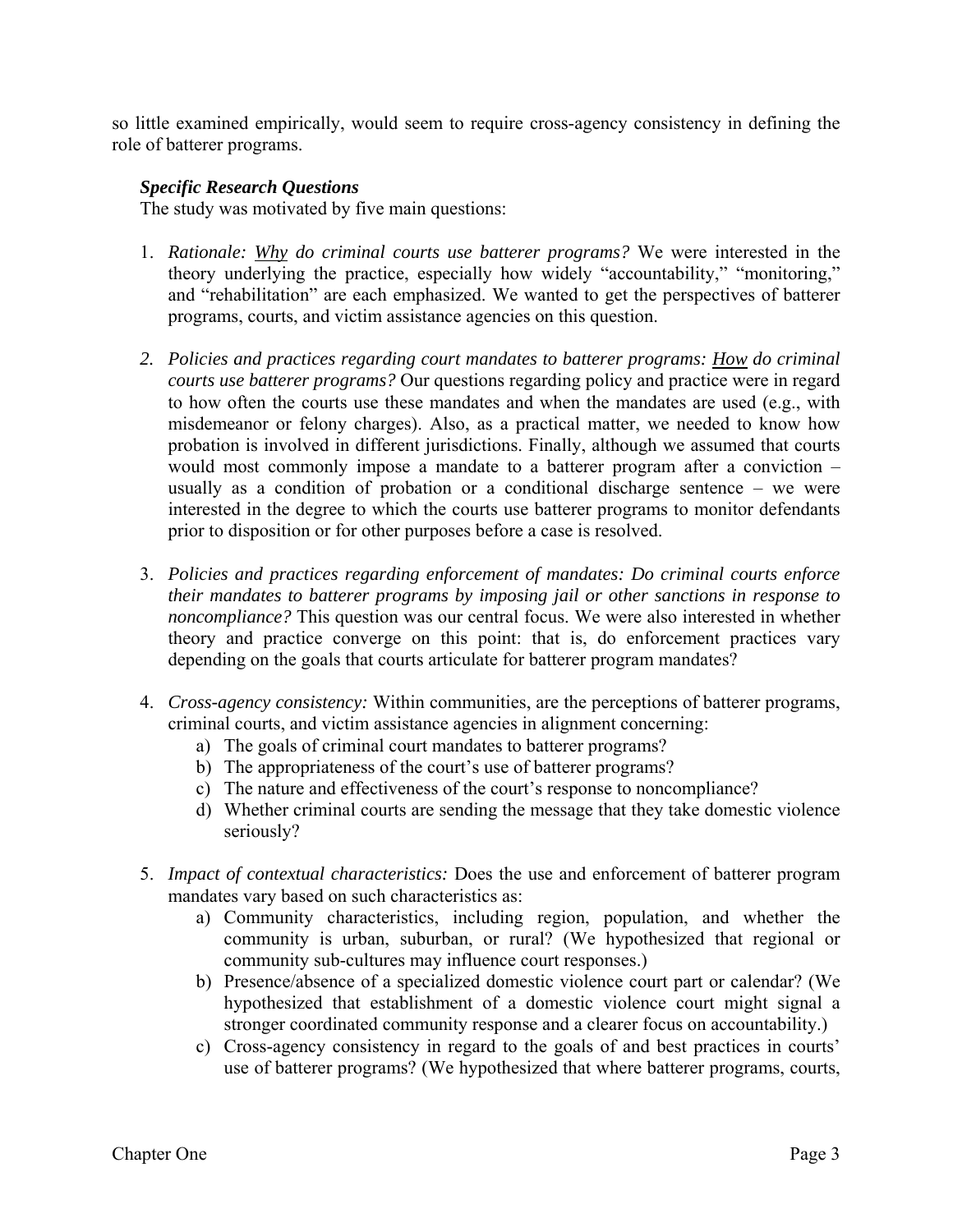and victim assistance agencies share goals and policies, cross-agency coordination would be more effective, benefiting accountability.)

#### *Overview of the Design*

The study involved a survey of batterer programs, criminal courts, and victim assistance agencies in 260 communities nationwide. The selected communities were distributed across all 50 states, represented a mix of urban, suburban, and rural municipalities, and appeared in a preliminary investigation to make significant use of batterer program mandates relative to their population and caseload. The rationales for surveying three agencies in each community were twofold: to answer our research question pertaining to cross-agency consistency; and also to improve study reliability. For instance, where some courts might tend quite understandably to overstate their enforcement efforts, the batterer program responses could then serve as a reality check, improving the validity of the final results<sup>3</sup>.

# **The Collaboration**

 This project was conducted as a true collaboration of practitioners and researchers, and we would like to include a note about its genesis. Appendix A elaborates on the experiences that both the practitioner and researcher members of the project team brought with them; how their partnership informed the research design and analysis; the challenges and benefits of the collaboration, and the learning curve experienced by both sides.

For this section, we describe how the project's specific research questions took shape. Phyllis B. Frank, the practitioner co-principal investigator, has been directing a batterer program for 25 years and is the founder and director of one of the first batterer programs in the U.S. Learning and observing through the years what programs can and cannot do, meeting and sharing observations with other advocates around the country, she arrived at the conclusion that batterer programs are not "treatment" and should not operate with the aim of changing individual behavior as their primary function. According to Frank, batterer programs cannot guarantee the safety of individual victims and should not be used for that purpose. Rather, they serve the court, and in that regard they can serve the purpose of holding the offenders accountable for adhering to their program's policies and procedures in order to fulfill the court's mandate (see also Chapter Two). Based on Frank's experience, the question of "does it work?" had to be reformulated – not "does it work to reform batterers to be non-abusive?" but "does it work to hold batterers accountable?"

 The "New York Model for Batterer Programs" (a model in whose development Ms. Frank played a leading role) applies this perspective, and is adhered to by many programs in New York, as well as programs in Vermont, Maine, Oregon, and Florida, and advocated by the New York State Office for the Prevention of Domestic Violence and the New York State Coalition Against Domestic Violence. Further explication of the model's "underlying principles" can be found at the website, http://www.nymbp.org. These principles led directly to certain requirements on how programs should interact with the court: First, the court should not order

1

<sup>&</sup>lt;sup>3</sup> Of note, we did not actually conduct the "outcome study" that was originally envisioned, although not for lack of interest or belief in its importance. As discussed in Chapter Three, we determined that a survey of broad national scope rather than an empirical study of practice at a much smaller number of sites would be the appropriate starting point. An outcome study was therefore proposed as a possible Phase Two.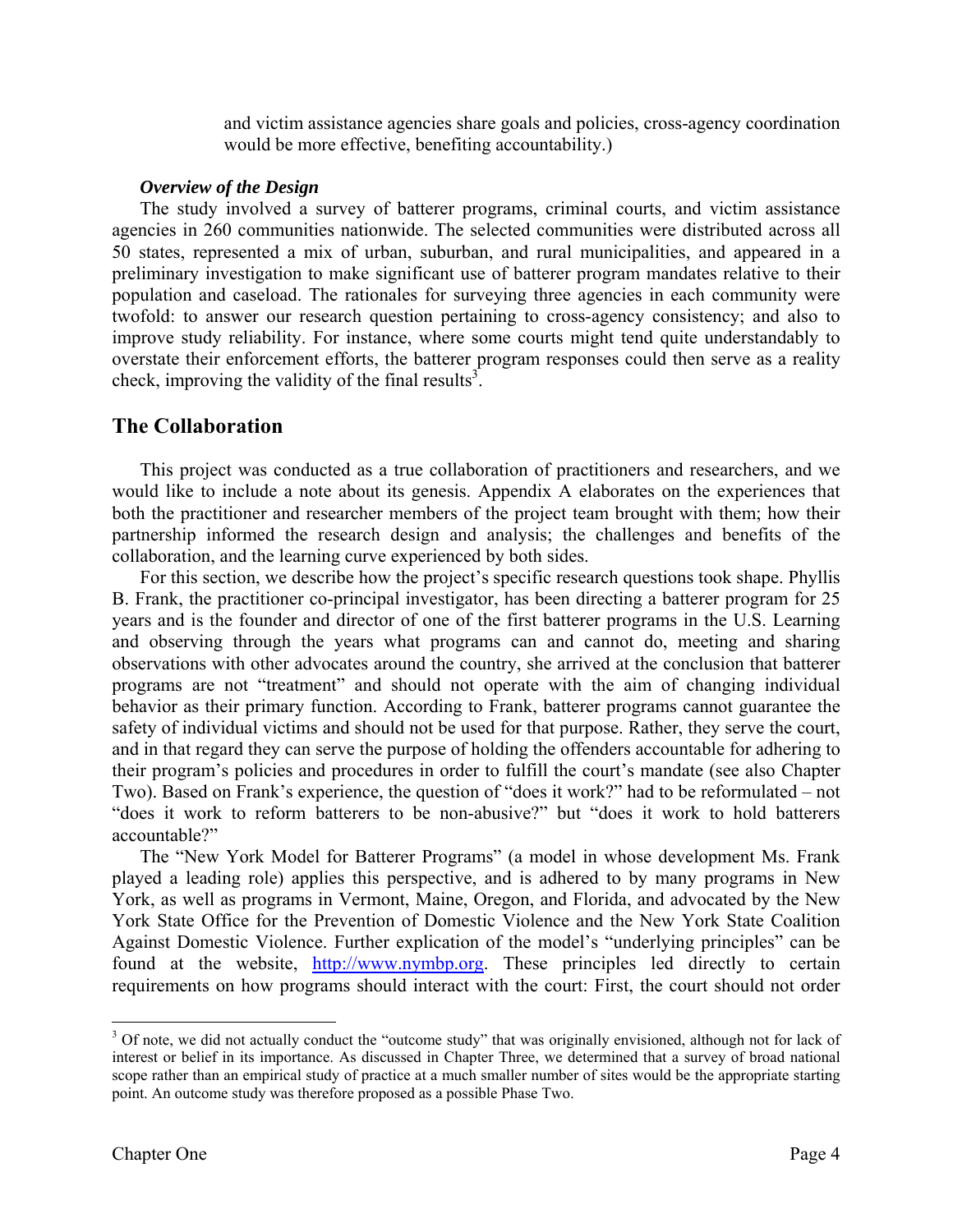the batterer program if a more serious sanction was appropriate or available. Second, if the program terminated an offender for noncompliance (whether due to behaviors in class, absences, or other violations of the program's policies and regulations) the court would be notified of the termination. It was then up to the court to recalendar the case. Third, if the court chose to respond to the termination by re-ordering the offender back to the program, he must restart it. Thus it was essential to set up a system with the courts whereby the program would report compliance and completion of the court mandate as well as noncompliance (i.e., termination), and the court would agree to restore noncompliant cases back to the court's calendar for sanctions.

 The missing loop in the feedback system was what the court was actually doing when a defendant had been terminated from the program. When Ms. Frank posed this question to providers at VCS's National Training Institute, the answer most often was "nothing." In Ms. Frank's view, the court's non-response to a violation of the court order makes a mockery of the order, undermines accountability, and dismisses the victim's experience.

For many years, Ms. Frank sought collaboration with researchers in the hope of conducting what she termed an "outcome study," the "outcome" consisting of what the court actually does with defendants who violate the court's order by failing to complete a batterer program. Through a working relationship with Chris O'Sullivan, Ms. Frank was introduced to Michael Rempel, Melissa Labriola, and Nora Puffett of the Center for Court Innovation. Chris O'Sullivan and Nora Puffett had worked briefly with Phyllis B. Frank to codify the New York Model for Batterer Programs, a project that was taken over by the New York State Office for the Prevention of Domestic Violence. Michael Rempel and Melissa Labriola were engaged by the prospect of turning to an accountability study, having begun final analyses for the most recent randomized trial of batterer programs, whose results confirmed earlier studies showing that batterer programs do not change the behavior of individual offenders (Labriola et al. 2005). This finding led to an interest in studying the degree to which courts used batterer programs to serve functions other than rehabilitation.

# **Organization of the Report**

 The first three chapters provide an overview of the study and its purpose, as well as detailing all aspects of the research design and methodology. Chapter Two is a review of relevant previous research. Chapter Three describes the research design in detail, including the sampling frame for the national survey, implementation of the sampling plan, survey response rates, and the results of analyses testing for response bias.

 The next three chapters present the study findings**.** Chapter Four begins with a description of the respondent batterer programs, criminal courts and victim assistance agencies, followed by answers to questions about their policies and practices. Chapter Five explores respondent views on the theoretical question of why batterer programs should be used. Chapter Six describes the communication between courts and batterer programs and findings on the central question of the courts' enforcement of batterer program mandates.

 Chapter Seven reviews the major findings and discusses policy and research implications, drawing on the perspectives of both the researcher and practitioner members of the project team.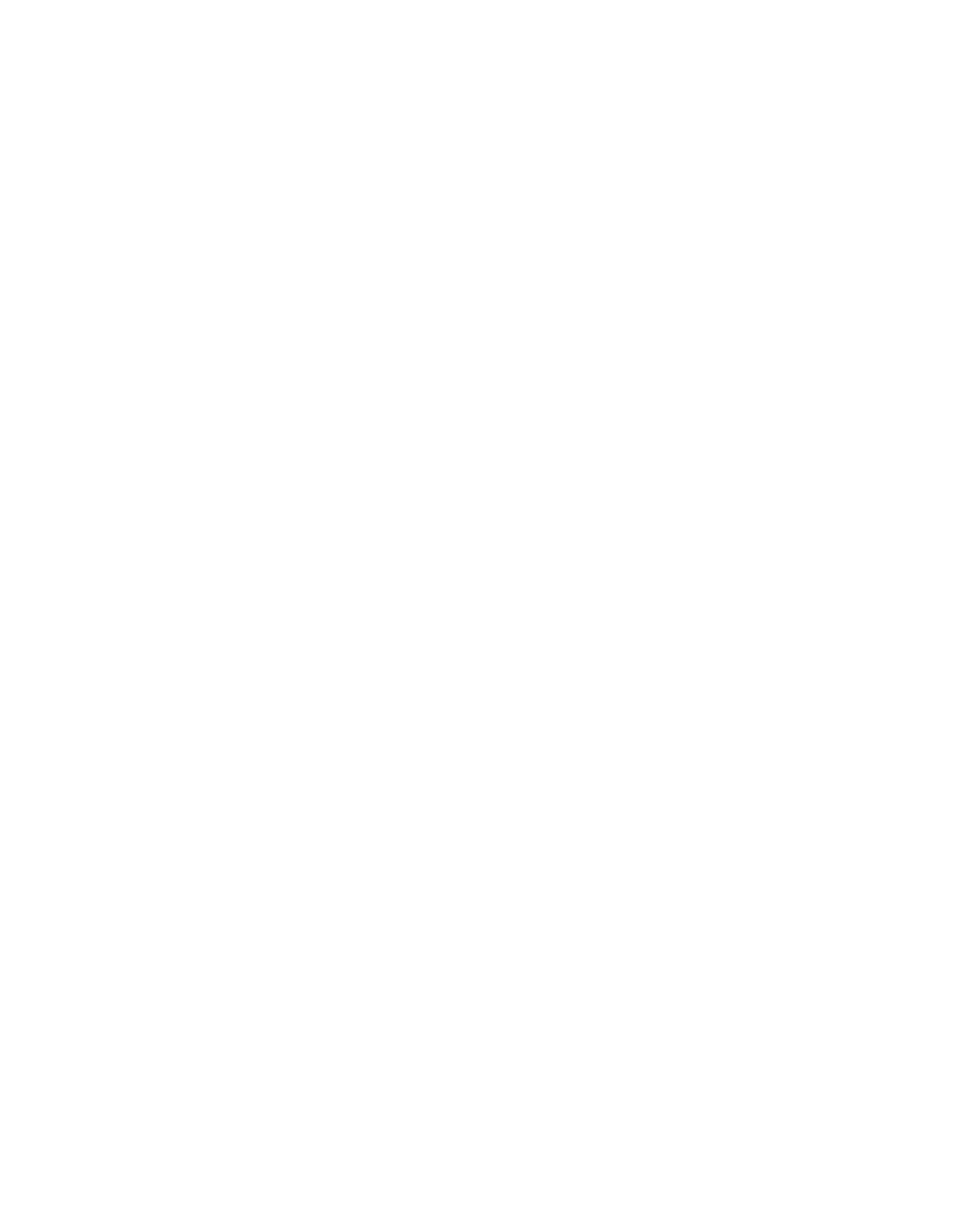# **Chapter Two Research on Court Mandates to Batterer Programs**

Over the last 25 years, the criminal justice system has sought to transform its historically inadequate response to domestic violence. Reform efforts originated in the activism of the feminist and battered women's movements of the 1970s (Horowitz 2003; Schechter 1982). Previously, the police had often been reluctant to make domestic violence arrests – a reluctance related to the difficulty of prosecuting the cases. When such cases did reach the courts, effective dispositional and sentencing options had yet to be developed (Pence and McMahon 1997).

In response, an array of new criminal justice initiatives emerged, including pro-arrest policies, evidence-based prosecution, and specialized prosecution units and domestic violence courts (Sherman 1992; Rebovich 1996; Karan, Keilitz, and Denaro 1999; Keilitz 2000; Gavin and Puffett 2005). These changes accelerated with the passage of the Violence Against Women Act in 1994, which established new federal laws and funding mechanisms for services and research (see Buzawa and Buzawa 1996; Hanna 1996).

The expansion of victim advocacy programs and the reforms in policing and prosecution produced a massive influx of domestic violence cases into the criminal courts nationwide. Initially at the urging of advocates, a number of courts began to rely on batterer programs as their mandate of choice, especially when the legal issues in a case precluded the imposition of jail time. By the 1980s, the use of batterer programs had already increased significantly, and the range of program models had diversified (Feasell, Mayers, and Deschner 1984). Many states reacted by developing official program standards or certification protocols in an effort to regulate the programs (Austin and Dankwort 1999; Bennett and Piet 1999; Gondolf 1995). Some states passed legislation requiring the use of approved programs with large subgroups of criminal offenders. As a result of these developments, most batterer program participants, 80% according to one estimate (Bennett and Williams 2004), are mandated to attend by a court.

Although batterer programs have emerged as a staple of the criminal justice system response to domestic violence, their purpose and effects remain controversial. Two broadly theorized benefits are: (1) the programs stimulate change in participants, effecting *rehabilitation* and reduced recidivism, and (2) the programs serve as an appropriate penalty (when jail is not an option) and monitoring mechanism, effecting offender *accountability*.

# **Findings on Batterer Program Effectiveness in Promoting Rehabilitation**

Research to date has focused primarily on the first potential benefit – that batterer programs change offenders' behavior. Studies have reviewed re-arrest records, interviewed victims, and measured attitudinal changes among participants in an attempt to establish evidence of individual change. Unfortunately, as the research has grown in sophistication, the possibility that these programs might have a consistently positive and substantive impact on offenders has grown increasingly dubious.

To date, five true randomized experiments have been conducted on the effectiveness of batterer programs in preventing recidivism. In the first study, the "Ontario experiment" (Palmer, Brown, and Barerra, 1992), men assigned to the batterer program had considerably lower rearrest rates than men in the control group. However, the sample size of 59 men who entered the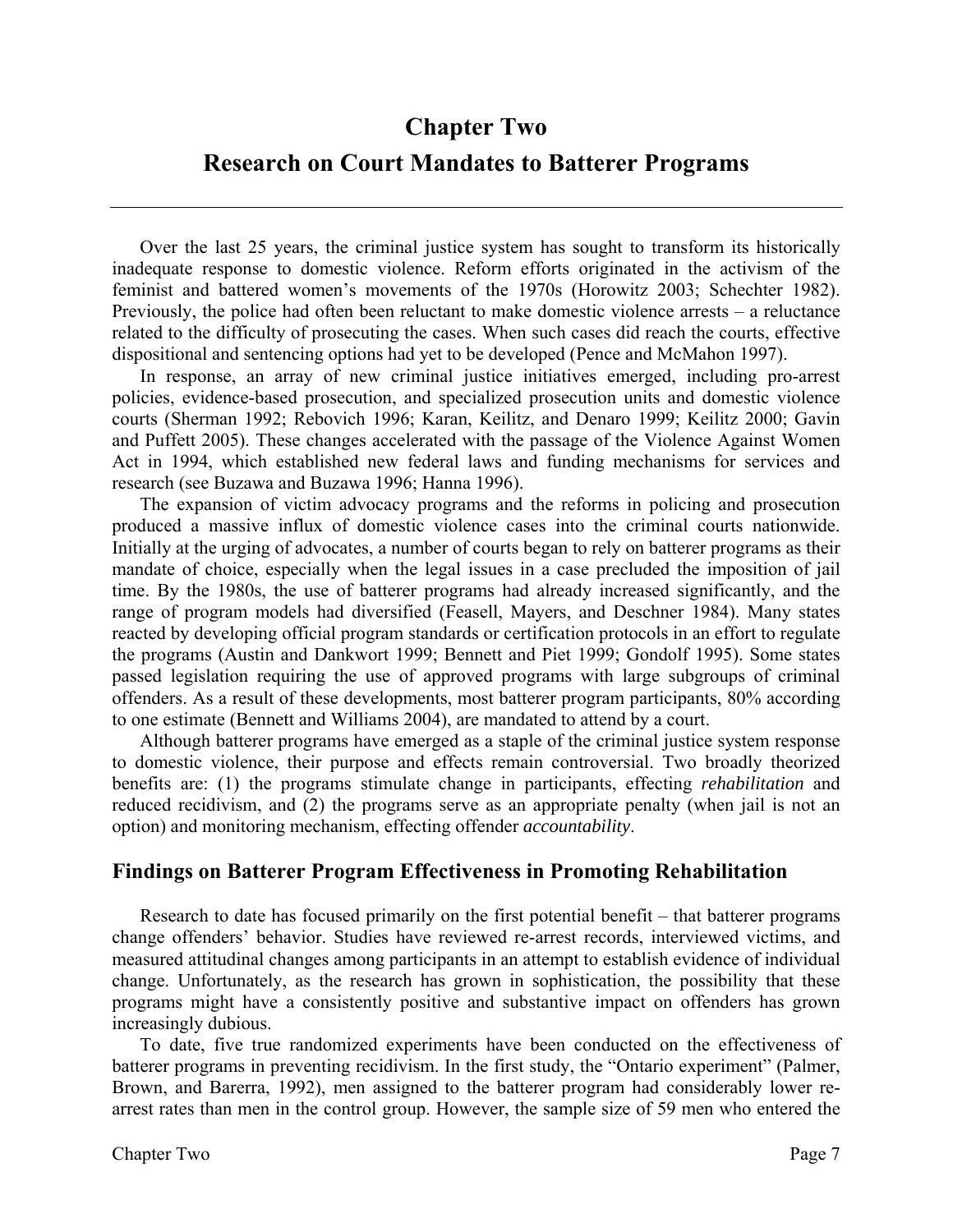study over a lengthy 17-month period raises questions concerning both the implementation of the randomization (were large groups of offenders systematically excluded from the study?) and the generalizability of the results.

 Several years later, the San Diego Navy experiment (Dunford 2000) found no significant differences among 861 men randomly assigned to four distinct conditions: (a) a batterer program, (b) group sessions for couples, (c) monitoring and case management for the offenders, and (d) a pure control group. The study had a large sample size, strong implementation, and unusually high contact rates of 75% or higher across a series of victim interviews conducted at six-month intervals up until 18 months post-randomization. The main drawback was that the study included only Navy personnel and excluded substance abusers, men with criminal histories, unmarried men, men with mental disorders, and unemployed men. Most batterer programs do not exclude these groups of men, with the possible exception of those who abuse alcohol or drugs or have clear mental illness.

The Brooklyn experiment (Davis et al. 2000) found that men mandated to a batterer program had significantly fewer re-arrests than those assigned to community service. Strangely, however, there was no effect of actual program *attendance*, only of assignment: the men who were randomly assigned to the program but never attended a single session did just as well as the men who attended every session. Davis et al. also found an effect of program duration, while holding constant the number of class hours attended. Some men attended the 39-hour program in 26 weekly sessions, but others attended the same number of hours in biweekly sessions over eight weeks. A higher percentage of program participants *completed* the 8-week than the 26-week program. Under the logic that exposure to the program produces individual change or rehabilitation, the program should impart greater benefits to those who attend all of it. Thus the eight-week program group, with its higher completion rate, should have had the lower re-arrest rate. The findings were the opposite, however: only the 26-week group had a lower re-arrest rate than the control group. This result suggested a positive effect of *monitoring* (i.e., the men in the 26-week group were under court control for a longer period of time), rather than an effect of actual learning and change stemming from program participation.

In the Broward experiment (Feder and Dugan 2002), 404 defendants convicted of misdemeanor domestic violence were randomly assigned either to probation plus a six-month batterer program or to probation only. At a 12-month follow-up, there were no differences between the two groups on measures of attitudes toward women and domestic violence, or in recidivism as measured either by victim report or criminal justice records. The study had arguably the strongest experimental design among the first four, since all convicted misdemeanor offenders in Broward County entered the randomization process with extremely limited exclusions. Also, the intensity of probation monitoring was kept identical between the batterer program and the probation-only groups.

Upon initial review, these four studies seem to offer a picture of mixed results. However, meta-analysis provides a statistical method of collapsing the studies and examining overall effects across experiments. Feder and Wilson (2005) conducted such an analysis using these four true experiments (as well as another analysis that included studies with quasi-experimental designs). The results reveal more consistency than is apparent in a single study. The overall effects of batterer programs are negligible: the average effect size across the four randomized experiments was slightly positive when based on official records, but was zero when based on victim reports of abuse. (These results held despite counting the Brooklyn study as showing a positive program impact, whereas the study's authors attributed the appearance of an impact to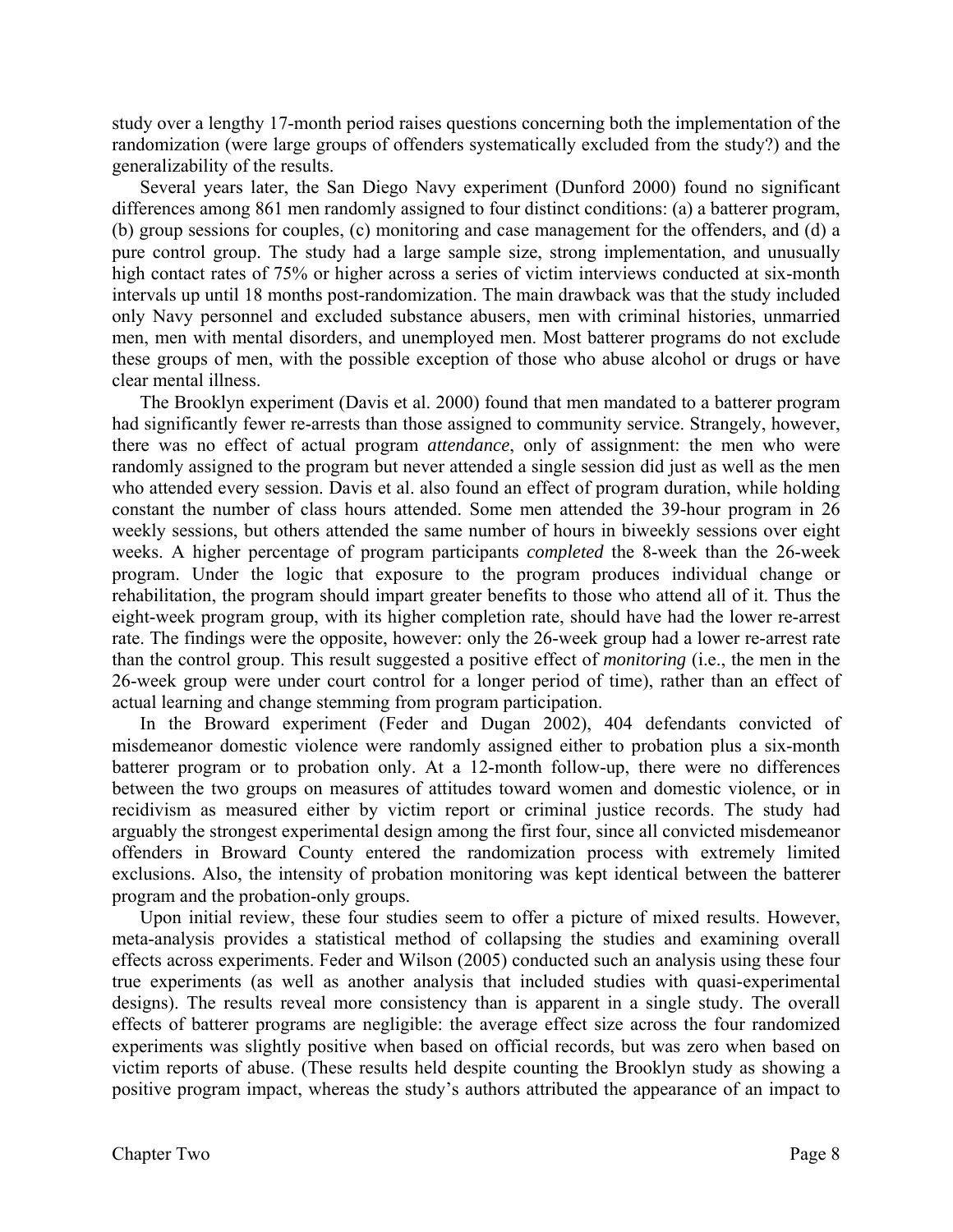greater court control rather than to the impact of program participation per se.) Thus the evidence suggests that batterer programs cannot be relied upon to end or even reduce domestic violence.

 In the latest experiment (Labriola et al. 2005), 420 misdemeanor domestic violence offenders in the Bronx were randomly assigned to judicial monitoring and a batterer program or to judicial monitoring only. Improving on the Brooklyn research design, this experiment was carefully designed to isolate the effect of the batterer program by ensuring that the level of judicial monitoring between the two study groups was held constant. The study found that the batterer program did not produce lower rates of re-offending, based upon either official re-arrest records or victim report. The victim contact rate for follow-up interviews was only 25%, but there were no significant differences between the cases of those who were and were not interviewed; and the results based on victim report echoed those based on the re-arrest records. This study was completed just after Feder and Wilson's (2005) meta-analysis and adds more fuel to the argument that batterer programs do not systematically or significantly rehabilitate.

The five experiments just discussed all compare outcomes between offenders randomly assigned to a batterer program versus those assigned to other (usually less onerous) sanctions. Another series of studies compare offenders assigned to different program models: Perhaps some types of programs work better than others or, to offer a more nuanced version of the same question, perhaps some types are more effective for a particular personality type, or racial or ethnic group, than another? However, among those studies examining the influence of different batterer program curricula on future violence or re-arrests, few have found substantial differences, despite widely varying program requirements and curricula (e.g., Brannen and Rubin 1996; Dunford 2000; Gondolf 1999; Gondolf 2005; Jones and Gondolf, 1997; O'Leary, Heyman, and Neidig 1999; Saunders 1996). The most recent of these studies, relying on official re-arrest records only, found no differences between a short (12-week) program that used a therapeutic approach, did not charge participants and had a laissez-faire attitude toward attendance and lateness versus a 26-week didactic program that charged a fee and strictly upheld attendance and timeliness requirements. The programs differed neither in participant re-arrests nor in program completion rates (Cissner and Puffett 2006).

 Perhaps as telling as the results showing little or no difference in re-offending rates among those assigned to a batterer program and those receiving other sanctions, such as community service (Davis et al. 2000), probation (Feder and Dugan, 2002) or judicial monitoring (Labriola et al., 2005), is a study conducted by Klein and Wilson (2006). Generally, the experimental studies report official re-offending rates ranging from 10%-30%, apparently suggesting that most arrested domestic violence offenders do not re-offend, whether or not they are assigned to a batterer program. Klein and Wilson, however, followed a group of domestic violence cases for ten years and found astronomically high re-offending rates. In the one year after the initial arrest, only a third of the men appeared to re-offend, as evidenced by a new arrest, violation of a protection order, or issuance of a new protection order; but at the end of the follow-up period, over half the men returned to the criminal justice system. Although this study did not specifically investigate the impact of batterer programs, the reaction to these findings is that they call into question the approach to reducing domestic violence (e.g., see Johnson 2006).

#### **New Directions for Research – The Coordinated Community Response**

 Considered together, the preceding studies raise the possibility that attempting to identify the impact of batterer programs *sui generis* will not show the positive effects that courts and society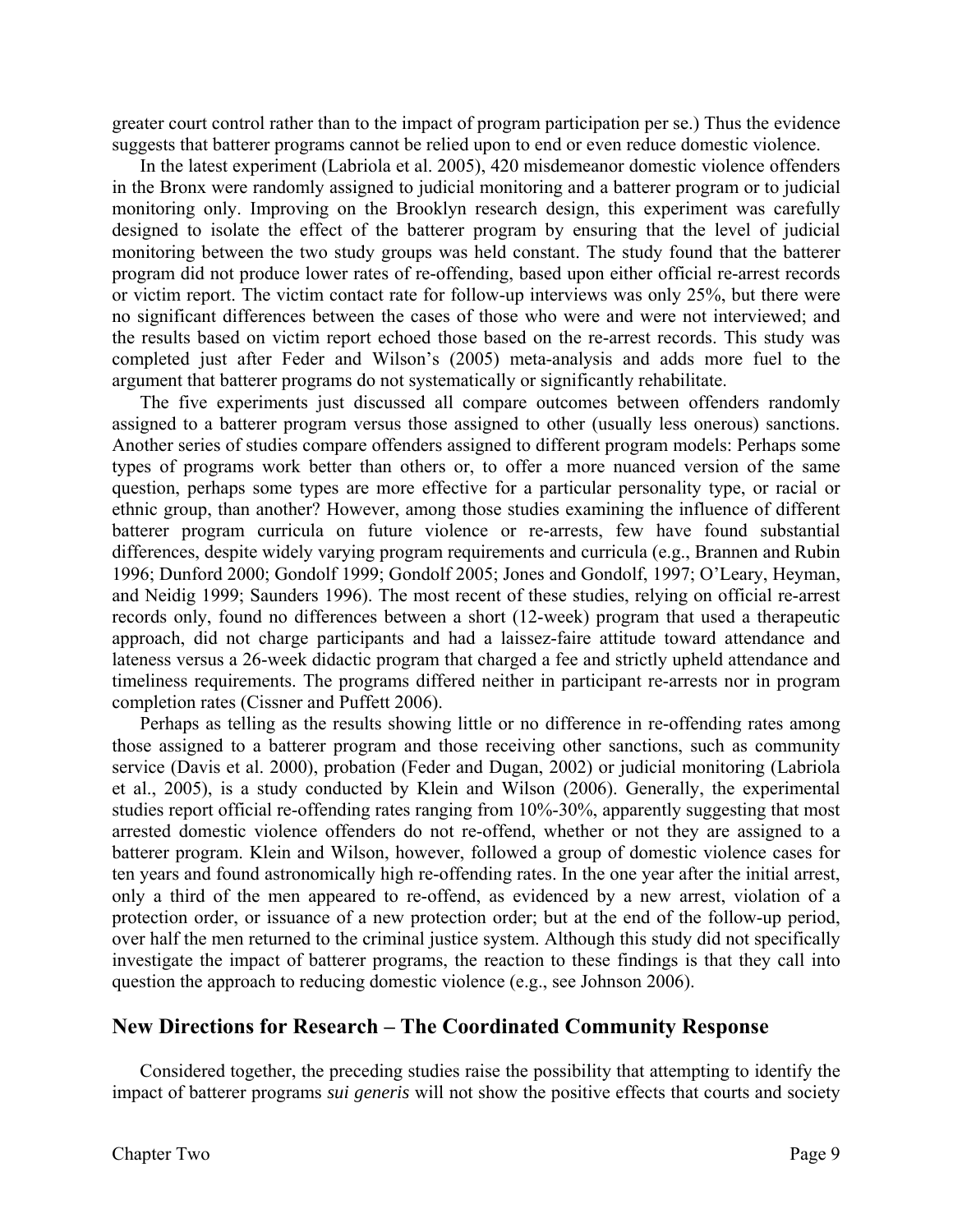have hoped. It is possible, however, that we have approached the problem incorrectly – that we have evaluated the wrong elements. There is growing support for the analysis that it is inappropriate to consider these programs in isolation; that context is vitally important in defining and assessing program "success" and "failure" (Bennett and Williams, 2004; Gondolf 2001; Frank and O'Sullivan 1999). These researchers and batterer program directors are referring to the larger system of interests and agencies whose functioning as a "coordinated community response" many maintain is the most effective deterrent to domestic violence recidivism (see, for instance, Murphy, Musser, and Maton, 1998; Shepard, Falk, and Elliott, 2002; Pence and McDonnell 1999). They and others urge that evaluations of any single element of the response to battering be expanded to consider the entire community response. For instance, Gondolf has called his extensive four-site study of convicted batterers and their partners a study of batterer intervention *systems*, including "arrest practices, court procedures, probation supervision, battered-women's services, and other community services" (Gondolf, 2002: 2). Pence has noted with chagrin that programs claim to be using the "Duluth Model" when they adapt elements of the batterer program curriculum created and disseminated by the Duluth program, DVAIP. However, the "Duluth Model" involves a coordinated community response and is not defined by the batterer program curriculum alone. Pence and McDonnell (1999) explain that the full coordinated community response involves establishing interagency linkages among all relevant community stakeholders with the broad social goal of "changing the climate of tolerance for this type of violence." Seen in this light, perhaps there is a meaningful function that court mandates to batterer programs can serve in contributing to the social unacceptability of domestic violence, even if the programs by themselves cannot precipitate direct attitudinal or behavior changes in individual offenders.

 The criminal justice system clearly has a central role in the larger universe of community responses. One imperative of a coordinated community response is simply not to drop the ball: it is incumbent on the courts not to become the hole in the safety net, the place where offenders can escape consequences or manipulate the system. The courts have the unique power to respond to offender behavior and to send the message that domestic violence is unacceptable. This discussion provides the backdrop for turning our attention to the second theorized benefit of batterer programs: promoting accountability.

# **Findings on Batterer Program Effectiveness in Promoting Accountability**

 As the discussion of the coordinated community response literature makes clear, when batterer programs originated in the late 1970s, supporters did not assume that the programs would achieve rehabilitation by themselves. Instead, programs were to serve as one prong of a coordinated strategy. The most concrete contribution was to provide the criminal courts with a sanction that would appropriately penalize cases in which a jail sentence was not feasible (Pence and McMahon 1997). There was a related interest in the monitoring function of batterer programs – mandatory attendance gave the courts a requirement that could be tracked and an opportunity to impose sanctions on those who did not comply (see also Mazur and Aldrich 2003). Indeed, the initial recommendation of those who developed what became known as the "Duluth Model" was that batterer programs should not even be established where justice authorities lacked systems for tracking offender behavior and system responses to noncompliance (Pence and McMahon 1997).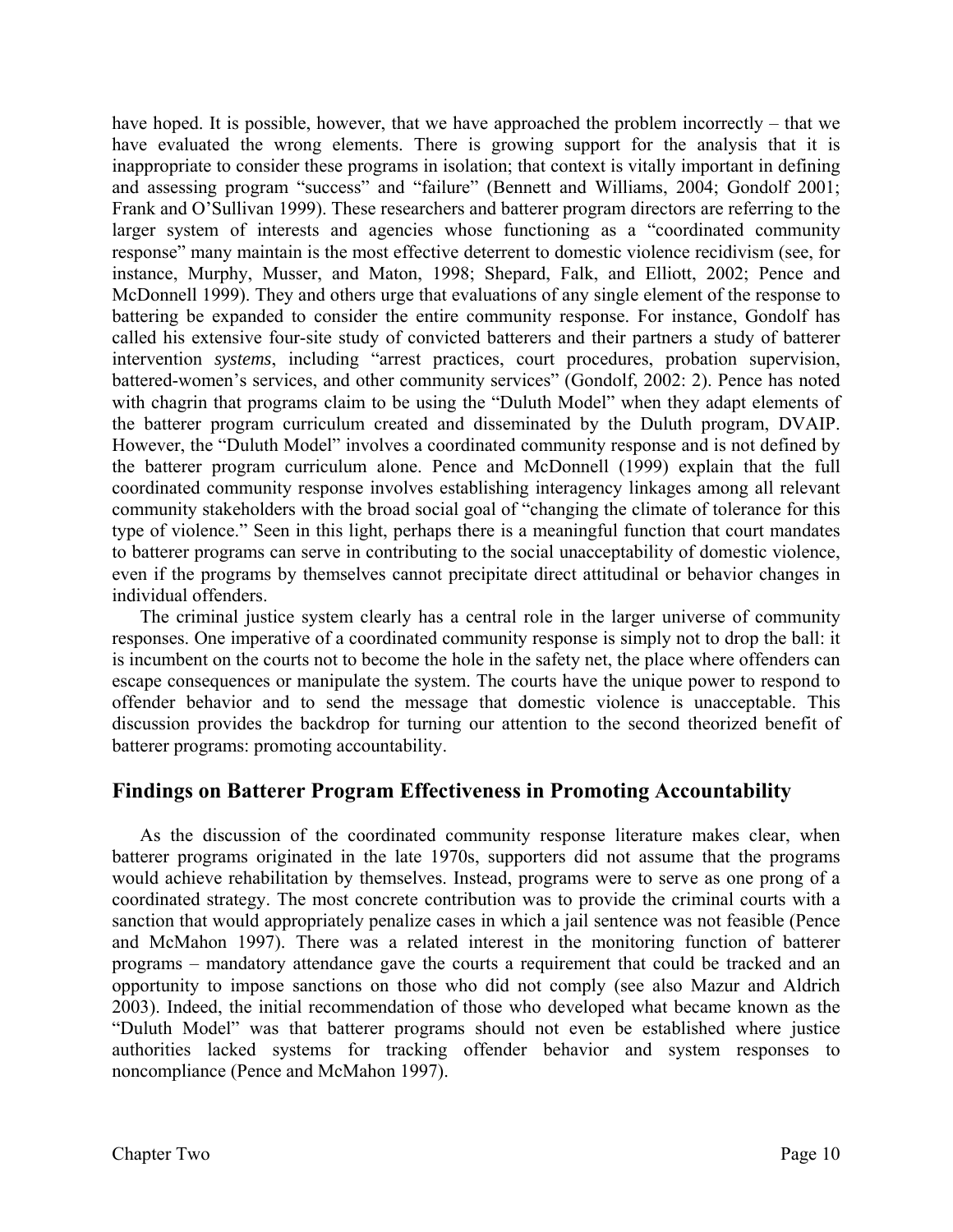Many of today's batterer programs continue to stress the closely related goals of monitoring and accountability. A few also expressly reject the goal of rehabilitation. The "New York Model," founded by this study's practitioner co-principal investigator along with others, is one such program. It works only with court-mandated participants, seeking to provide one in a continuum of graduated sanctions, suitable when more severe penalties are not legally appropriate. The model assumes that individual offenders can change, but that batterer programs cannot be expected to produce such change. Thus the program serves instead to provide the court with a viable requirement that the participants are fully capable of completing; to monitor attendance; and to report noncompliance with the requirements back to the court – thereby enabling court enforcement through additional sanctions if necessary. Since rehabilitation is not viewed as a feasible goal of the program alone, the model holds that the curricular content of the batterer program classes is less important than the fact that the men are held accountable *by the court* for attending (see http://www.nymbp.org/index.htm).

 Although the New York Model and similar batterer programs embrace an accountabilitybased approach, accountability cannot truly be achieved unless the court does its part – for the 30% to 50% of offenders mandated to a program who do not fulfill the requirement, there can be no accountability unless there is a penalty for noncompliance. Thus a batterer program by itself cannot hold a batterer accountable for his acts of abuse against his partner. Only the court can mandate offenders to the program and, for those returned to the court for noncompliance, impose further consequences.

 Yet, anecdotal evidence suggests that even those courts that formally monitor defendants may not be aware of noncompliance – or may not act on the knowledge they do have. This is true whether noncompliance takes the form of failing to meet program requirements or a new offense. Several researchers have reported that courts rarely penalize offenders for noncompliance with program mandates (Babcock and Steiner 1999; Harrell 1991; Palmer, Brown, and Barerra, 1992). Before the introduction of the San Diego County Domestic Violence Courts, offender compliance was assumed unless the court learned otherwise, essentially by accident. Even when the court learned of noncompliance with a batterer program mandate, there was often no response (San Diego Superior Court 2000). (San Diego's tracking and enforcement systems were subsequently revamped and improved once the domestic violence courts were established.) More disturbingly, Gondolf (2002) reported that it was the systemic failure to respond that enabled a small group of men in his four-site study to re-offend chronically. The lack of enforcement of court orders sends the message to defendants and to the public (and to the victim) that the mandate is meaningless and domestic violence is not treated as a serious crime.

 A November 2006 report by the California State Auditor (Howle 2006) reviews the 58 county probation departments' monitoring and enforcement of California's legal requirement that domestic violence offenders placed on probation complete a 52-week batterer program. The audit found that only about half of the domestic violence offenders placed on probation actually fulfills the program requirement. A review of a random sample of 125 cases indicated that more than one quarter of those who had completed programs did so after committing violations of program or probation requirements. Some departments referred domestic violence offenders back to programs after such violations without notifying the courts, in violation of statutory provisions. And some courts notified of violations simply returned the offenders to programs without any additional consequences, even when the offender had repeatedly violated the mandate. As the cover letter to the governor notes, such practice "unintentionally sends the message that program violations are not serious and therefore will be tolerated" (Howle,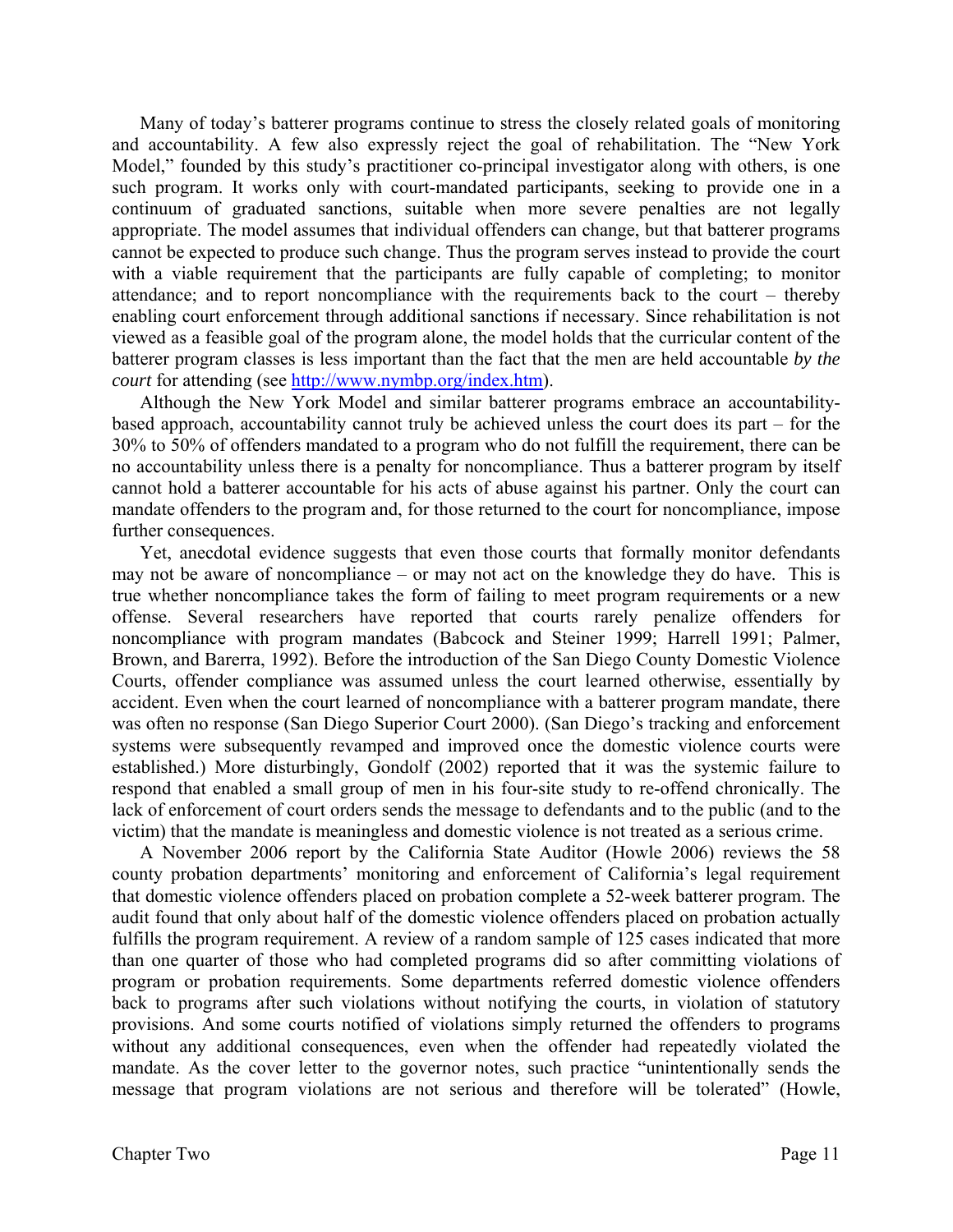November 21, 2006). Although focusing solely on practice within one state, this audit represents the first study known to the research team involving a direct empirical test on our questions of interest across a substantial number of individual sites. That fact in itself illustrates a lack of research attention to the courts' follow-through on batterer program mandates.

# **Conclusion**

The literature discussed above leads us to believe that batterer programs do *not* generally produce direct cognitive or behavioral changes. However, existing research is agnostic on whether these programs can productively advance any other function. One other *potential* function is to serve as a meaningful sanction and monitoring tool for the court, thereby demonstrating to defendants and the larger community the seriousness with which the justice system views intimate partner violence. For this message to be credible, however, courts must not only *issue* but also *enforce* their batterer program mandates by sanctioning those who are noncompliant. Enforcement is the linchpin to "accountability."

Unfortunately, our knowledge of courts' enforcement of their mandates to batterer programs is largely anecdotal and incidental. We lack systematic information on how frequently program mandates are used in the first place, both pre- and post-disposition; how frequently mandates are enforced nationwide; and, when they are enforced, what sanctions are typically imposed. Since there has been so little empirical data collected, we are, for now, thrown back on courts' own policies and rhetorical promises to "hold defendants accountable." Are they meeting those commitments? How is "accountability" interpreted and enforced? How effective is their supervision in practice? Research is needed to explore how court-mandated offenders are actually monitored, how information is exchanged between programs and courts, and whether, when, and how sanctions are imposed in response to noncompliance. The knowledge gained from such systematic study could be valuable to practitioners, policymakers and administrators in forming or reevaluating policies regarding the courts' use of batterer program mandates and in determining how to construct a more productive relationship between courts and batterer programs.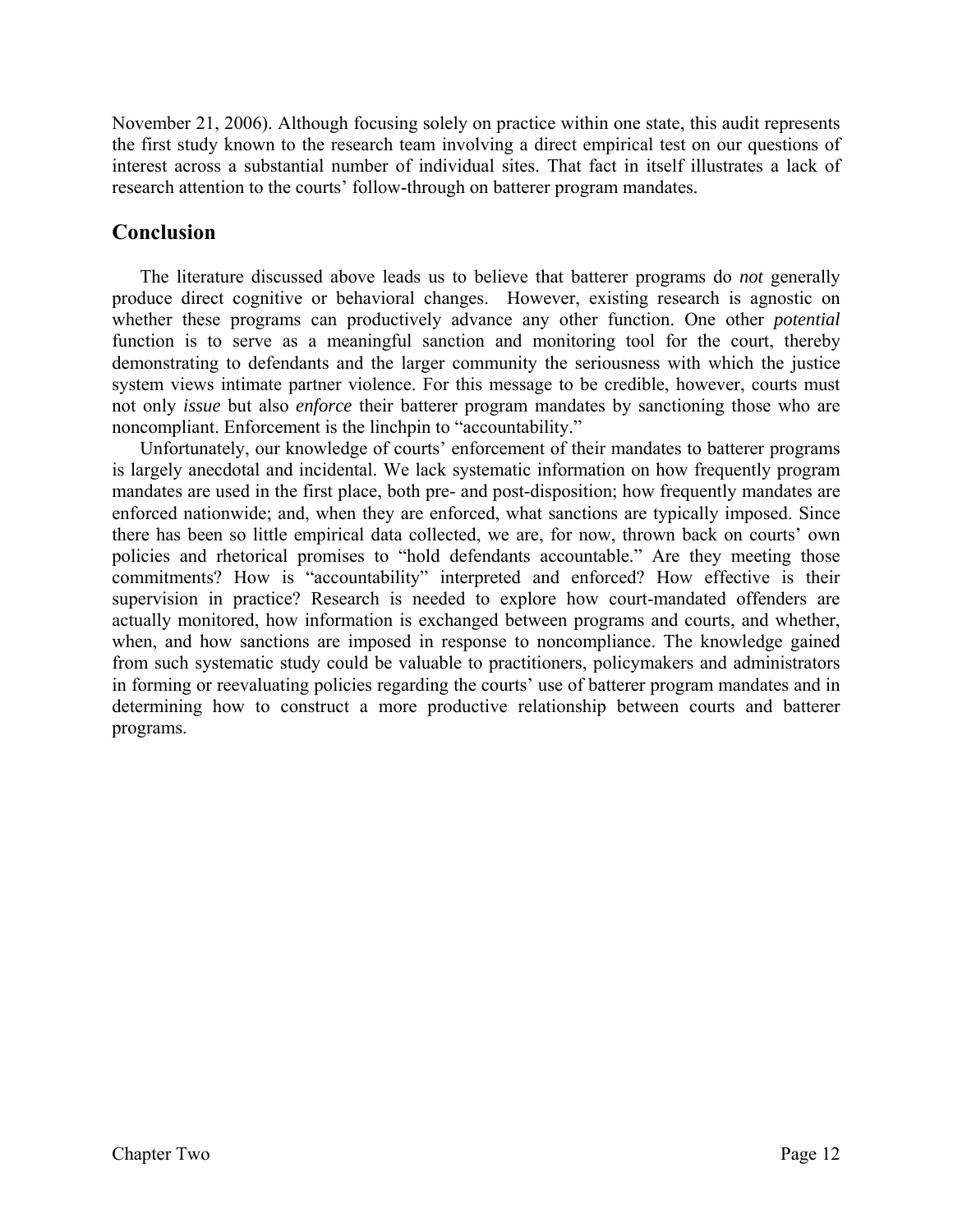# **Chapter Three Research Design**

 This study was designed to illuminate the extent to which today's criminal courts use batterer programs to hold domestic violence offenders accountable. Primary research questions include why criminal courts use batterer programs; how the programs are used; to what extent courts enforce their mandates by imposing sanctions in response to noncompliance; and to what extent batterer programs, courts, and victim assistance agencies see eye to eye in defining the goals, policies, practices for using batterer programs.

As the preceding chapter indicates, the literature to date offer little empirical information, and no previous studies provide a national perspective. A valid national study might proceed in two ways. First, it might involve a rigorous empirical analysis of court practices across multiple sites. For reasons of cost and data collection feasibility, however, it would be challenging to identify a sufficient number of sites for a meaningful national sample. Also, with little baseline information to guide site selection, it would be virtually impossible to identify sites that, taken together, could be expected to comprise an appropriate cross-section of national practice.

Second, a national study might employ survey methods, asking practitioners across a large and diverse sample of sites to rate their goals, policies, and practices. Survey methods would enable reaching many more sites at less cost than through primary data collection. A disadvantage would be our inability to confirm whether the survey responses mirror reality. For example, some court administrators might indicate on a survey that they engage in strong enforcement practices, even if an empirical study of their cases would suggest otherwise. Still, an expansive national survey covering many relevant topics across several hundred sites emerged as the ideal first study, given the paltry state of our baseline knowledge. Survey methods would also provide the only effective means of answering two of our key research questions: *why* criminal courts nationwide use batterer programs – what are the motivating goals behind doing so – and whether or not the perceptions held by batterer programs, courts, and victim assistance agencies within the same communities tend to coincide.

Accordingly, we implemented a survey to 260 communities nationwide. Within each, we surveyed a batterer program, criminal court, and victim assistance agency. This chapter elaborates on both the research design and its implementation.

# **Survey Domains**

 Survey domains and questions emerged from an iterative process involving multiple meetings, edits, and counter-edits across the entire researcher-practitioner project team over approximately a five-month period. Final surveys are in Appendices B-D. Key domains were:

• *Rationale: Why Use Batterer Programs?* All respondents received the same question concerning the functions of court mandates to batterer programs: treatment/rehabilitation, monitoring, accountability, legally appropriate punishment, alternative to incarceration, or "other." Also, the batterer programs were asked an additional question on the primary focus of their curriculum, and the victim assistance agencies were asked for their view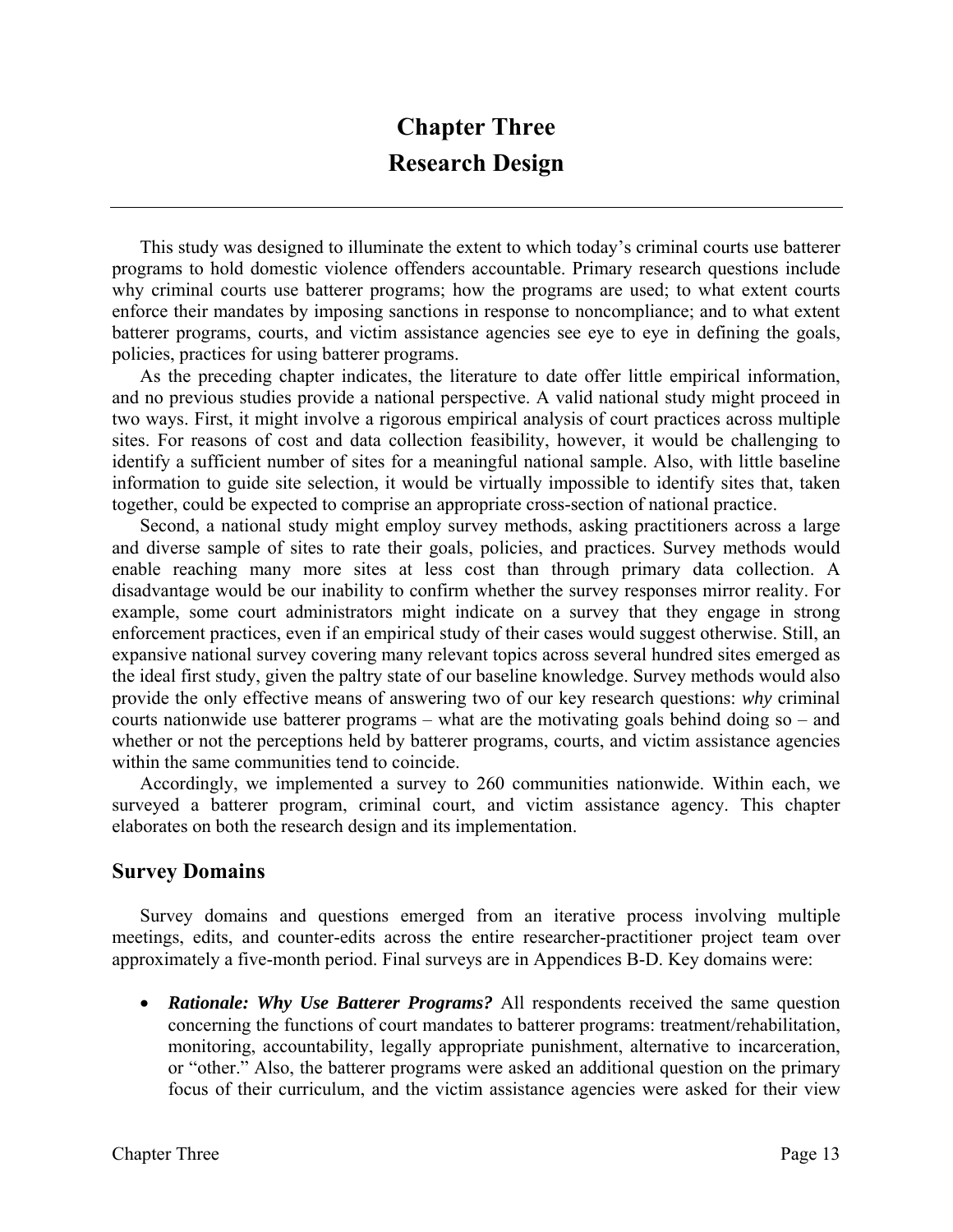what *should* be its primary focus: addressing participant mental health issues, confronting attitudes towards intimate partners, educating participants about domestic violence, holding participants accountable, or teaching communication and coping skills.

- *Court Mandate Policies: How Do Courts Use Batterer Programs?* Questions appeared on the court survey only. They concerned what types of charges lead to batterer program mandates, when these mandates are imposed (pre- and/or post-disposition), whether and how probation is involved, approximately how many defendants are mandated per month, and whether the court is aware of the specific program in which each defendant enrolls. For courts that use pre-disposition mandates, additional questions concerned the legal circumstances (e.g., condition of bail, condition of release, condition of restraining order, or pre-trial diversion program); and whether completion leads to a legal benefit (e.g., charge dismissal, charge reduction, change in sentence, or no benefit). A final question under this domain concerned which other types of program mandates the court sometimes imposes on domestic violence offenders, if any (such as alcohol treatment, substance abuse treatment, mental health treatment, or parenting classes), instead of a mandate to a batterer program.
- *Batterer Program Policies: How Do the Programs Operate?* Most of these questions appeared on the batterer program survey only. They concerned whether the program accepts court-mandated referrals only or volunteers as well; the length and duration of the program; possible reasons for noncompiance; and an approximate program completion rate. The last question was asked of the criminal court as well.
- *Communication: How Do Batterer Programs and Courts Interact?* Questions on the batterer program survey included whether, when, and to whom in the criminal justice system the program reports on compliance. Questions on the court survey included whether the court receives progress reports from the batterer program, and if so, when, and who receives it (court staff directly or probation); and the court's level of satisfaction with the timeliness, quality, and accuracy of such reports.
- *Mandate Enforcement: How Do Courts Respond to Noncompliance?* This domain was our primary interest. Both the batterer programs and the courts were asked all of the following questions, whereas the victim assistance agencies were only asked the more general questions under the first and third bullets below:
	- $\triangleright$  A general question concerning "how often" the court imposes sanctions in response to program noncompliance (never, rarely, sometimes, often, or always);
	- $\triangleright$  A series of questions concerning "how often" the court imposes each of eight specific types of sanctions in response to program noncompliance (see list in Appendices A or B); and
	- $\triangleright$  A concluding question concerning whether the court "responds consistently to reports of noncompliance with the batterer program."

If the batterer program indicated that it sends compliance reports to probation instead of or in addition to the court, the program was also asked each of the questions above with respect to probation's batterer program enforcement practices.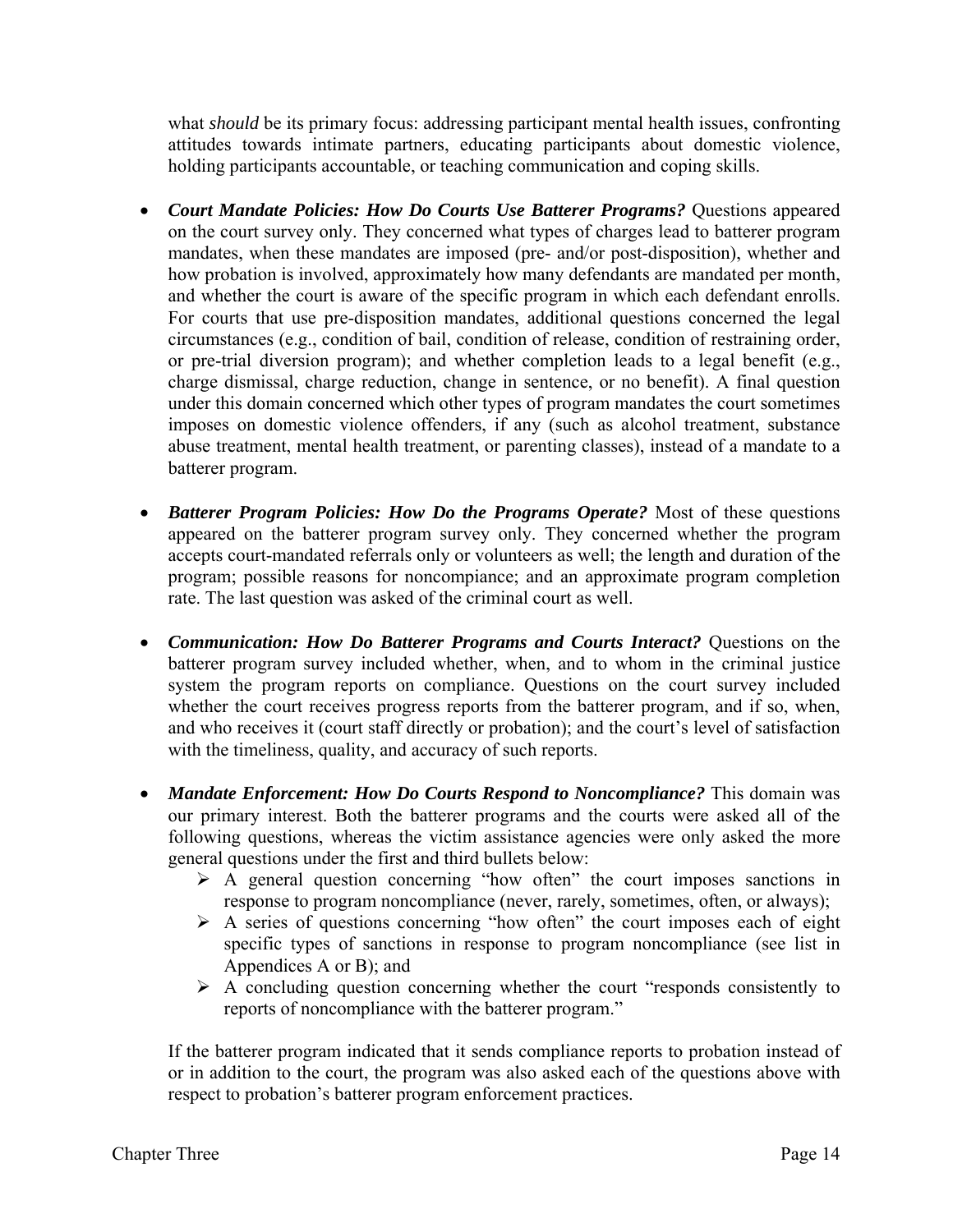Also, the batterer programs and victim assistance agencies were asked to rate how often the court and probation respond with "appropriate seriousness" to noncompliance. The victim assistance agencies were asked the same question with respect to how often the batterer program responds with appropriate seriousness.

Finally, the court was asked a series of general questions probing for whether it has an official protocol defining which sanctions to impose in response to various forms of noncompliance; and if so, how often it applies this protocol in practice.

- *State Laws, Regulations, and Standards:* Both the courts and batterer programs were asked whether state laws, regulations, or standards existed governing the use of batterer programs, and whether the state certifies batterer programs.
- *Background Characteristics:* All respondents were asked to define their community as primarily urban, suburban, or rural. Additional questions were tailored to the type of respondent.
	- $\triangleright$  Courts were asked about the scope of legal jurisdiction (whether the court adjudicates violations, misdemeanors, and/or felonies); whether domestic violence cases are heard in a specialized domestic violence court part; and, if the court had a specialized part, how many additional staff work in it.
	- $\triangleright$  The batterer programs and victim assistance agencies were asked to characterize their institutional relationship (e.g., same or different agency; and whether the victim assistance agency offers policy guidance to the batterer program).
	- $\triangleright$  The victim assistance agency was asked to rate its relationship with the local criminal court (on a scale from "very cooperative" to "very oppositional") and to indicate the extent to which the courthouse accommodates advocacy services.

Several concerns strongly influenced the process of drafting the survey questions. First, we wanted to duplicate wording on all three surveys whenever possible to test whether respondents from different agencies in the same communities shared perceptions.

Second, we had many discussions regarding appropriate and universally understandable language. We wanted clear and concise language that agencies and jurisdictions around the country could understand. For example, we discussed at length the differences between the terms "noncompliance" (with a court order) and "termination" (from a batterer program). This decision was perhaps the most important in regard to language because we were trying to determine the court response to noncompliant defendants. We had to establish what the definitions of "noncompliance" and "program termination" were from both the court and batterer program points of view.

Third, we wanted our questions on the batterer program and court surveys to delineate the role of probation. Since probation often supervises batterer program mandates, the answer to our most important research question – about the enforcement of such mandates – could depend on probation policies and practices. Ultimately, though, our position was that enforcement of noncompliance rests with the court because only the court can uphold a probation violation and impose sanctions such as jail. For this reason, we considered but opted against administering a fourth survey of probation agencies in those communities where probation's role is significant.

Fourth, we wanted to minimize threats to study validity that might result from a low response rate. We devoted much effort to constructing surveys that were easy to read, understand, and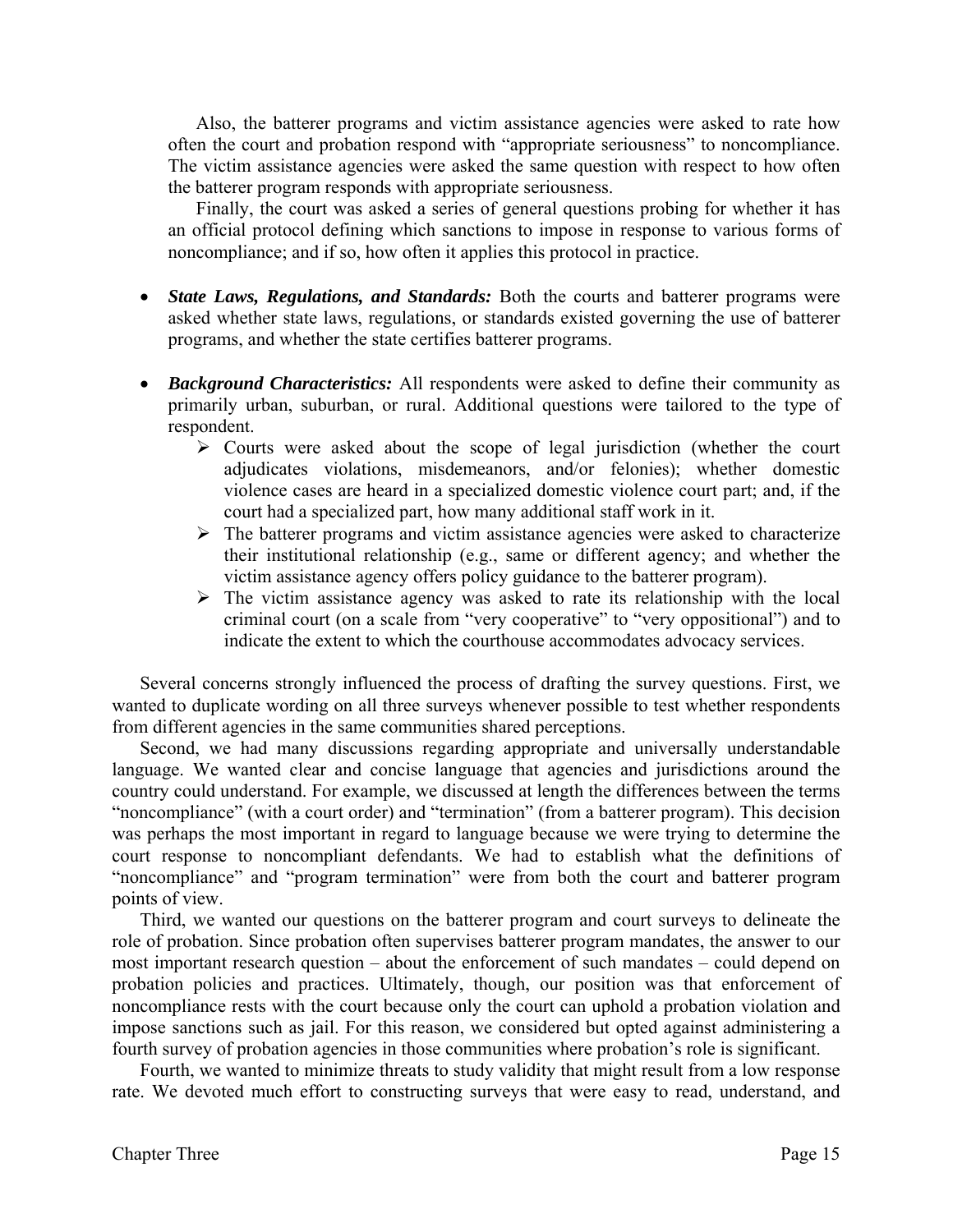complete in 30 minutes or less. Therefore, to some extent, we sacrificed precision and detail to improve the response rate and reliability of the answers. For example, we did not ask respondents to try to estimate the percentage of noncompliant cases that receive each type of sanction from the court nor did we provide different noncompliance scenarios and ask which type of sanction the court would be most likely to impose in each one. Instead, as noted above, we provided a list of possible sanctions and a Likert scale for approximating the general frequency of use for each one (never, rarely, sometimes, often, or always). Reflecting our concern with eliminating excessive detail and marginally relevant domains, the final versions of all three surveys were about half as long as the earliest versions.

# **Sampling Plan**

The sampling frame consisted of communities nationwide where the criminal court regularly imposes batterer program mandates on domestic violence offenders. For each community, our approach required the identification of a triad of survey recipients: a batterer program, criminal court, and victim assistance agency.

Our approach did not call for a representative sample of all batterer programs or all criminal courts nationwide. Rather, we sought a sample providing for a mix of community types (small, medium, and large; and urban, suburban, and rural) but geographically comprehensive, representing every state and region, including those with smaller populations. We also sought to over-represent communities known to deal with high numbers of batterer program mandates relative to their population. We wanted to avoid skewing our final sample toward the experiences of batterer programs and courts that process a low number of cases per year. The concern about volume was proportional to the local population. Obviously, many fewer batterer program mandates would be imposed annually in smaller than larger communities, but we wanted to ensure that, for given population categories, we were capturing the specific communities and agencies that had a sufficient number of cases to generalize.

To ensure wide geographic representation, the initial sampling plan called for three to five communities in each of the 50 states plus the District of Columbia. Following a pre-sampling investigation (see below), we relaxed this standard and allowed the sample to include more than five communities in states with exceptionally large numbers of batterer programs and less than three communities in the smallest states where only a couple programs could be identified.

We expected that courts would use batterer program mandates most often as a postconviction condition of sentencing but we were also interested in exploring the dynamics behind mandates imposed pre-disposition – before a plea, conviction, or dismissal (see Chapter One). We thus sought to over-sample communities where the local criminal court uses batterer programs for both pre- and post-disposition mandates.

With these principles in mind, the sampling plan was designed in three steps: (1) identifying the national population of batterer programs, (2) administering a brief "preliminary survey" to every program, and (3) constructing a final sample based on the results of the preliminary survey.

#### *Step #1: Identifying the National Population of Batterer Programs*

In theory, it would have been logical to begin the pre-sampling process by identifying criminal courts nationwide that use batterer programs. In practice, we were certain that working from the batterer programs back to the criminal courts would yield a richer sample. We surmised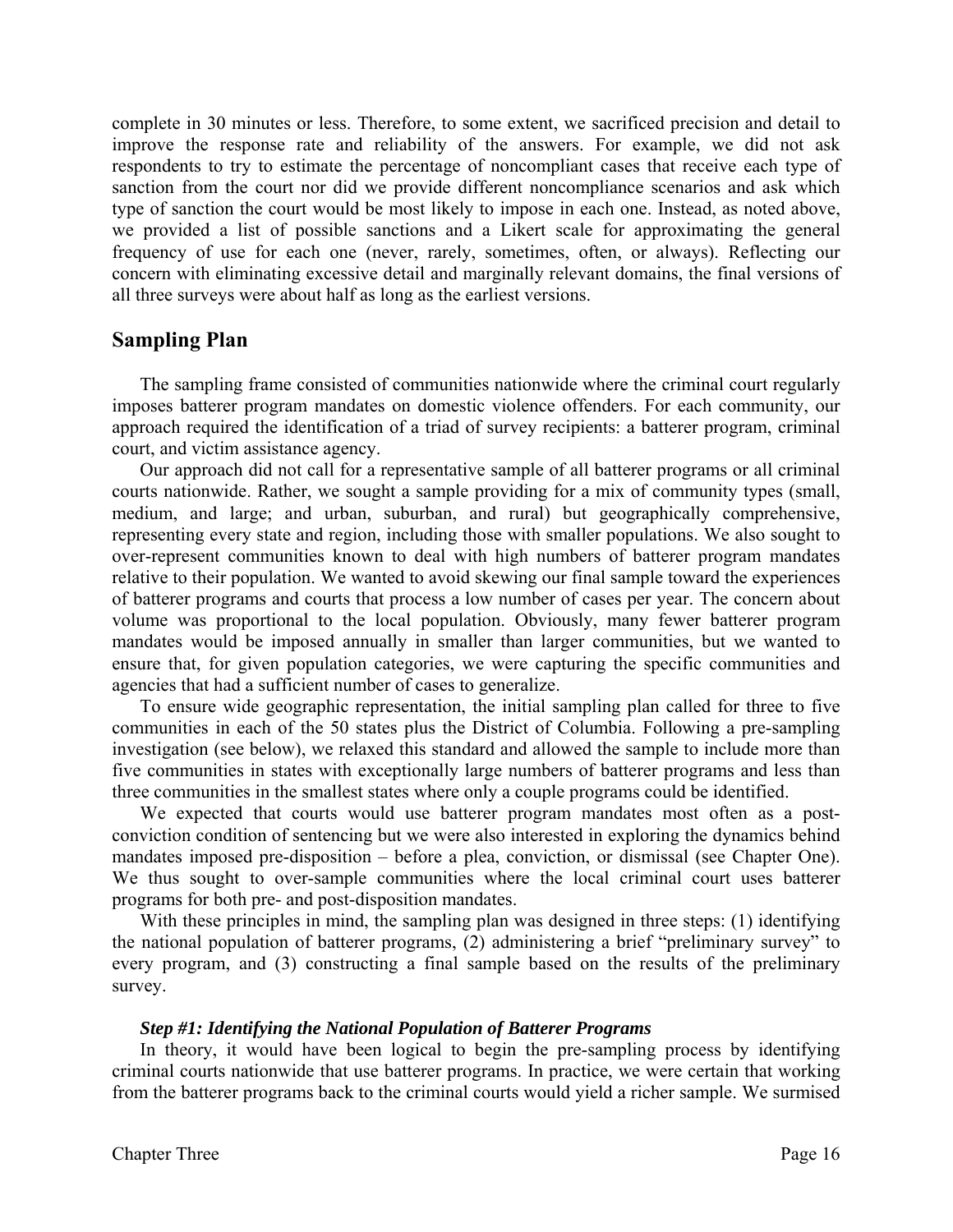that batterer program staff would be easier to reach, more invested in our subject matter, and more likely to assist us by providing the preliminary information necessary to achieve our sampling frame.

Therefore, we began by seeking to identify as many batterer programs as possible nationwide. We first obtained batterer program lists from each state's domestic violence coalition.4 We also performed internet searches for batterer program names and contact information. We then cast a wider net by asking our external advisory board members to disseminate our request to identify batterer programs for a study of national import. In the course of our search, we were contacted by an individual who offered to share a list of nearly 2,000 batterer programs but only on condition of our agreeing to abide by a certain ideological perspective in our research. We declined this offer.

After exhausting these methods, we had identified only a small number of batterer programs in eight states: Arkansas, Connecticut, Hawaii, Indiana, Nevada, North Dakota, Rhode Island, and Wyoming. The practitioner co-principal investigator (Phyllis B. Frank) utilized her professional networks in an intensive effort to identify additional programs in these states.

These methods led us to identify what we at first believed to be 2,445 batterer programs nationwide. Approximately 70% were identified with the help of state domestic violence coalitions; over 25% were found through internet searches; and approximately 3% came through informal contacts made by our advisory board and co-principal investigator. When we conducted our preliminary survey of these programs (see below), 149 letters were returned addressee unknown, and we discovered that 30 of the agencies were not actually batterer programs. A population of 2,265 batterer programs remained. Although the actual national population is undoubtedly larger, we are unaware of any other effort nationwide that has produced a list of this magnitude.

# *Step #2: Implementing a Preliminary Survey*

 We sent all of the identified batterer programs a *preliminary survey*. The survey was only one page, printed on the back of a brief cover letter stating our study's purpose in general terms and providing assurances of confidentiality (see Appendix E). Although such a brief survey severely limited the number of questions we could ask, at this stage we were not focused on our substantive research questions but on maximizing the number of responding programs, obtaining contact information for criminal courts and victim assistance agencies, and gaining basic information that would inform the sampling process.

Survey questions covered:

- Whether batterer program participants include court-mandated domestic violence defendants? If yes:
	- o Approximately how many defendants are referred annually? We requested separate estimates for referrals from criminal courts, civil court, probation, parole, and "other" referral sources.
	- o For probation referrals: whether the order to attend the batterer program originates with probation itself or with a court/judge.
	- o Whether criminal courts ever order defendants to the program *pre-disposition*.
	- o Whether criminal courts ever order defendants to the program *post-disposition*.

1

<sup>&</sup>lt;sup>4</sup> In a few states, the coalition's web site included a comprehensive list of batterer programs, but in most states it was necessary to contact the coalition by phone to obtain the information.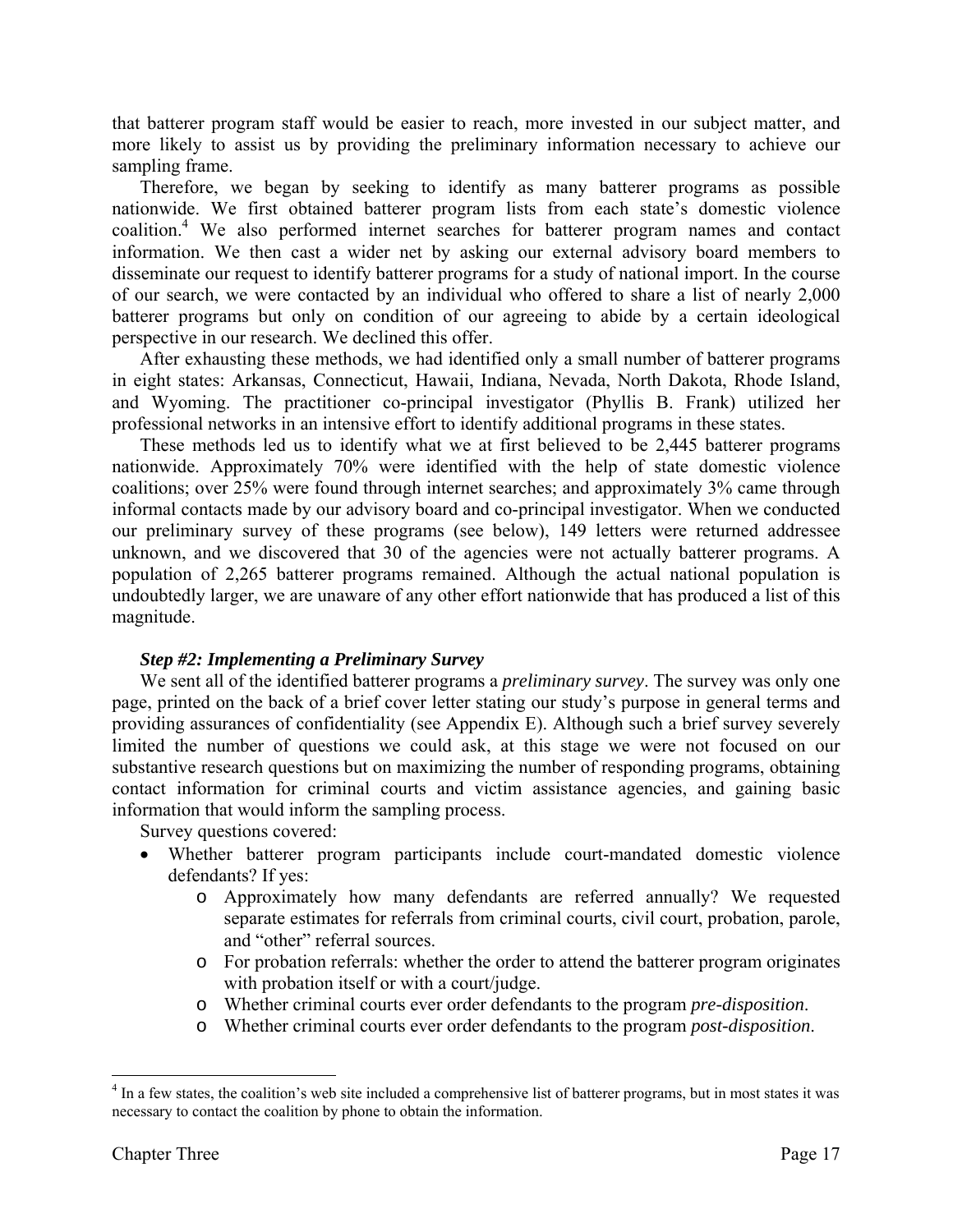- o Contact information for the local criminal court that makes the most referrals annually (and how many referrals are received?).
- o Contact information for a local victim assistance agency that serves domestic violence victims (if such an agency exists).
- o The respondent's complete contact information and capacity to answer on online survey, and
- o Whether the respondent would be interested in participating in the study.

Surveys were mailed to 2,445 sites with self-addressed return envelopes. As noted above, the results of our mailing led us to conclude that only 2,265 addresses represented operational batterer programs. As shown in Table 3.1, 543 of these 2,265 programs completed the survey, for a response rate of  $24\%$ <sup>5</sup> Our primary purpose at this stage, however, was not to obtain a high response *rate*, but to obtain sufficient raw *numbers* of programs to allow us to select an appropriate national sample according to the sampling frame described above. (Response-related issues would become important later, when surveying our final sample.) Therefore, we did not expend project resources on lengthy follow-up mailings that would have boosted response rates.

As Table 3.1 indicates, seven states (14%) did not reach our desired minimum of at least three completed surveys per state. As could be expected, those states all had small populations, with the arguable exception of Indiana and perhaps Connecticut. Also, we did not obtain any returned surveys of six mailed to programs in the District of Columbia, leading us to eliminate it from the study.

#### *Step #3: Constructing a Final Sample*

 Preliminary survey results were analyzed, and a final community sample was selected. The selection process involved reviewing the responses one state at a time. Selection in each state was driven by the following preference rules:<sup>6</sup>

- Three to five communities per state;
- Communities where the batterer program referrals originate with the criminal court, not with probation or other referral sources (as long as the mandate originates with the court, our primary questions could still be answered if probation makes the actual program referral or supervises participation);
- Communities for which the responding batterer program was able to identify a local victim assistance agency;
- Communities for which the responding batterer program receives both pre- and postdisposition batterer program referrals;
- Communities for which the responding batterer program receives a higher *relative* volume of cases than other possible programs in the state; "relative" was defined with respect to community population size;

 $\overline{a}$ 

 $<sup>5</sup>$  Ten programs (less than 1%) returned the survey without completing it, simply checking an optional box at the</sup> bottom stipulating, "I am not interested in participating in this study." For analytic purposes, these 10 are grouped with the other non-responders.

<sup>&</sup>lt;sup>6</sup> An additional preference rule expressed in our initial research proposal but not ultimately acted upon was to obtain communities with and without specialized domestic violence courts. This rule would have enabled us to answer the question of whether specialized domestic violence courts engage in more rigorous mandate enforcement practices than others. However, it was not possible based on our pre-sampling process to know in advance which triads involved specialized domestic violence courts and which did not.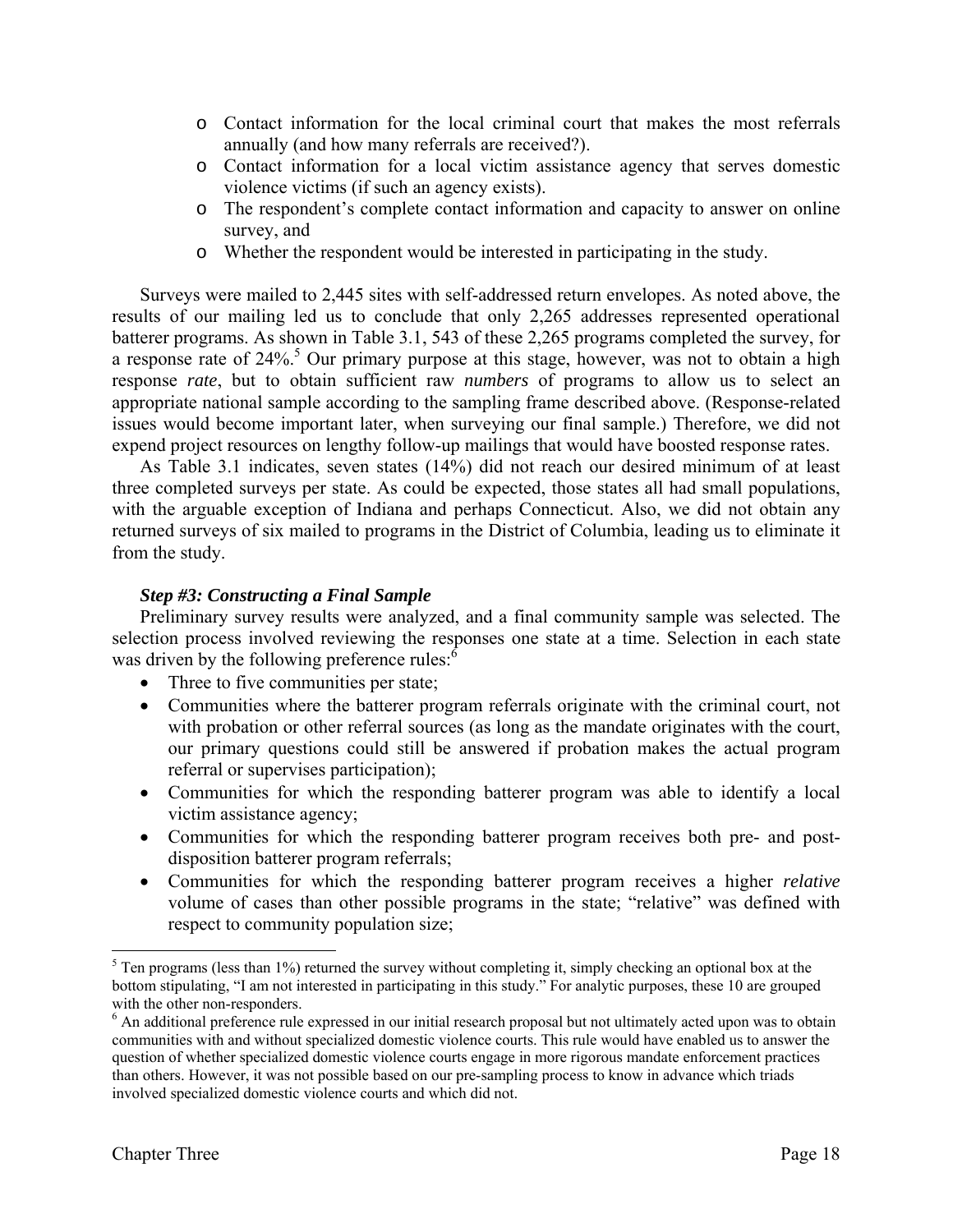| <b>State</b>     | Programs<br>Identified | Programs<br>Responding  | Response<br>Rate | <b>Final Survey</b><br>Sample |
|------------------|------------------------|-------------------------|------------------|-------------------------------|
| Alabama          | 12                     | 4                       | 33%              | 4                             |
| Alaska           | 13                     | 5                       | 38%              | 4                             |
| Arizona          | 64                     | 17                      | 27%              | $\overline{7}$                |
| Arkansas         | 31                     | $\overline{2}$          | 6%               | $\overline{2}$                |
| California       | 136                    | 33                      | 24%              | 14                            |
| Colorado         | 208                    | 37                      | 18%              | 12                            |
| Connecticut      | 15                     | 1                       | 7%               | 1                             |
| Delaware         | 5                      | 3                       | 60%              | 3                             |
| Florida          | 137                    | 21                      | 15%              | 6                             |
| Georgia          | 132                    | 24                      | 18%              | 8                             |
| Hawaii           | $\overline{7}$         | $\overline{2}$          | 29%              | $\overline{2}$                |
| Idaho            | 16                     | $\overline{7}$          | 44%              | 5                             |
| <b>Illinois</b>  | 78                     | 26                      | 33%              | 9                             |
| Indiana          | 10                     | $\overline{2}$          | 20%              | $\overline{2}$                |
| lowa             | 58                     | 12                      | 21%              | 6                             |
| Kansas           | 41                     | 10                      | 24%              | 6                             |
| Kentucky         | 95                     | 16                      | 17%              | 6                             |
| Louisiana        | 13                     | 3                       | 23%              | 3                             |
| Maine            | 13                     | $\overline{7}$          | 54%              | 5                             |
| Maryland         | 29                     | 8                       | 28%              | 5                             |
| Massachusetts    | 20                     | 13                      | 65%              | 6                             |
| Michigan         | 14                     | $\overline{7}$          | 50%              | 5                             |
| Minnesota        | 82                     | 9                       | 11%              | 5                             |
| Mississippi      | $\overline{7}$         | $\overline{\mathbf{4}}$ | 57%              | 4                             |
| Missouri         | 13                     | $\overline{\mathbf{4}}$ | 31%              | 4                             |
| Montana          | 39                     | 10                      | 26%              | 5                             |
| Nebraska         | 12                     | 6                       | 50%              | 6                             |
| Nevada           | 9                      | $\overline{2}$          | 22%              | $\overline{c}$                |
| New Hampshire    | 33                     | 8                       | 24%              | 5                             |
| New Jersey       | 20                     | $\overline{\mathbf{4}}$ | 20%              | 4                             |
| New Mexico       | 20                     | 5                       | 25%              | 5                             |
| New York         | 52                     | 18                      | 35%              | 6                             |
| North Carolina   | 95                     | 13                      | 14%              | 5                             |
| North Dakota     | 4                      | $\overline{2}$          | 50%              | $\overline{2}$                |
| Ohio             | 79                     | 28                      | 35%              | $\overline{7}$                |
| Oklahoma         | 27                     | $\overline{7}$          | 26%              | 5                             |
| Oregon           | 72                     | 20                      | 28%              | $\overline{7}$                |
| Pennsylvania     | 23                     | 9                       | 39%              | 5                             |
| Rhode Island     | 10                     | 3                       | 30%              | $\overline{\mathbf{c}}$       |
| South Carolina   | 19                     | 10                      | 53%              | 5                             |
| South Dakota     | 12                     | $\overline{7}$          | 58%              | 5                             |
| Tennessee        | 36                     | 5                       | 14%              | 5                             |
| Texas            | 98                     | 16                      | 16%              | 8                             |
| Utah             | 80                     | 16                      | 20%              | 6                             |
| Vermont          | 13                     | 5                       | 38%              | 5                             |
| Virginia         | 52                     | 11                      | 21%              | 5                             |
| Washington       | 139                    | 38                      | 27%              | 9                             |
| West Virginia    | 11                     | 6                       | 55%              | 5                             |
| Wisconsin        | 49                     | 15                      | 31%              | 5                             |
| Wyoming          | $\overline{7}$         | $\overline{c}$          | 29%              | $\overline{c}$                |
| Washington, D.C. | 6                      | 0                       | $0\%$            | 0                             |
| <b>Total</b>     | 2266                   | 543                     | 24%              | 260                           |
|                  |                        |                         |                  |                               |

**Table 3.1. Batterer Programs Included in Preliminary Survey and Final Sample**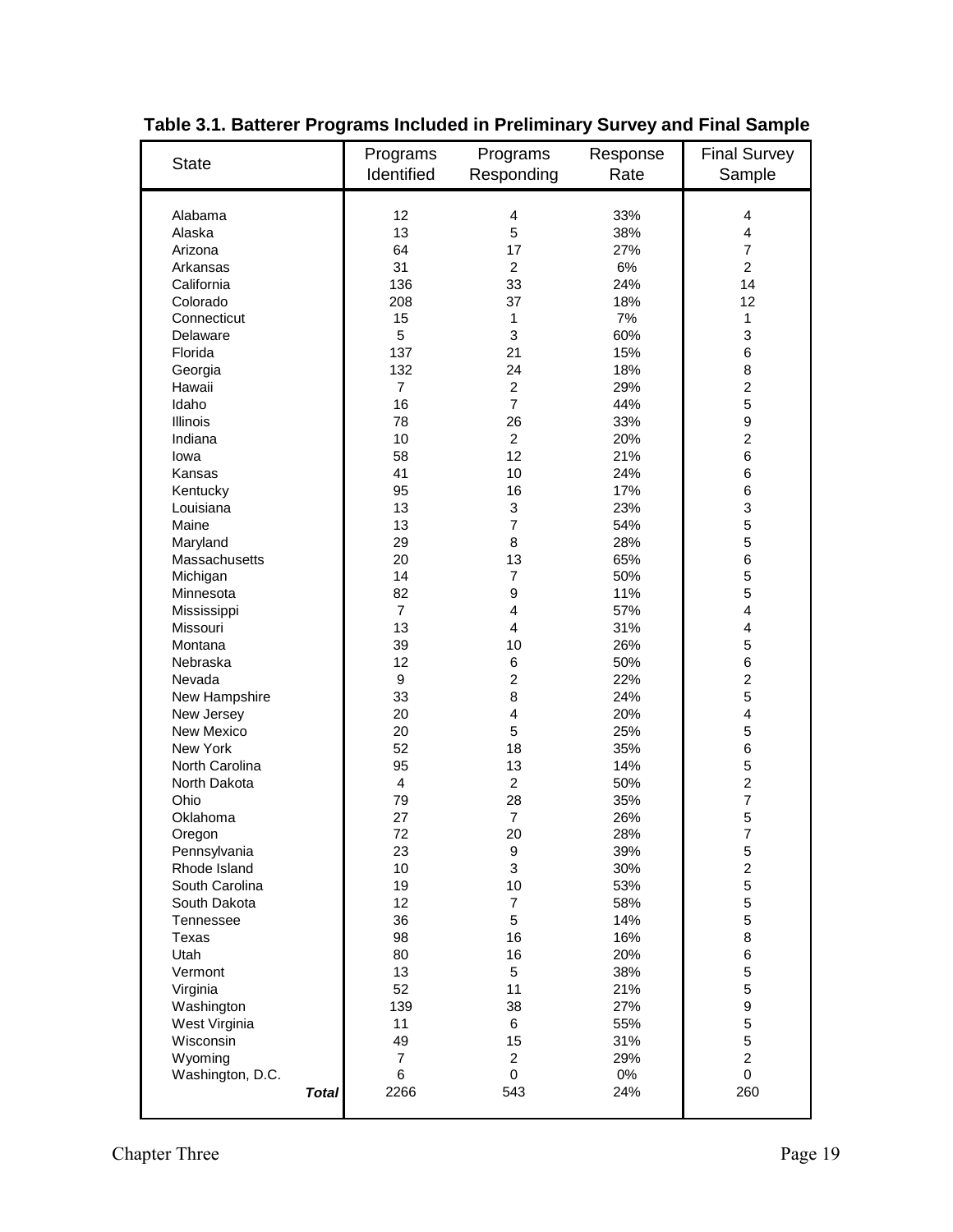- A mix of community types in regard to population density (urban, rural, suburban), operationally defined as a mix of communities from the following three categories of population size: (a) less than 50,000, (b) 50,000 to 250,000, and (c) greater than 250,000; and
- Only one triad per community; this preference rule was violated in 15 instances, 13 of which are in large urban areas (population greater than 250,000). In these 15 communities, we generally identified and selected multiple distinct batterer program/court/victim-assistance agency triads; however, in five of the 15 communities, we surveyed the same court or victim-assistance agency a second time in order to complete a triad with the two other types of agencies.

As shown in the rightmost column of Table 3.1, our sampling process led us to select 260 communities, or triads. This sample included 48% of the 543 batterer programs that responded to the preliminary survey. The final sample had from three to five communities in 24 states (48%), more than five in 18 states (36%), and less than three in eight states (16%).

Table 3.2 describes the final sample  $(N = 260)$  and compares it to the responses of all 543 communities with batterer programs that responded to the preliminary survey. Again, note that the goal was not to select a representative sample from the 543 programs that responded to the survey but for the final sample to reflect the research preference rules described above. Hence the appearance of substantial differences is, in this analysis, desirable.

As the results indicate, the regional distribution does not greatly change (Northeast, South, Midwest, and West) from the initial 543 responders. However, referring back to the data in Table 3.1, it is clear that the final sample reflects a more even state distribution. As we intended, states with unusually large numbers of responding batterer programs had a lower percentage of communities in the final sample than did states with small numbers of responding programs.

The sampling plan led over half of the final sample (53%) to consist of communities with a population of less than 50,000 (median population  $=$  43,475). As shown in Table 3.2, however, this population distribution almost perfectly mirrors that in the original set of 543 communities. Moreover, maintaining a significant number of smaller communities in our final sample assured adequate representation for the country's vast array of small communities and avoids a common tendency in social science research to conduct major evaluation projects primarily in large urban centers. However, since the raw numbers of domestic violence defendants nationwide are likely to be proportionately higher in large urban areas, our analysis of the results would need to test carefully for variation across communities of different types (urban, suburban, and rural).

We achieved our goal of focusing on courts and batterer programs that deal with a relatively large volume of cases. The average number of defendants referred to the batterer programs in our final sample (spanning court, probation, parole, and other referrals) was 236 annually, and the median was 110.<sup>7</sup> By comparison, for all 543 batterer programs that responded to our preliminary letter, the annual average was 137, and the median was 55. Also, as shown in Table 3.2, we were able to select programs with significantly higher numbers of referrals across each specific population category: less than 50,000, 50-250,000 and more than 250,000. Counting only referrals from the local criminal court referenced by the batterer program on its preliminary

1

 $<sup>7</sup>$  These average and median numbers are derived from adding the reported number of annual referrals from a</sup> criminal court, other type of court, probation, parole, and "other" sources (with most of the latter coming from child protective services or voluntary referrals).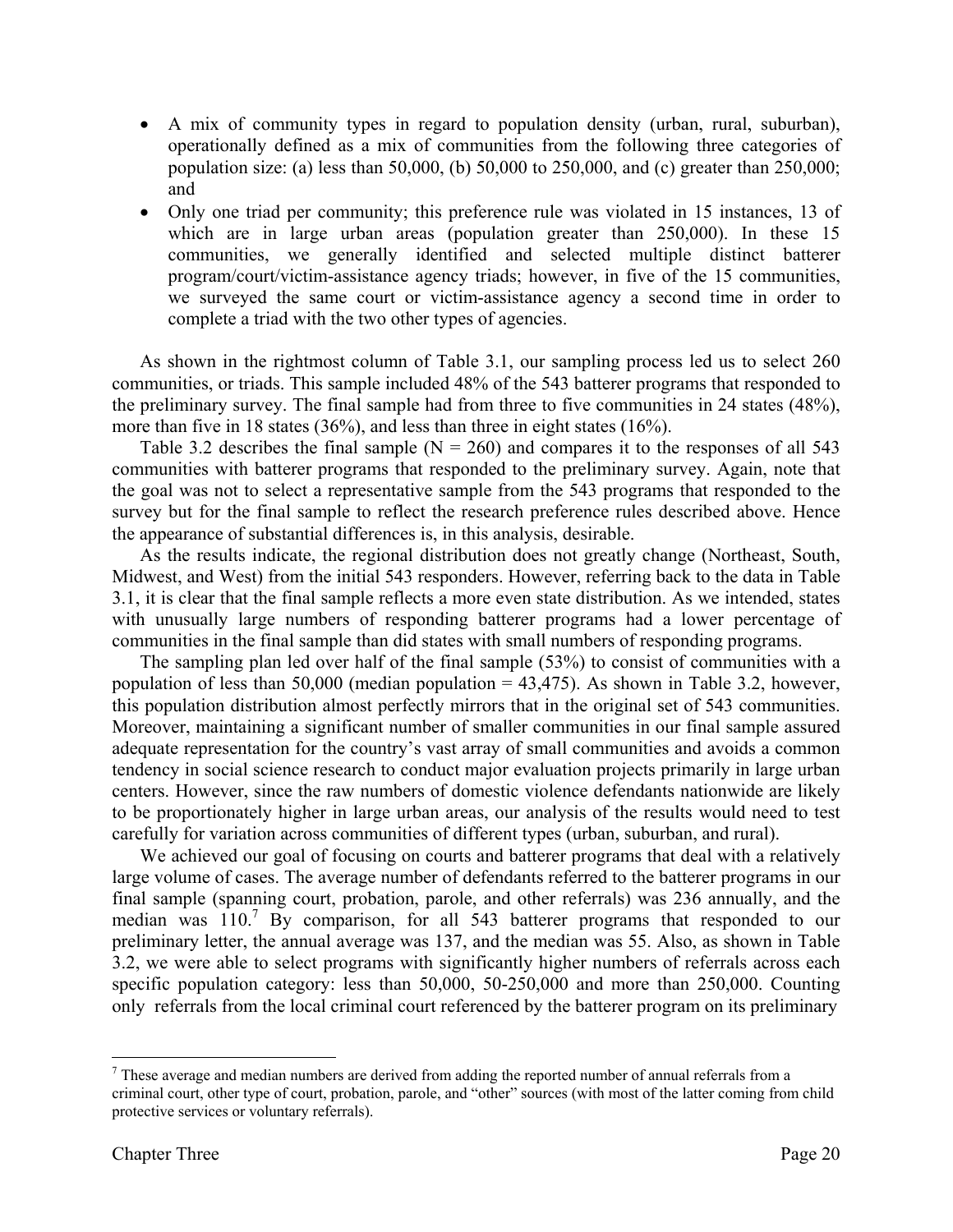| Variable                                                          | Responded to<br>Preliminary<br>Survey | <b>Final Sample</b> |  |
|-------------------------------------------------------------------|---------------------------------------|---------------------|--|
|                                                                   | $N = 543$                             | $N = 260$           |  |
| 1. Region                                                         |                                       |                     |  |
| Northeast                                                         | 13%                                   | 16%                 |  |
| South                                                             | 28%                                   | 29%                 |  |
| Midwest                                                           | 24%                                   | 24%                 |  |
| West                                                              | 26%                                   | 31%                 |  |
|                                                                   |                                       |                     |  |
| 2. Population size                                                |                                       |                     |  |
| Small communities: less than 50,000                               | 54%                                   | 53%                 |  |
| Medium communities: 50,000 to 250,000                             | 30%                                   | 29%                 |  |
| Large communities: More than 250,000                              | 16%                                   | 19%                 |  |
| Average population size                                           | 183,097                               | 178,111             |  |
| Median population size                                            | 43,617                                | 43,475              |  |
|                                                                   |                                       |                     |  |
| 3. Annual program volume (average/median)                         |                                       |                     |  |
| <b>Total referrals</b>                                            | 137/55                                | 236/110             |  |
| Total referrals: small communities                                | 71/44                                 | 102/70              |  |
| Total referrals: medium communities                               | 221/70                                | 434 / 204           |  |
| Total referrals: large communities                                | 199/81                                | 326 / 200           |  |
| Total criminal court referrals                                    | 85/24                                 | 142/50              |  |
| Total probation referrals                                         | 26/0                                  | 54/10               |  |
| Total parole or other referrals                                   | 26/6                                  | 40/10               |  |
| Total criminal court referrals from                               | 106/60                                | 140/75              |  |
| the highest court referral source                                 |                                       |                     |  |
|                                                                   |                                       |                     |  |
| 4. Legal status at time of mandate                                |                                       |                     |  |
| Pre-disposition mandates?                                         | 58%                                   | 69%                 |  |
| Post-disposition mandates                                         | 95%                                   | 98%                 |  |
| 5. Batterer program and victim assistance<br>agency are identical | 23%                                   | 28%                 |  |

| Table 3.2. Impact of Selection Criteria on the Final Survey Sample |  |  |  |  |
|--------------------------------------------------------------------|--|--|--|--|
|                                                                    |  |  |  |  |

survey, the batterer programs in the final sample averaged 140 referrals per year from that court and a median of 75 (versus a 106 average and 60 median for the 543 initial responders).

Consistent with our interest in understanding how mandates are used in both the pre- and post-disposition periods, 69% of the final program sample receives pre-disposition mandates (versus 58% for the initial 543 responders) and 98% receives post-disposition mandates (versus 95% for the initial responders).

Finally, although not germane to our sample selection criteria, it is interesting to note that in 28% of the communities in the final sample, the batterer program and victim assistance agencies were one and the same.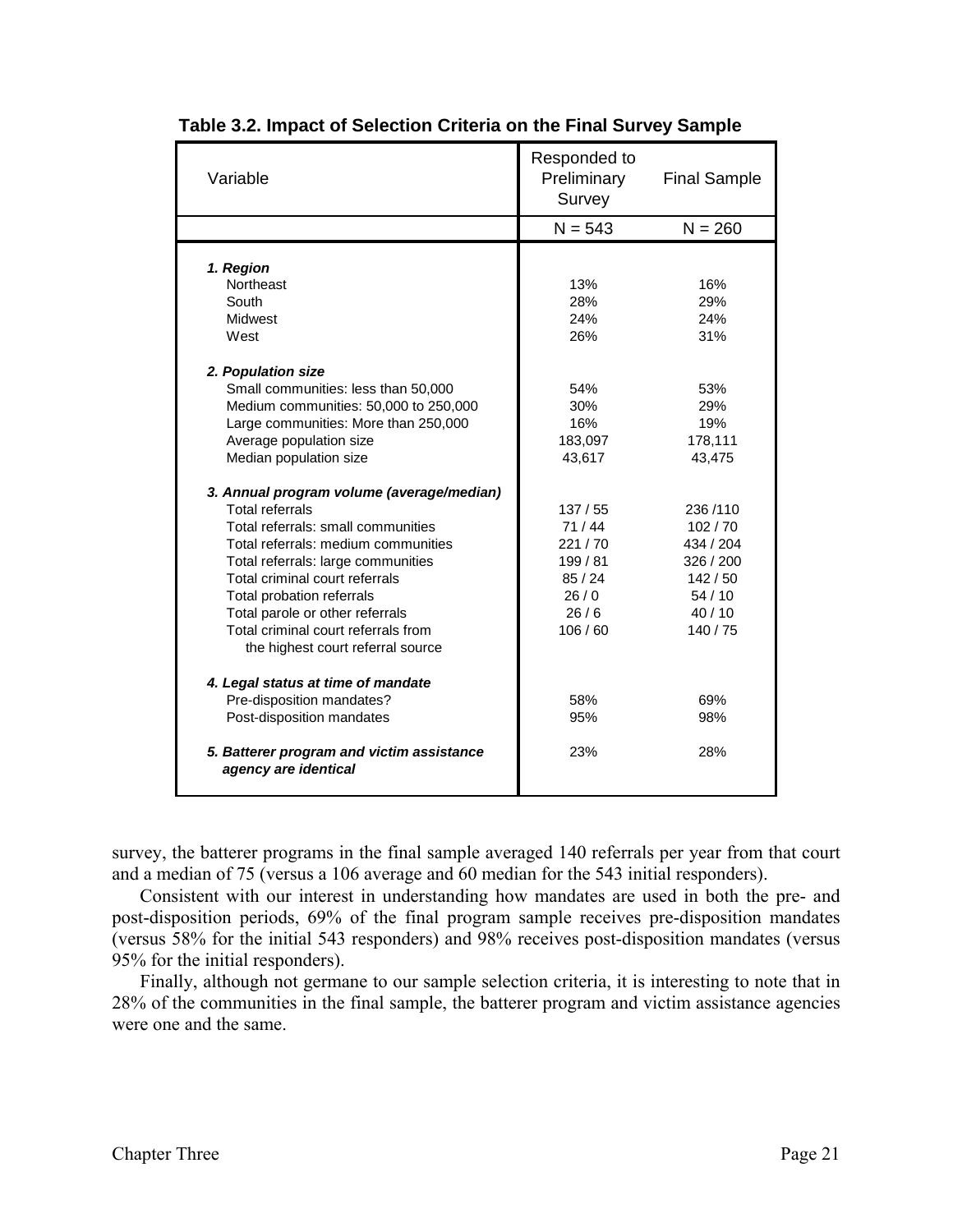## **Survey Implementation**

We implemented a web-based format using Websurveyor, an online survey program. The online format also enabled us to program automatic skip-patterns, so that each respondent would only see those questions requiring an answer based upon previous responses.

 We first sent all the programs and courts selected for the survey a letter stating its purpose, asking them to complete it online, providing a unique online username and password, and describing confidentiality and data security protocols approved by the Center for Court Innovation's Institutional Review Board. (Appendix F is the letter sent to the batterer programs at this stage; the letters sent to the courts and victim assistance agencies were virtually identical.) The letter also provided contact information for respondents who wished to receive and complete a hard copy of the survey.

 After one month, our response rates were 34% for the batterer programs, 18% for the courts, and 30% for the victim assistance agencies. We then undertook a series of steps designed to improve the response. After five weeks, we sent a reminder postcard to non-responders. Ten weeks later, we sent hard copies of the survey to non-responders. Simultaneously, we engaged in intensive phone and e-mail follow-up with those non-responders for whom we had accurate contact information. Finally, the Director of the National Institute of Justice signed a letter that was sent to all remaining non-responders (with survey attached) indicating the importance of the study and requesting their participation.

These efforts had a substantial cumulative impact, leading to high final response rates of 75% for the programs ( $N = 195$ ), 53% for the courts ( $N = 139$ ), and 62% for the victim assistance agencies ( $N = 162$ ). We had at least one response from 94% of our target communities; and at least one response from either the batterer program or the court in 88% of them.

The particularly high response rate from the batterer programs is quite likely attributable to the fact that we already had accurate contact information due to their completing the preliminary survey. The response rate may also be attributable to the special investment of many batterer programs in our questions of interest. On the other end of the spectrum, the courts were clearly the least likely to respond, as evidenced by their paltry 18% response rate to the initial mailing. There are a number of possible reasons. First, we could not direct our court surveys to a single named individual or to a person who held a particular position. We had to depend on each court's bureaucracy to open, evaluate, and forward our mailings to the judge or administrator in the best position to answer our questions about the use of batterer programs. Second, since some courts lack specialized domestic violence court parts, or a specific interest in domestic violence cases, it is likely that there was no single individual with the requisite information to complete the survey. Similarly, many courts may have lacked anyone with a substantial enough personal investment in the issues examined in our study to lead them to want to participate. In this light, our final return of greater than 50% is probably the maximum that was achievable and, in fact, is a relatively high figure for such surveys.

# **The Possibility of Response Bias**

With surveys of this nature, many respondents simply do not answer due to lack of time, interest, or personal organization. Such logistical or time management sources of non-response are unlikely to create systematic biases in the results. Of greater concern would be if nonresponse correlated with our key outcomes of interest. For instance, perhaps courts that take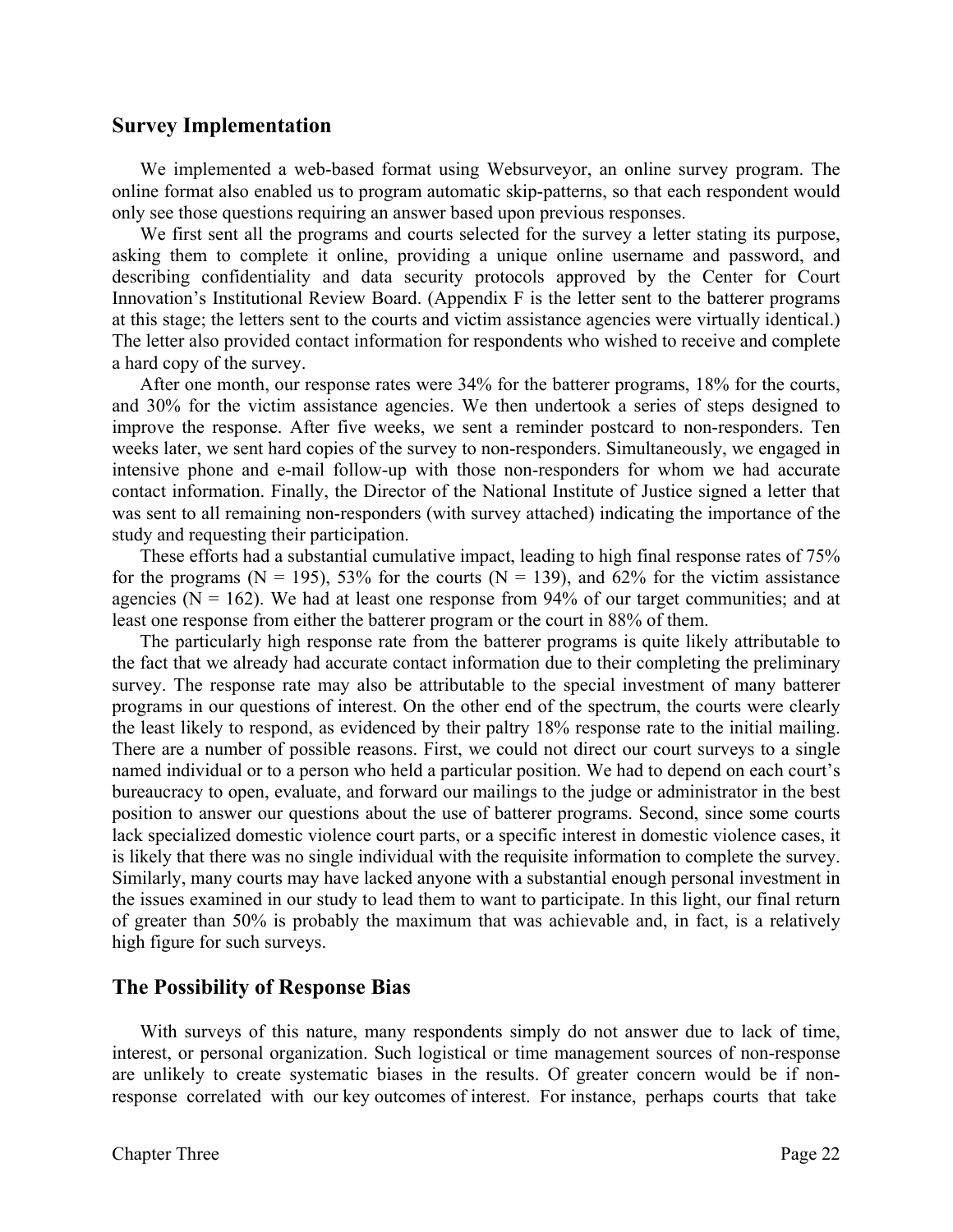| Survey                                                            | <b>Batterer Program</b><br>Survey |                    | <b>Criminal Court Survey</b> |                    | Victim Assistance<br><b>Agency Survey</b> |                    |
|-------------------------------------------------------------------|-----------------------------------|--------------------|------------------------------|--------------------|-------------------------------------------|--------------------|
| <b>Survey Response Status</b>                                     | Responders                        | Non-<br>Responders | Responders                   | Non-<br>Responders | Responders                                | Non-<br>Responders |
| Sample Size                                                       | $N = 195$                         | $N = 65$           | $N = 132$                    | $N = 128$          | $N = 160$                                 | $N = 100$          |
|                                                                   |                                   |                    |                              |                    |                                           |                    |
| 1. Region                                                         |                                   |                    |                              |                    |                                           |                    |
| Northeast                                                         | 16%                               | 15%                | $12\%$ *                     | 22%                | $13%^{+}$                                 | 21%                |
| South                                                             | 30%                               | 26%                | 27%                          | 31%                | 27%                                       | 33%                |
| Midwest                                                           | 24%                               | 23%                | 25%                          | 22%                | 28%+                                      | 17%                |
| West                                                              | 29%                               | 35%                | $36\%$ <sup>+</sup>          | 25%                | 32%                                       | 29%                |
| 2. Population size                                                |                                   |                    |                              |                    |                                           |                    |
| Small communities: less than 50,000                               | 55%                               | 48%                | 55%                          | 51%                | 52%                                       | 55%                |
| Medium communities: 50,000 to 250,000                             | 26%                               | 36%                | 27%                          | 30%                | 30%                                       | 26%                |
| Large communities: More than 250,000                              | 19%                               | 16%                | 18%                          | 18%                | 18%                                       | 19%                |
| Average population size                                           | 219818                            | 173861             | 196587                       | 221818             | 161,742                                   | 285340             |
| 3. Annual program volume (average)                                |                                   |                    |                              |                    |                                           |                    |
| <b>Total referrals</b>                                            | 233                               | 244                | 198                          | 280                | 235                                       | 238                |
| Total criminal court referrals                                    | 135                               | 164                | 116                          | 172                | 146                                       | 135                |
| Total probation referrals                                         | 53                                | 57                 | 48                           | 60                 | 47                                        | 65                 |
| Total parole or other referrals                                   | 46                                | 23                 | 34                           | 47                 | 42                                        | 38                 |
| Total criminal court referrals from the                           | 141                               | 138                | 126                          | 158                | 133                                       | 154                |
| highest court referral source (also same                          |                                   |                    |                              |                    |                                           |                    |
| as the court targeted for the court survey)                       |                                   |                    |                              |                    |                                           |                    |
| 4. Legal status at time of mandate                                |                                   |                    |                              |                    |                                           |                    |
| Pre-disposition mandates?                                         | 66%                               | 75%                | 68%                          | 69%                | 69%                                       | 68%                |
| Post-disposition mandates                                         | 98%                               | 97%                | 98%                          | 98%                | 98%                                       | 97%                |
| 5. Batterer program and victim assistance<br>agency are identical | 29%                               | 23%                | 30%                          | 26%                | 30%                                       | 24%                |

#### **Table 3.3. Community Characteristics: Survey Responders versus Non-Responders**

 $+p < .10$  \* p < .05 \*\* p < .01 \*\*\* p < .001 (2-tailed t-test)

fewer steps to enforce noncompliance would be less likely to respond to a survey asking them to evaluate their enforcement practices. We undertook a series of analyses to test for response bias.

#### *Possible Response Bias Based on Community Characteristics*

First, we compared responders to non-responders on those community characteristics already known for both groups based on the preliminary survey results (see Table 3.3). We did not detect any significant differences based on use of pre-disposition mandates, use of post-disposition mandates, various measures of batterer program referral volume; or community population size. The results do indicate, however, that non-responders to the court survey were significantly more likely than responders to be from Northeastern states. We cannot discern any possible reason why region would be associated with the probability of response. However, this finding held up, even after re-testing our bivariate results by performing three logistic regressions, one for each type of agency. Response was defined as the dependent variable  $(0 =$  responder,  $1 =$  nonresponder), and the independent variables included region (three dummy variables for Northeast, South, and Midwest; all compared with West), use of pre-disposition mandates, total referral volume, community population size, and whether the batterer program and victim assistance agency in the community are identical. Consistent with the bivariate results, only a Northeastern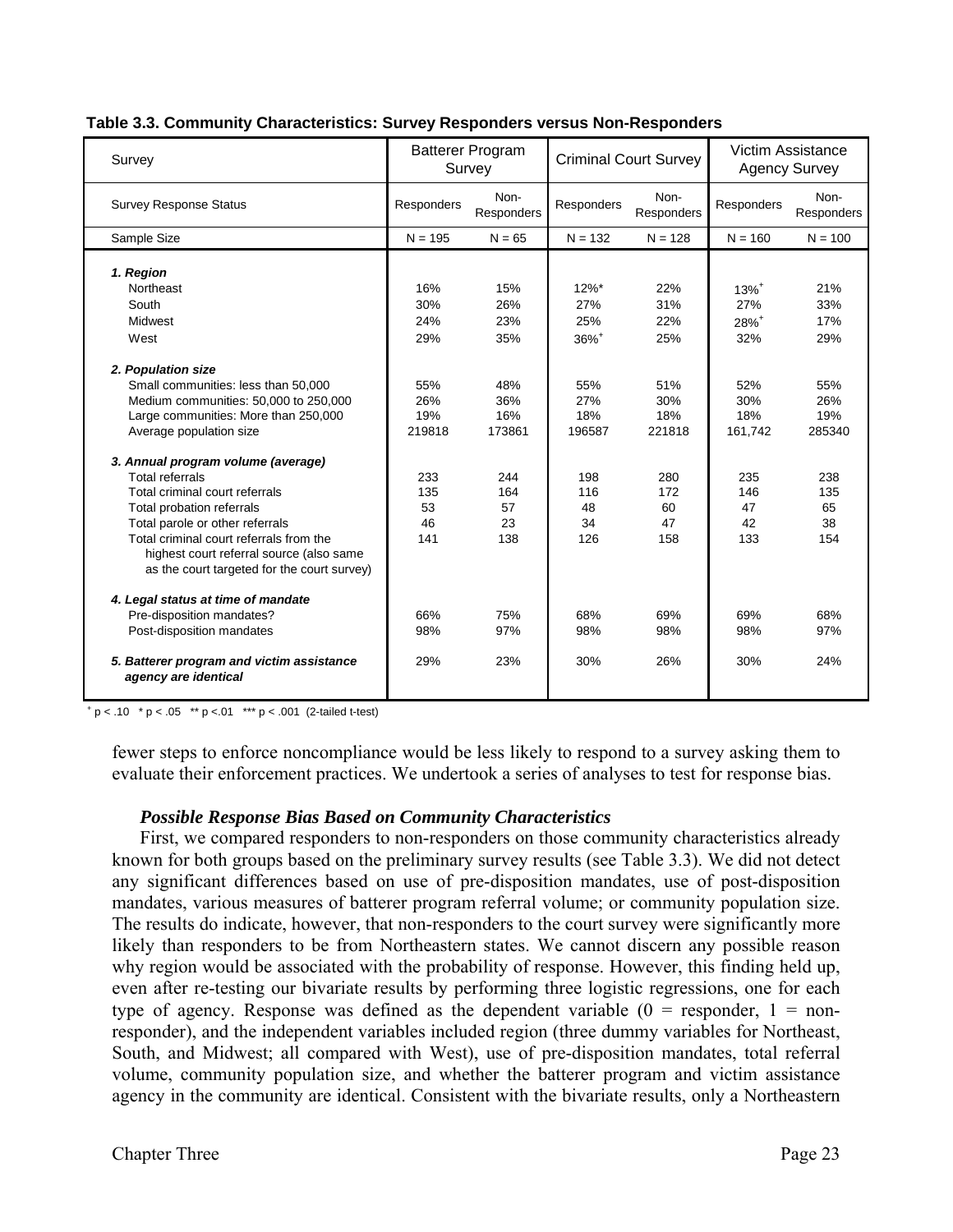region on the court survey significantly predicted non-response at the .05 level (and Northeastern region also predicted non-response at the weaker .10 level on the victim assistance agency survey). The possible implications of this finding can be easily handled by determining whether region significantly predicts any of the key survey response outcomes – for example, as evidenced within those surveys that were completed, in response to program noncompliance, do Northeastern courts tend to impose sanctions either more or less frequently than courts from other regions?

#### *Clustering of Non-Response within the Same Communities*

We next considered whether non-responses were clustered at the community level. For example, if the batterer program did not respond, did that make it more likely that the court did not respond from the same community? In analyzing the association of non-responses within communities, we used the partial correlation coefficient, allowing us to control simultaneously for the impact of Northeastern region (determined to be an independent predictor of nonresponse, as described above). In sequence, we analyzed the relationship at the community level of non-response to the batterer program and court surveys; non-response to the batterer program and victim assistance surveys; and non-response to the court and victim assistance surveys. We did not find any significant relationships with one caveat: We at first found a significant relationship at the community level between non-response to the batterer program and victim assistance agency surveys ( $p < .05$ ). However, as noted above, in 28% of our communities, the program and victim assistance agencies were one and the same, making it quite logical for their personnel to respond to both or neither surveys. Indeed, as expected, in communities where the two agencies were the same, there was an exceptionally strong tendency for both to respond or neither to respond (partial  $R = .295$ ,  $p < .05$ ). On the other hand, in communities where the batterer program and victim assistance agencies were different, there was again no significant relationship between the responsiveness of one and the other agency. Hence overall, the distribution of non-responses was not systematically biased at the community level.

#### *Possible Impact of Court Enforcement Practices on Non-Response*

Finally, we sought to understand whether the probability of non-response from one agency became significantly greater if other agencies from the same community gave certain answers. Our substantive question is: in communities where court enforcement practices appear to be either stronger or weaker – based on those responses that we *did* obtain – does that affect the overall probability of response. Appendix G provides the relevant statistical results for analyses reported on below.

*1. Possible bias related to non-response on the court survey:* We were most concerned with the possibility of bias in our criminal court responses, since the courts had the lowest overall response rate of 53%. We thus performed t-tests comparing average responses on the two *other* surveys in communities where the court respectively did and did not respond. We limited our analyses to key outcomes measures, asked respectively of the batterer programs and victim assistance agencies, concerning the court's enforcement of noncompliance.

We examined responses on the following five batterer program survey questions concerning the enforcement of noncompliance (answered in reference to the court that provides the program with the most referrals, in most cases the same one that was supposed to answer the court survey): (1) how often the court imposes sanctions in response to termination, (2) how often the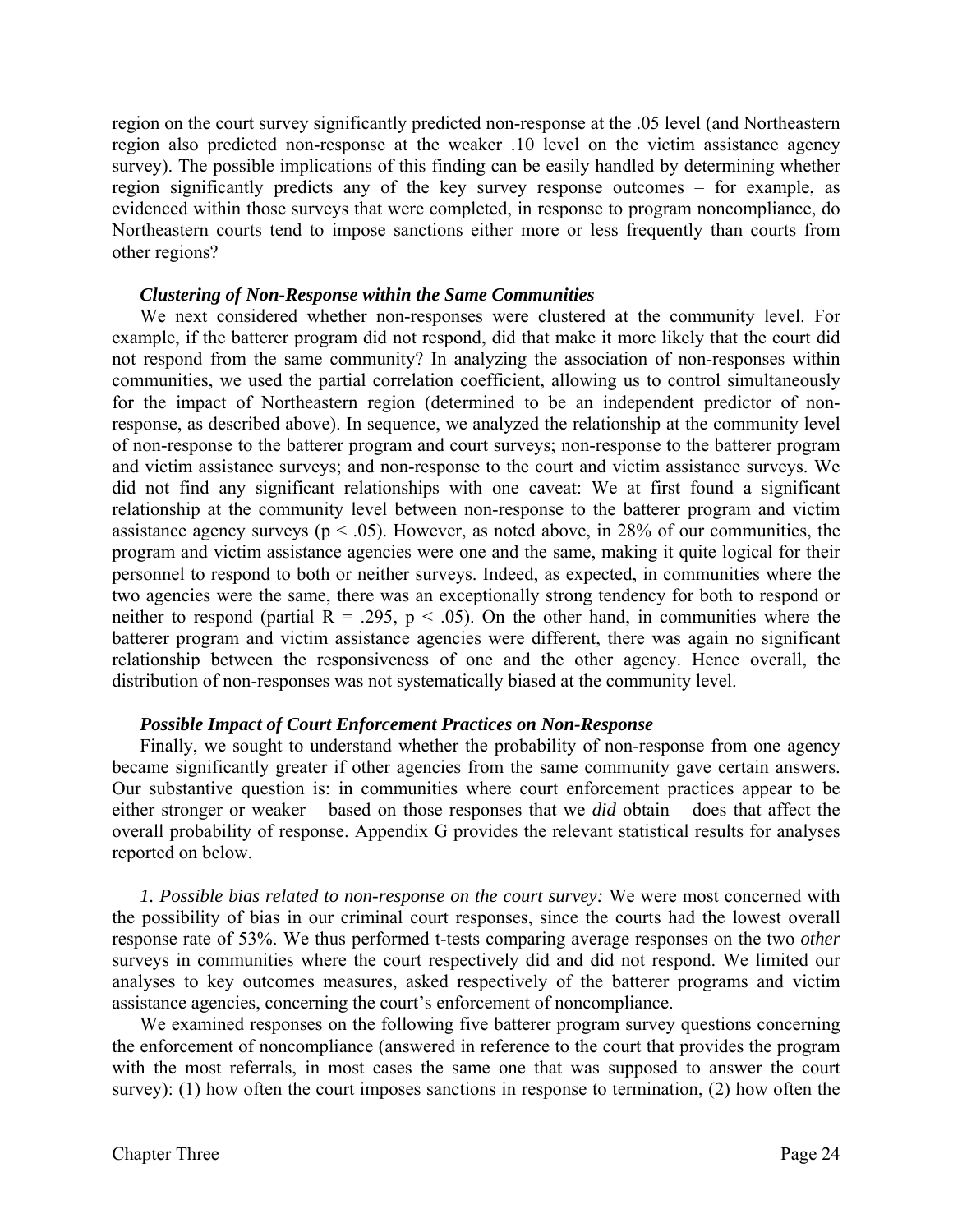court imposes sanctions in response to noncompliance (whether or not the defendant was terminated), (3) how often the court imposes a jail sanction, (4) whether the court responds consistently to noncompliance, and (5) how often the court responds with appropriate seriousness (see Appendix B for question wording).<sup>8</sup> We did not detect significant differences in any batterer program responses based on whether or not the court from the same community completed the survey. (And the average responses reported in Appendix G are nearly identical on each of the five items.)

Turning to the victim assistance agencies, we examined responses on the three enforcementrelated questions asked on the victim survey: how often the court imposes sanctions, how consistently it responds, and how often it responds with appropriate seriousness. We also examined responses on a series of questions concerning the extent to which the court facilitates victim advocacy services in each of five distinct ways.<sup>9</sup> We again did not detect significant differences in any victim assistance agency responses based on whether or not the court from the same community completed the survey.

*2. Possible bias related to non-response on the batterer program survey:* We repeated the process in examining non-response among the batterer programs.<sup>10</sup> Their response rate was particularly high (75%), so the possibility of bias was a marginal concern. On respectively the court and victim assistance agency surveys, we examined the same court enforcement-related questions noted above. (The courts were asked the same enforcement questions as the batterer programs, except for these two: how often the court imposes sanctions in response to a program termination and how often the court responds with appropriate seriousness.) On the court survey, we also examined two questions concerning the court's satisfaction respectively with the (a) timeliness and (b) quality and accuracy of compliance reports submitted by the batterer program. The results did not indicate any significant differences in how the courts rated their enforcement practices in communities where the batterer program did and did not complete the survey. When turning to the various relevant questions on the victim assistance survey, we similarly did not find any significant differences at all between victim assistance agencies linked to responding and non-responding batterer programs.

*3. Possible bias related to non-response on the victim assistance agency survey:* Finally, we repeated this same process in examining non-response on the victim assistance agency survey.<sup>11</sup>

<sup>1</sup> <sup>8</sup> On these particular questions, we had a maximum of 99 completed answers on the batterer program survey from communities where the court responded and 86 answers on the batterer program survey where the court did not respond. Total available N's do not equal the total number of batterer program survey respondents, since some respondents did not answer the enforcement-related questions due to various skip patterns in the survey instrument.

<sup>(</sup>This caveat concerning available sample sizes applies also to footnotes 6, 7, and 8.)<br><sup>9</sup> On these particular questions, we had a maximum of 84 completed answers on the victim assisstance agency survey from communities where the court responded and 78 answers on the victim assisstance agency survey where the court did not respond.

<sup>&</sup>lt;sup>10</sup> For the analysis, on the survey questions of interest, we had a maximum of 90 completed answers on the court survey from communities where the batterer program responded and 26 answers on the court survey from communities where the program did not respond; and we had a maximum of 94 completed answers on the victim assisstance agency survey from communities where the batterer program responded and 24 from the victim

assisstance agency survey where the program did not respond.  $11$  For this analysis, on the survey questions of interest, we had 122 answers on the batterer program survey from communities where the victim assistance agency responded and 61 answers on the batterer program survey from communities where the victim assisstance agency did not respond; and we had a maximum of 69 answers on the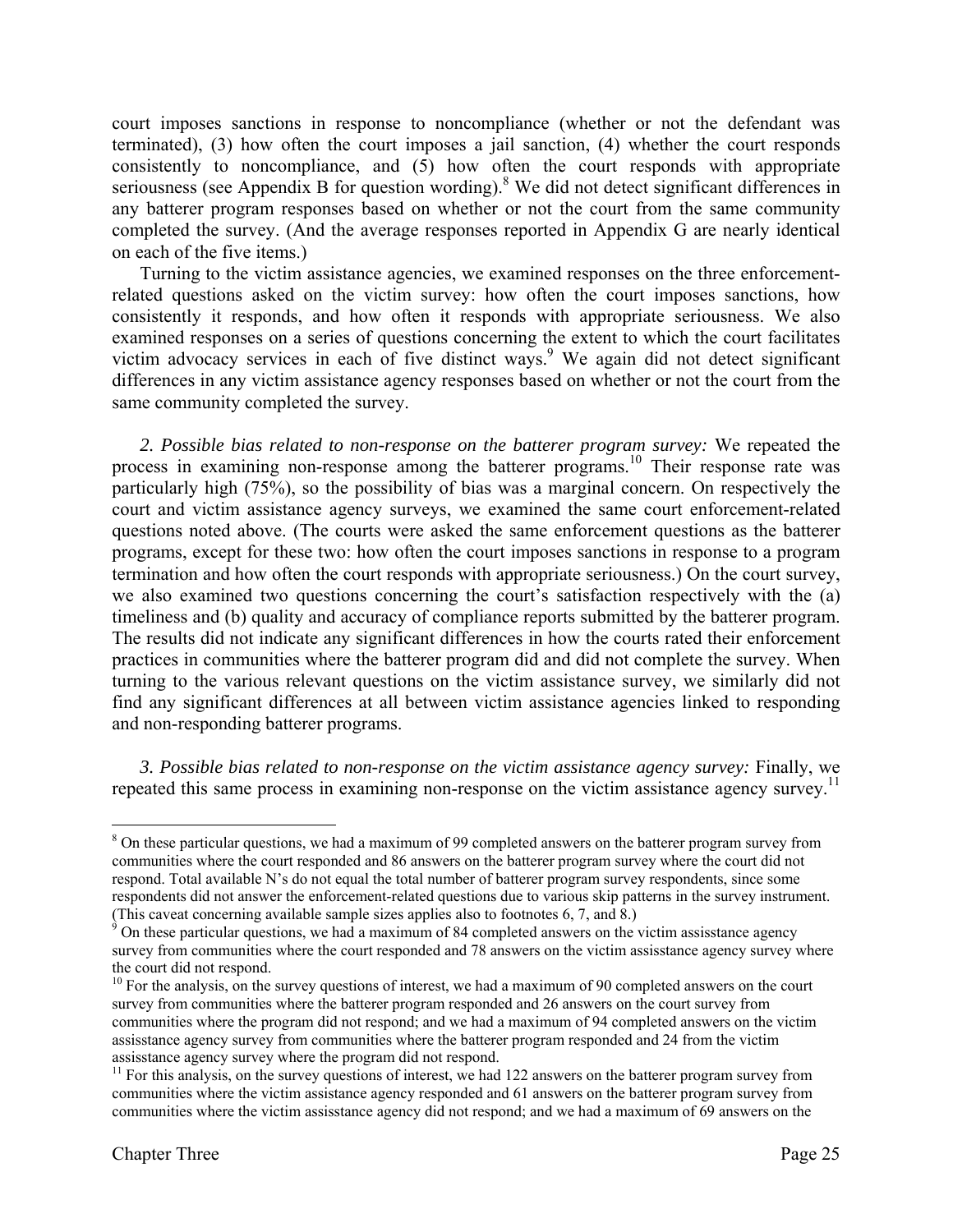We did so with hesitation for this reason: Since the victim assistance agencies are not directly implicated in monitoring and reporting on offenders mandated to batterer programs, we did not consider it plausible in the first place that these agencies could be more or less likely to respond to such a survey as ours based on the nature of court and batterer program enforcement practices. However, we did find that the victim assistance agencies appeared more likely to respond to the survey in communities where the batterer program answered that the court was more likely to impose sanctions in response to noncompliance; but this effect only appeared at the weaker .10 level. We did not find any differences at the .05 level in how either the courts or batterer programs answered their enforcement-related questions.

#### *Possible Response Bias Based on Different Respondents Answering the Court Survey*

 Our batterer program and victim assistance agency surveys were both addressed to the "program director," the staff role that is almost certainly most suited to respond or, at the least, most suited to determine who else should answer on behalf of the agency. The proper addressee was less clear, however, on the court survey. We decided to address it to a "court administrator" and noted on the envelope that a "domestic violence"-related survey was contained within. The cover letter then instructed the recipient to forward the survey to the staff member at the court who has the "greatest familiarity with the court's use of batterer programs." We recognize that at different courts, it is possible that the survey was ultimately completed by someone in any of the following roles: chief clerk for the courthouse, clerk in a domestic violence part, a domestic violence court project coordinator, an administrative judge, a judge assigned to a domestic violence part, or even a prosecutor or probation officer. Individuals in these roles may have significantly varying perceptions regarding the functions of batterer program mandates and significantly varying degrees of knowledge concerning enforcement practices throughout the courthouse. For example, someone in a court administrator role may be familiar with general court-wide policy but have only vague information about actual courtroom practice, whereas a judge who personally hears domestic violence cases may be able to answer accurately as to that judge's own practices but be unfamiliar with the practices of other judges that hear domestic violence cases.

 To assess this bias, we began by coding and then obtaining a simple distribution of the job titles of those answering the court survey. We found that the majority of respondents worked directly in the court, either in some sort of court administrative role (43%) or as judges (40%). The remaining 17% of respondents were probation officers (8%), district attorneys (6%), or persons whose job titles did not fall into a category that could clearly understood and coded (only 3%). We then investigated whether responses to key questions systematically varied based on job title. We examined responses on the three enforcement-related questions asked on the court survey: how often the court imposes sanctions, how consistently it responds, and how often the court imposes a jail sanction. We again did not detect significant differences in any of the court responses based on who in the court completed the survey.

#### *Summary*

 Non-response did not comprise an important threat to the validity of our results. The survey response rates of 75%, 53%, and 62% respectively on the batterer program, court, and victim assistance agency surveys are relatively high for national surveys of this nature. Further, we

court survey answers where the victim assistance agency responded and 41 answers on the court survey where the victim assisstance agency did not respond.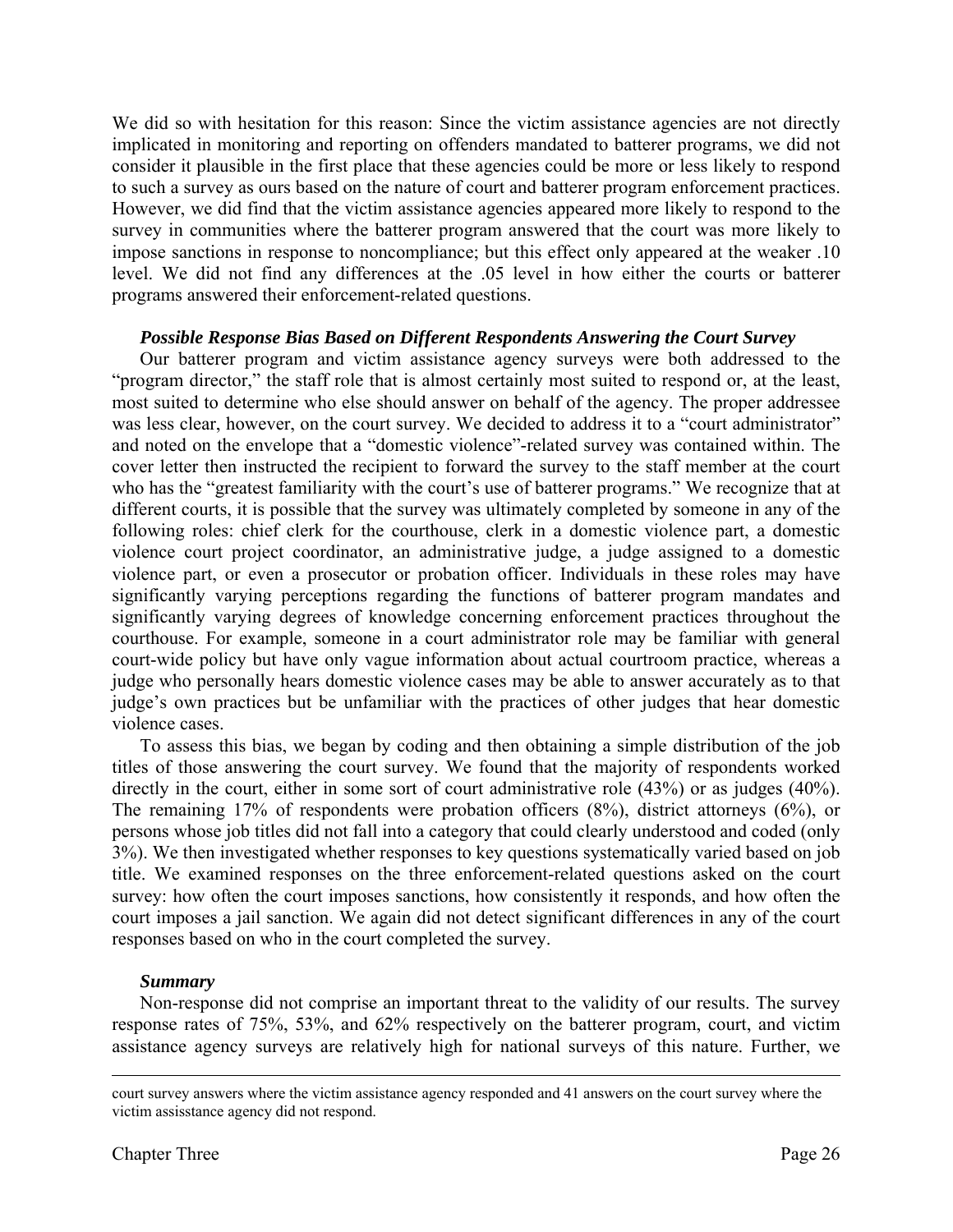detected minimal evidence of response bias across an extensive series of tests involving multiple variables at each stage. In particular, our greatest concern about non-response had to do with the court survey; we were concerned that non-responding courts might be weaker in their enforcement practices. Perhaps, we speculated, their lesser interest and engagement in enforcement would lead such courts to be similarly uninterested in completing our survey on the subject. This did not, however, appear to be the case, based on analyses comparing responses on the two other surveys from communities where the court respectively did and did not respond.

# **State Laws, Regulations and Standards**

 Among our hypotheses was that where more stringent state guidelines are in effect, batterer programs and courts may be more likely to communicate, and in turn, the courts may be more likely to impose consequences in response to noncompliance. We undertook two types of analyses to examine this possible relationship. First, we included two relevant questions on both the batterer program and court surveys: (1) are there state laws, binding regulations, or standards that govern how the court uses batterer programs (with three separate response options allowing respondents to check any combination of laws, regulations, or standards); and (2) does the respondent's state certify batterer programs (see Appendices B and C for exact question wording). Second, we undertook a thorough objective review of relevant state laws, regulations, and standards in all 50 states. The results of this review are in Appendix H.

Having taken both of these steps, we ultimately decided only to analyze results based upon the former: the information obtained directly from our survey respondents. As for the second step, as the information in Appendix H makes clear, our attempted review of state policies was not as fruitful as we had hoped. We built explicitly on earlier publications (Austin and Dankwort 1999; Healey et al. 1998; Batterer Intervention Services of Michigan 2002); and performed updated phone and internet contacts with state domestic violence coalitions and court administrative offices in all 50 states. This effort yielded information on the existence of at least some statewide standards, regulations, or laws in 44 of the 50 states. However, it became clear from our review that the various state policies we identified came with a vast array of different labels (see Appendix H, 2<sup>nd</sup> column) and characteristics (see Appendix H, other columns). The large degree of incommensurability across different states made it difficult to create simple summary variables, such as: batterer programs mandated for certain categories of criminal offenders  $(y/n)$ ; mandatory state regulations pertaining to program content  $(y/n)$ ; mandatory state regulations pertaining to compliance reporting or judicial oversight (y/n); optional state standards pertaining to program content  $(y/n)$ ; and optional standards pertaining to compliance reporting and oversight (y/n). Although we do believe that some states could be correctly classified in this fashion, we do not believe that the information made available to us facilitated an accurate and reliable classification of *most* states. Furthermore, whatever each state's policies were called and whatever their details, it became clear to us in our research that following them was voluntary in more states than not. These developments made it untenable to develop a statistical test of our hypothesis that where state policies objectively existed, their presence might have a tangible impact on accountability practices.

Strengthening the wisdom of not attempting an objective classification of each state, we noticed that in most states, different survey respondents from the same state checked different answers pertaining to their own state's policies; such a finding suggested that policies that might perhaps exist on a statewide bureaucratic level had not necessarily or consistently filtered down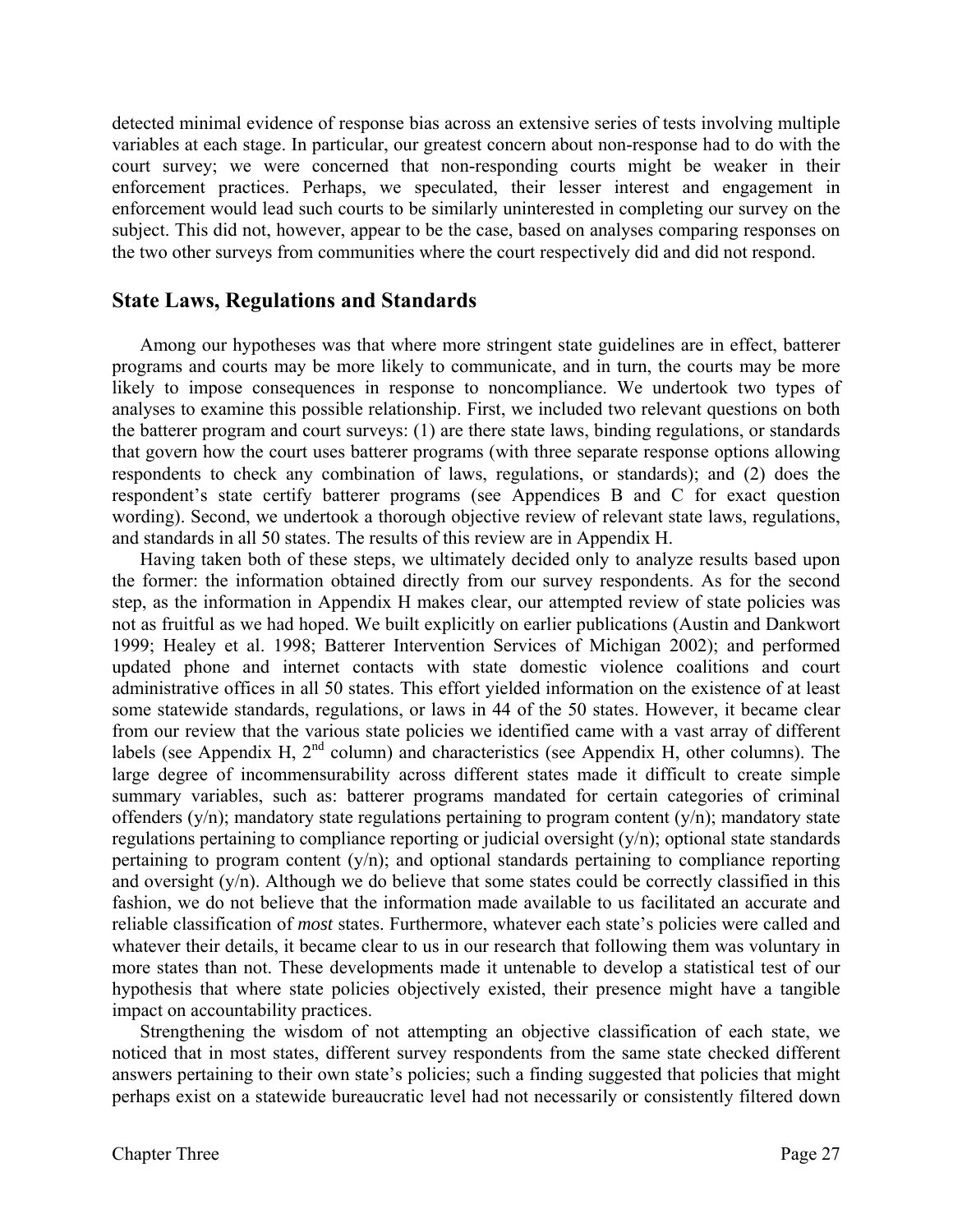to practitioners on the ground. However, it may still be interesting to test whether respondent *perceptions* related to state policies and oversight influence their practices. For this reason, we did analyze the results of our survey questions on that subject.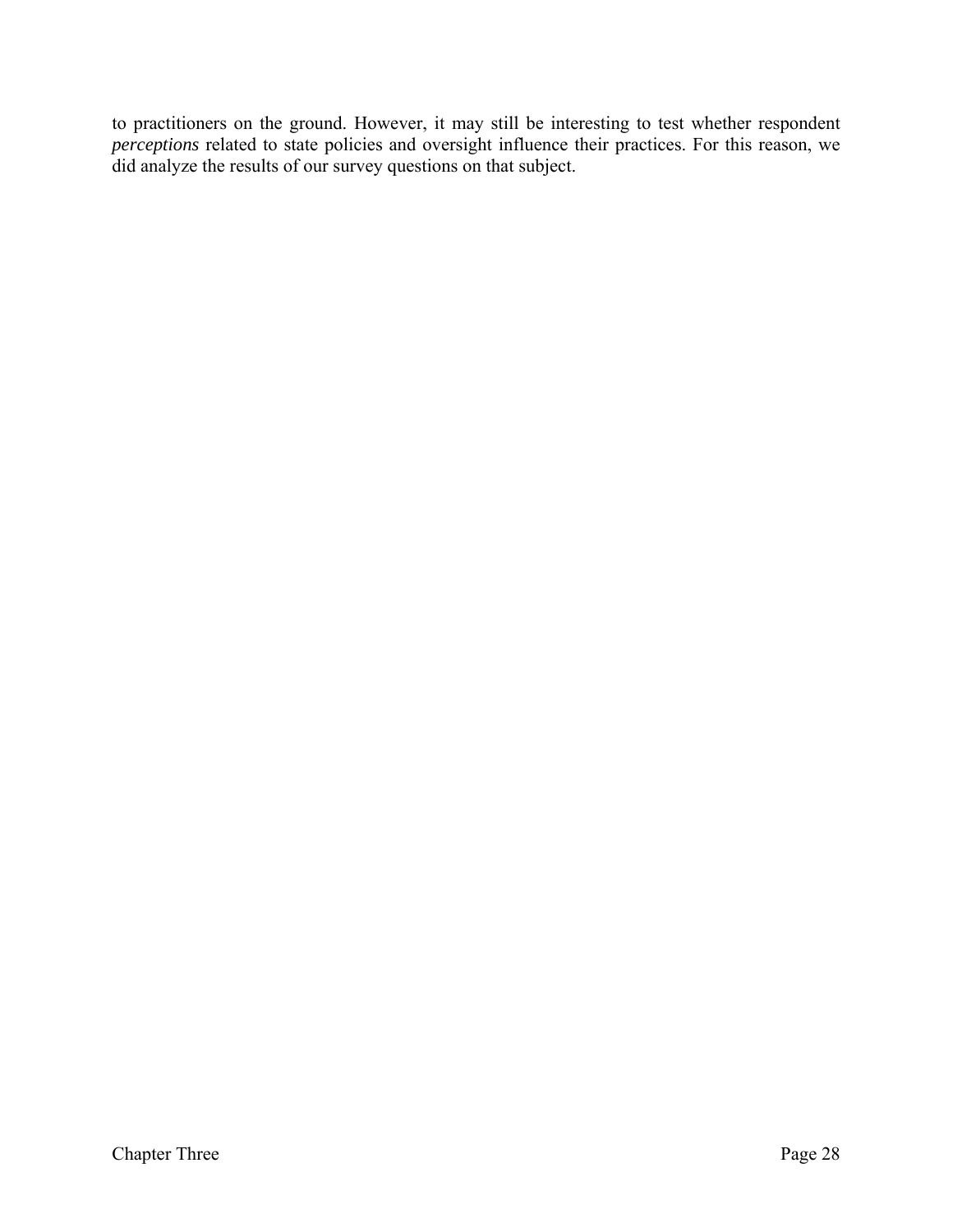# **Chapter Four Results: Policies and Operations**

This chapter presents information about the policies and operations of the surveyed batterer programs and criminal courts. This chapter does not touch upon our primary research focus – the court response when offenders are noncompliant with program policies. Rather, the following provides necessary background information to understand the circumstances under which criminal courts mandate offenders to batterer programs in the first place and the range of policies and behavioral expectations at the programs. We received relevant survey responses from 179 batterer programs, 124 courts, and 162 victim assistance agencies. These numbers are slightly lower than the respondent totals, due to skip patterns at the beginning of each survey, leading some not to answer this chapter's questions.

# **Background Respondent Characteristics**

All respondents were asked to define the geographic area served by their agency as primarily urban, suburban, or rural. Also, the court was asked about the extent of its legal jurisdiction over criminal matters (violations, misdemeanors, and/or felonies); and whether it sees domestic violence cases in a specialized court part and, if so, how many additional staff work in that part (resource coordinators, defendant monitors, dedicated probation officers, etc.). These results are in Table 4.1.

 In addition, several background questions were asked just of the batterer programs or victim assistance agencies. Both were asked to characterize their institutional relationship with each other (same or different agency); and the victim assistance agency was asked to rate its relationship with the local criminal court and to indicate the extent to which the courthouse accommodates victim advocacy services. On these latter questions (see Table 4.2), we found that a large percent of the victim assistance agencies have a relationship with a criminal court in their community (95%). Of those, 57% of the victim assistance agencies indicated that the relationship is very or somewhat cooperative, 4% indicated that the relationship is neither cooperative nor oppositional, only 2% that the relationship is somewhat oppositional. (However, due either to a formatting issue or, speculatively, a feeling that this particular question was incidental to the focus of the survey, 38% of the victim assistance agencies did not answer this question.) We also found that 77% of the responding victim assistance agencies perceived that the court encourages victims to seek advocacy services; and 62% of the victim assistance agencies reported that the court provides office space to advocates. These answers suggest that most of the courts support victim services and advocacy.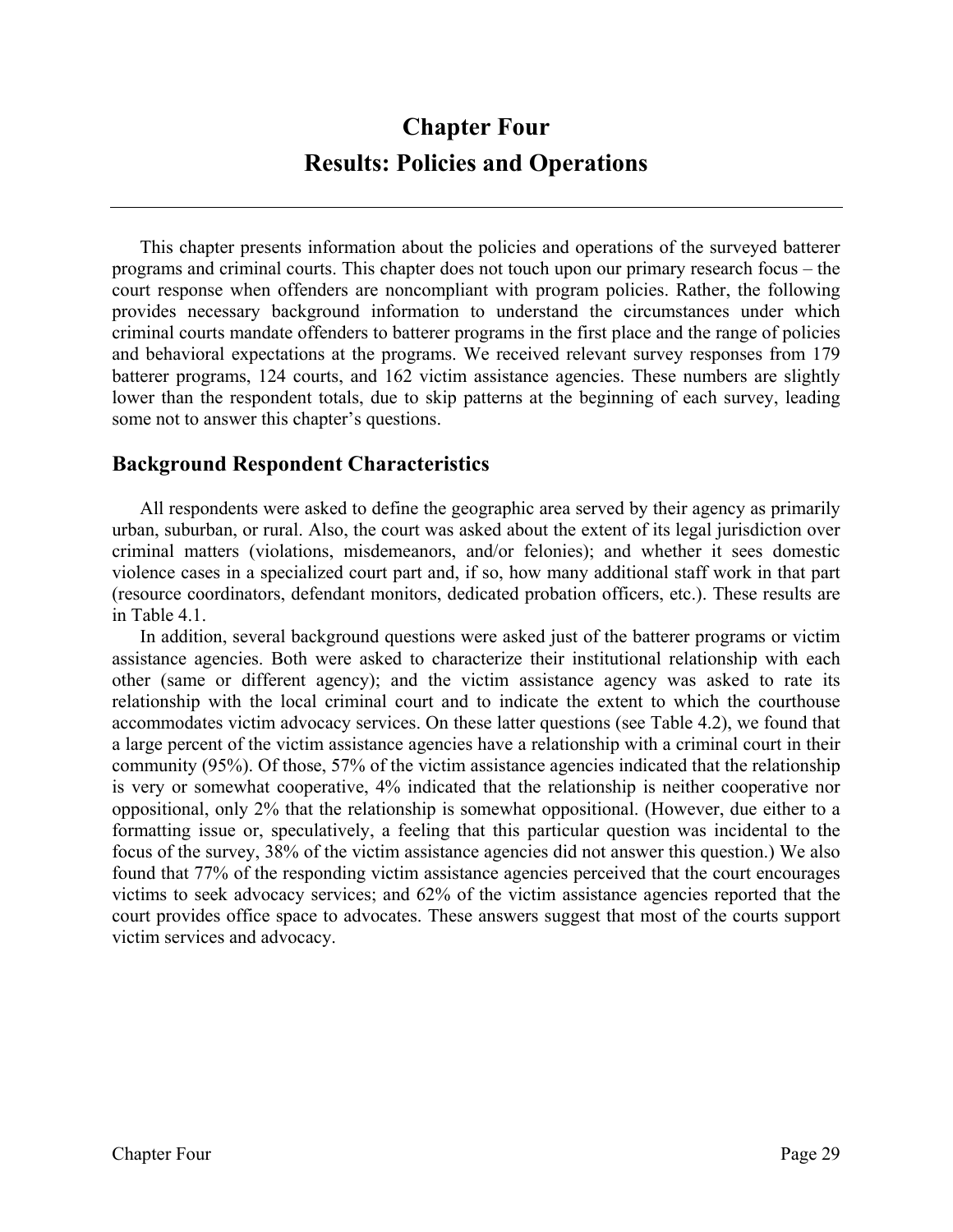|                                      | <b>Courts</b>   | <b>Batterer Programs</b> | <b>Victim Assistance</b> |
|--------------------------------------|-----------------|--------------------------|--------------------------|
|                                      |                 |                          | <b>Agencies</b>          |
|                                      | $(n=124)$       | $(n=179)$                | $(n=162)$                |
|                                      |                 |                          |                          |
| Geographic area                      |                 |                          |                          |
| Rural                                | 32%             | 41%                      | 46%                      |
| Urban                                | 44%             | 38%                      | 38%                      |
| Suburban                             | 23%             | 21%                      | 16%                      |
| Geographic region <sup>1</sup>       |                 |                          |                          |
| Northeast                            | 11%             | 17%                      | 13%                      |
| South                                | 25%             | 30%                      | 27%                      |
| Midwest                              | 27%             | 23%                      | 28%                      |
| West                                 | 38%             | 30%                      | 32%                      |
| <b>Jurisdiction</b>                  |                 |                          |                          |
| Town/village/city/municipal          | 24%             |                          |                          |
| County                               | 45%             |                          |                          |
| <b>State</b>                         | 18%             |                          |                          |
| Other                                | 12%             |                          |                          |
|                                      |                 |                          |                          |
| <b>Hold trials or hearings for</b>   |                 |                          |                          |
| Violations                           | 45%             |                          |                          |
| Misdemeanors                         | 99%             |                          |                          |
| Felonies                             | 63%             |                          |                          |
|                                      |                 |                          |                          |
| <b>Specialized domestic violence</b> |                 |                          |                          |
| Court/part/calendar                  | 60%             |                          |                          |
|                                      | 31% (mean=5.5   |                          |                          |
| <b>Additional staff</b>              | of those        |                          |                          |
|                                      | answering "yes" |                          |                          |

<sup>1</sup>Northeast Region: Maine, New Hampshire, Vermont, Massachusetts, Rhode Island, Connecticut, New York, New Jersey, Pennsylvania. South Region: Delaware, Maryland, Virginia, West Virginia, North Carolina, South Carolina, Georgia, Florida, Kentucky, Tennessee, Alabama, Mississippi, Arkansas, Louisiana, Oklahoma, Texas. Midwest Region: Ohio, Indiana, Illinois, Michigan, Wisconsin, Minnesota, Iowa, Missouri, North Dakota, South Dakota, Nebraska, Kansas. West Region: Montana, Idaho, Wyoming, Colorado, New Mexico, Arizona, Utah, Nevada, Washington, Oregon, California, Alaska, Hawaii.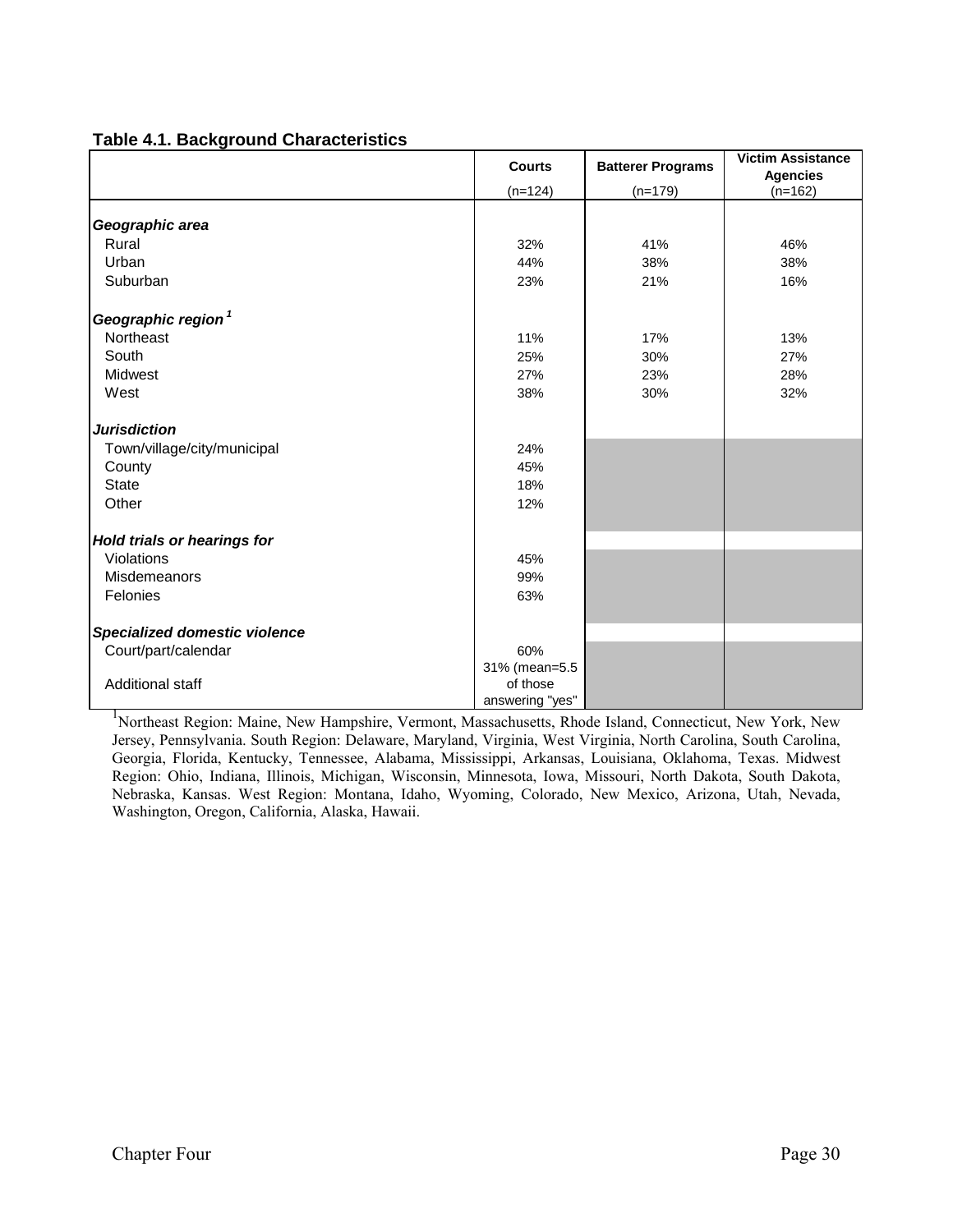| 2010 - 21 - 21 - 21 - 2010 - 2010 - 2010 - 2011 - 2011 - 2011 - 2011 - 2011 - 2011 - 2011 - 2011 - 20 |                 |                          |  |
|-------------------------------------------------------------------------------------------------------|-----------------|--------------------------|--|
|                                                                                                       | <b>Batterer</b> | <b>Victim Assistance</b> |  |
|                                                                                                       | <b>Programs</b> | <b>Agencies</b>          |  |
|                                                                                                       | $(n=179)$       | $(n=162)$                |  |
|                                                                                                       |                 |                          |  |
| Relationship between batterer program and victim agency                                               |                 |                          |  |
| in community                                                                                          |                 |                          |  |
| Relationship/same agency                                                                              | 35%             | 40%                      |  |
| Relationship/different agency                                                                         | 62%             | 50%                      |  |
| No relationship                                                                                       | 3%              | 10%                      |  |
| Batterer program acts in response to victim assistance                                                |                 |                          |  |
| agency guidance and feedback                                                                          |                 |                          |  |
| Yes                                                                                                   | 70%             | 65%                      |  |
| Sometimes                                                                                             | 23%             | 18%                      |  |
| No                                                                                                    | 8%              | 16%                      |  |
| Court accomodates victim advocacy                                                                     |                 |                          |  |
| Encourages victims to seek advocacy services                                                          |                 | 77%                      |  |
| Provides office space                                                                                 |                 | 62%                      |  |
| Facilitates contact between advocates and victims                                                     |                 | 57%                      |  |
| Allows advocates to participate in court proceedings                                                  |                 | 53%                      |  |
| Encourages advocates to sit in court                                                                  |                 | 47%                      |  |
| Other                                                                                                 |                 | 20%                      |  |

#### **Table 4.2. Characteristics of Batterer Programs and Victim Assistance**

# **Court Mandate Policies: How Courts Use Batterer Programs**

 This section explains what types of charges lead to batterer program mandates; when these mandates are imposed in the criminal process (pre- and/or post-disposition); whether and how probation is involved; approximately how many defendants are mandated per month; and whether the court is aware of the specific program in which each defendant enrolls. For courts that use pre-disposition mandates (prior to a conviction or dismissal), additional questions concern the legal status of the mandate (e.g., condition of bail, condition of release, condition of restraining order, or pre-trial diversion program); and whether batterer program completion leads to a legal benefit (e.g., charge dismissal, charge reduction, change in sentence, or no benefit). A final question concerns which, if any, other types of program mandates the court sometimes imposes, such as alcohol treatment, substance abuse treatment, mental health treatment, or parenting classes.

On average, the responding courts mandate 44 defendants to a batterer program per month (range 0-300). When asked if they know which specific batterer program the defendant attends, 16% indicated that they do not; the remainder either answered that they know (59%) or sometimes know (25%).

We found that probation frequently plays a key role in overseeing batterer program mandates. Almost half of the courts indicated that the mandate is part of a sentence to probation, 47% indicated that probation may or may not be involved depending on the individual case, and only 6% indicated it comes without the involvement of probation.

Most courts (83%) mandate certain domestic violence offenders to at least one other "type" of programs instead of batterer programs. A large percent mandates some offenders to alcohol treatment (74%), substance abuse treatment (70%), mental health treatment (67%), anger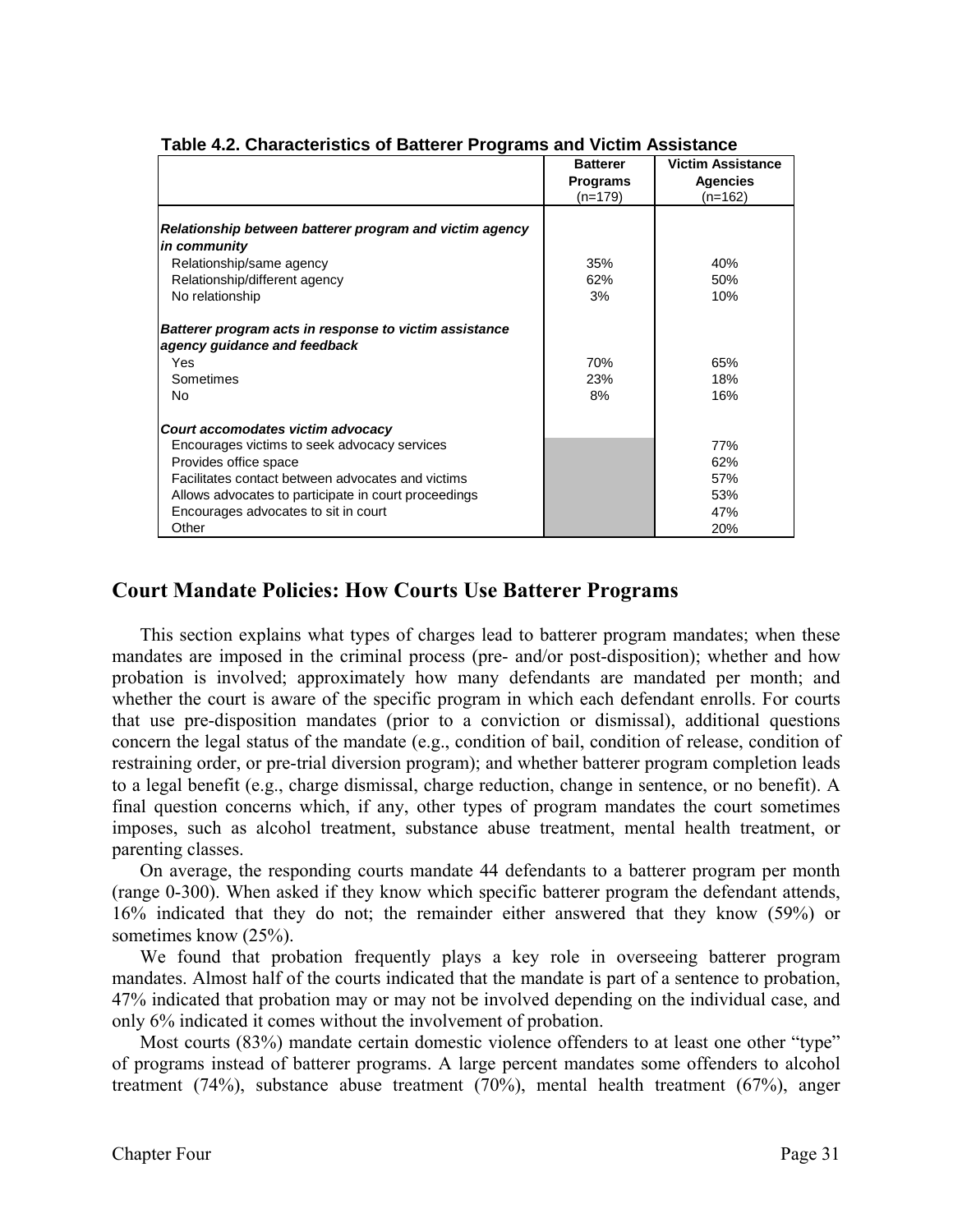management (61%) and parenting classes (52%). Less than 10% also indicated that they use couples counseling and mediation instead of batterer program mandates.

### *Pre-Disposition Mandates*

We asked a series of questions about the use of batterer program mandates in the predisposition period. We were particularly interested in whether courts use batterer program mandates during this period as a monitoring tool. In addition, in the absence of research, it may be hypothesized that offenders are more likely to comply with court orders in this period due to the uncertainty and vulnerability of not yet having had their case resolved.

Of those courts that mandate offenders to batterer programs pre-disposition ( $N = 42$ , or 34%) of all responders), the most common charge severity at arrest is a misdemeanor  $(90\%)$ .<sup>12</sup> The most common reason for the mandate is as a pre-trial diversion program (68%). In addition, 40% of the courts responded that batterer programs may be used as a condition of bail, 37% as a condition of release on recognizance (ROR), 41% as a condition of release under supervision (RUS) and 35% as a condition of protection/restraining order. (Courts could check all reasons that may apply in different cases.) The use of a batterer programs as a pretrial diversion is notable. Diversion typically involves keeping a defendant out of the court process altogether; in many scenarios, if a diverted defendant fulfills certain program attendance responsibilities, the defendant may be able to avoid a criminal record or receive other legal benefits. Indeed, when asked what happens upon program completion, 57% of the courts said they will dismiss the criminal charges, 31% will reduce the charges, 30% will leave the charges unchanged but agree to a reduced sentence, and only 24% will not alter the legal outcome of the case based upon predisposition program completion. (Again, the court respondents could check as many options that may apply in different cases.)

#### *Post-Disposition Mandates*

 We also asked questions specifically to courts that mandate defendants to batterer programs post-disposition, typically as part of the sentence following a conviction ( $N = 115$ , or 93% of all responders). The most common arrest charge is a misdemeanor (55%) but there is also a significant percent whose most common arrest charge is at the lower violation level  $(39\%)$ .<sup>13</sup>

To understand the nature of the court's ongoing involvement, we asked whether offenders mandated to batterer programs post-disposition have to report back to court for periodic compliance monitoring and, if so, how often. As shown in Table 4.3, 62% of the courts answered that they have defendants report back periodically; however, many of those courts do not hold the first monitoring appearing until well after the initial sentence is imposed (average elapsed  $time = 8.1$  weeks, range  $= 1-52$  weeks). In fact, the percentage of courts that practice compliance monitoring would shrink to 36% if we excluded courts that do not hold their first appearance

 $12$  Note that although only 34% of the courts in our final sample themselves reported using pre-disposition mandates, 69% of the batterer programs linked to those courts *believed* that the courts used such mandates, as indicated by their responses to the preliminary survey. This large discrepancy may merely reveal a misunderstanding of the question on the part of many batterer program respondents. In any case, one should naturally assume that, on a legal question such as this one, the figure arising from the court survey is more accurate. Since we intentionally oversampled courts reported by the batterer programs to engage in such mandates, even allowing that the batterer programs were not always correct in their assessment, it is likely that the national percentage of criminal courts using pre-disposition batterer program mandates is significantly lower than  $34\%$ .<br><sup>13</sup> Of those courts that handle both misdemeanors and felonies (n=63), 10% list the most common arrest charge

accompanying a batterer program mandate as a felony, 45% as a misdemeanor and 45% as a violation.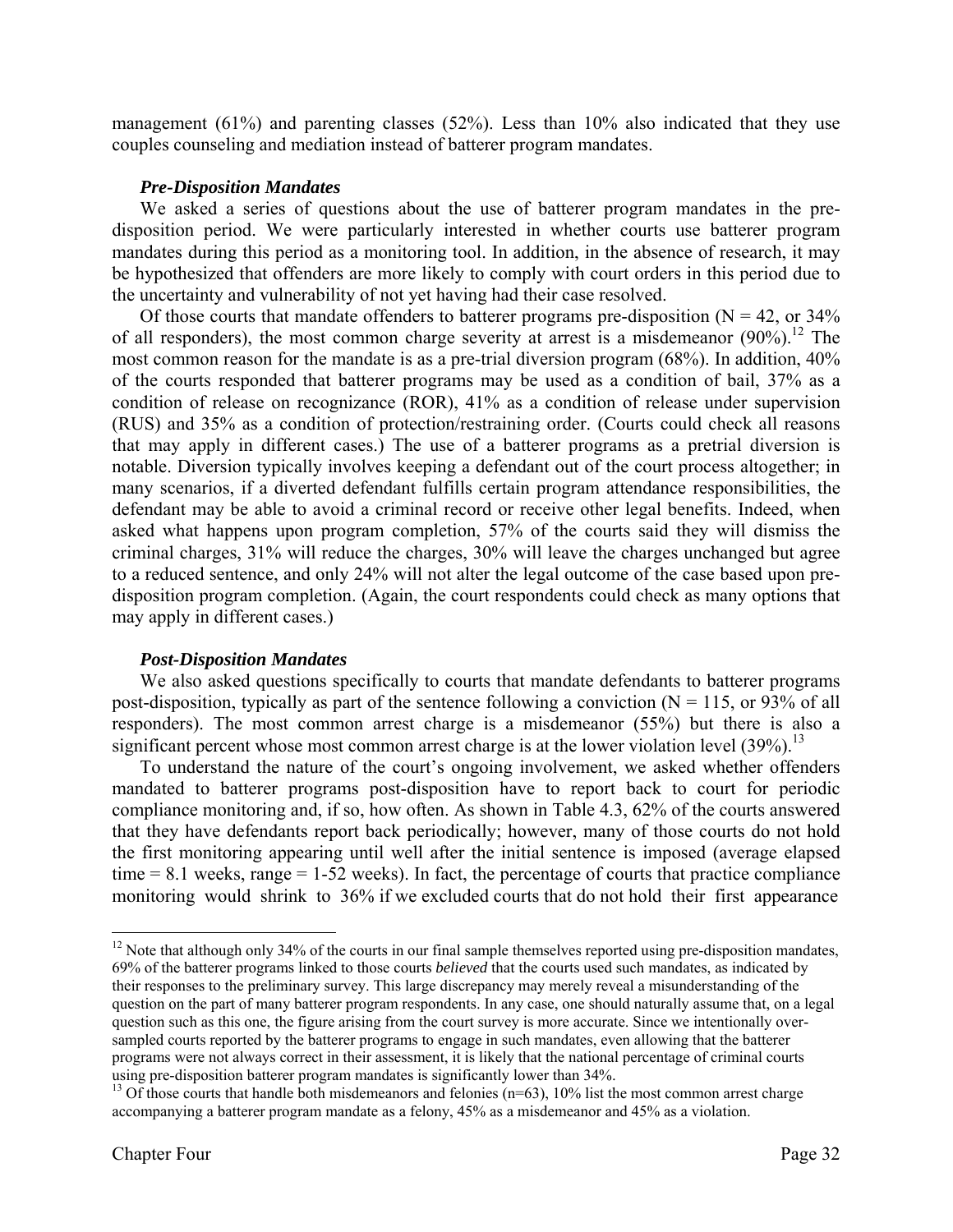| Does not practice compliance monitoring              | 38%   |
|------------------------------------------------------|-------|
| Practice compliance monitoring                       | 62%   |
| First appearance within 1-2 weeks post-disposition   | 18%   |
| First appearance within 3-4 weeks post-disposition   | 40%   |
| First appearance within 5-8 weeks post-disposition   | 16%   |
| First appearance within 9-12 weeks post-disposition  | 12%   |
| First appearance within 13-24 weeks post-disposition | 10%   |
| First appearance within 25-36 weeks post-disposition | $0\%$ |
| First appearance within 37-52 weeks post-disposition | 4%    |
| median                                               | 4     |
| average                                              | 8.1   |

#### **Table 4.3. Frequency of Compliance Monitoring**

within eight weeks post-disposition. If we adhered to the more rigorous standard of four weeks – which is actually an outside limit for the frequency of judicial monitoring with other types of offenders – then only 32% courts would qualify based on their responses.

# **Batterer Program Policies: How the Programs Operate**

 Based on the batterer program survey, this section considers whether the batterer programs accept court-mandated referrals only or voluntary referrals as well; program length and duration; possible reasons for termination; and approximate program completion rates.

We found that the programs vary in length: 17% are less than 20 weeks; 44% are between 20 and 30 weeks (with mostly 26-week programs falling in this range); 13% are between 30 and 40 weeks, and 26% are between 40 and 52 weeks. Over 98% of the programs involve one session per week. The sessions run for one hour in 7% of the programs, 90 minutes in 50%, and two hours in 33%.

 Figure 4.1 illustrates the different reasons for termination that the programs reported using (programs could check as many as apply). The termination reason most often indicated is inappropriate behavior at the program (91%). Other frequently checked reasons involve more objective rules, such as violating a program maximum for absences, violating a maximum for consecutive absences, and nonpayment of fees. Interestingly, a new allegation of domestic violence is only cited as a reason for termination by 54% of the programs, although this may simply indicate that many programs do not learn of new arrests when they occur. Further analysis indicated that essentially 10% of the batterer programs do not terminate for any reason; another 10% are only terminating if the offender cannot be managed anymore (i.e., the only reason checked was "inappropriate behavior"); and the remaining 78% have and enforce more specific and objective requirements, for instance related to absence, lateness, fees, or new arrests.

On average, both the batterer programs and the courts believe that 68% of the offenders complete the batterer program. (Although on the high end, these statistics fall within the range of the completion rates detected in recent empirical studies – see Chapter One, page 2.) We then analyzed the dyads composed of courts and batterer programs responding from the same communities; and looked at the phi-statistic to determine cross-agency consistency at the community level. We found that within communities, the two surveyed agencies were indeed consistent in estimating what percent of participants completes the local program ( $p < .05$ ).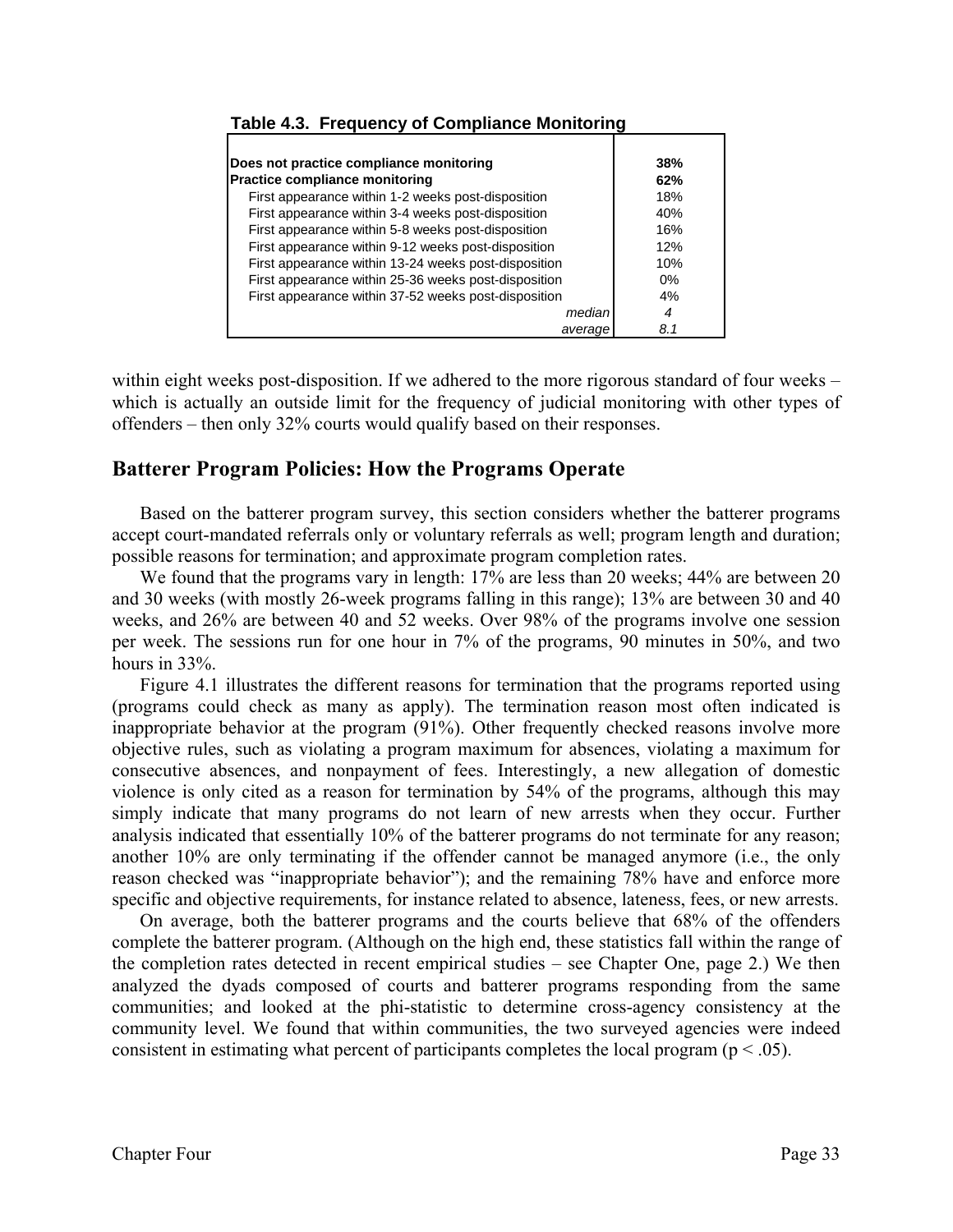

#### **Figure 4.1. Batterer Program Reasons for Terminating a Court-Mandated Participant from Program**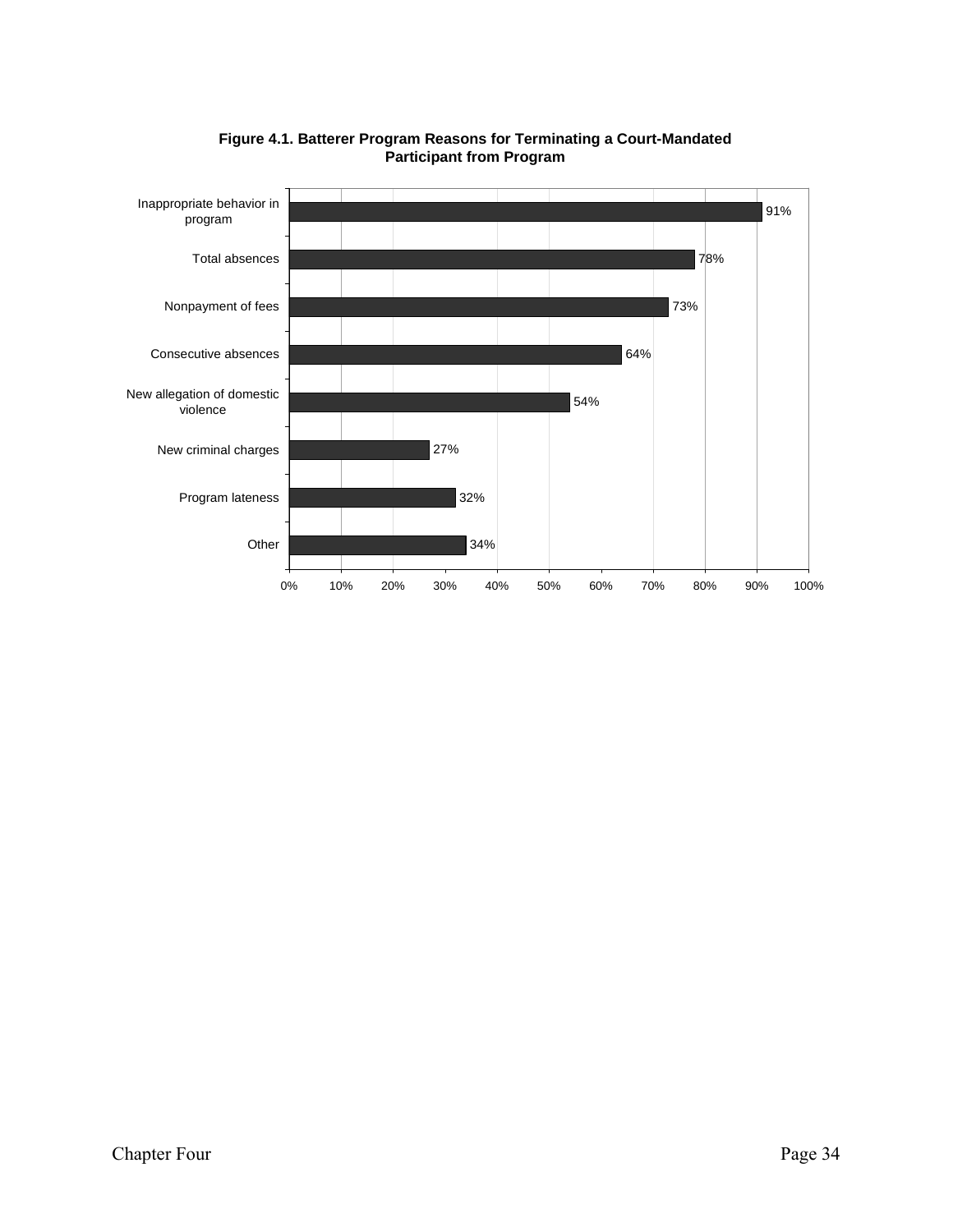# **Chapter Five Results: Rationale – Why Use Batterer Programs**

 This chapter explores what each of the responding agencies believes is the function of court mandates to batterer programs. We are particularly interested in the degree to which respondents embrace the competing goals of accountability and treatment. The next chapter will turn from theory to practice, examining the extent to which criminal courts report engaging in practices designed to maintain accountability  $-$  i.e., imposing sanctions when offenders are noncompliant with the mandate.

# **The Function of Batterer Programs**

 All three agencies were asked to give their perspective on the function of court mandates to batterer programs. As shown in Figure 5.1, the most common court responses were "treatment/rehabilitation" (90%) followed by "accountability" (73%). The most common batterer program and victim assistance agency responses were the reverse: accountability (85% and 74% respectively) followed by treatment/rehabilitation (85% and 70% respectively).

The results signify that when comparing the three agencies, a relatively higher percent of criminal courts nationwide are focused on treatment and a relatively higher percent of batterer programs and victim assistance agencies are focused on accountability. Nonetheless, it bears emphasizing that the most common scenario across all three types of respondents was to check *both* of those answers. Variations in exact percentages notwithstanding, a simple visual inspection of the data in Figure 5.1 reveals a remarkable degree of convergence. Accountability and treatment were selected by all three respondents far more often than other goals. In addition, the percent support for each other goal is also quite similar across the three agencies. One notable exception is that the courts were significantly more likely than the other agencies to favor the goal of "legally appropriate punishment or penalty"  $(p<.01)$ . This preference obviously reflects the court's institutional role in crafting proportionate penalties to the crimes committed.

 Besides asking each agency what *it* believed was the function of court mandates to batterer programs, respondents were also asked for their perception of what the *other* agencies in their community believe. What we found was interesting. Although both the batterer programs and victim assistance agencies were most likely to check accountability as their own understanding of the function of batterer program mandates (per above), they were most likely to perceive treatment as a goal of the courts – and correctly so. On the other hand, both the courts and victim assistance agencies were most likely to ascribe to the batterer programs a belief in the function of treatment, but in this case the average perceptions were inaccurate, since the batterer programs more often embraced accountability. Again, it is notable that all of these differences exit at the margins of the data, since respondents were generally likely to ascribe both of these goals to both themselves and to each of the two other types of respondents.

#### *Cross-Agency Consistency within Communities*

 The general similarity in perspective across all three agencies was again confirmed in an analysis of responses from just the 68 communities in which the triad of court, batterer program, and victim assistance all answered the survey. However, the existence of *national* consistency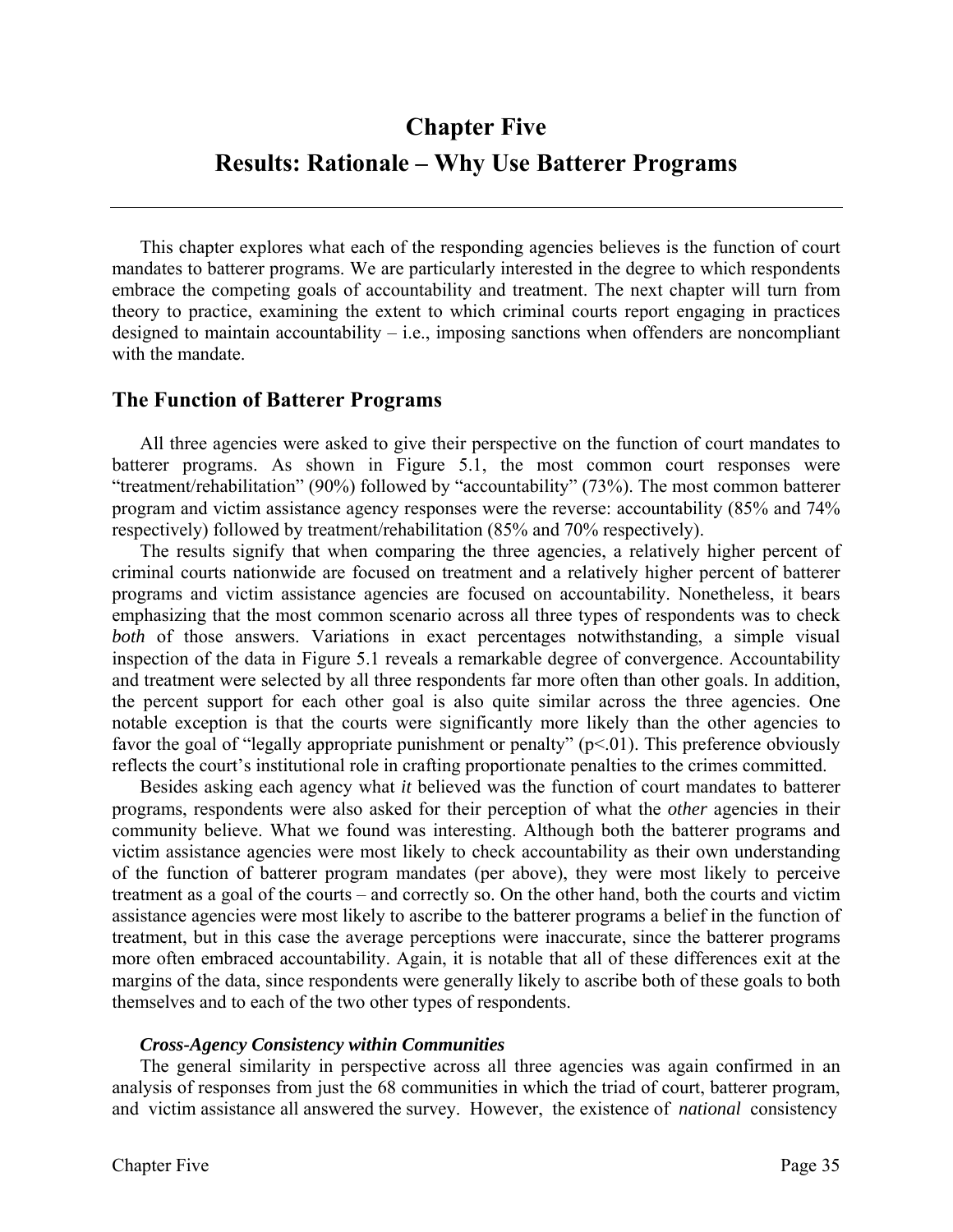



does not answer whether the three types of agencies were consistent at the community level; for example, if the program surveyed within a specific community checked a certain goal, does that make it *extra* likely that the two other agencies surveyed within that same community checked that goal as well? Or putting the question in more general terms: is there evidence of underlying community level coordination and consensus with respect to the goals espoused for batterer programs? Using the phi-statistic, we did not generally detect such evidence. The only significant result was that respondents from the same communities were particularly likely either to check or not to check the goal of accountability ( $p < .05$ ); further inspection of the crosstabulation table showed that the extra community level consistency on this one goal only existed between the batterer programs and victim assistance agencies, not between them and the courts.

# **Primary Focus of the Batterer Program Curriculum**

 We also asked the batterer programs and the victim assistance agencies what is (or for the victim assistance agencies what "should be") the primary focus of the batterer program curriculum. As shown in Figure 5.2, 90% of the batterer programs indicated that the primary focus was to hold participants accountable for their violent behavior. In the context of a question about the curriculum, this response may have less to do with emphasizing participant accountability to program rules and more with a curricular focus on making participants aware that it is their choice and responsibility whether or not to be abusive. Consistent with this interpretation of "accountability" as a feature of the curriculum, the second most common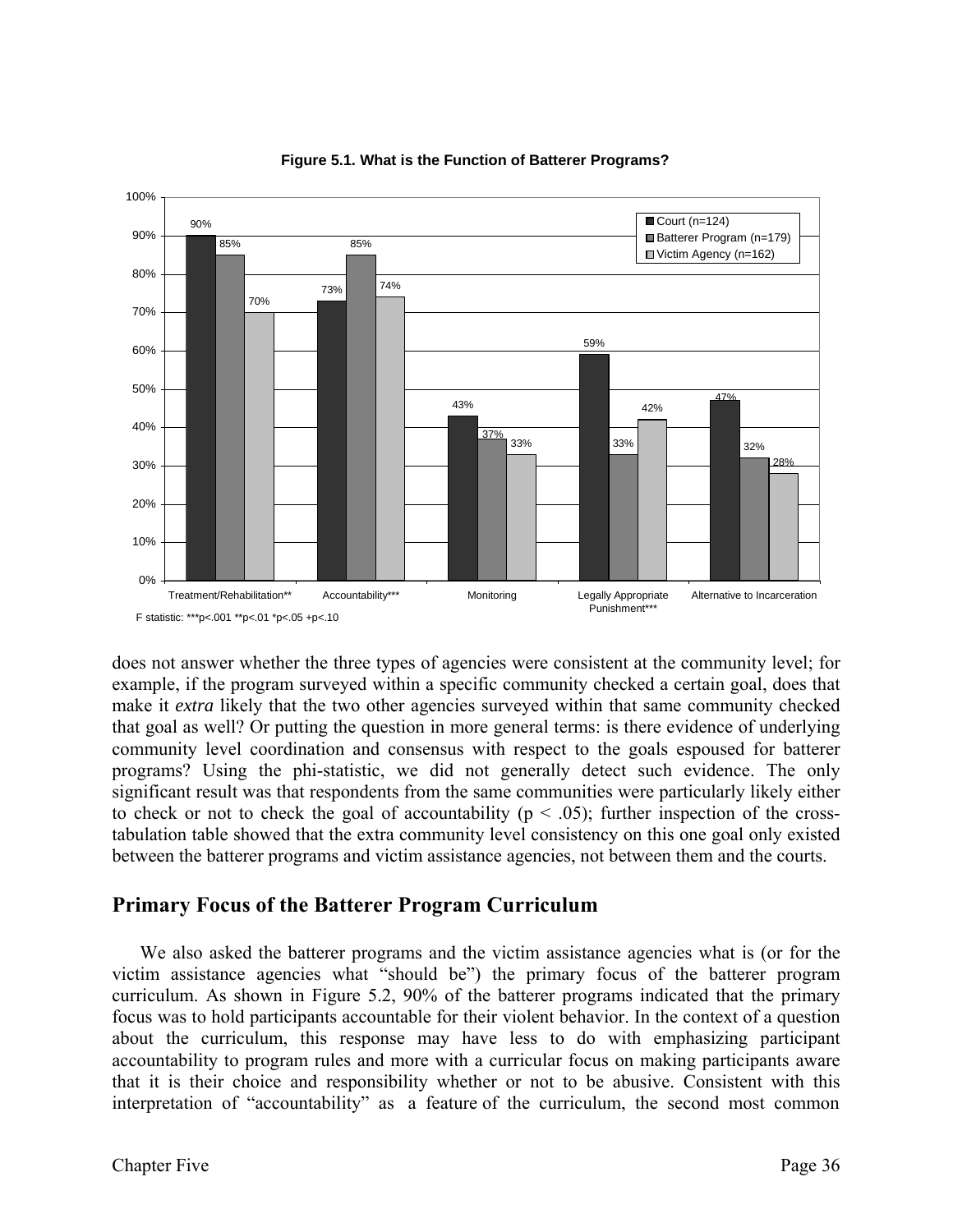

**Figure 5.2. The Primary Focus of the Batterer Program Curriculum**

response among the programs was "confronting participant attitudes toward intimate partners" (83%). Among the victim assistance agencies, the same two responses were also given most frequently: confronting attitudes (69%) and holding participants accountable for their behavior  $(76%)$ .

 Visual inspection of the data clearly shows that victim assistance agencies and batterer programs embrace a similar focus. There are just two statistically significant differences between them. One was in the exact degree of support for holding participants accountable for their violent behavior (90% versus 76%,  $p < .05$ ). The other was that the batterer programs were more likely to believe their primary focus is to confront participant attitudes toward intimate partners  $(83\%$  versus 69%, p < .01).

Interestingly, within communities where both the batterer program and victim assistance agency responded (N=126), we found that when one agency responded a certain way on any of the seven curricular focus options, the other agency from the same community was *not* particularly more likely to respond that same way. Therefore, although there is strong crossagency consistency on the national level – in the aggregate totals – consistency did not significantly increase between pairs of agencies responding from the same specific communities.

To help interpret the descriptive results in Figure 5.2, factor analyses were conducted to see if certain types of responses within agencies cohered along comparable underlying dimensions. Although meaningful results could not be detected when examining the victim assistance agency survey, two distinct factors could be identified on the batterer program survey (see Appendix H):

• *Factor #1: Therapeutic issues* – dealing with dysfunctional family dynamics, addressing mental health issues, and teaching communication and coping skills; and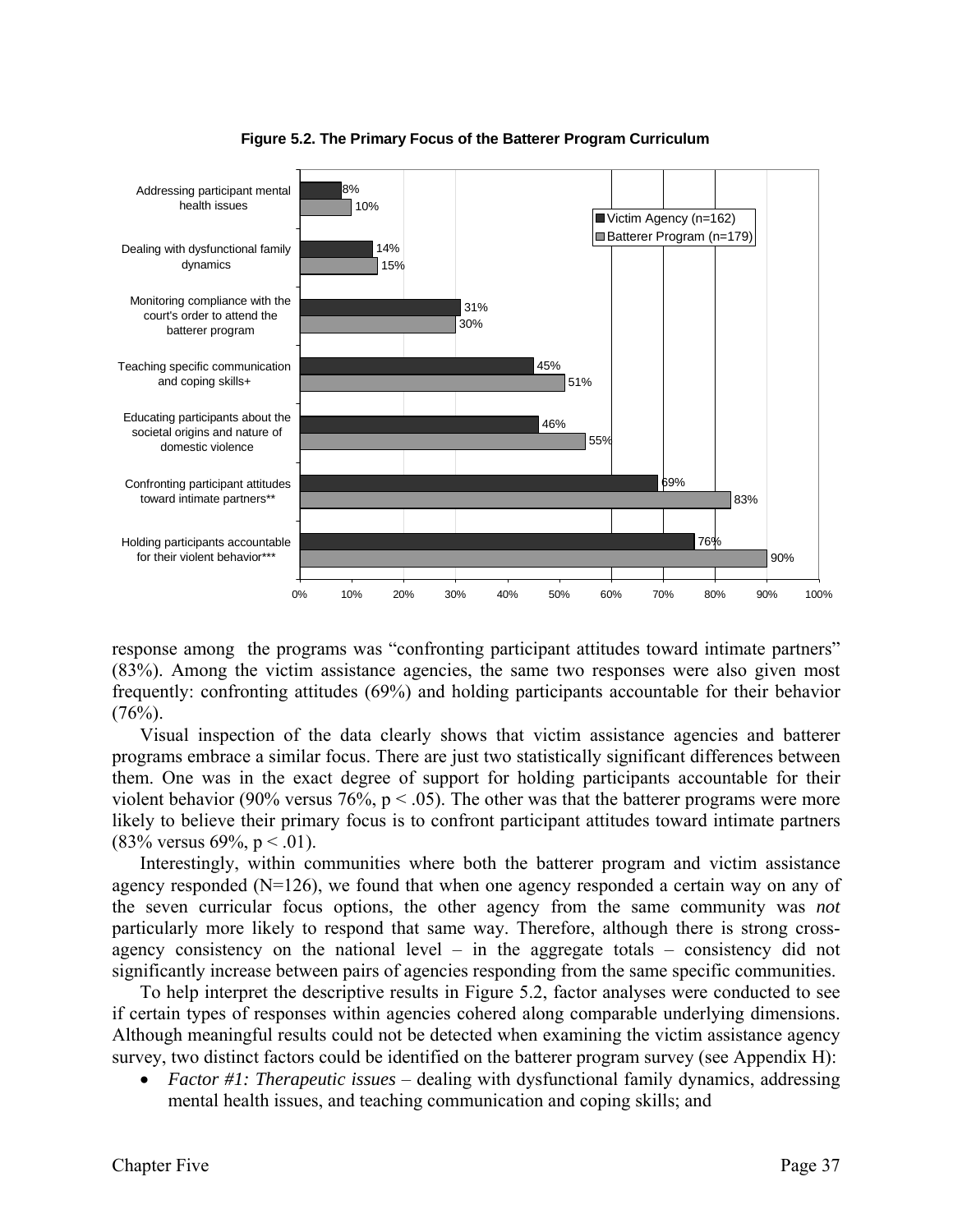• *Factor #2: Educational and accountability issues* – holding participants accountable for their violent behavior, confronting attitudes toward intimate partners, educating about the societal origins and nature of domestic violence, and monitoring compliance with the court order to attend the batterer program (the first two of these four items cohered much more strongly than the second two).

The first factor includes the three more therapeutically-oriented answer options and the second includes a mix of accountability-oriented and educational items. Results are suggestive but should not be overemphasized, since the two factors still explain less than 50% of the variation in responses. This caveat notwithstanding, it is interesting that when considering the first, more therapeutic factor, although half of the responding batterer programs (50%) did answer that they seek to teach specific communication and coping skills, the other two items on this factor were rarely endorsed (by less than 15% of respondents).

Viewed in their totality, this chapter's results suggest that "treatment" is widely seen as a goal of batterer programs (Figure 5.1). Yet, on the level of the program content, the "treatment" most often involves purely informational material (educating, confronting) directed at participants' attitudes and beliefs. Only about half the surveyed programs used a cognitivebehavioral approach (reflected in the communication and coping skills item). Other ways of exploring or addressing psychological or mental health issues were used infrequently (Figure 5.2). This constellation of features of batterer programs could be interpreted as suggesting that there should be a greater focus on accountability than treatment measures. Moreover, as the earlier Figure 5.1 indicates, a slightly higher percent of batterer programs and victim assistance agencies, but not courts, endorsed accountability than endorsed treatment. These findings set the stage for the next chapter's test of the degree to which measures to uphold accountability appear to be implemented.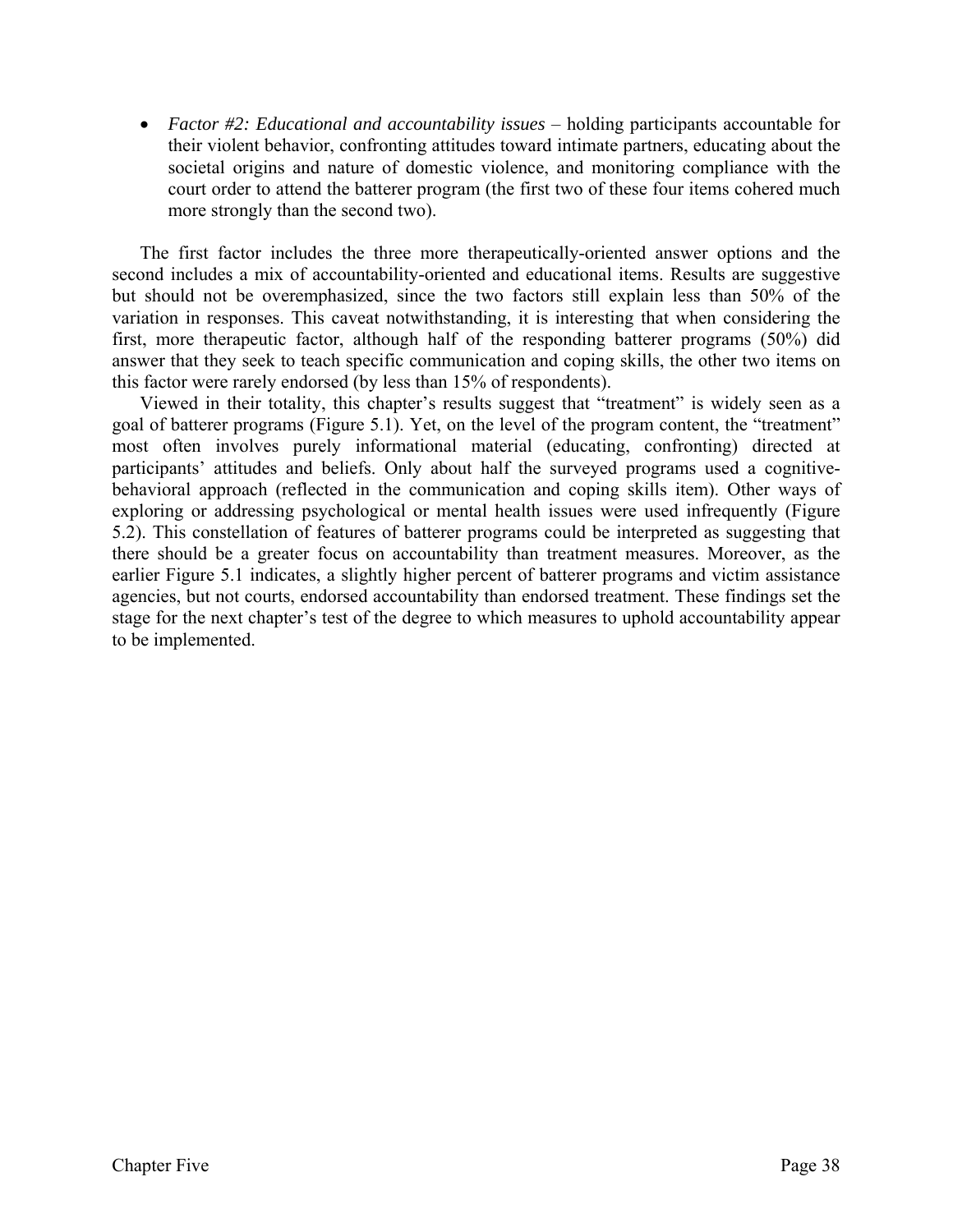# **Results: Practice and Enforcement of Batterer Program Mandates**

 This chapter begins with a description of the communication between criminal courts and batterer programs. After establishing if and how they communicate, and how frequently probation serves as an intermediary, we explore each agency's responses concerning the enforcement of batterer program mandates: How does the court respond to noncompliance? Are there formal protocols? What types of sanctions are used more or less frequently? Do all three types of agencies agree concerning the extent to which different enforcement practices do or do not take place? Finally, this chapter examines the relationships among different respondent characteristics and answers – for instance, are courts located in certain types of communities particularly likely or unlikely to enforce noncompliance; and do responses on the level of theory (what are the goals of batterer program mandates) predict responses on the level of practice (what happens when offenders do not comply).

# **Communication: How do Batterer Programs and Courts Interact?**

Questions on the batterer program survey included whether, when, and to whom in the criminal justice system the program reports on the defendant's compliance. Questions on the court survey included whether the court receives progress reports from the batterer program, and if so, when, and who receives it (court staff directly or probation); and the court's level of satisfaction with the timeliness, quality, and accuracy of such reports.

#### *Batterer Program Reporting*

 Ninety-four percent of the responding courts answered that the batterer program they most often use does submit reports on defendant compliance.14 Of those, 28% said that the program reports directly to the court, 34% said that the program reports to probation, and 32% said that the program reports to both.

As for the batterer programs, 99% of those responding said that they report to the "court or other monitoring agency (e.g., probation) regarding participant compliance." Of those, 91% said that they report to probation, 70% to the judge/court personnel, 48% to parole, 34% to the prosecutor, and 19% to the defense attorney (more than one recipient could be checked).

 The remaining percentages and results in this chapter are for the 94% of courts answering that their most often used program reports on compliance and for the 99% of batterer programs answering that their program in particular reports on compliance. Hence the degree of enforcement of noncompliance is slightly less prevalent for the entire sample than for the subsample that is actually reflected in the results that follow; we conclude as much based on an assumption that those respondents who are excluded from the remaining analyses are incapable of enforcement, given their lack of information sharing in the first place.

<sup>&</sup>lt;sup>14</sup> Courts were also asked whether or not they required batterer programs to report on compliance, and 69% indicated that they do. We believe that many courts answered "no" to that question if the reports went directly to probation, but other courts may have answered "yes" in that same situation. Thus we are relying on a different question, in which courts distinguished explicitly whether reports are sent to the court, to probation, or to both.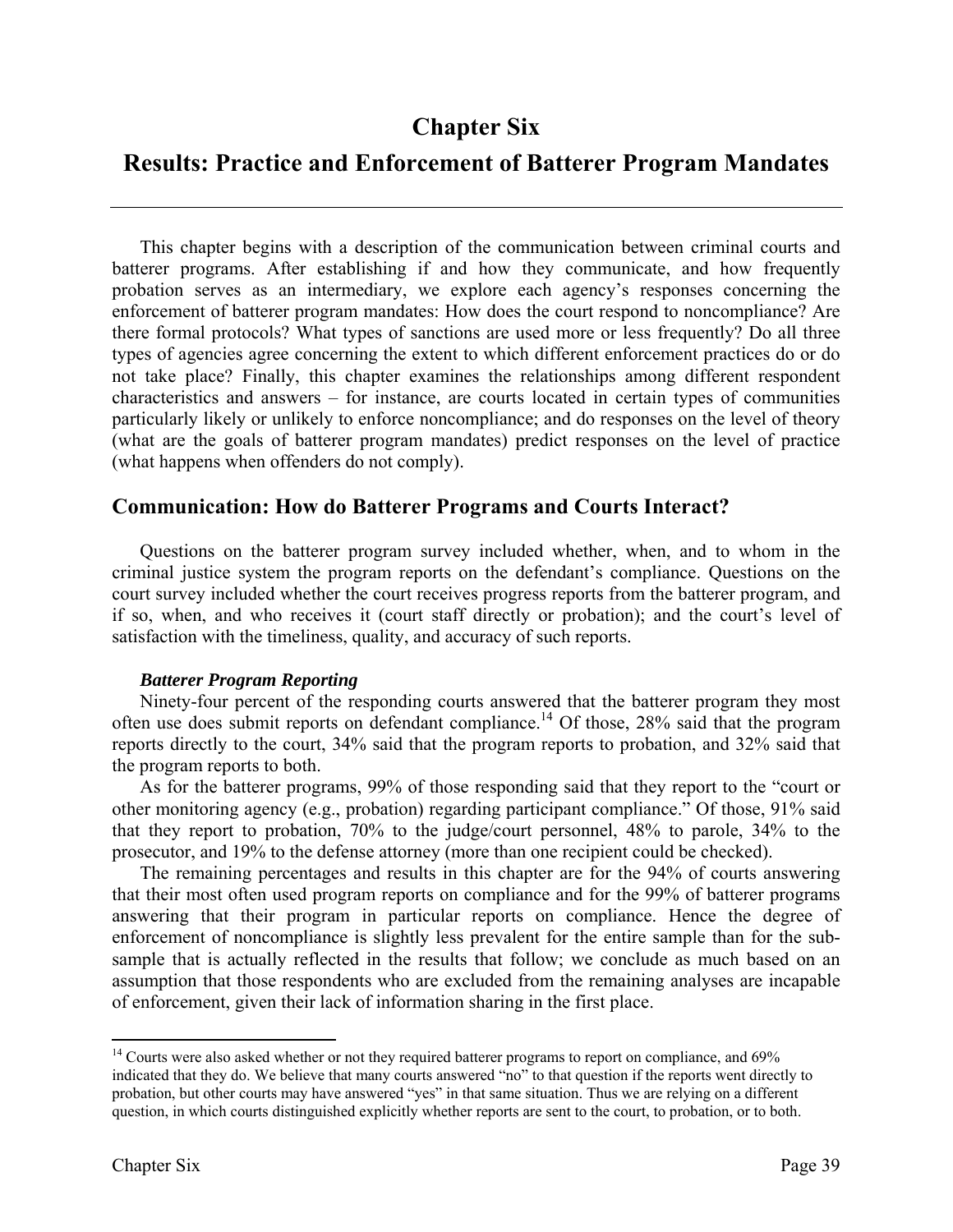

**Figure 6.1. When do Batterer Programs Report on Compliance?**

Where compliance reporting occurs, we then asked when reports are submitted. As shown in Figure 6.1, we found that a somewhat greater percent of responding batterer programs than courts believe that compliance reports are provided in each of four distinct circumstances. Of the responding programs, 88% indicated that they submit a report upon program completion, 90% upon termination, 67% when participants are not cooperating but not yet terminated, and 63% for periodic compliance monitoring. Of responding courts, 74% indicated receiving reports upon completion, 79% upon termination, 73% when a defendant is not cooperating but not yet terminated, and merely 23% for periodic compliance monitoring. Between the batterer programs and courts, these respective results are significantly different for three of the four circumstances, although by far the sharpest discrepancy concerns perceptions of reporting for (and perhaps the existence in the first place of) compliance monitoring ( $p < .001$ ).

 In addition, the responding courts indicated widespread satisfaction with the reports received from the programs. Fifty-three percent were "very satisfied" and an additional 43% "somewhat satisfied" with their timeliness; and 59% were very and 37% somewhat satisfied with their quality and accuracy. For both of those questions, less than 4% of the courts indicated that they were very or somewhat dissatisfied.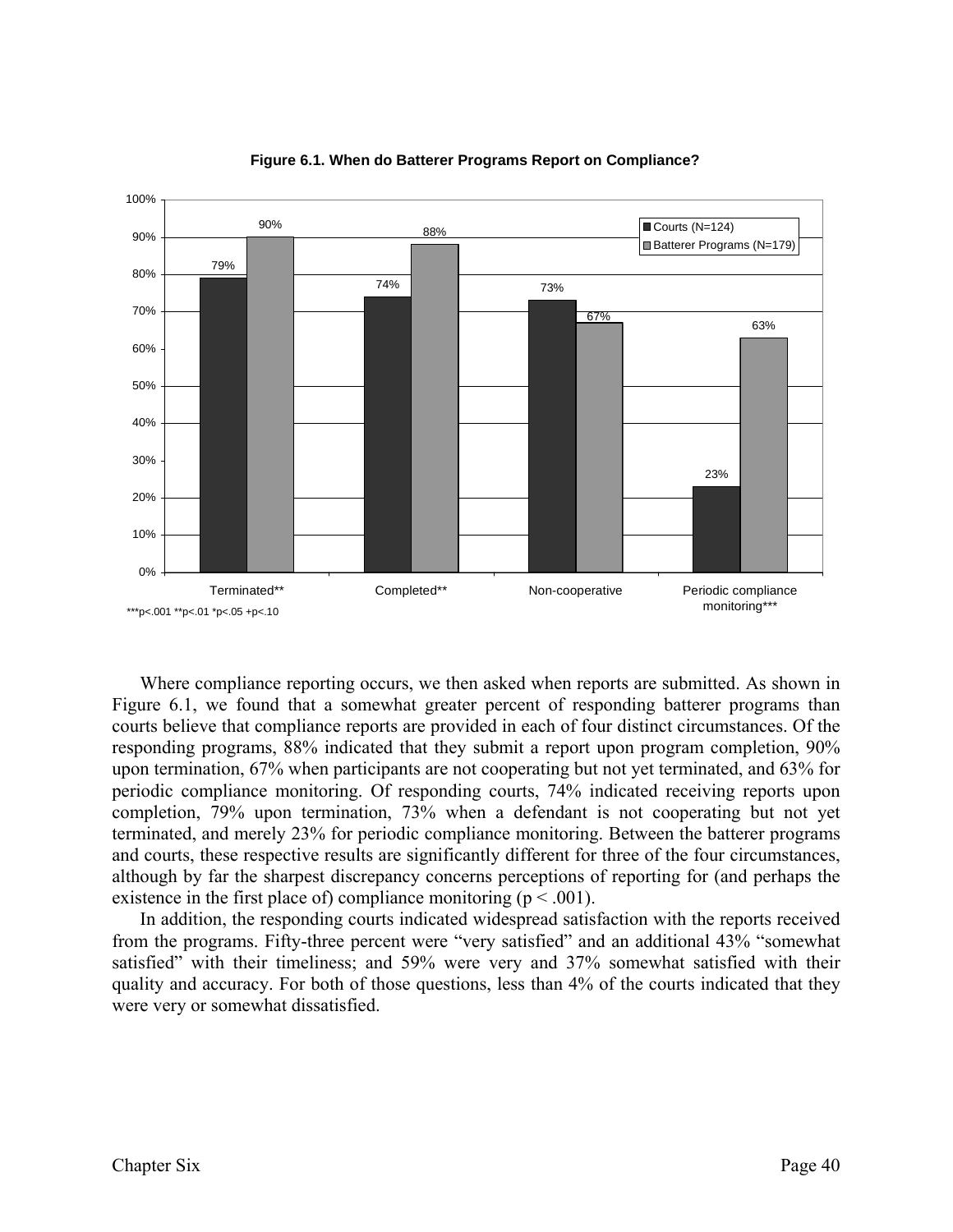# **Mandate Enforcement: How do Courts Respond to Noncompliance?**

How courts respond when they receive a report of noncompliance from the batterer program was our primary research question. We asked the courts and batterer programs a general question concerning "how often" the court imposes sanctions in response to noncompliance; then we asked a series of questions concerning "how often" the court imposes each of eight specific types of sanctions. A concluding question asked whether the court "responds consistently." The batterer programs were also asked these questions with respect to probation's enforcement practices – asked only if the program indicated that it sends compliance reports to probation instead of or in addition to the court. The victim assistance agencies received the two general questions concerning the court response; but we did not believe that these agencies would have enough information to offer an estimate on each specific type of sanction.

The preceding questions were designed to tap directly the prevalence and nature of court enforcement activity. In addition, the batterer programs and victim assistance agencies were asked to offer a general perception of how often the court and probation each respond with "appropriate seriousness" to noncompliance with a batterer program mandate. This question required a subjective evaluation, but may be useful to understand the degree to which these agencies nationwide believe that whatever is taking place now comprises an effective or "appropriate" approach. The victim assistance agencies were then asked this same question again, but with respect to how often the batterer program responds with "appropriate seriousness."

Finally, the court was asked several more clear-cut procedural questions. We asked whether it has official protocol defining which sanctions to impose in response to various forms of noncompliance; and if so, how often it uses this schedule in practice. We believed that the implementation of formal protocols would signal the full development and systematization of an accountability model. We also asked the court how soon after a report of noncompliance is the case calendared. A longstanding body of research indicates that celerity – imposing a sanction soon after an underlying violation – is critical to communicate a meaningful message to an offender population (e.g., see Marlowe and Kirby 1999).

#### *Enforcement Practices: The Court's Use of Sanctions*

Figure 6.2 indicates how frequently all three agencies believe that the court imposes sanctions in response to a report of noncompliance.<sup>15</sup> The results show that nationwide, courts believe that they impose sanctions more frequently than what is perceived by the batterer programs and victim assistance agencies. For instance, 33% of courts versus 15% and 11% of batterer programs and victim assistance agencies respectively answered that the court "always" imposes sanctions (F statistic:  $p < .001$ ). When combining responses of "always" and "often," the three percentages rise to 74% according to the courts; and 50%, and 40% respectively for the programs and victim assistance agencies ( $p < .001$ ). Based on the lower of these percentages, it

 $15$  In a slight variant of the question with results shown in Figure 6.2, the batterer program was also asked how often the court imposes sanctions in response to a report of "termination." The results were nearly identical to those obtained with the "noncompliance" terminology. The batterer programs that submit compliance reports to probation were also asked to evaluate the probation response. We found that 17% believe that probation "always" imposes sanctions, and 38% believe that probation "often" does so. These responses are slightly higher than when the batterer programs evaluated the court response, but the differences are not significant.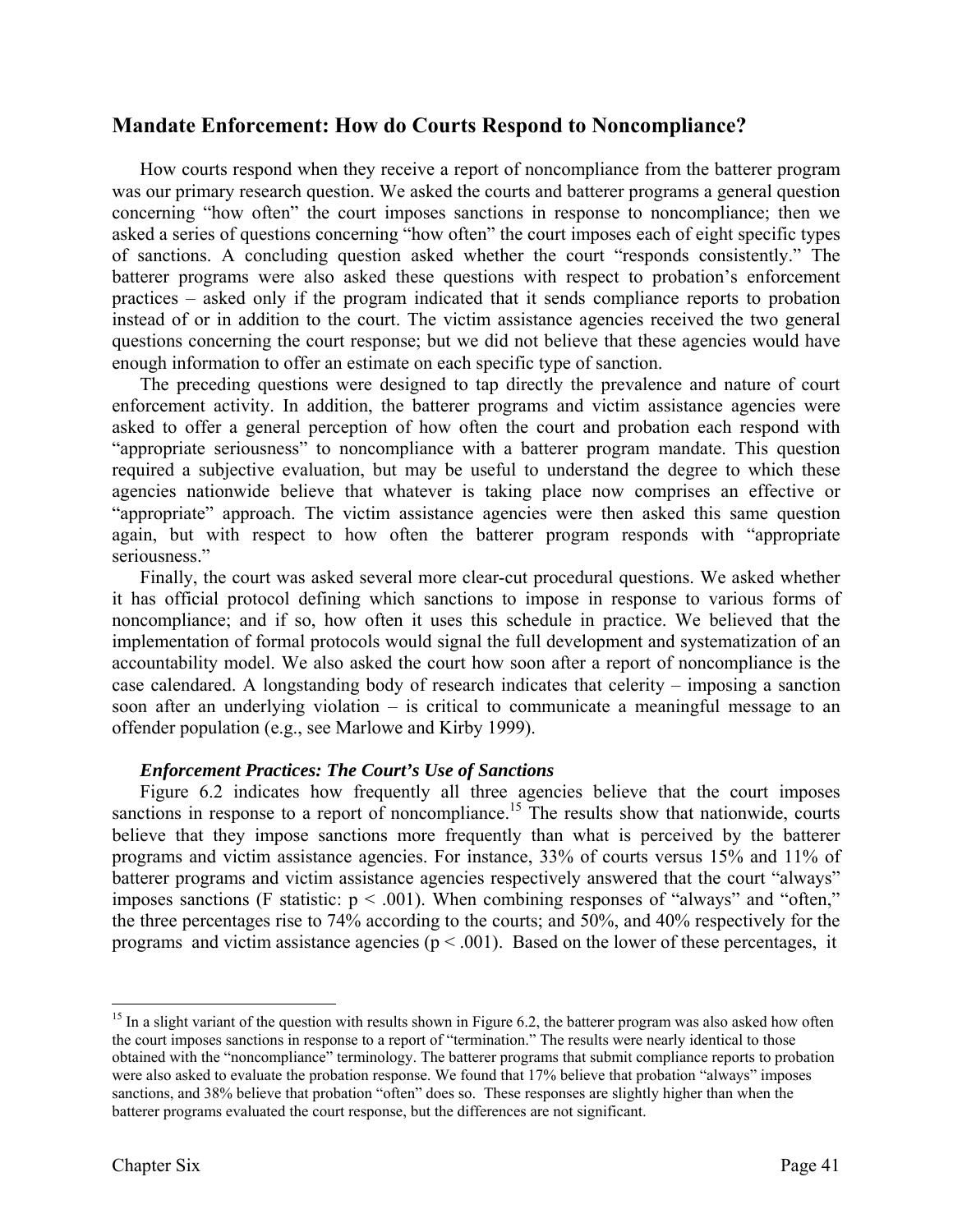

**Figure 6.2. How often does the court impose sanctions?**

would seem fair to infer that, at minimum, close to half of criminal courts nationwide somewhat regularly impose sanctions in response to batterer program noncompliance.

Interestingly, though differing with the court, the responses given by the batterer programs and victim assistance agencies are remarkably similar to each other. The exception is that the batterer programs were significantly more likely than both of the two other respondents to believe that the court "never" or "rarely" imposes sanction, with 26% of the programs but only 17% of the victim assistance agencies and 3% of the courts answering as such ( $p < .01$ ).

We further tested whether responses across the three agencies became any more consistent at the community level; for example, where the court responded a certain way, did the batterer program or victim assistance agency become particularly likely to respond that way, as distinguished from its average nationwide response. We did not detect evidence of consistency at the community level from examining answers in the 68 triads where all three types of agencies responded.

Table 6.1 then presents results for the frequency with which the courts impose each of eight specific sanctions. (For simplicity, "always" and "often" responses on one hand and "rarely" and "never" responses on the other hand are combined.) The table intentionally orders the responses from top to bottom based on the research team's perception of what comprises the least to most serious type of sanction on the list. For example, ordering the defendant to return to court is considered the least serious sanction, whereas all of those that follow implicitly assume that the defendant has already been ordered to court and then concern a progressively greater severity of additional response.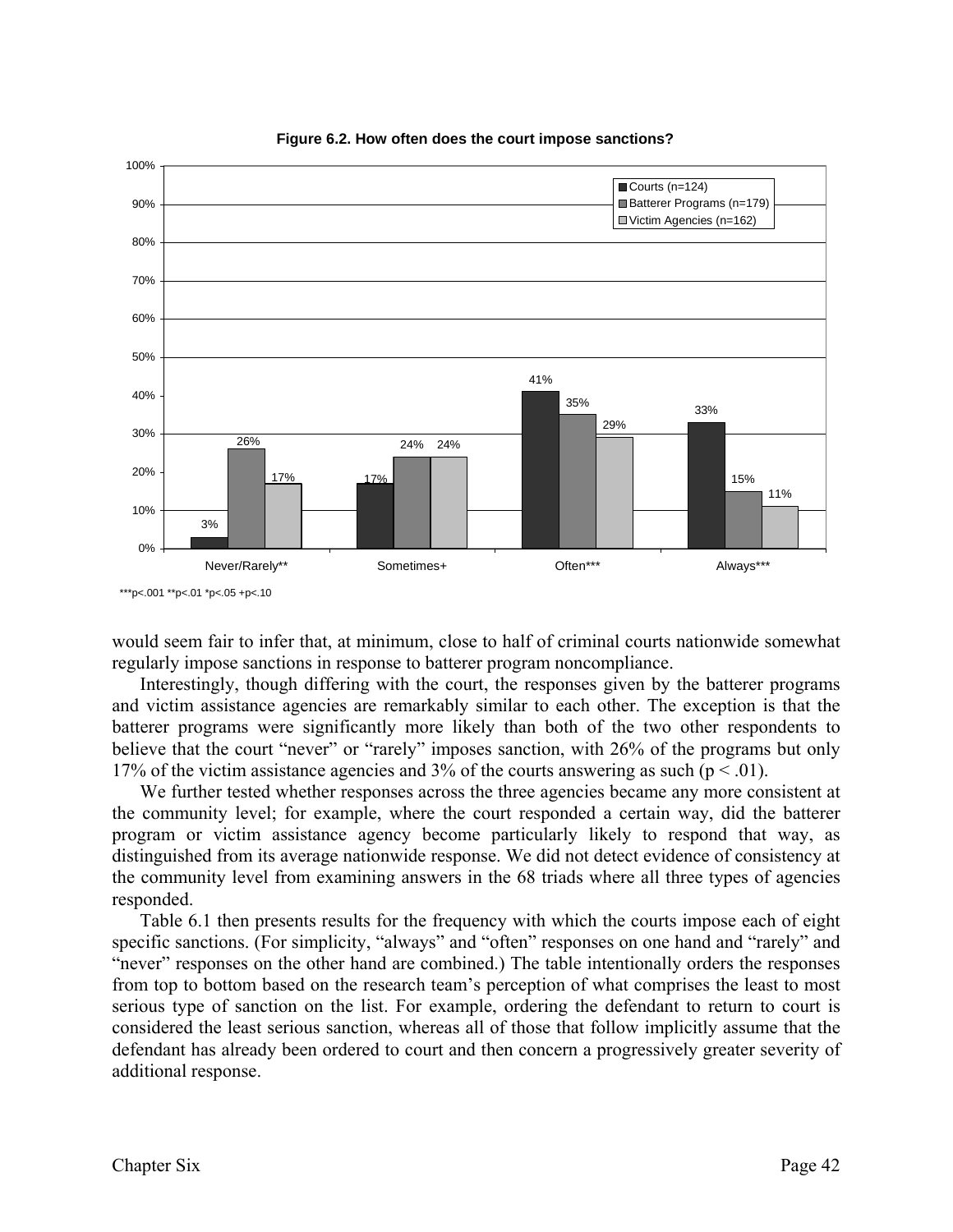| <b>Actions</b>                     | <b>According to:</b>    | Always/Often | <b>Sometimes</b> | <b>Rarely/Never</b> |
|------------------------------------|-------------------------|--------------|------------------|---------------------|
| Order defendant to return to court | Court                   | 75%          | 14%              | 11%                 |
| immediately***                     | <b>Batterer Program</b> | 41%          | 32%              | 27%                 |
| Verbally admonish defendant***     | Court                   | 65%          | 24%              | 11%                 |
|                                    | <b>Batterer Program</b> | 44%          | 31%              | 25%                 |
| Order back to batterer program     | Court                   | 38%          | 34%              | 29%                 |
| with credit***                     | <b>Batterer Program</b> | 22%          | 29%              | 48%                 |
|                                    | Court                   | 35%          | 43%              | 23%                 |
| Order to restart same program***   | <b>Batterer Program</b> | 69%          | 43%              | 25%                 |
| Order defendant to start another   | Court                   | 4%           | 37%              | 58%                 |
| program***                         | <b>Batterer Program</b> | 4%           | 28%              | 68%                 |
| Order defendant to make more       | Court                   | 25%          | 35%              | 40%                 |
| frequent court appearances**       | <b>Batterer Program</b> | 16%          | 33%              | 52%                 |
| Revoke or amend probation          | Court                   | 52%          | 44%              | $4\%$               |
| conditions***                      | <b>Batterer Program</b> | 21%          | 53%              | 26%                 |
|                                    | Court                   | 27%          | 66%              | 7%                  |
| Resentence to jail***              | <b>Batterer Program</b> | 16%          | 47%              | 38%                 |

**Table 6.1. Criminal Justice Actions to Noncompliance**

\*\*\*p<.001 \*\*p<.01 \*p<.05 +p<.10

*Note:* For the purpose of determining whether there were significant differences in the responses, we tested the means from the original 5-point Likert scale.

According to the courts themselves, on average, they most often order program participants back to court (75% responded always/often), verbally admonish them (65%) and revoke or amend probation conditions (52%). Lower percentages of responding courts said they always/often impose each of the other sanctions, including the most severe sanction of jail time  $(27%)$ .

The survey responses given by batterer programs differed significantly from the courts, with the programs consistently less likely than the courts to perceive that each type of sanction is always or often administered. At the upper end of the spectrum, 69% of responding programs believed that the court always/often orders the participant to restart the same batterer program (i.e., theirs). However, concerning the seven other specific sanctions, less than half of the responding programs believed that the court always or often imposed each one of them. Of particular note, whereas 30% of the courts answered that they always or often resentence noncompliant offenders to jail, only 16% of responding programs answered as much – and 38% of the programs answered that the court rarely or never resentences the defendants to jail.

In general, the major finding is that the courts and batterer programs do not see eye to eye concerning the enforcement practices that courts implement. In many communities, the batterer programs were particularly doubtful about the extent to which various sanctions are applied. Indeed, there is a statistically significant difference between the courts and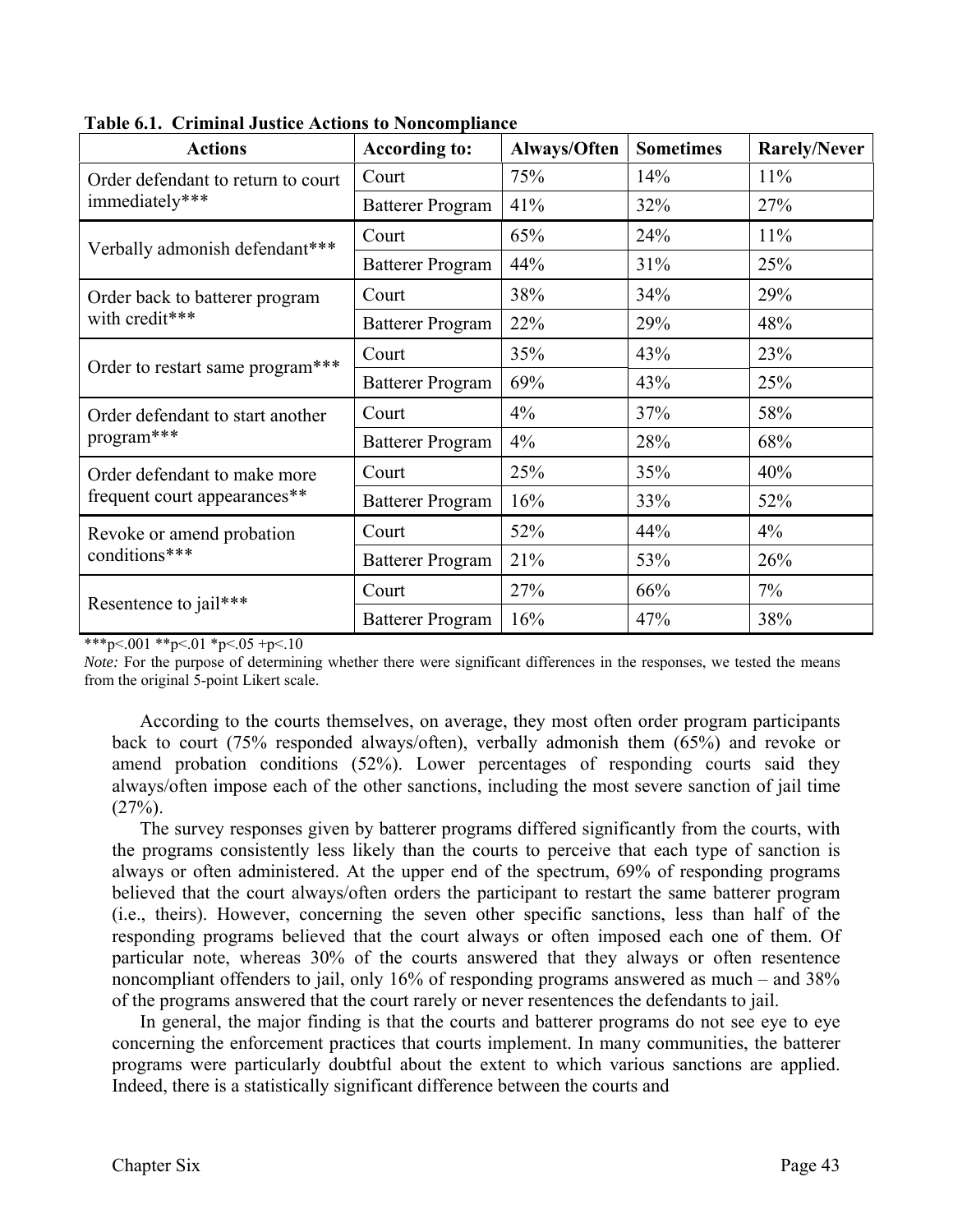



\*\*\*p<.001 \*\*p<.01 \*p<.05 +p<.10

batterer programs in their perception of the frequency of use of each one of the eight sanctions listed above in Table 6.1.

We also wanted to test whether, within those communities where the court and batterer program both responded, there were similarities between the court's and batterer program's perceptions of the court's enforcement efforts. That is, were court and batterer program respondents from the *same* communities particularly likely to have similar perceptions related to enforcement than the national averages for the courts and batterer programs across all surveyed communities? We found that courts and batterer programs from the same communities did tend to give particularly similar answers concerning the court's action of revoking or amending probation conditions ( $p \le 0.05$ ) and resentencing to jail ( $p \le 0.01$ ). However, such similarities in responses from the same communities were not evident on any of the other enforcement items

#### *Consistency of the Court Response to Noncompliance*

Figure 6.3 indicates that the courts believe they are much more consistent in their response to reports of noncompliance than the batterer programs and victim assistance agencies perceive the courts to be  $(p < .001)$  – although on this question, over half of all three agencies believe the court responds consistently.<sup>16</sup> We also found that (results not shown) the batterer programs and victim assistance agencies responding from the same community may be particularly likely to

<sup>&</sup>lt;sup>16</sup> We also asked this question in reference to probation when the batterer program indicated that it submits reports directly to probation. We found that 79% of these batterer programs believe that probation responds consistently to reports of noncompliance, but only 38% believe that probation responds "often" and 11% believe probation responds "always" with appropriate seriousness (results not shown).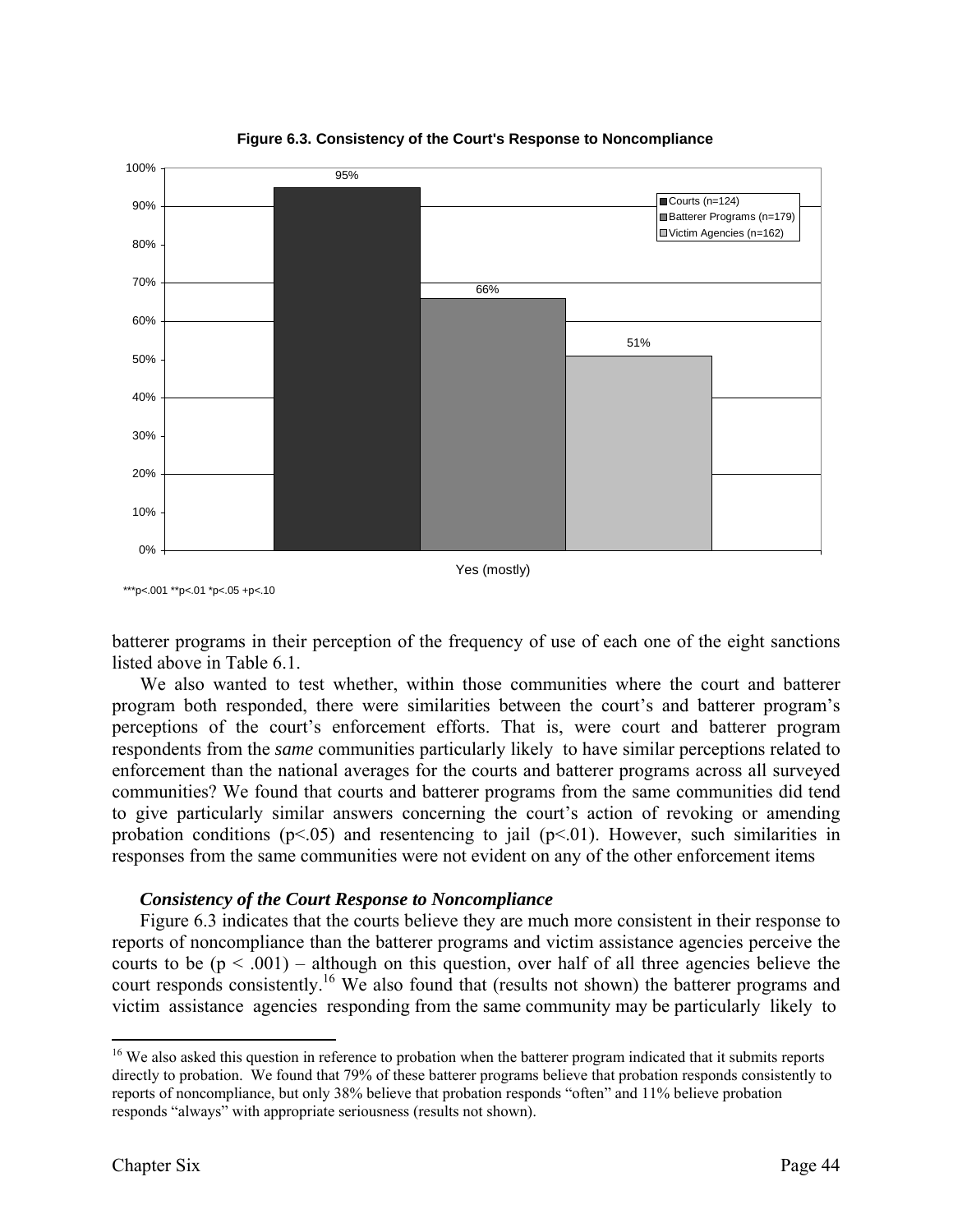

**Figure 6.4. Seriousness of the Court's Response to Noncompliance**

agree in their perception of the consistency of the court's response to noncompliance ( $p < .10$ ). We did not detect any other significant tendencies in cross-agency consistency at the community level  $(N = 68$  triads, composed of all three agencies responding from the same community).

#### *Perceptions of the Seriousness of the Court's Response to Noncompliance*

Figure 6.4 indicates the perceptions of the batterer programs and victim assistance agencies concerning the "appropriate seriousness" of the court response to noncompliance. The results vary widely across the country, with the middle responses of "sometimes" or "often" given most frequently. When combining the "often" and "always" responses as describing a generally positive impression of what the court does, 52% of batterer programs and 42% of victim assistance agencies answered in this fashion. This finding reveals a national portrait of what the programs and victim assistance agencies believe but, as with most survey items, we did not detect consistency at the community level: of the 126 dyads where the batterer programs and victim assistance agencies both responded from the same communities, they were not especially likely to express identical perceptions of the local court in their community.

#### *Court Protocols*

 We asked those courts indicating that they receive compliance reports how soon after receiving a report of noncompliance the defendant has to return to court. We found that 26% of responding courts said that defendants are returned within two weeks, regardless of the preexisting court appearance schedule, 37% said within a month, 23% said they are returned at the next previously scheduled date, and 13% said that defendants are returned to the court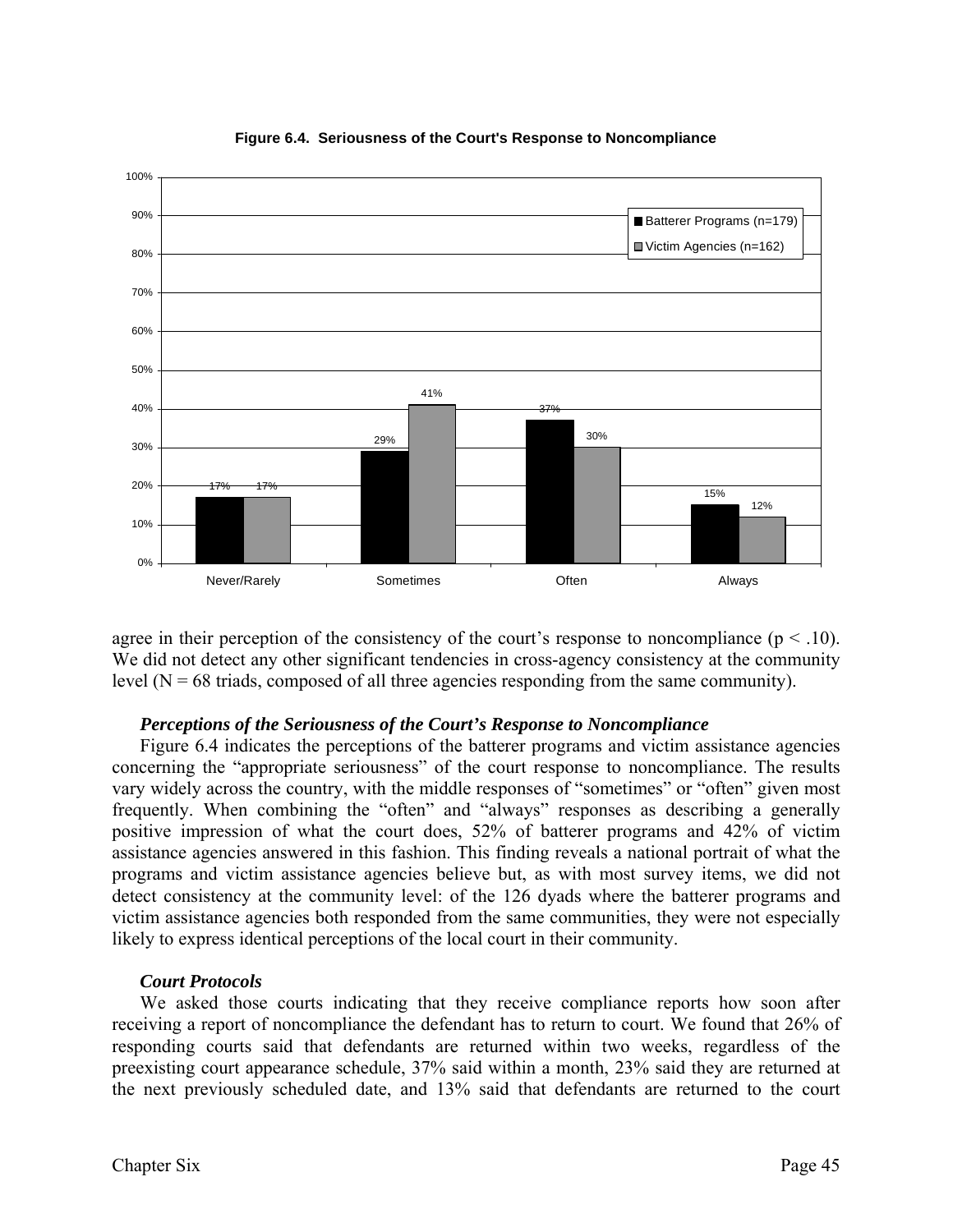calendar at some "other" time. The exact meaning of "other" was not included in our questionnaire, but we are assuming that "other" means a period longer than a month but not at the next scheduled court appearance.

Last, we asked the court if there is a written protocol defining which sanctions will be imposed when a defendant is noncompliant with the batterer program. Eighty-eight percent of the courts did not report having a written protocol. Of the 12% of courts that have a written protocol, 55% said that they give the offenders a copy and only 82% said that they "often" or "always" follow it.

# **Predictors of Enforcement**

 Analyses in this section examine which other characteristics are associated with survey responses indicating greater enforcement of noncompliance.

# *Predictor and Outcome Variables*

Variables for the analysis divide into six categories:

1. *Community context:* This category includes region (Northeast, South, Midwest, and West), population size, community type (urban, suburban, or rural), and annual volume of domestic violence cases. We did not have specific hypotheses concerning the impact of region, population size, or community type. However, we considered it to be possible that the cultural or political characteristics of one or another region or community type would influence enforcement practices and wanted to test this possibility in our analysis. We hypothesized that population might have an effect in that large volume courts would be less likely to enforce noncompliance because the time pressures in such courts that might preclude a focus on effective compliance monitoring and enforcement.

2. *Legal context:* This category includes existence of state laws, standards, or certification requirements related to the use of batterer programs. We hypothesized that where such policies exist, they might require or encourage more rigorous reporting requirements between programs and the court and, in turn, foster greater and more consistent enforcement of noncompliance.

3. *Rationale for the use of batterer programs*: This category includes two question items: the functions of court mandates to batterer programs and the primary focus of the batterer program curriculum. We hypothesized that a theoretical focus on batterer programs as a tool to promote accountability and monitoring would be associated with responses indicating stronger enforcement practices.

4. *Other mandate policies and court characteristics*: This category includes the handling of domestic violence cases in a specialized court part (Y/N) and the use, in some cases, of other types of programs as an alternative to batterer programs (alcohol or substance abuse treatment, mental health treatment, etc.). We hypothesized that the implementation of a specialized domestic violence court would be associated with stronger enforcement.

5. *Intervening policies:* We considered several court practices to comprise *intervening variables*, perhaps predicted by the first four kinds of measures listed above and then leading more directly to enforcement outcomes. The practices that we conceived as "intervening"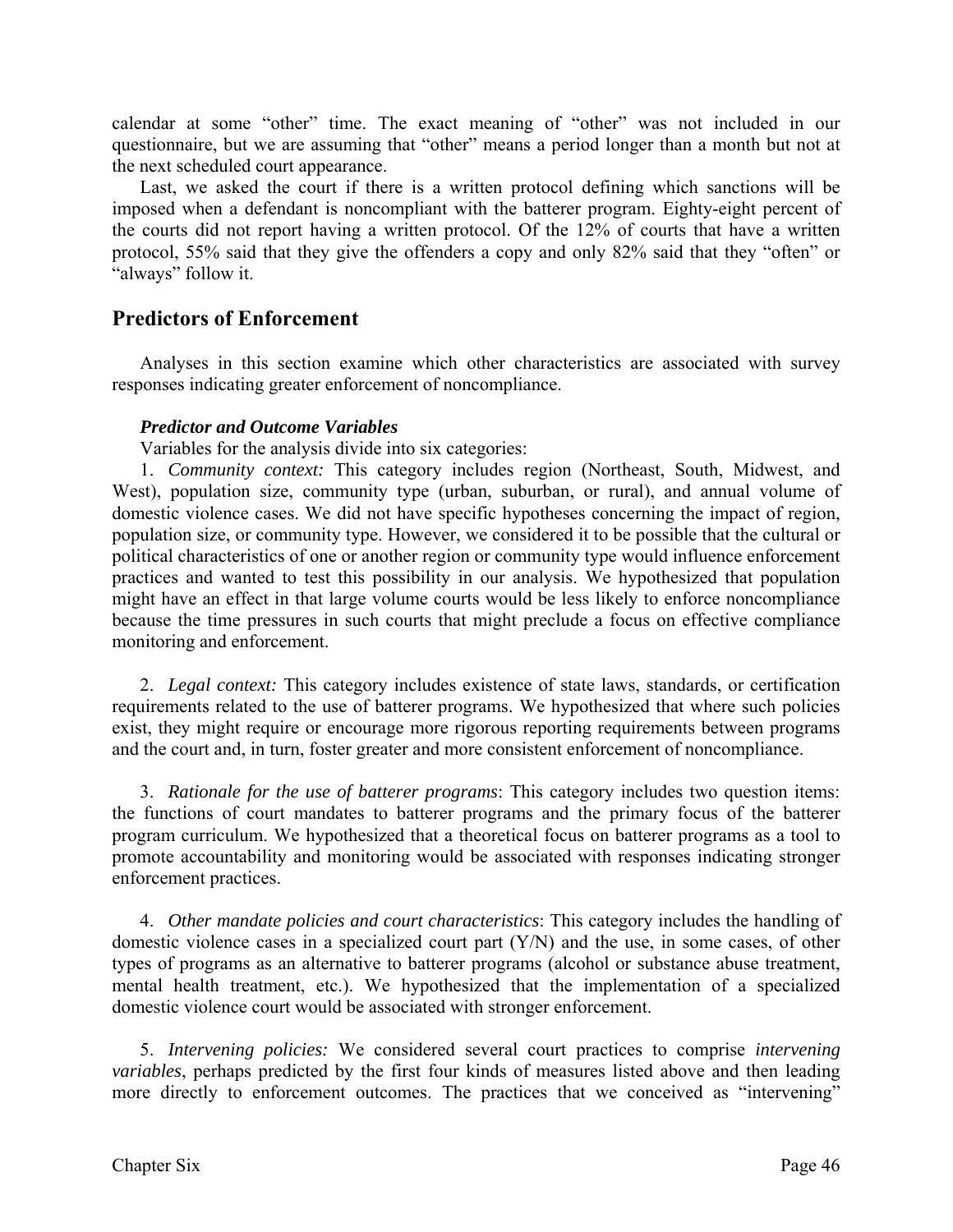include: greater frequency of periodic court appearances for compliance monitoring; more circumstances in which the programs submit compliance reports; whether or not compliance reports are sent directly to the court (e.g., versus only to probation); whether the judge explains the consequences of noncompliance at the time of imposing the mandate; and less time from when noncompliance is first reported to when the case is re-calendared for a court appearance. We hypothesized that all of the practices just listed would be associated with a greater frequency, severity, and consistency of imposing sanctions in response to noncompliance.

6. *Outcome variables:* The following outcome measures were used to represent the court's enforcement of noncompliance: frequency of sanctions, frequency of jail sanctions, and consistency of court response to noncompliance.<sup>17</sup>

# *Bivariate Results*

 We first computed bivariate correlations between each combination of predictor and outcome measures. For such analyses, we used the simple Pearson's R correlation.<sup>18</sup> To simplify, Table 6.2 presents the results only for those predictors that were significantly associated with at least one of the four outcome measures at the suggestive .10 level or better. From the court survey, the following factors were significantly associated with *stronger* enforcement of noncompliance:

- Community context: Located in a suburban area; located in the Midwest; and not located in the Northeast;
- Legal context: State has laws governing how the court should use batterer programs;
- Rationale for batterer program mandates: Lists treatment/rehabilitation, and not alternative to incarceration, as rationale for batterer program mandates; and
- Intervening Variables: Less time elapses between a report of noncompliance and the case being re-calendared.

From the batterer program survey, fewer variables were significantly associated with greater enforcement of noncompliance by the local criminal court. They were:

- Community context: Located in the Northeast region; and
- Rationale for batterer program mandates: Lists accountability and treatment/rehabilitation as rationale for batterer program mandates, and lists primary focus of batterer program curriculum as educating about domestic violence.

Finally, from the victim assistance agency survey, only two variables were significantly associated with greater enforcement of noncompliance:

- Rationale for batterer program mandates: Lists educating about domestic violence as the appropriate primary focus of the batterer program curriculum; and
- Community context: population size.

<sup>&</sup>lt;sup>17</sup> We addressed a key skip pattern as follows: On the court survey, the 5% of responding courts indicating that their most frequently used batterer program does not submit any compliance reports were recoded as "never" on all Likert scale outcome variables. On the batterer program survey, the 1% of batterer programs indicating that they do not submit compliance reports to any criminal justice agent was similarly recoded.<br><sup>18</sup> The alternative Tau-b measure is better suited for non-parametric data, of which we had many. However, we also

used many close-to-normally distributed five-point Likert scales as variables, and for this reason, we believed that the statistical assumptions of the Pearson's R were at least approximately met in most cases. Of note, the use of alternative measures would not have meaningfully altered any of the results.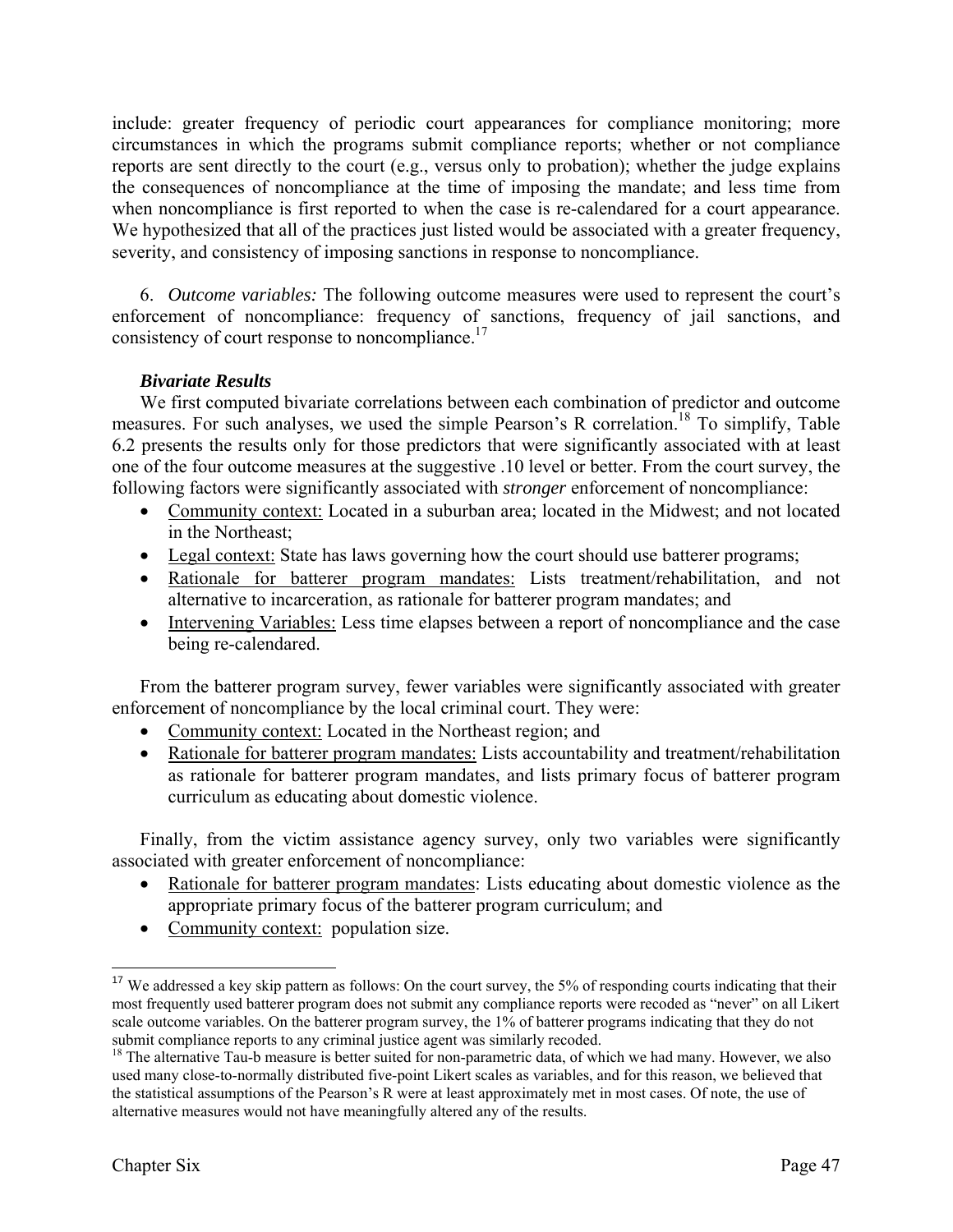|  |  |  |  | <b>Table 6.2. Bivariate Correlations</b> |
|--|--|--|--|------------------------------------------|
|--|--|--|--|------------------------------------------|

|                                                                                      | <b>Frequency</b><br>of<br><b>Sanctions</b> | <b>Frequency of</b><br>Jail<br><b>Sanctions</b> | <b>Consistency of</b><br>the Response to<br>Noncompliance | Frequency of<br><b>Responding with</b><br>"Appropriate<br>Seriousness" |
|--------------------------------------------------------------------------------------|--------------------------------------------|-------------------------------------------------|-----------------------------------------------------------|------------------------------------------------------------------------|
| <b>Court Survey</b>                                                                  |                                            |                                                 |                                                           |                                                                        |
| Suburban area                                                                        | $.117+$                                    | 0.005                                           | 0.062                                                     |                                                                        |
| Midwest region                                                                       | $-.015$                                    | $.174*$                                         | .051                                                      |                                                                        |
| Northeast region                                                                     | $-127+$                                    | $-0.188**$                                      | $-.077$                                                   |                                                                        |
| Court orders to batterer program for treatment                                       | $.155*$                                    | $.151*$                                         | $.123 +$                                                  |                                                                        |
| Court orders to batterer programs for<br>alternative to incarceration                | $-175*$                                    | $-0.073$                                        | $-142*$                                                   |                                                                        |
| State laws govern how court uses batterer<br>program                                 | $.205***$                                  | $.183*$                                         | .009                                                      |                                                                        |
| Less time after noncompliance is reported to<br>the re-calendaring of the case       | $.179**$                                   | $.215***$                                       | $.221***$                                                 |                                                                        |
| <b>Batterer Program Survey</b>                                                       |                                            |                                                 |                                                           |                                                                        |
| Northeast region                                                                     | .125                                       | .004                                            | .129                                                      | $.193*$                                                                |
| Function of batterer program is treatment                                            | .033                                       | .075                                            | $.152*$                                                   | .023                                                                   |
| Function of batterer program is accountability                                       | .056                                       | $.162*$                                         | .005                                                      | $.166*$                                                                |
| Primary focus of batterer program curriculum is<br>educating about domestic violence | $.145*$                                    | .063                                            | $.161*$                                                   | .078                                                                   |
| <b>Victim Assistance Agency Survey</b>                                               |                                            |                                                 |                                                           |                                                                        |
| Population size                                                                      | .063                                       |                                                 | $.162*$                                                   | .091                                                                   |
| Primary focus of batterer program curriculum is<br>educating about domestic violence | .098                                       |                                                 | .054                                                      | $.239**$                                                               |
| ***p<.001 **p<.01 *p<.05 +p<.10                                                      |                                            |                                                 |                                                           |                                                                        |

# *Path Analysis*

 We employed a path analysis in lieu of a standard multivariate model for several reasons. The first had to do with the high inter-correlation among many of the variables of interest – meaning that a standard regression model would be constrained to select only a tiny number of non-collinear predictor variables. Second, a path analysis can reveal the complex causal relationships among independent, intervening, and dependent variables, whereas a traditional regression allows each variable to serve only as one or the other, of predictor or outcome. In the present study, the ability to reveal indirect and intervening effects was desirable, since some of our predictors clearly precede others temporally – for example, the community or legal context may influence a court's compliance monitoring policies; and those policies, in turn, may directly influence the consistency and severity of court responses to program noncompliance.

In setting up our path: (1) community context variables were ordered first; (2) legal context variables and theoretical rationale for the use of batterer programs were all ordered second; (3) mandate policies such as use of programs other than batterer programs were ordered third; and finally, (4) intervening variables (e.g., program reporting policies, compliance monitoring, speed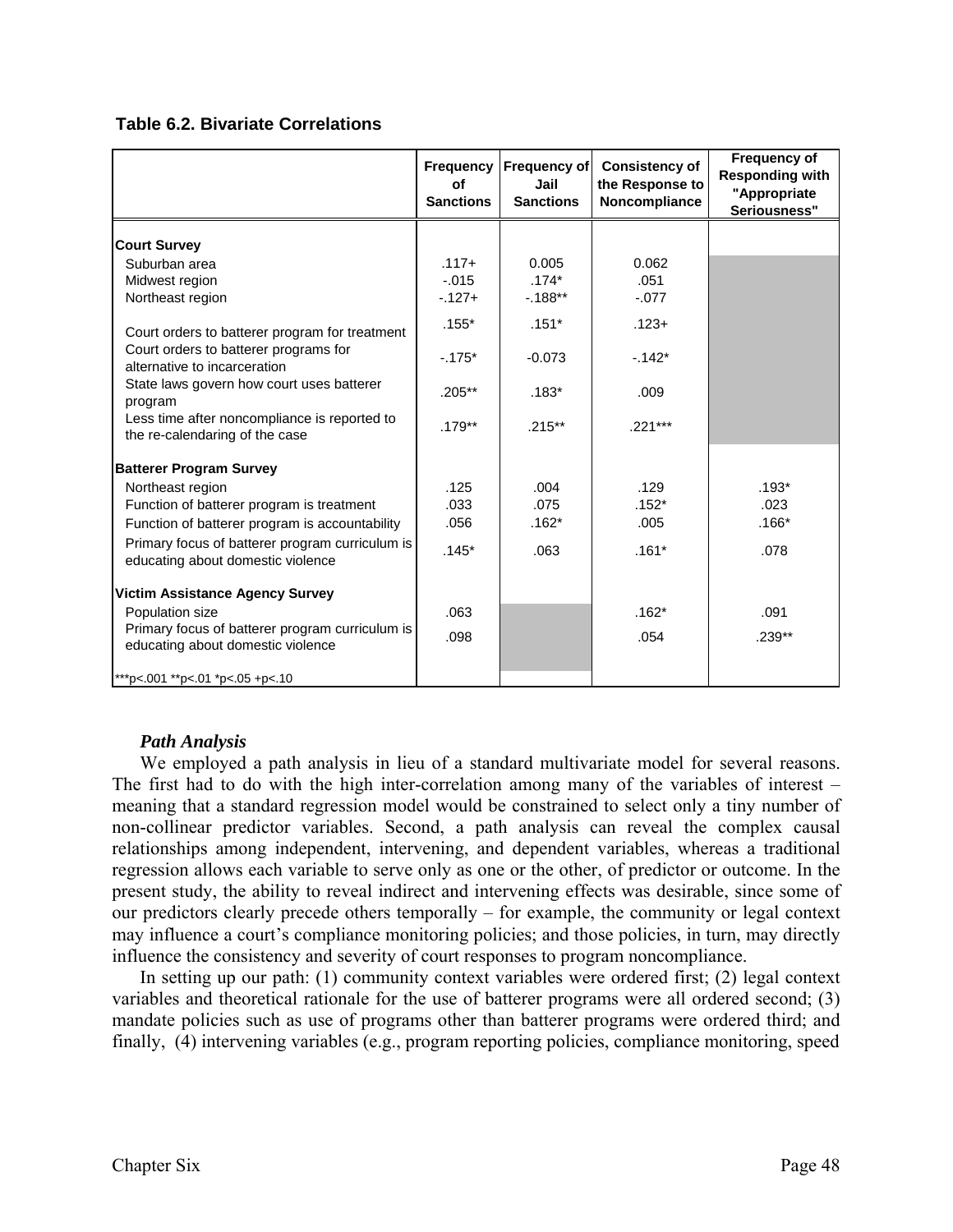

**Figure 6.5. Final Path Predicting Court Enforcement of Noncompliance (Court Responses)**

of re-calendaring the cases of noncompliant offenders) were ordered fourth, and directly preceded,  $(5)$  outcome measures related to enforcement.<sup>19</sup>

 Results are shown in Figure 6.5, which displays the final path for the court respondents. An attempt was made to identify a path for the batterer program respondents, but too few predictive variables emerged at each stage to create a meaningful path.

The court analysis indicates that courts in the western region of the country were more likely to have state laws related to the use of batterer programs, and, as hypothesized, such laws were in turn associated with survey responses indicating greater enforcement of noncompliance (more frequent use of sanctions generally and jail sanctions in particular). In addition, courts in the western region averaged less time from receiving a report of noncompliance to having the case re-calendared for a court appearance; and less time to re-calendaring is, in turn, associated with survey responses indicating greater enforcement (more frequent use of sanctions generally and jail sanctions in particular; and more consistent responses to noncompliance). Finally, court respondents indicating "alternative to incarceration" as a rationale for batterer program mandates averages a *less* frequent use of sanctions in response to noncompliance.

 $19$  As a result of the restriction on the number of possible variables that may be included in the path analysis, nonarbitrary mathematical criteria were necessary to determine variable selection for the final path. First, each variable included must have had a significant correlation with an outcome variable or a significant correlation with a variable that was significantly correlated with an outcome variable. Each variable included must also improve the overall Rsquared of the model (percentage of variance explained by the whole path). If the variable in question is competing with similar inter-correlated variables (i.e., only one of several collinear variables may be included), the selected variable must improve the R-squared more than the other variable.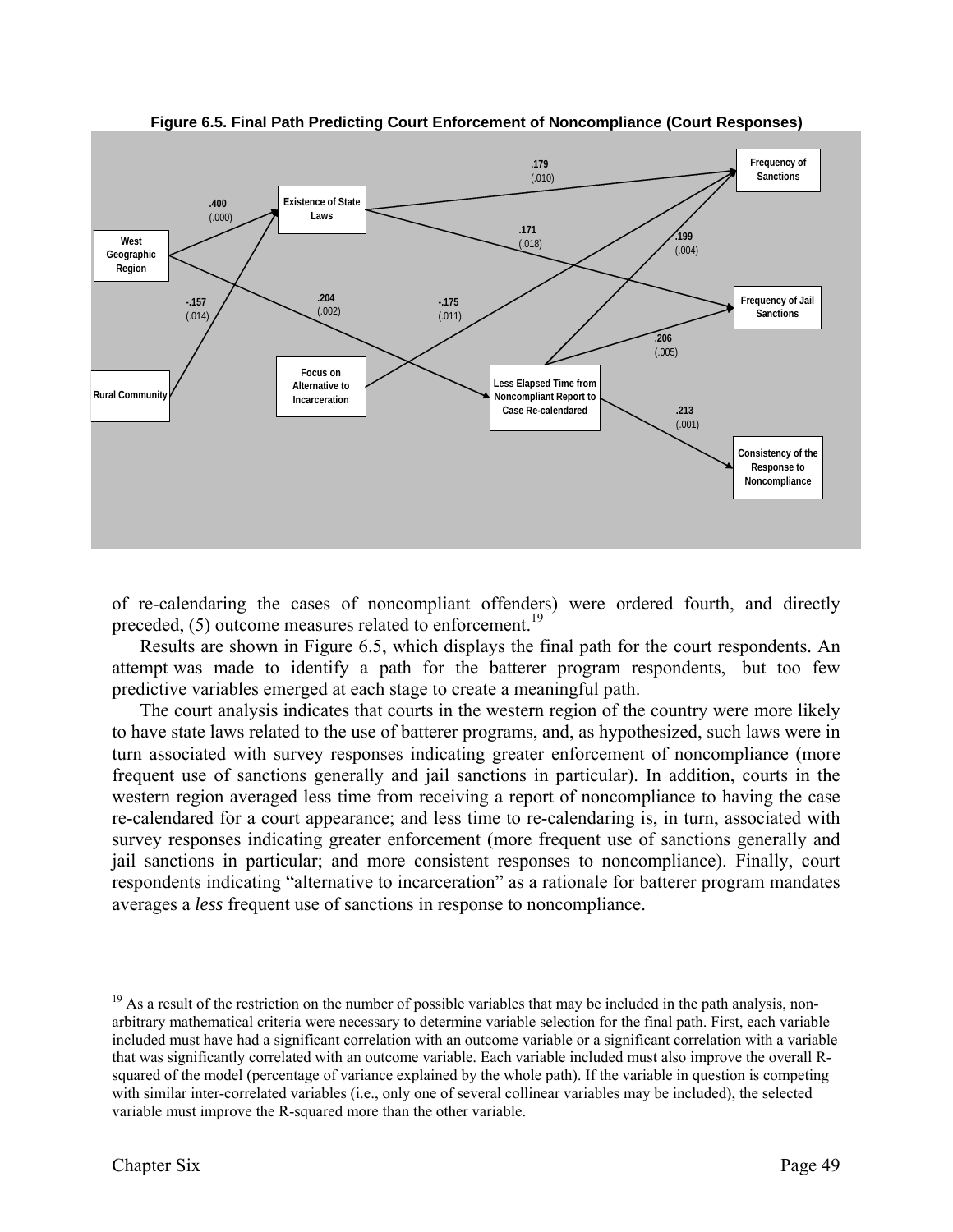#### *Summary: Predictors of Enforcement*

As hypothesized, there was a significant connection between the presence of state regulatory laws and survey responses indicating greater enforcement of batterer program noncompliance. Also, as hypothesized, there was a connection between a more rapid court response (less time to re-calendar a noncompliance offender) and a more meaningful response (imposition of sanctions). Finally, courts from the western region of the country appeared to engage in greater enforcement, although as shown in Figure 6.5, this effect was indirect. Interestingly, we hypothesized that listing accountability and monitoring as rationales for batterer program mandates would be associated with greater enforcement of noncompliance. We did find that listing accountability was associated with greater enforcement on the batterer program survey. Additionally, it was interesting that listing "treatment/rehabilitation" was associated with greater enforcement on both the court and batterer program surveys. This last finding suggests that the invocation of "treatment" as motivation for batterer program mandates does not by itself precipitate a dampening of efforts to promote the goal of accountability in practice. Finally, we found that courts listing "alternative to incarceration" as a rationale reported significantly weaker enforcement efforts, suggesting that this particular rationale may be associated with a general hesitance to impose either incarceration or other sanctions on domestic violence offenders. Besides these findings, there were a surprisingly great number of factors that had no evident relationship to enforcement at all (e.g., community population size, batterer program mandate volume, implementation of a specialized domestic violence court, use of periodic court appearances for compliance monitoring, number of circumstances in which the batterer programs submit compliance reports, and extent to which the judge explains the consequences of noncompliance when imposing the mandate). It may be that other unmeasured contextual or cultural factors concerning the community's view of domestic violence also plays a role. Clearly, while perhaps this analysis providing a starting point, we still have much to learn concerning *why* courts do or do not enforce noncompliance with their batterer program mandates. Fortunately, the earlier descriptive sections of this chapter at least begin to give some indication of the general state of the practice.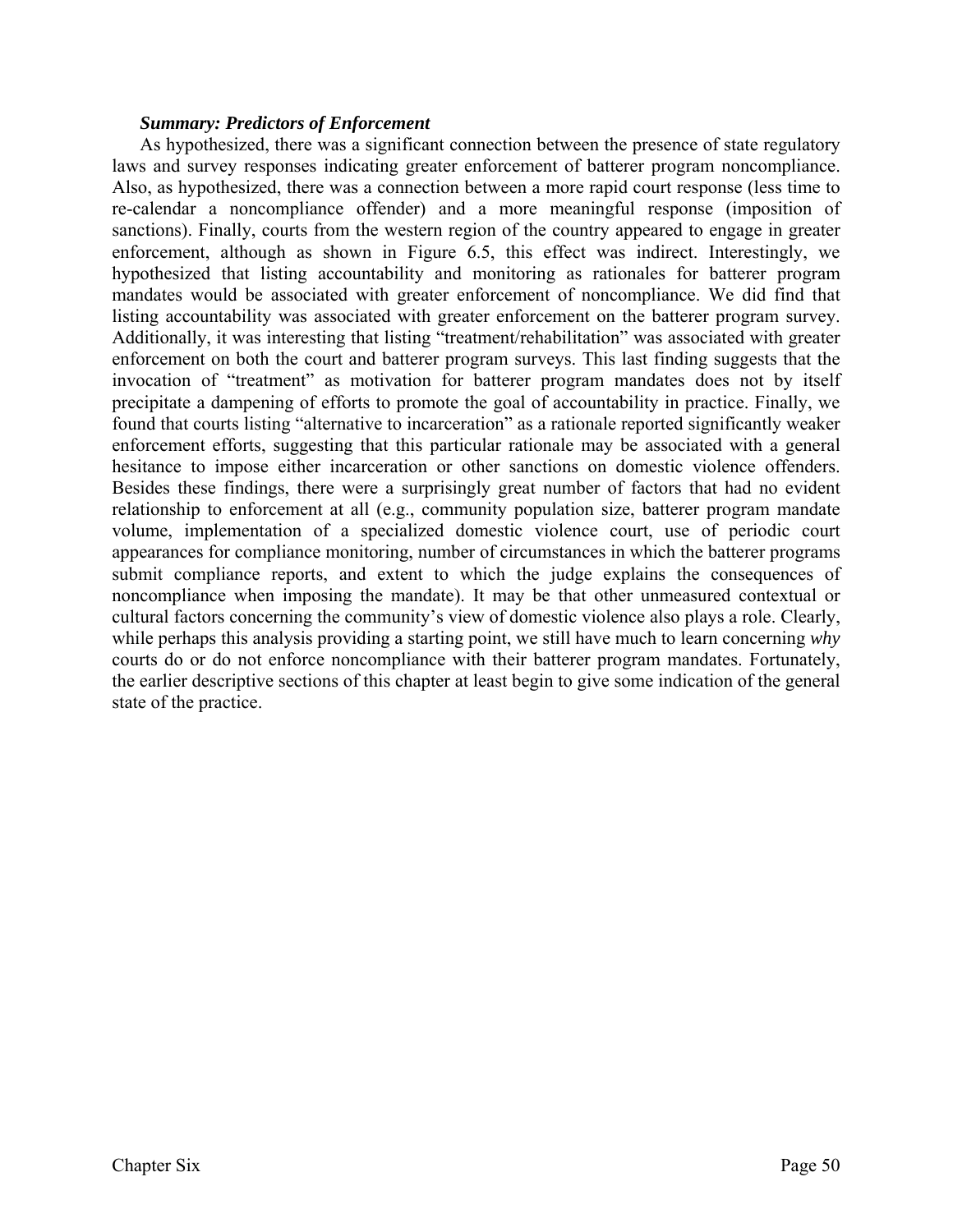# **Chapter Seven Conclusion and Implications**

This study was an investigation of the extent to which criminal courts use batterer program mandates to hold domestic violence offenders accountable. Offender accountability is often invoked as a goal of such mandates and, more generally, of today's criminal justice response to domestic violence. Yet, surprisingly little research has sought to quantify whether theory and practice coincide.

In fact, what "accountability" truly means for the practice of courts and batterer programs has not been clearly defined in the literature. In this study, the principle of holding offenders accountable was defined as ensuring that the court mandate to a batterer program is followed – and imposing further consequences, up to and including jail time, if the mandate is not followed.

We sought to illuminate the state of theory and practice alike with a national survey of criminal courts, batterer programs, and victim assistance agencies in all 50 states. This chapter reviews the major findings and assesses their significance and limitations. We also discuss possible implications for future policymaking and research.

# **Discussion of Major Findings**

In this section, we summarize and discuss the major findings for each of our three categories of research questions: (1) the court's use of mandates to batterer programs; (2) rationales for such mandates; and (3) enforcement practices when offenders are noncompliant.

#### *How and When Do Criminal Courts Use Batterer Programs?*

The typical batterer program mandates were to a 26-week program (plus or minus several weeks) that meets weekly. In addition to batterer programs, the majority of courts (83%) reported mandating some domestic violence offenders to other types of programs instead of a batterer program. Alternative mandates included alcohol treatment, drug treatment, mental health treatment, and anger management, each used by 60% or more of responding courts. This practice suggests some effort by nearly all courts to send offenders to a program deemed most appropriate to their individual needs. It also suggests a rehabilitative orientation.

To monitor compliance with the order to a batterer program, 62% of courts indicated that the offenders have to return to court periodically. However, only 58% of the courts that require convicted offenders to return for monitoring reported that a first compliance monitoring date was held within four weeks of mandate imposition.

Of particular interest in our study was the use of mandates to a batterer program *predisposition* (before conviction or dismissal). Despite our attempt to over-sample courts that use pre-disposition mandates, only 34% of courts in our final sample reported such use. In 68% of those courts, completion of the batterer program confers a legal benefit at disposition, including dismissal of charges, reduction of charges, or reduction of the sentence upon conviction. Some observers have argued that a message of accountability is undermined if completion of a batterer program becomes an alternative to a more serious criminal justice outcome. Conversely, one could also argue that if the use of legal incentives increases mandate compliance, the incentives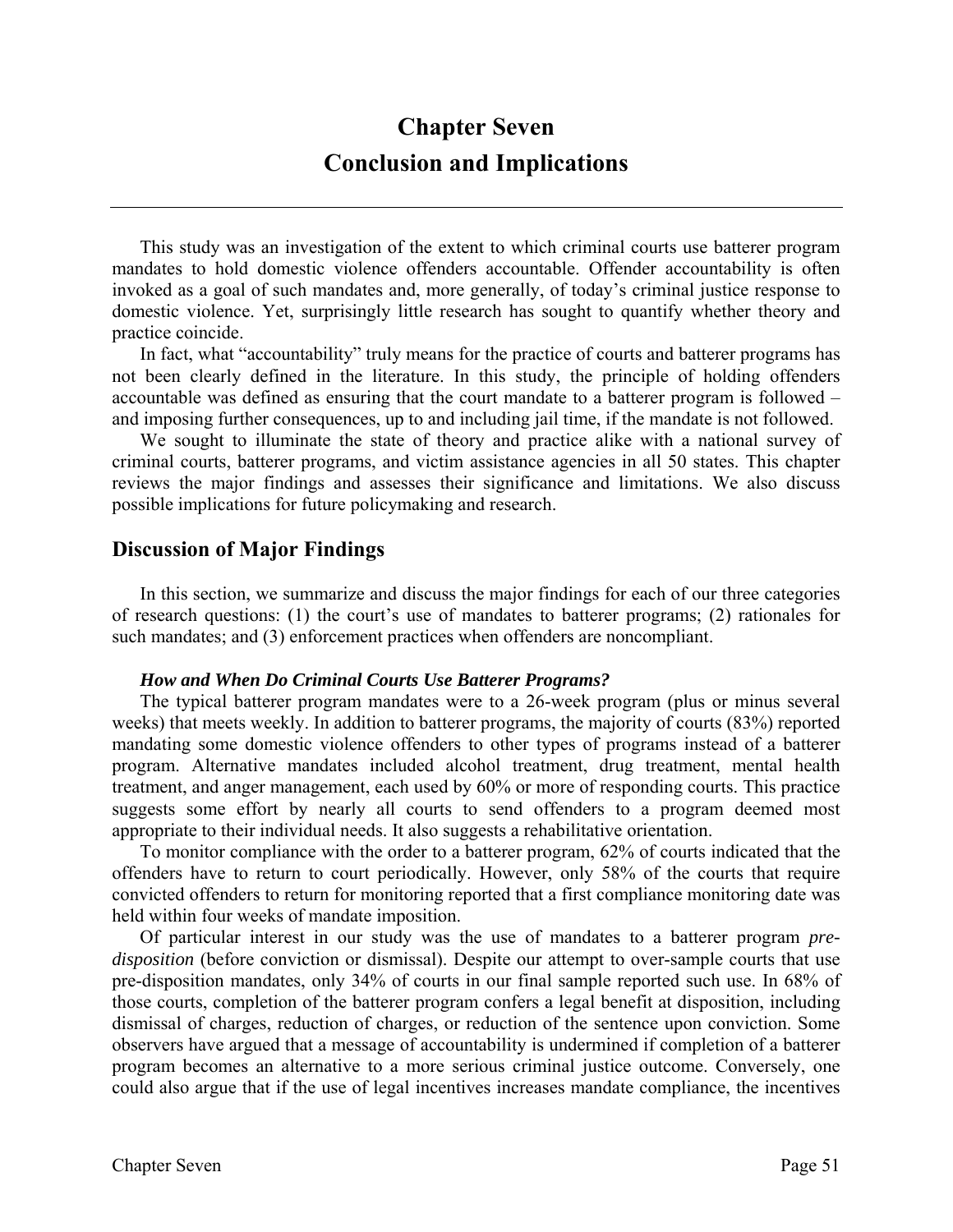do serve as an effective mechanism to promote accountability – especially when used in cases where more severe penalties would be unavailable anyway.

#### *Why Use Court Mandates to Batterer Programs?*

*1. General Rationale:* To assess the court's purpose in mandating domestic violence offenders to batterer programs, we gave five possible reasons and instructed respondents to "check as many as apply." The five reasons were: treatment/rehabilitation; accountability; monitoring; legally appropriate punishment (i.e., the mandate is proportional to the severity of the offense); and alternative to incarceration.

Interestingly, we found that the majority of respondents checked *both* treatment/rehabilitation and accountability: these functions were by far the most popular answers, checked by at least 70% of courts, batterer programs, and victim assistance agencies alike. (Monitoring was checked less often, by less than 50% of respondents from all three types of agencies.)

We also found that the courts were somewhat more likely than the other two types of respondents to check treatment/rehabilitation – 90% of the courts as compared to 85% of the batterer programs and 70% of the victim assistance agencies. The courts that responded checked "treatment/rehabilitation" more than any other response option, whereas the batterer program and victim assistance agency respondents checked "accountability" slightly more often than any other response options.

A surprising finding was that almost 30% of all three types of respondents listed "alternative to incarceration" as a function of batterer programs, with the courts most likely (47%) and the victim assistance agencies least likely (28%) to check this reason. Arguably, the provision of an alternative to incarceration undermines a message of accountability and of the social unacceptability of domestic violence. For this reason, some batterer programs (including the program developed by this study's practitioner co-principal investigator) have as one of their main tenets that a batterer program mandate should be used only when a more serious penalty is not feasible – that a program mandate should *not* be used as an alternative to incarceration.

Given the seeming tension between using batterer programs to hold offenders accountable and as an alternative to incarceration, it is notable that survey respondents listing accountability were neither less nor more likely than other respondents also to list alternative to incarceration. One critical interpretation would suggest that many respondents who checked "accountability" as a purpose of batterer program mandates had perhaps not thought through the implications of this intent. Alternatively, they may have thought of the program *content* as stressing accountability, a very different matter from the criminal justice system holding the offender accountable.

*2. Focus of the Batterer Program:* A second question, asked only of batterer programs and victim assistance agencies, concerned the "primary focus" of the batterer programs, with response options designed to tap the aims of the program's content. Again, accountability and monitoring were response options, but the other options delved more into the substance of the sessions: educate, confront attitudes towards intimate partners, address mental health issues, address family dynamics, and teach communication skills.

This question elicited a more pronounced emphasis on accountability than the previous one, as the most popular answers from both the batterer programs and victim assistance agencies were "accountability" and "confronting attitudes toward intimate partners," over and above options that conveyed a more therapeutic focus. An important caveat concerns the meaning of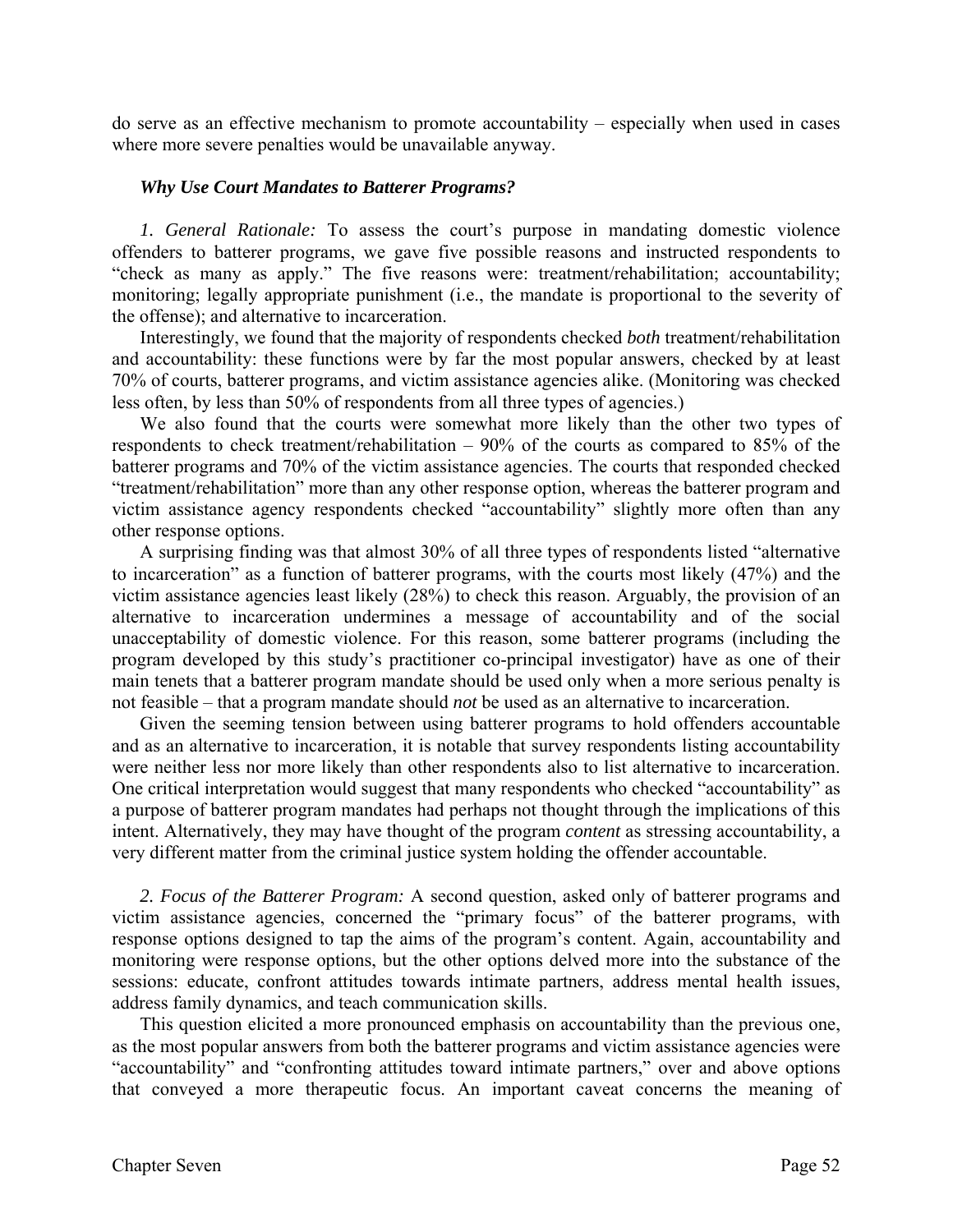"accountability" in answer to this question. When a batterer program views its "focus" as "accountability," it probably means that the program stresses the offender's responsibility for abuse. For example, a common element of batterer program curricula is an attempt to address batterers' denial and minimization of physical abuse, and their attempts to blame the partner for their own actions. This meaning of "accountability" is not the same as the operational definition used in this study as an enforceable court order.

*3. Review of Findings Regarding Rationales for Using Batterer Program Mandates:* It is clear that *both* treatment and accountability are widely perceived as goals of court mandates to batterer programs. It is also clear that there is generally a high level of inter-agency agreement nationwide in the prioritization of various goals. Some of our results were unexpected; specifically the widespread dual focus on treatment *and* accountability; and the significant plurality of respondents that perceived alternative to incarceration as a goal. It might be useful for future qualitative research to explore further with representatives of different agencies what *they* perceive to be the logical implications of the goal of accountability as well as the goal of treatment/rehabilitation. Such a study could provide deeper information about how key stakeholders are thinking about these issues.

#### *Do Courts Enforce their Mandates by Sanctioning Noncompliant Offenders?*

 We found that nearly all batterer programs (94% or more according to both the court and batterer program surveys) submit participant compliance reports to the court or other supervising agency (usually probation) under at least some circumstances. Therefore, the basic prerequisite for an effective accountability model, the court or an affiliated criminal justice agent being informed of noncompliance with the court's mandate, is in place nationwide. Our results also demonstrate the critical role of probation as an intermediary.

Turning from the court's awareness of noncompliance to their response to this information, our findings were less positive. We found little evidence of formal systems for responding to failure to comply with a mandate to a batterer program, as a mere 12% of responding courts said that they have a written protocol defining which sanctions to draw upon in the event that a mandated offender is terminated from a batterer program (i.e., drops out). Also, most courts indicated that when they receive a report of noncompliance, contrary to standard "best practices" for administering sanctions with offender populations, the response is not swiftly imposed: only 26% of courts reported ordering the defendant back to court within two weeks; an additional 37% of courts reported ordering the defendant back within a month; and 37% apparently took longer to address the problem.

In regard to the nature of the eventual response, there were three patterns evident in the data: (1) in at least 40% of the sites surveyed, the criminal court imposes sanctions "often" or "always"; (2) the courts make substantially less frequent use of serious sanctions (such as probation revocation or jail), and (3) the courts depict their response as far more consistent, proactive, and aggressive than the batterer programs and victim assistance agencies perceive the court response. All of the preceding patterns depart in varying degrees from the responses to the theory questions, where all three types of respondents widely endorsed accountability as a key function of batterer program mandates.

Looking more closely at the responses to questions about court enforcement of mandates, 74% of the courts maintained that the court "always" or "often" imposes sanctions in response to a report of noncompliance, but less than half the batterer programs and victim assistance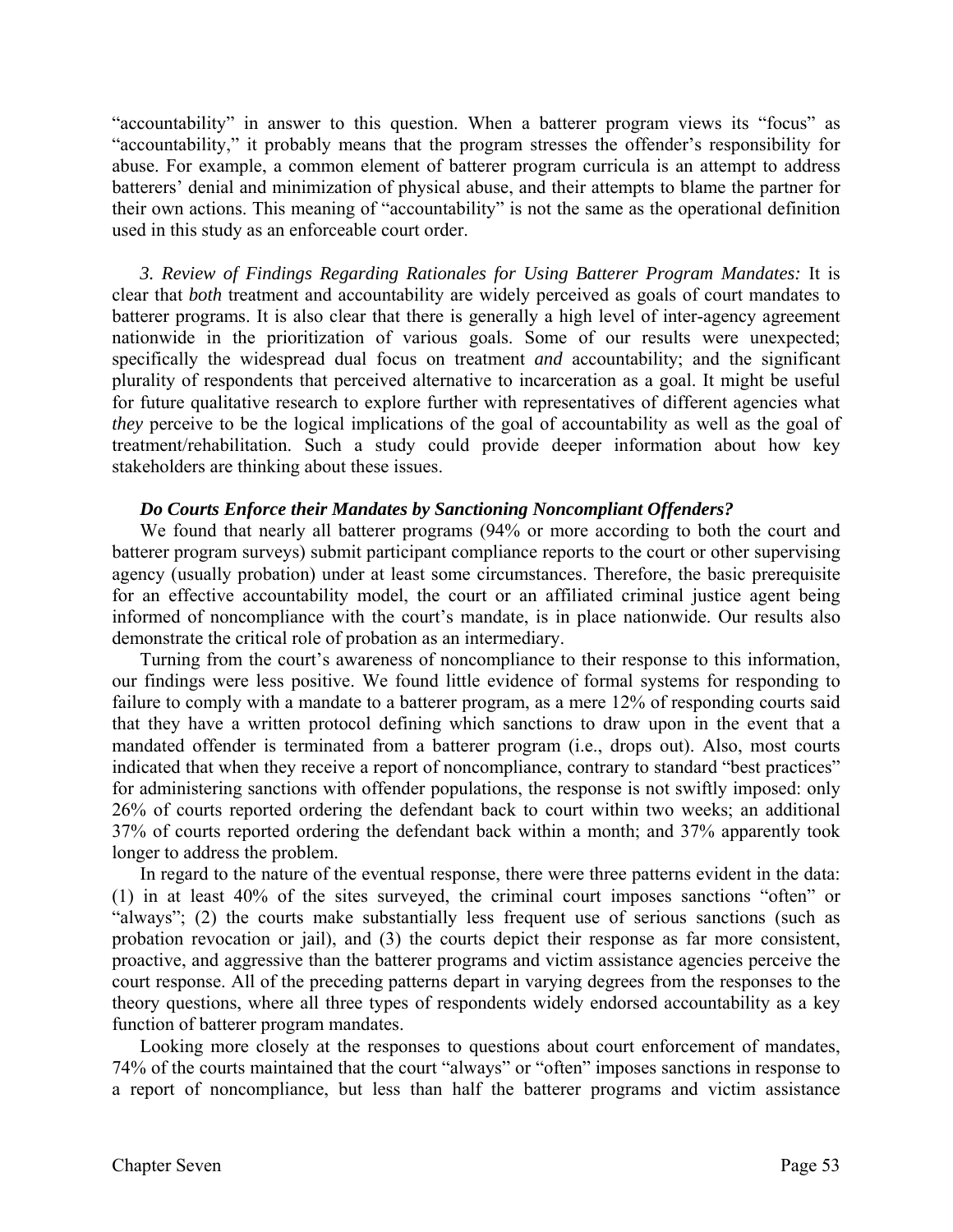agencies believed that the court imposed sanctions that frequently. The same pattern is evident when batterer programs and victim assistance agencies were asked how frequently the court responds with "appropriate seriousness" to noncompliance with a batterer program mandate: less than half the batterer programs (52%) and victim assistance agencies (42%) rated the courts as always or often responding appropriately.

The victim assistance agencies' perceptions are important both in terms of their advising victims to use and trust the criminal justice system to enhance their safety, and in terms of the coordinated community response, which requires high levels of cooperation among criminal justice agencies, victim assistance programs and communities.

Interestingly, even the courts did not indicate frequent use of the most *serious* sanctions, jail in particular: Only 27% of the courts (and half as many batterer programs) believed that the court often or always imposed a term of jail for failure to comply with a batterer program mandate. Similarly, a minority of court respondents reported that they often or always impose each of several other potentially serious consequences – revoking or amending probation conditions, ordering more frequent court appearances, or requiring the defendant to restart the batterer program. Instead, the most commonly reported responses were the two that appear to be the least punitive: ordering the defendant to return to court after the noncompliance was reported, and verbal admonishment.

In sum, our premise was that an accountability model requires clear and certain consequences to be imposed in the event of noncompliance with a batterer program mandate. Far fewer jurisdictions appeared to implement such a model in practice than indicated its importance in theory as a goal of such mandates. This discrepancy between theory and practice could suggest that the goal is genuine but difficult to implement, or alternatively that "accountability" has become an accepted catchword in the field, whose real implications for practice remain unclear to most courts.

# **Study Strengths and Limitations**

 This study illuminates the general state of court practice in using batterer programs to hold domestic violence offenders accountable. The use of a national sampling strategy, involving a relatively large number of respondents across all 50 states; and sampling in rural, suburban and urban communities alike, gives us substantial external validity and avoids two frequent and related criticisms of criminal justice program evaluations: that the results apply only to the few sites selected for analysis and that the policies and experiences of smaller, more rural jurisdictions were ignored. Another key strength of the study was that it included not only the perspective of criminal courts and batterer programs, but also that of victim assistance agencies, which often play an important role in formulating policy responses to intimate partner violence. The response rate was high for a national survey of this nature. Finally, the study was strong conceptually in developing an operational definition of accountability and in using language that was clear and transferable across jurisdictions and programs.

Our methodology, however, could not provide answers with the level of precision that would result from direct observation and measurement. Reliance on self-reported survey answers meant that we depended on our respondents to convey tendencies that closely reflect their actual practice. Out of concern that our response rate would be severely compromised, threatening the validity of the national survey, we made a deliberate decision when writing the survey not to ask for statistical details that the programs and courts probably would not have easily available, and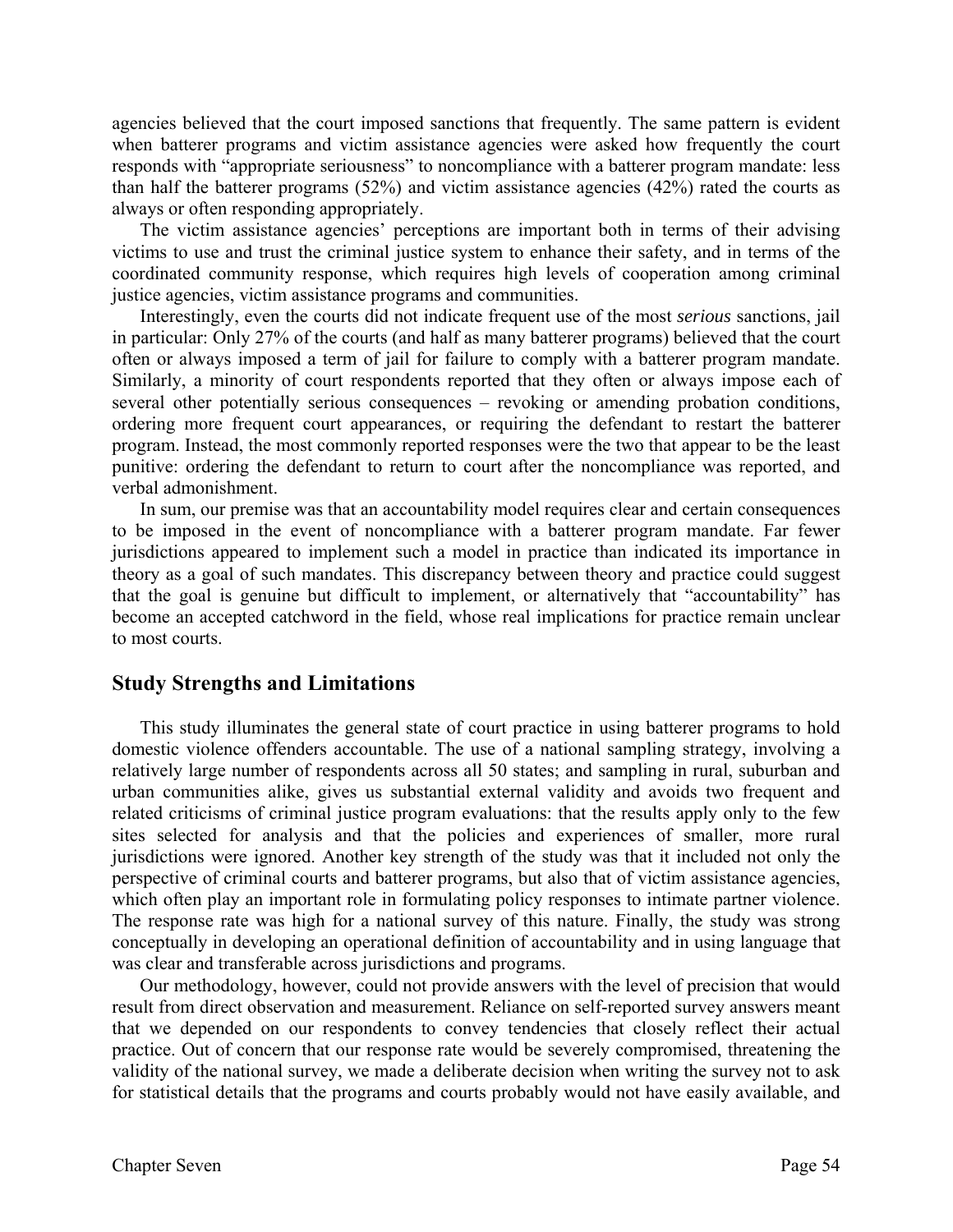which would require specifying timeframes that might not match the reporting requirements of respondents. For example, we had respondents rate the court on the frequency that different sanctions were imposed in response to noncompliance, with response options ranging from "never" to "always." This approach could not quantify the percentage of the cases in which each criminal court imposed no sanction or a "serious" sanction, such as jail or probation revocation. Instead, we had to depend on a common sense reading and interpretation of responses of "always" or "often" as connoting enforcement. Since we lack precision at the individual site level, we obviously lack precision as well in our aggregate totals and nationwide percentages.

In turn, since we relied on loose categorizations of practice rather than empirically validated statistics, the discrepancy between the batterer programs' perceptions of court practices and the courts' self-report of their own practices – there was about a 10-30% gap on most of the enforcement questions – raises questions that this study alone cannot answer. One could argue that we should resolve these discrepancies by favoring what the courts reported because they are in the best position to know how they respond to noncompliance, whereas the batterer programs probably have sure knowledge of the court response only when the defendant is ordered back to their program. It is likely, however, that few courts maintain data on their practices regarding batterer program mandates and that, like the programs, the courts are also providing an *estimate*. In that case, the courts' estimates may be biased in their own favor. We might speculate but cannot assert that actual practice probably falls somewhere in between the two reports.

It was the original intent of this study, and one that we hope to execute in the future, to track the outcomes of noncompliance in a systematic sample of courts nationally. Batterer programs following the "New York Model," for example, are encouraged to track the court's final adjudication of cases in which the defendant is terminated from the program. A future study might recruit a national sample of batterer programs (presumably twenty or fewer programs for reasons of study cost) to engage in similar systematic tracking efforts and thereby yield more precise empirical data. Reviewers of this report for NIJ advocated such a step, noting that, in future research, "First and foremost, a study of outcomes (rather than perceptions of outcomes) is needed" (Reviewer B) and "the obvious next step after this piece of work is to do more empirical study with this sort of accountability focus" (Reviewer A).

Nonetheless, the general picture that emerges was consistent across all three types of respondents. For instance, both the court and batterer program respondents ordered the various possible sanctions similarly in terms of how frequently each one is used – both rated a resentence to jail as an infrequent penalty, and both rated such lighter sanctions as verbal admonishment as a relatively more frequent penalty. It is this consistency on the level of general patterns and tendencies that enables this study to produce valid generalizations.

 A further limitation stems from the role of probation in many sites. We debated but in the end did not survey probation directly because our interest was in the courts' response to noncompliance with the courts' own orders. Also, the role that probation plays varies widely across jurisdictions, and it would be difficult to capture through a national survey the different relationships between courts and probation in monitoring court orders. We did ask the batterer programs to evaluate the probation response to noncompliance when probation monitored the court order. Only 57% of the batterer programs responded that probation "often" or "always" informed the court of noncompliance; and only 47% believed that probation often or always files a violation of probation when a defendant is terminated from a program. In many sites, it appeared that the court is still informed about noncompliance, because many of the responding programs reported that they notify both probation and the court when they terminate a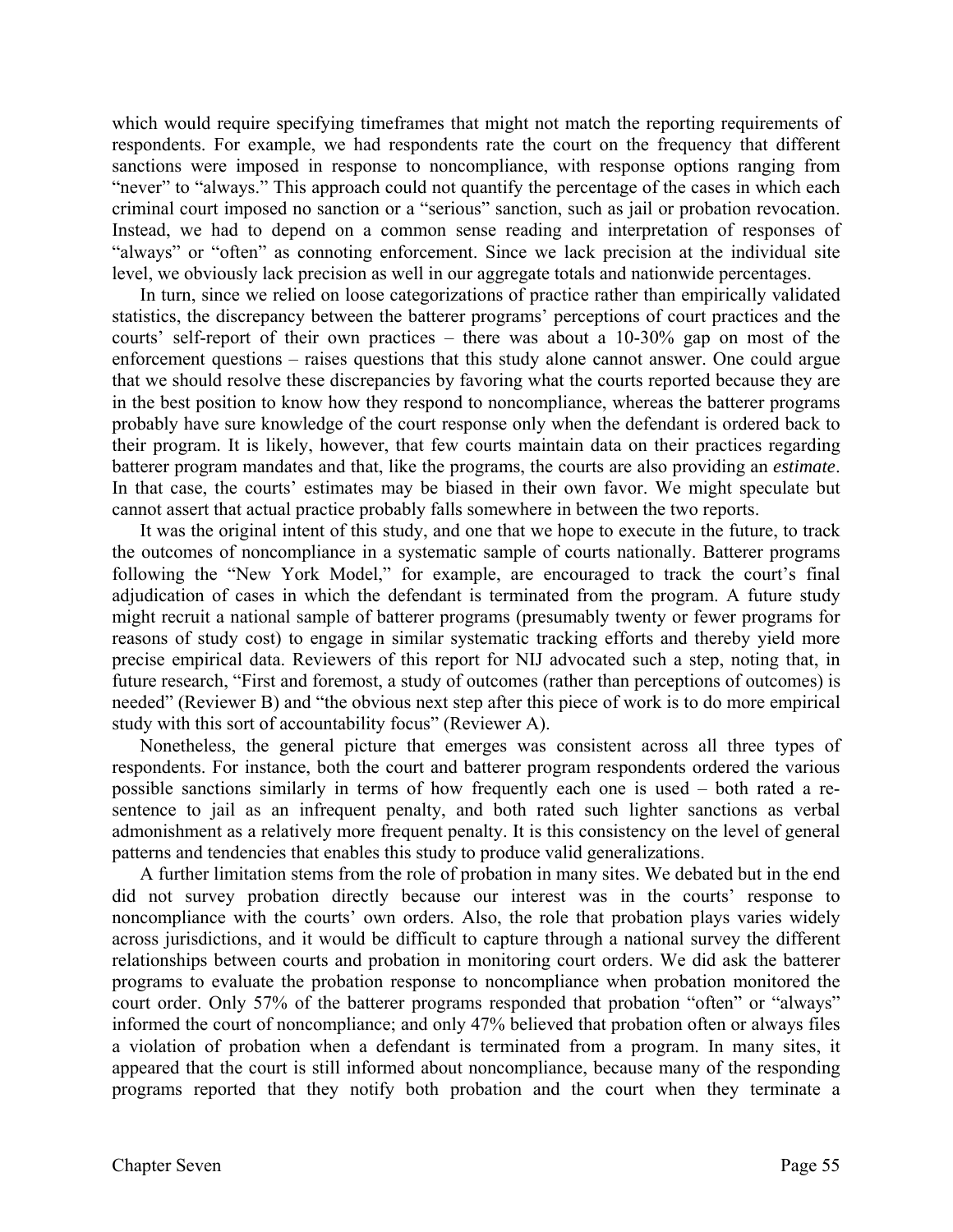participant. Nonetheless, it is an inescapable finding that in some jurisdictions, the court does not become aware of much of the noncompliance that in fact occurs. A future study should examine both how probation itself responds to noncompliance and exactly when and how probation departments communicate with the court about such noncompliance.

 On the level of theory – questions about *why* to use court mandates to batterer programs – in retrospect, we on the project team believe that we should have forced all respondents to indicate one "primary" goal in addition to asking respondents to "check all that apply." Our approach led many respondents to check many of the response options, particularly the dual goals of treatment/rehabilitation and accountability. Since the percentages of court respondents affirming accountability as a goal was not mirrored by the percentages indicating that they routinely impose sanctions in response to noncompliance, it may be that if forced to choose one goal, more courts would have chosen treatment. The selection of accountability by most court respondents when our questions allowed for checking multiple responses may have reflected a familiarity with this term's rhetorical importance in the field rather than deeper consideration of the implications for practice of a commitment to accountability. Also, in this survey, without adding open-ended questions, we had no way of ascertaining exactly what different respondents meant by "accountability."

Moreover, the somewhat higher rating of accountability than treatment by batterer programs and victim assistance agencies versus the consistently higher rating of treatment by the courts indicates some discrepancy in how the three types of agencies each view the appropriate use of batterer programs; and perhaps some discrepancy in what each agency would define as the meaning of accountability. We might also have added an open-ended question asking *how* the court mandate to a program might enact the accountability principle. In a subsequent domestic violence court study involving a site visit component, we plan to revisit some of these issues and would encourage other researchers to do the same.

 We see the preceding issues as presenting the most important limitations, but there are others of less import. One concern stems from our sample size and statistical power. We ultimately surveyed 260 communities. Since not all responded, and since our skip patterns removed some respondents from certain analyses, actual sample sizes were generally in the 100's, and sometimes the low 100's. The smaller N's on certain questions created substantial confidence intervals for descriptive analyses (although the methodology precluded statistical precision, anyway), and limited statistical power for correlation and regression analysis. Had we opted to survey every one of the 543 sites for which we had contact information instead of selecting sites that matched specific target characteristics, however, we would have merely replaced one threat to validity with another more important threat – our site selection process sought to avoid an excessive concentration of respondents in certain states, areas of the country, and types of jurisdictions, and sought to achieve a site distribution according to other preference rules that were informed by our research questions, such as the use of pre-disposition mandates. Therefore, we still believe that our process was preferable to a pure convenience sample dictated by the selection of all sites that we could contact.

 Also in regard to sampling issues, we obtained our initial pool of 543 communities based on a preliminary survey sent to 2,265 batterer programs. It is possible that non-response to that initial survey compromised the appropriateness of our sample. We consider that unlikely, however. It seems implausible that non-responders at this stage – to a one-page survey with a narrow and innocuous set of questions focused mainly on case volume and contact information – should have systematically differed from responders on our questions of interest. It is more likely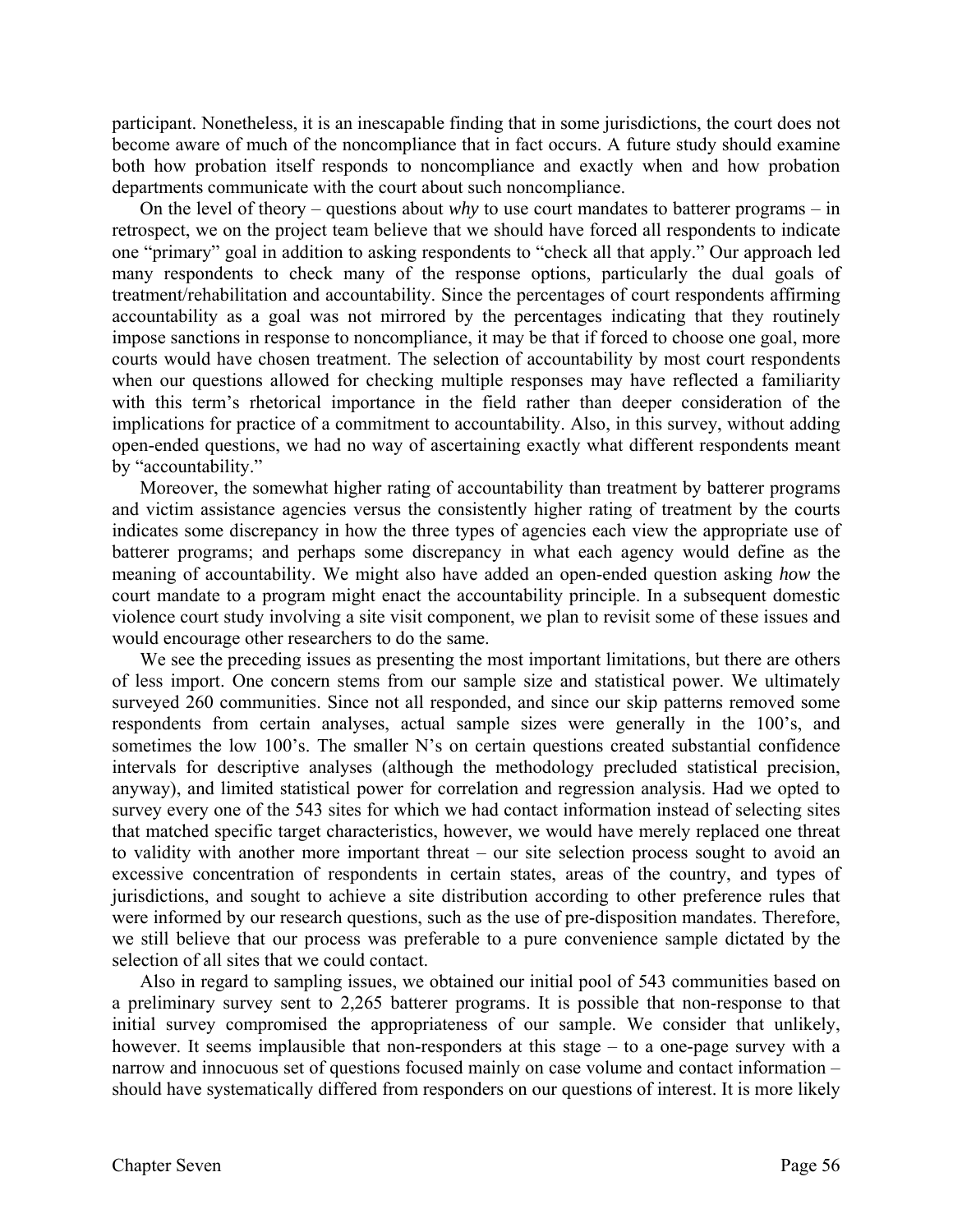that non-response to the preliminary survey was attributable to time management or organizational factors specific to the staff at each batterer program.

 We are similarly skeptical that we encountered meaningful response bias on the final surveys, although this possibility bears mention. We achieved a relatively high rate of responses from batterer programs, at 75%, and a 62% response rate from the victim assistance agencies. The court response rate of 53%, though high for surveys of this nature, still suggests a potential for bias. As a result, we conducted an extensive series of analyses designed to detect different types of response bias (see Chapter Three). The only unmistakable finding was that nonresponders to court survey were significantly more likely than responders to be from communities located in the Northeast. The Northeast region variable also turned out to be a significant predictor of some, though not all, enforcement outcomes. However, additional analyses failed to detect evidence of systematic bias related to our substantive research questions.

# **Implications for Research, Policy and Practice**

Among our most pronounced findings were the dual endorsements of both treatment/rehabilitation and accountability as important functions of batterer programs. Also notable was the lack of clarity among respondents in the facts concerning the court's enforcement of its mandates to batterer programs; there was disagreement among courts, batterer programs, and victim assistance agencies in regard to the consistency and severity of the court response. Also, the evidence across all three types of survey respondents yielded a general indication that when a sanction *was* imposed, it was typically among the least severe of all possible sanctions. Finally, we identified extremely few measures across our survey on which the three types of respondents gave *particularly* consistent answers within the same community, suggesting that there is much work to be done in the community coordination arena. On the more positive side, we also found that nearly all courts receive directly from the batterer program, or could receive via probation, reports about offender noncompliance. Although there are problems with the consistency with which probation reports noncompliance to the court, as shown not only by our survey but by a system audit in California (Howle, 2006), reporting of noncompliance to the court is an essential prerequisite for more robust accountability protocols. Our recommendations for further research and policy development focus on these points.

#### *Need for Further Research*

The previous section discussing the major findings presented several suggestions for future research. This section reviews a few suggestions that we consider particularly important. Most obvious would be further investigation, through in-depth empirical study of select sites, of the reality of whether and how criminal courts enforce their court mandates to batterer programs. Since probation appears to be a critical intermediate agent in many jurisdictions, future research should also document the role of probation in enforcing batterer program mandates, and should document variations in the nature of probation monitoring and enforcement across jurisdictions.

Pre-disposition use of batterer program mandates is also a topic ripe for follow-up research. Such research could examine the kinds of "deals" that are made with defendants conditional upon completion of a pre-disposition mandate to a batterer program. Also useful would be an examination of outcomes: do conditional arrangements pre-disposition improve compliance with mandates to batterer programs? In practice, what sanctions are legally available, and commonly used, at this stage to respond to noncompliance? And what are the perspectives of different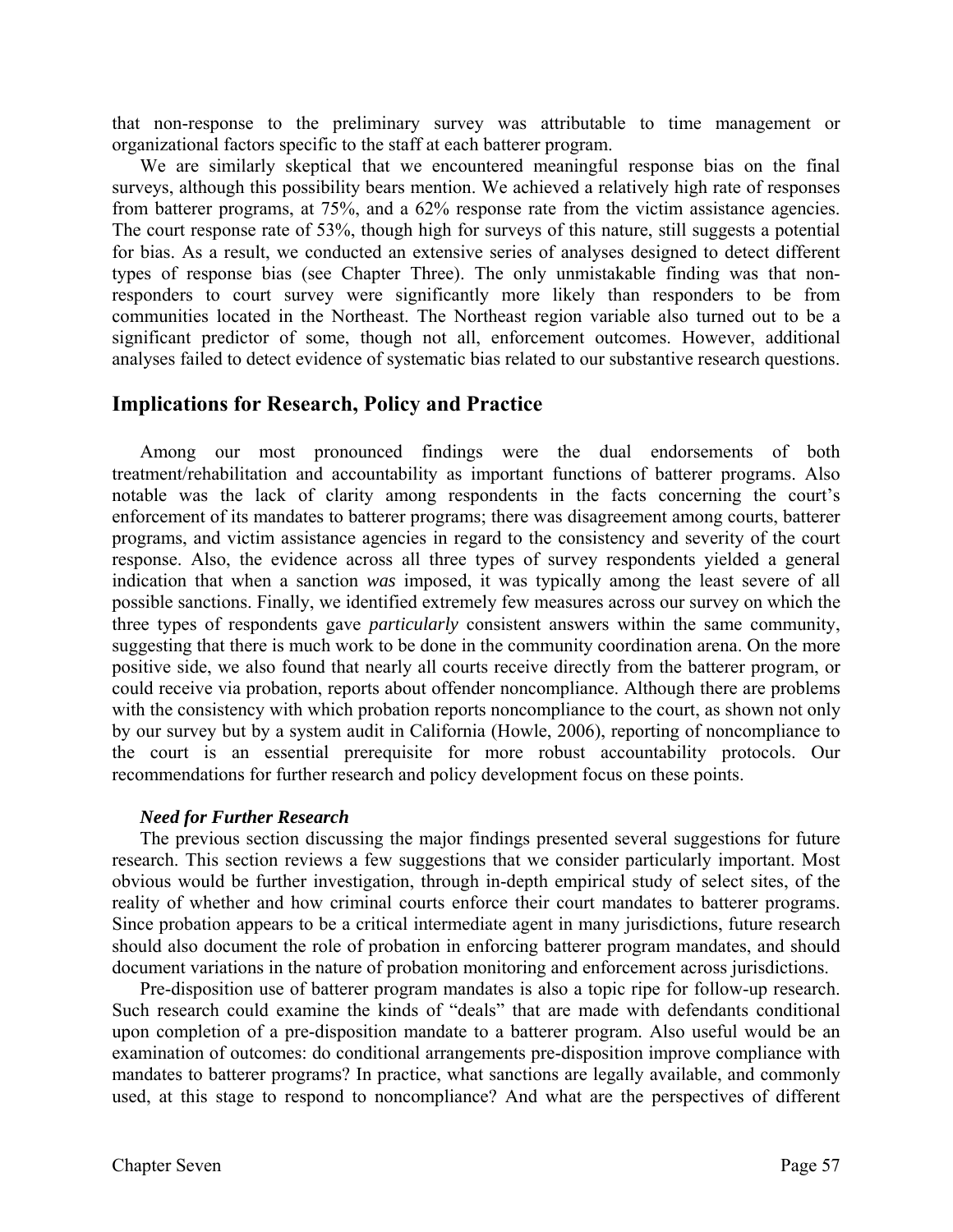stakeholders on the state of the practice, including courts, prosecutors, defense bar, batterer programs themselves, and victim assistance agencies?

To overcome the limitation of our current study resulting from a failure to anticipate the different meanings that respondents might have attached to "accountability" and, to a lesser extent, "monitoring," more research is needed on the understandings among representatives of courts, batterer programs, and victim assistance agencies of these commonly-used terms. Research should then follow up to learn how the courts and batterer programs implement their understandings in policies and practices.

Finally, the use of treatment programs in place of batterer programs, including substance abuse, mental health treatment, and anger management raises questions.<sup>20</sup> Under what circumstances are these programs ordered, and what is their rationale?

#### *Implications for Policy and Practice*

We need to pay more attention to the widespread belief that batterer programs are an effective means of delivering treatment for the majority of offenders. This belief may currently have greater sway over the practice of courts and batterer programs than the goal of accountability. This is indicated not only by the endorsement of the "treatment" function in response to questions about the rationale for mandates to batterer programs, but also by the prevalence of mandates to other types of programs (alcohol treatment, substance abuse treatment, and anger management) as an alternative to a batterer program.

Wider dissemination to judges, court administrators and prosecutors of the research findings showing the likely ineffectiveness of batterer programs as treatment might help ameliorate this tendency to rely on batterer programs to "fix" domestic violence offenders. At the same time, the courts need to be offered an alternative practice for dealing with the large number of cases that come before them for which a more serious sanction is not legally feasible. Using batterer programs to monitor offenders and hold them accountable is one possible response. To make this response realistic, our results suggest that there is a need for formalization of practices regarding *how* to use batterer programs for accountability. Dissemination of best practices from those communities that do engage in consistent and strong enforcement practices – and our results clearly indicate the presence of such communities – would go far towards developing a more consistent and meaningful response nationally.

In summary, the portrait that emerges from this national survey is that when it comes to using batterer programs, there is a tension between treatment, on the one hand, and accountability and monitoring on the other. There are also discrepancies between theory and practice, with a higher percentage of courts expressing support for accountability in principle than the use of concrete actions designed to promote it. We hope that these results can comprise a useful, if modest, first step in stimulating the field to develop clearer and more consistent policies in the use of batterer programs to hold offenders accountable.

<sup>&</sup>lt;sup>20</sup> Substance abuse and mental health treatment programs raise empirical questions concerning whether they can be effective as "treatment." On the other hand, anger management programs have not been found to be effective, and most state standards and guidelines prohibit mandates to anger management for domestic violence offenders.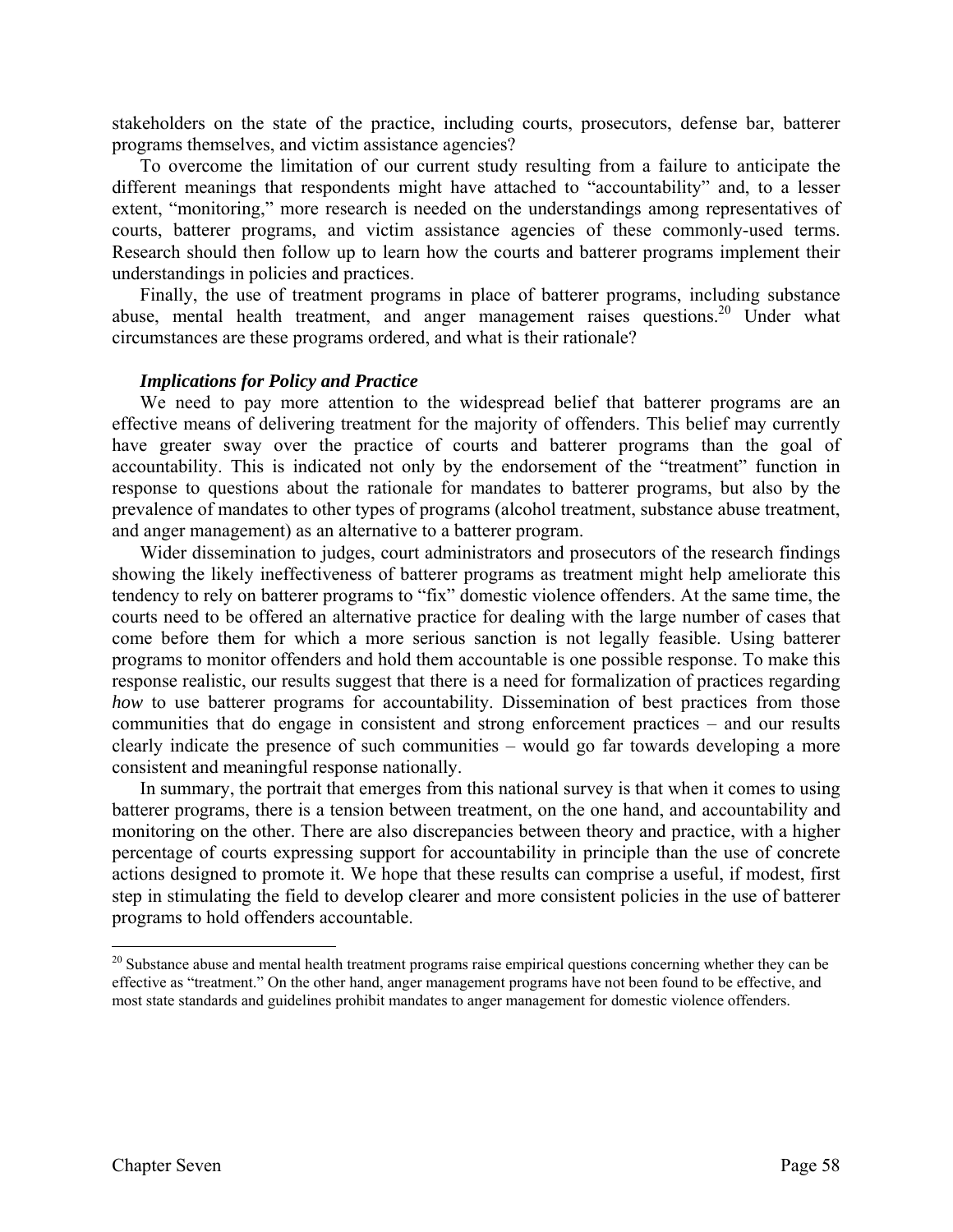Austin, J. and Dankwort, J. 1999. "Standards for Batterer Programs: A Review and Analysis." *Journal of Interpersonal Violence* 14, 152-168.

Babcock, J.C. and Steiner, R. 1999. "The Relationship between Treatment, Incarceration and Recidivism of Battering: A Program Evaluation of Seattle's Coordinated Community Response to Domestic Violence." *Journal of Family Psychology* 13: 46.

Babcock, J, Green, C and Robie, C. 2004. "Does Batterers' Treatment Work? A Meta-analytical Review of Domestic Violence Treatment." *Clinical Psychology Review* 23: 1023.

Batterer Information Services Coalition of Michigan, *State Coalitions Against Domestic Violence*. Retrieved from http://www.biscmi.org.

Bennett, L. and Piet, M. 1999. "Standards for Batterer Intervention Programs: In Whose Interest?" *Violence Against Women* 5(1): 6-24.

Bennett, L. and Williams, O. 2004. "Controversies and Recent Studies of Batterer Intervention Program Effectiveness." *University of Minnesota, Applied Research Forum*. Retrieved from http://www.vaw.umn.edu/documents/vawnet/ar\_bip/ar\_bip.html.

Brannen, S. and Rubin, A. 1996. "Comparing the Effectiveness of Gender-Specific and Couples Groups in a Court-Mandated Spouse Abuse Treatment Program." *Research on Social Work Practice* 6(4): 405- 424.

Buzawa, E. and Buzawa, C. 1996. *Domestic Violence: The Criminal Justice Response*. Newbury Park: Sage.

Cissner, A. and Puffett, N. 2006. *The Impact of Batterer Program Philosophy and Length on Defendant Outcomes*. New York: Center for Court Innovation.

Crowell, N., and Burgess, A. W., eds. 1996. *Understanding Violence Against Women.* Washington, DC: National Academy Press.

Daly, J. and Pelowski, S. 2000. "Predictors of Dropout Among Men Who Batter: A Review of Studies with Implications for Research and Practice." *Violence and Victims* 15: 137-160.

Davis, R. C. and Taylor, B. G. 1999. "Does Batterer Treatment Reduce Violence: A Review of the Literature*.*" *Women and Criminal Justice* 10: 69-93.

Davis, R. C., Taylor, B. G., & Maxwell, C.M. 2000. *Does Batterer Treatment Reduce Violence: A Randomized Experiment in Brooklyn*. Final report to the National Institute of Justice by Victim Services (now Safe Horizon), New York City.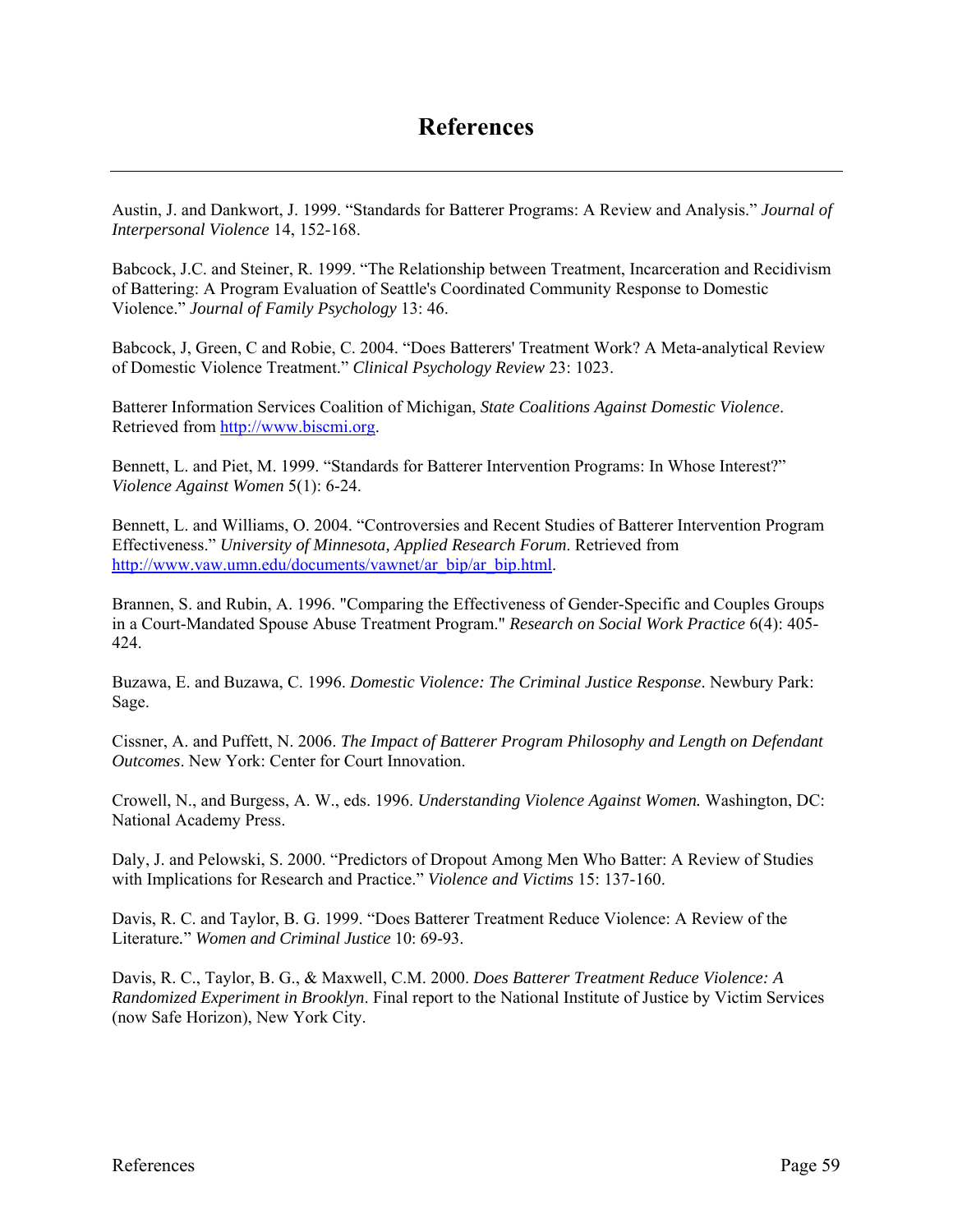Dobash, R. P., Dobash, R. E., Cavanagh, K., and Lewis, R. 1995. "Evaluating Criminal Justice Programmes for Violent Men." In R. E. Dobash, R. P. Dobash and L. Noaks, eds., *Gender and Crime*. Cardiff, Wales: University of Wales Press.

Dunford, F. W. 2000. "The San Diego Navy Experiment: An Assessment of Interventions for Men who Assault Their Wives." *Journal of Consulting and Clinical Psychology* 68: 468.

Dutton, D. G. 1995. *The Domestic Assault of Women: Psychological and Criminal Justice Perspectives*, Revised edition. Vancouver: UBC Press.

Edleson, J. L. and Syers, M. 1991. "The Effects of Group Treatment for Men who Batter: An 18 month Follow-up Study." *Research in Social Work Practice* 1: 227-243.

Feazell, C. S., Mayers, R. S., and Deschner, J. 1984. "Services for Men who Batter: Implications for Programs and Policies." *Family Relations 33*: 217-223.

Feder, L. R. and Dugan, L. 2002. "A Test of the Efficacy of Court-Mandated Counseling for Domestic Violence Offenders: The Broward County experiment." *Justice Quarterly* 19(2): 343-375.

Feder, L. and D. B. Wilson. 2005. "A Meta-Analytic Review of Court-Mandated Batterer Intervention Programs: Can Courts Affect Abusers' Behavior?" *Journal of Experimental Criminology* 1: 239-262.

Frank, P. B., and O'Sullivan, C. 1999. "Measuring Systems, Not Individuals." *Sixth International Conference on Family Violence*, Durham, New Hampshire.

Gavin, C. and Puffett, N. K. 2005. *Criminal Domestic Violence Case Processing: A Case Study of the Five Boroughs of New York City*. New York: Center for Court Innovation.

Gondolf, E. 1995. *Batterer Intervention: What We Know and Need to Know*. Paper presented at the National of Institute of Justice Violence Against Women Strategic Planning Meeting, Washington, DC.

Gondolf, E. 1998. "The Impact of Mandatory Court Review on Batterer Program Compliance: An Evaluation of the Pittsburgh Municipal Courts and Domestic Violence Abuse Counseling Center (DACC)." Mid-Atlantic Training Institute, Indiana, PA.

Gondolf, E. W. 1999. "A Comparison of Four Batterer Intervention Systems: Do Court Referral, Program Length, and Services Matter?" *Journal of Interpersonal Violence* 14(1): 41-61.

Gondolf, E. W. 2000. "Mandatory court review and batterer program compliance." *Journal of Interpersonal Violence* 15(4): 428.

Gondolf, E. W. 2001. "Limitations of Experimental Evaluation of Batterer Programs." *Trauma, Violence and Abuse* 2(1): 79.

Gondolf, E. W. 2002. *Batterer Intervention Systems: Issues, Outcomes and Recommendations*. Thousand Oaks, CA: Sage.

Gondolf, E. W. 2005. *Culturally-Focused Batterer Counseling for African-American Men*. Final Report Submitted to the National Institute of Justice.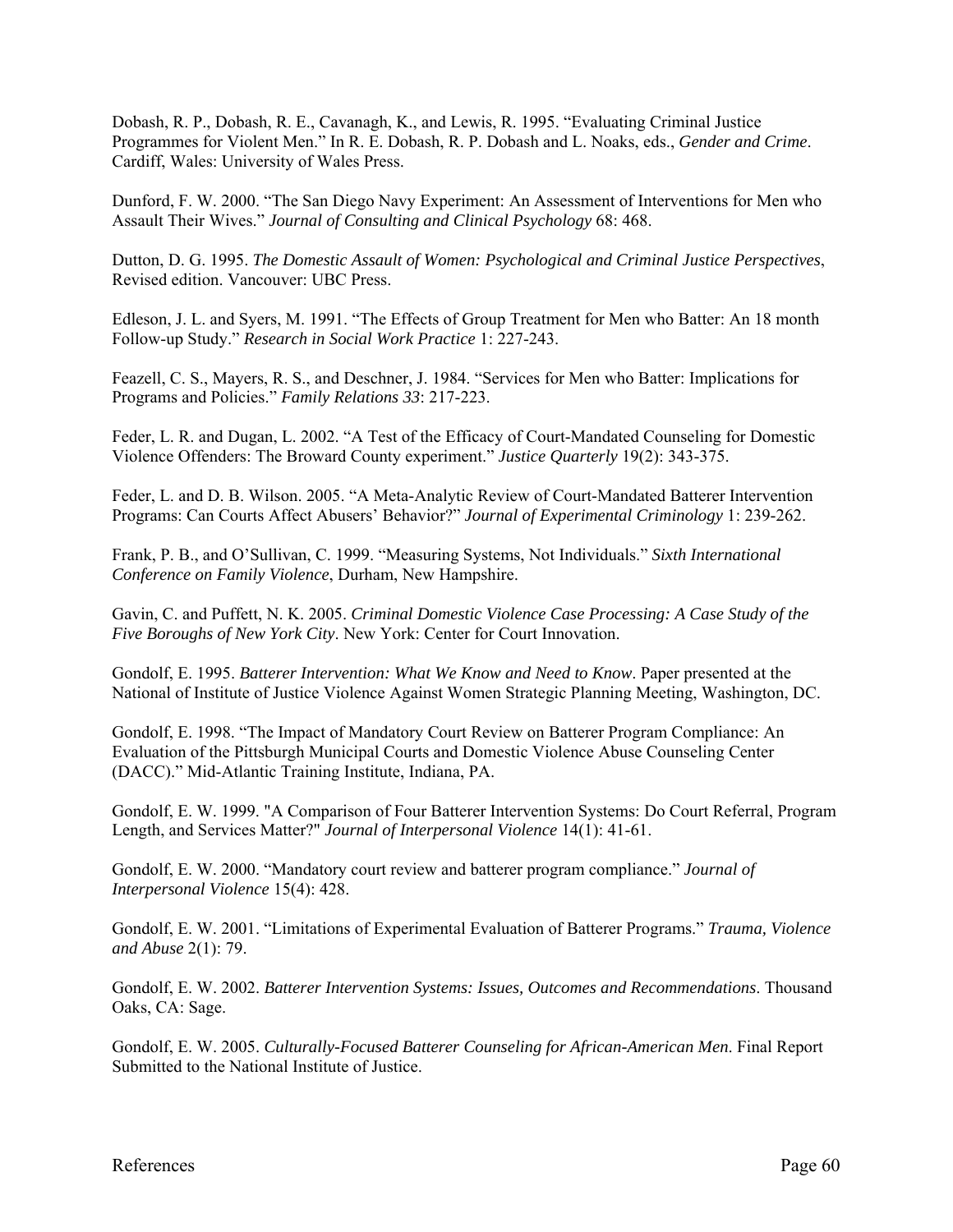Hamberger, L. K. and Hastings, J. E. 1993. "Court-Mandated Treatment of Men who Assault their Partners: Issues, Controversies, and Outcomes." In *Legal Responses to Wife Assault*, ed. N. Z. Hilton*.* Thousand Oaks, CA: Sage.

Hanna, C. 1996. "No Right to Choose: Mandated Victim Participation in Domestic Violence Prosecutions." *Harvard Law Review* 109 (8): 1849-1910.

Harrell, A. 1991. *Evaluation of Court-Ordered Treatment for Domestic Violence Offenders: Final report.*  Washington, DC: Urban Institute.

Harrell, A., Schaffer, M., DeStefano, C., and Castro, J. 2006. *Evaluation of Milwaukee's Judicial Oversight Demonstration*. Washington, DC, The Urban Institute. Retrieved from: http://www.urban.org/url.cfm?ID=411315

Healey, K., Smith, C and O'Sullivan, C. 1998. "Batterer Intervention: Program Approaches and Criminal Justice Strategies." Washington, DC: U.S. Department of Justice.

Horowitz, E. 2003. *Institutionalized Feminism? The Case of a Domestic Violence Court*. Unpublished Ph.D. dissertation, Department of Sociology, Yale University, New Haven, CT.

Howle, E. M. 2006. *Batterer Intervention Programs: County Probation Departments Could Improve their Compliance With State Law, but Progress in Batterer Accountability Also Depends on the Courts*. Sacramento, CA: California State Auditor.

Johnson, C. Y. (November 11, 2006). "Most Men Re-Offend, Says Study of Battering: Longest Look to date Paints a Darker Picture." *Boston Globe*.

Jones, A. S. and Gondolf, E. W. 2001. "Time-Varying Risk Factors for Reassault Among Batterer Program Participants." *Journal of Family Violence* 16: 4.

Karan, A., Keilitz, S. L. and Denaro, S. 1999. "Domestic Violence Courts: What are They and How Should We Manage Them?" *Juvenile and Family Court Journal* Spring: 75-86.

Keilitz, S. 2000. *Specialization of Domestic Violence Case Management in the Courts: A National Survey*. Williamsburg, VA: National Center for State Courts.

Klein, A. and Wilson, D. 2006. *Longitudinal Study of a Cohort of Batterers Arraigned in a Massachusetts District Court 1995 to 2004*. Report to the National Institute of Justice. Cambridge, MA: BOTEC Analysis Corporation

Labriola, M., Rempel, M., and Davis, R. C. 2005. *Testing the Effectiveness of Batterer Programs and Judicial Monitoring: Results from a Randomized Trial at the Bronx Misdemeanor Domestic Violence Court*. Report submitted to the National Institute of Justice. New York: Center for Court Innovation.

Marlowe, D. and K. Kirby. 1999. "Effective Use of Sanctions in Drug Courts: Lessons from Behavioral Research." *National Drug Court Institute Review* 2(1): 1-31.

Mazur, R. and Aldrich, L. 2003. "What Makes a Domestic Violence Court Work? Lessons from New York." *The Judges' Journal*, spring, p. 5.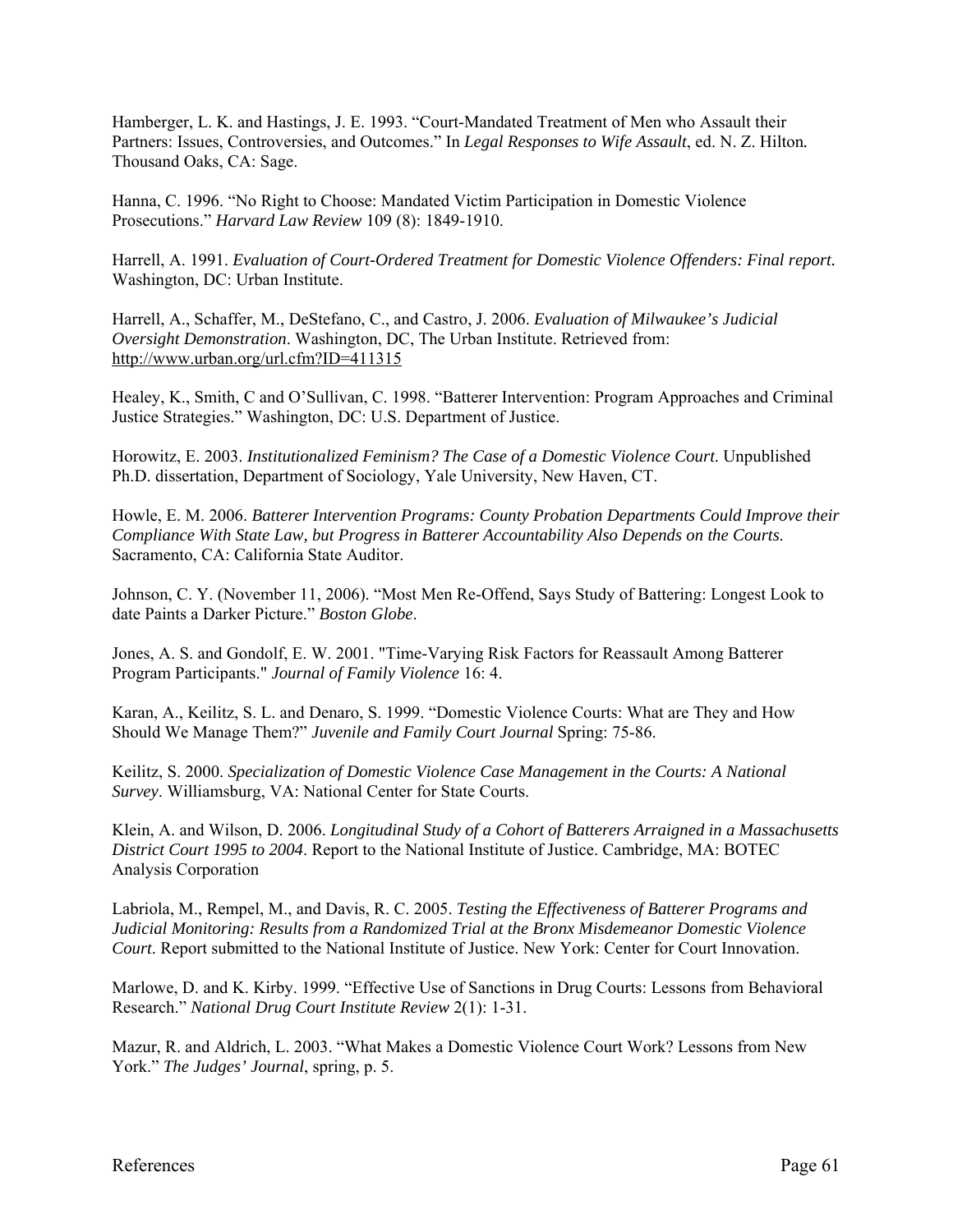Murphy, C. M., Musser, P. H and Maton, K. I. 1998. "Coordinated Community Intervention for Domestic Abusers." *Journal of Family Violence* 13: 263.

Newmark, L., Rempel, M., Diffily, K., Kane, K. M. 2001. *Specialized Felony Domestic Violence Courts: Lessons on Implementation and Impacts*. Report submitted to the National Institute of Justice. Washington, D.C.: Urban Institute.

O'Leary, K. D., Heyman, R. E., and Neidig, P. H. 1999. "Treatment of Wife Abuse: A Comparison of Gender-Specific and Conjoint Approaches." *Behavior Therapy* 30: 475-505.

Palmer, S., Brown, R. and Barerra, M. 1992. "Group Treatment Program for Abusive Husbands." *American Journal of Orthopsychiatry* 62(2): 167.

Pence, E. L. and McDonnell, C. 1999. "Developing Policies and Protocols." In *Coordinated Community Responses to Domestic Violence: Lessons from Duluth and Beyond*, eds E. L. Pence and M. Shepard. Thousand Oaks, CA: Sage.

Pence, E. and McMahon, M. 1997. *A Coordinated Community Response to Domestic Violence*. Retrieved from http://data.ipharos.com/praxis/documents/ccrdv.pdf.

Puffett, N. and Gavin, C. 2004. *Predictors of Program Outcome and Recidivism and the Bronx Misdemeanor Domestic Violence Court*. The Center for Court Innovation.

Rebovich, D. J. 1996. "Prosecution Response to Domestic Violence: Results of a Survey of Large Jurisdictions." In *Do Arrests and Restraining* O*rders Work?* eds. E. S. Buzawa and C. G. Buzawa. Thousand Oaks, CA: Sage.

San Diego Superior Court. 2000. *Evaluation Report for the San Diego County Domestic Violence Courts.* State Justice Institute.

Saunders, D. G. 1996. "Interventions for Men who Batter: Do We Know What Works." *Psychotherapy in Practice* 2 (3): 81-93.

Schechter, S. 1982. *Women and Male Violence*. Boston MA: South End Press.

Shepard, M., Falk, D.R. & Elliott, B.A. 2002. "Enhancing Coordinated Community Responses to Reduce Recidivism in Cases of Domestic Violence." *Journal of Interpersonal Violence* 17:551.

Sherman, L. W. and Smith, D. A. 1992. "Crime, Punishment, and Stake in Conformity: Legal and Informal Control of Domestic Violence." *American Sociological Review* 57:680-690.

Straus, M. A. and Gelles, R. J. (Eds.). 1990. *Physical Violence in American Families: Risk Factors and Adaptations to Violence in 8,145 Families*. New Brunswick, NJ: Transaction Publishers.

Syers, M. and Edleson, J. L. 1992. "The Combined Effects of Coordinated Criminal Justice Intervention in Women Abuse." *Journal of Interpersonal Violence* 7:490.

Tolman, R. M. and Edleson, J. L. 1995. "Interventions for Men who Batter: A Review of Research." In *Understanding Partner Violence: Prevalence, Causes, Consequences, and Solutions*, eds. S. M. Stith and M. A. Straus. Minneapolis, MN: National Council on Family Relations.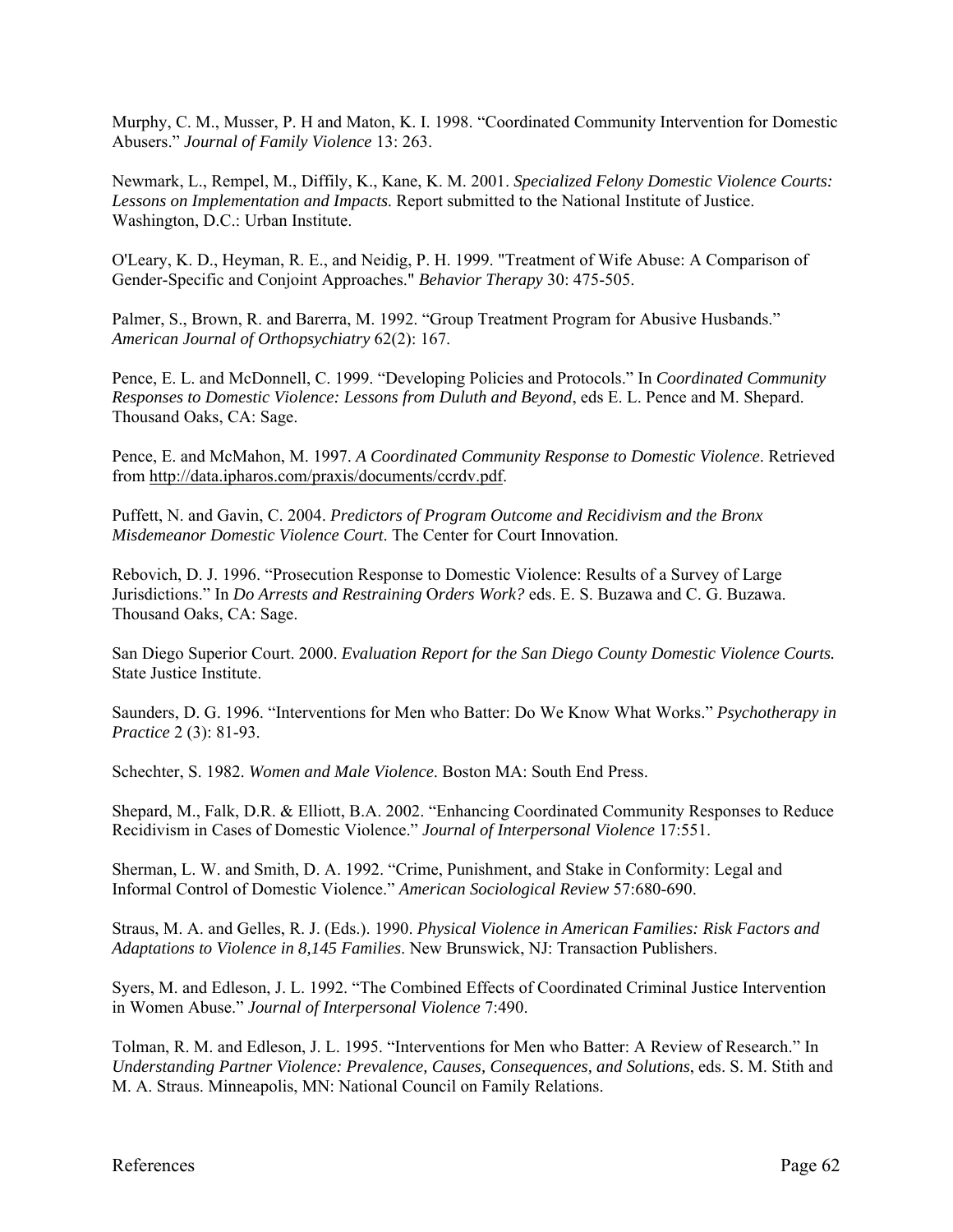### **Appendix A**

### **Genesis of an Accountability Model and a Collaborative Project**

 This project was conducted as a true collaboration of practitioners and researchers, and we would like to include a description of the genesis of the project; the roles, challenges and benefits of the collaboration; and the learning curve the partnership engendered. We believe there are some general attributes of this collaboration that made it a positive and productive experience, but there were also serendipitous aspects that will not always generalize to other collaborations. In this section, we will share our observations of both dynamics as "lessons learned" and illuminate important and persistent barriers to mutual appreciation of researchers' and practitioners' knowledge base.

One of the coincidental aspects essential to the working of the collaboration was a mutual commitment to the research question. The researchers and practitioners had arrived at the same conclusion about the likely ineffectiveness of batterer programs as treatment: the former through conducting experimental research and reviewing the literature, the latter through hands-on local, state and national experience, consultation with battered women's advocates, and interpretation of their shared observations. (Chris O'Sullivan, a researcher with an advocacy background, occupied a middle ground between primary reliance on experimental evidence and trust in the observation and analysis of the practitioners.) Having established the dubious prospects of batterer programs as treatment, this led naturally to a shared interest in whether and how batterer programs might achieve other functions, accountability and monitoring in particular.

The researchers might not have framed the fundamental research questions so clearly or in exactly the way it was framed without the conceptual leadership of the practitioners on the project. Specifically, the practitioners had thoroughly defined what an "accountability model" would look like and the implications for the practice of courts and batterer programs. They clarified that the courts, not the batterer program, had the power and responsibility for holding the offenders accountable for their acts of domestic abuse. They had also developed the arguments about how effective courts should be contributing to changing the social climate in regard to domestic violence and sending the "zero tolerance" message, as well as the drunkdriving and traffic ticket analogies.

#### **How Did the Practitioners Come to the Accountability Model?**

Phyllis B. Frank has been directing a batterer program for 28 years, as founder and director of one of the first batterer programs in the U.S. The program was first developed as a demonstration project in 1978 with the purpose of giving the courts an alternative to ordering battered women to counseling. This alternative was conceived of as a program to which courts could rightly order perpetrators, with the goal of getting them to stop their abuse. The program was named the "Spouse Abuse Educational Workshop." The program's name was designed to avoid labeling the problem as men's violence against women. That rationale was soon abandoned and the program was renamed the "Batterer Rehabilitation Program."

Over time the realization dawned that a program would not get domestic violence offenders to stop their abuse. The issue was not just that a minuscule percentage of offenders would ever be seen in courts, let alone be ordered to batterer programs. Rather, that the mere presence of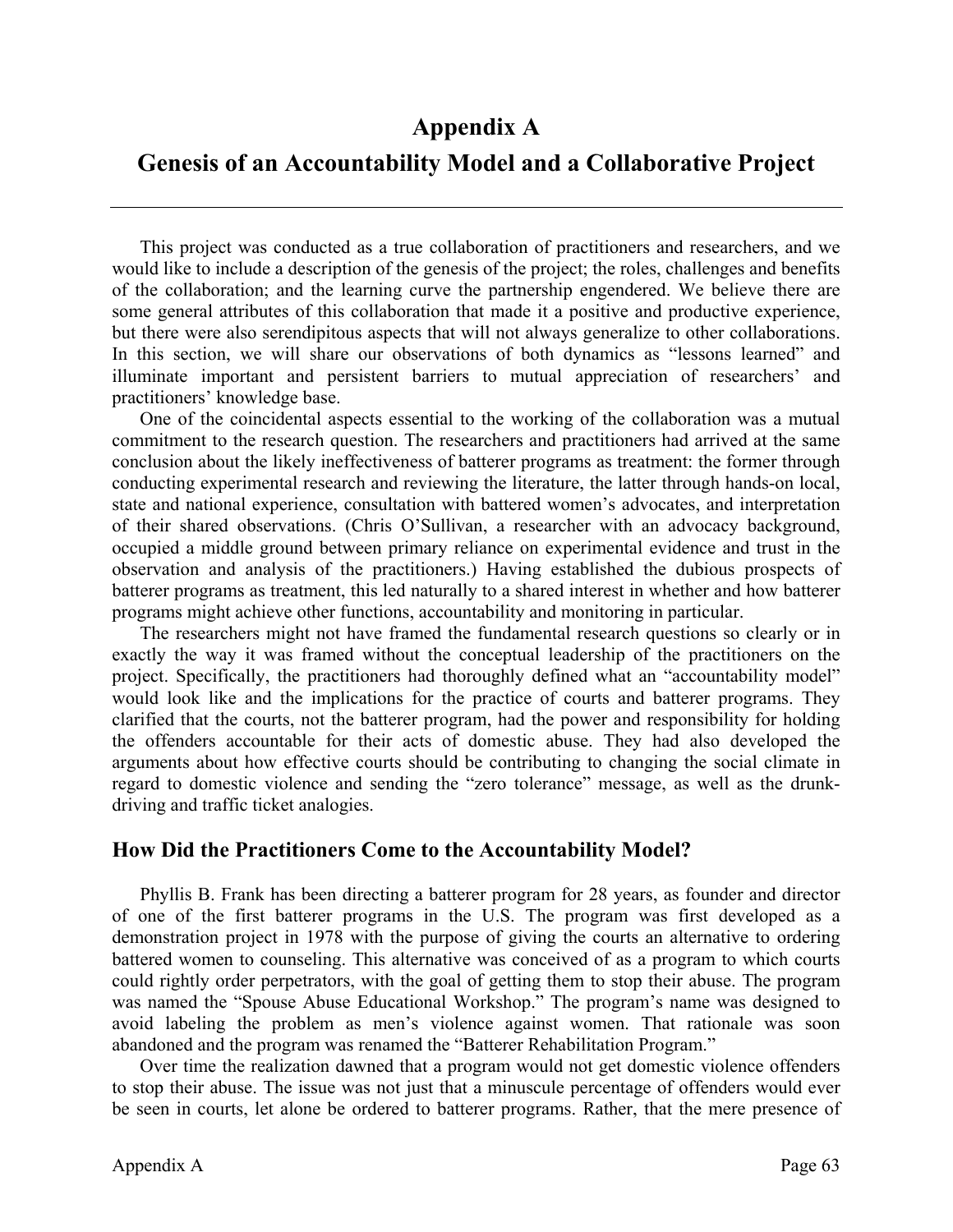batterer programs deflected community attention away from dealing with the root causes of domestic violence; the social norms, laws and history that condoned men's entitlement to control the lives of women and children – not individual pathology or mental health disorder. At the same time, domestic violence was being nationally recognized as an important social issue, and laws were being changed. As part of this zeitgeist, the program's name was changed to "Batterer Intervention Program," and the focus was shifted to recognizing the significance of the courts orders to the programs. In response, only orders for 26 or 52 sessions were accepted.

There was much resistance in the community to letting go of the belief that batterer programs could rehabilitate abusers. The battered women's movement constructed domestic violence as a social justice issue, not a social work issue, but the attachment to batterer programs as rehabilitation, out of step with this analysis, remained. At the same time, batterer programs were growing in popularity, especially as a disposition for cases that frustrated the courts: there was a growing awareness of domestic assault cases that the courts were reluctant to penalize the same way they might handle stranger assaults (e.g., with jail), but for which some response (albeit rehabilitation) was still desired. Batterer programs filled this need for a sentencing option. However, the problem remained that by constructing the problem as one of individual pathology (to be remedied by a batterer treatment program) or, at best, ignorance (to be remedied by an educational program), batterer intervention offered false hope to victims, courts, and society that the program participants would be rehabilitated. This use of batterer programs to attempt to effect rehabilitation and education also became an obstruction to social change efforts.

VCS (Ms. Frank's agency) needed to figure out what programs could actually accomplish and that would not undermine social justice efforts in constructing the problem as an individual issue in need of treatment. VCS needed to develop an alternative to the message that when a batterer program "works," it means that the offender was not abusive, his victim was safe, he was a safe parent who could get custody, and so forth. Their position is that a batterer program cannot know anything about what a participant is doing in the privacy of his intimate relationship based on anything that is observable or assessable through his participation in the batterer program. What the program does knows and can assess is the full range of his behavior in abiding with the programs policies and procedure when in the program itself, for example if he is attending or not, is punctual, pays required fees, and participates considerately. It is those behaviors that the court order specifies by ordering a perpetrator to a batterer program – compliance with the program's rules and policies – and it is those behaviors that the program can monitor and report to the court. The program "works" through its commitment to holding all participants accountable to abide by *achievable* program policies – or to be terminated from the program when he does not. In this way the program takes a position of serving the courts and becomes part of a routine criminal justice response to domestic violence offenses. It "works" by sending the message that the courts and society take domestic violence seriously as a criminal offense – especially when courts penalize those who do not abide by the order to attend the batterer program. Therefore, the goal of VCS's batterer program, like other criminal justice and domestic violence programs, *is* stopping abuse, but through contributing to community and cultural shifts affecting more than the few men in the program.

VCS began a complete revamping of the program, developing the foundation of the New York Model for Batterer Programs. An initial step was that the program stopped accepting voluntary or self-referred participants, who often gained benefits from their partners or the courts for signing up for the program. Too frequently, the voluntary participant would leave the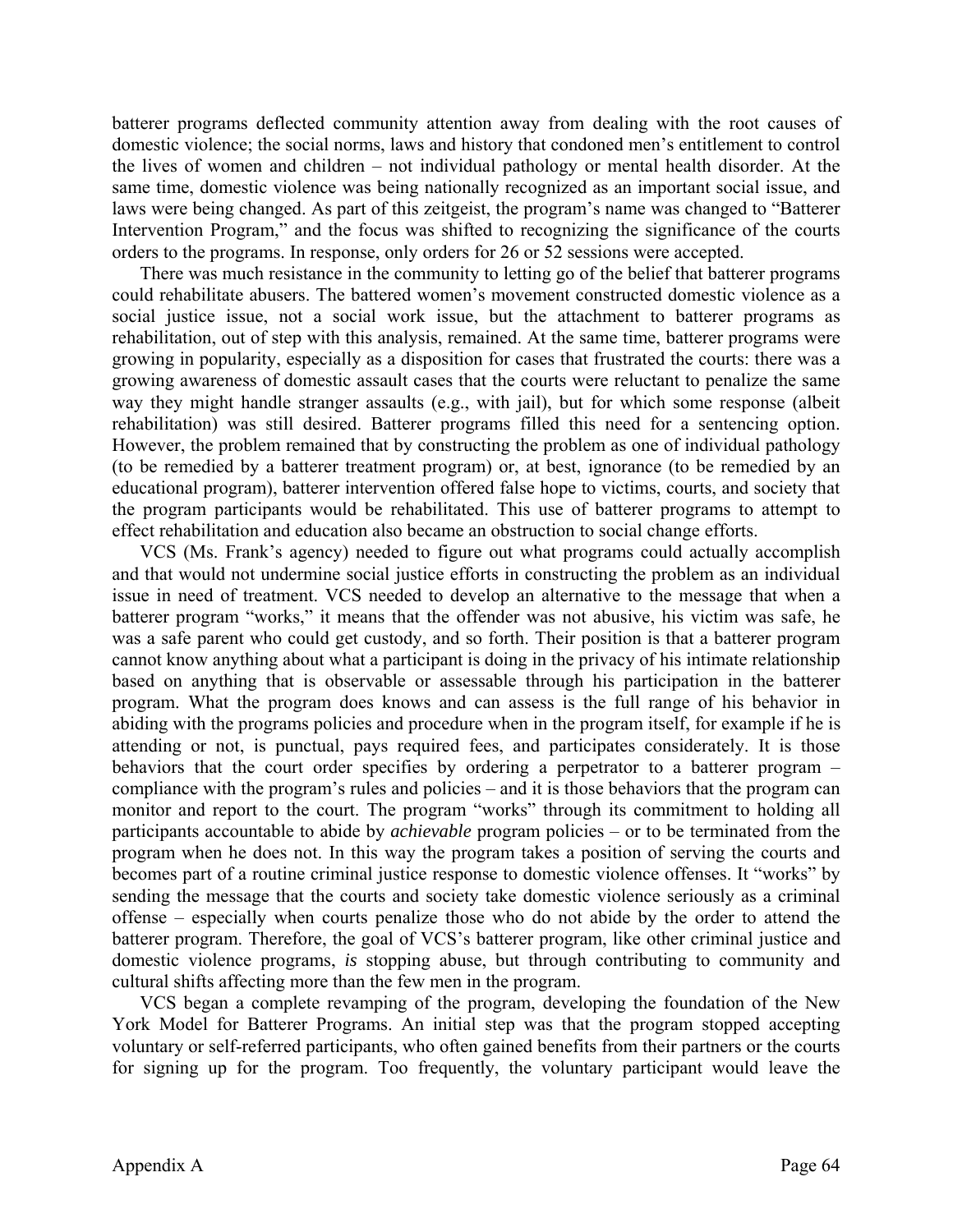program when these benefits were conferred and his status quo at home had been reestablished, without facing any penalty or consequence.

An overarching change was to shift from providing a service to the individual participants to a service to the courts: providing a mechanism for offender accountability and judicial monitoring. The program was re-titled "The Domestic Violence Penalty Program." Funding and referral sources reacted very negatively to this name, not yet ready to embrace a dramatic shift which seemed too focused on punishment rather than treatment, and in compromise, it was changed to the "Domestic Violence Program for Men." For a period, terms such as "Domestic Violence Classes," and "Education Program" were adopted. It seemed, however, that the educational terminology implied that participants would change through learning, and therefore that education was another form of rehabilitation.

VCS no longer accepts referrals from the court unless the referring court agrees that there will be a sanction for non-compliance. This stipulation requires establishing a feedback loop with the court, such that the court is informed when a court-mandated participant is terminated from the program for violating program policies. Another proposal is that the court should not order a defendant to a batterer program if, based on the crime committed, a more serious legal sanction is available. What the program did not know was how the courts that VCS served (in Rockland, Orange and Westchester Counties, NY) responded when informed a participant had been terminated. It became Jim McDowell's responsibility to collect this information through assiduous efforts, beginning data collection for what VCS called the "Outcome Study."

#### **Genesis of the Research Project**

Ms. Frank began looking for a research partner to investigate the issue nationally. Chris O'Sullivan, who had served as evaluator and research consultant for Ms. Frank for projects in Rockland County, introduced her to Michael Rempel and Melissa Labriola of the Center for Court Innovation. As noted above, all members of the project team shared an interest in the research question originally posed by Ms. Frank: how the court responds when an offender mandated to a batterer program is noncompliant. Therefore, a fundamental obstacle to researcher-practitioner partnerships was moot: the researchers and practitioners had the same research question in mind.

#### *The Context of Interdisciplinary Partnership on Domestic Violence– Potential Tensions*

Many pioneers of the early battered women's movement developed an antipathy to research. Research was seen by them to be harmful to battered women in that it often de-contextualized domestic violence and misinterpreted findings conducted in the absence of analysis of the causes and consequences of abuse. Research also seemed to produce distortions stemming from inappropriate methodology – in the sense that the way questions were framed did not take into account important factors in the lives of battered women.<sup>21</sup>

 $\overline{a}$ 

 $21$  A common example is the seminal work by Straus and Gelles. This research was regarded as invaluable because it documented the prevalence of domestic violence and helped legitimize the battered women's movement, increased funding for victim services and supported an increase in penalties for offenders. It was followed, however, by the Straus, Gelles, Steinmetz work which "counted hits." Many advocates believed that this research failed to capture the real lived experience of battered women and the overall control they experience, putting too much emphasis on physical abuse and failing to document the often more devastating, permanently scarring psychological abuse and social control that offenders exert over victims. Also, by counting hits, the research equalized the violence women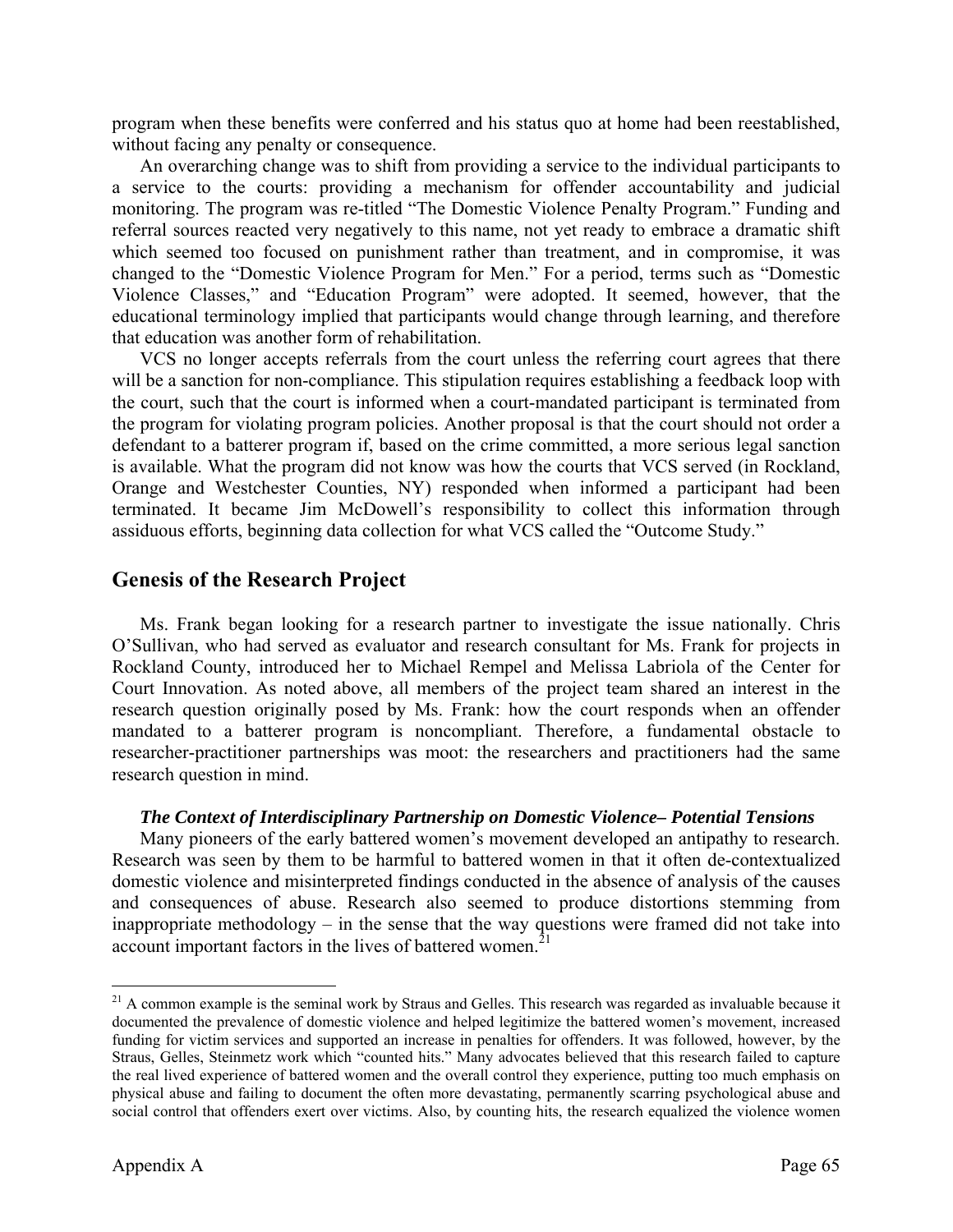Many advocates were also concerned and dismayed that research was taking many years and millions of dollars to document what they felt they already knew through direct experience. Solutions that might protect victims were forestalled. Particularly frustrating to some practitioners is that so much attention is paid to batterer programs when they affect only a minute percentage of those who abuse intimate partners. Doesn't this emphasis in research and policy keep the focus on one small and possibly inconsequential piece of the problem at the expense of the bigger picture encompassing all perpetration of domestic abuse?

On the other side of the equation, some researchers find that practitioners at times insist on the validity of their individual "experiences" in the absence of evidence or, when the evidence comes in, are slow to change practice. Sometimes, researchers also observe that practitioners fail to see their own disagreements – for example, on the view that batterer programs rehabilitate. Thus different sets of practitioners who each feel passionately about the validity of their experiences may sometimes fail to see a legitimate role for research in resolving their differences through careful empirical study. At the same time, researchers are often more sanguine about relationships with practitioners than the other way around. Researchers routinely seek interaction with practitioners, both from recognizing their skill at raising research questions and potential policy implications and because, once the results are in, researchers would like contact with those practitioners that are in real position to change policy and practice.

#### *The "Outcome" Study as a Case Study in Collaboration*

When research evidence began to accumulate that batterer programs do not effectively rehabilitate perpetrators, Phyllis Frank began to feel vindicated but, with her colleague Jim McDowell, still regretted the continued funding of studies on that point. In response, she designed a different batterer program "outcome study." The researchers on this project, Michael Rempel, Melissa Labriola, and Chris O'Sullivan, all work at interdisciplinary agencies grounded in daily research-practitioner collaboration. Although they did not begin with nearly as urgent or vocal criticisms of the treatment/rehabilitation focus of many batterer programs, they were immediately interested in a project with an alternative accountability focus instead.

In part, the process of conducting the study worked because of the very advantages that accrue from engaging in a researcher-practitioner partnership. The precision of language was allimportant. Practitioners had to understand vocabulary and process with which they had no familiarity. The researchers, too, learned that they had to understand new meanings before constructing questions. For example, clarifications that the word "termination" had to be distinguished from "noncompliance" and that noncompliance with the program's rules and policies had to be distinguished from noncompliance with the court order were crucial. It is noncompliance with the court's order that was our primary interest. Also of great importance, the practitioners brought to the study an insistence on including the perspective of victim advocates, which informs their practice in working with offenders. Including the perspective of victim assistance agencies led to important findings in regard to how well these agencies feel the courts use batterer programs to serve justice.

 $\overline{a}$ 

inflicted on and received from male intimate partners – despite the enormous gender discrepancies in injuries and fatalities due to domestic abuse. Altogether, to many practitioners, this research denied the role of gender-based oppression that the many advocates analyzed to be the underlying cause of domestic violence.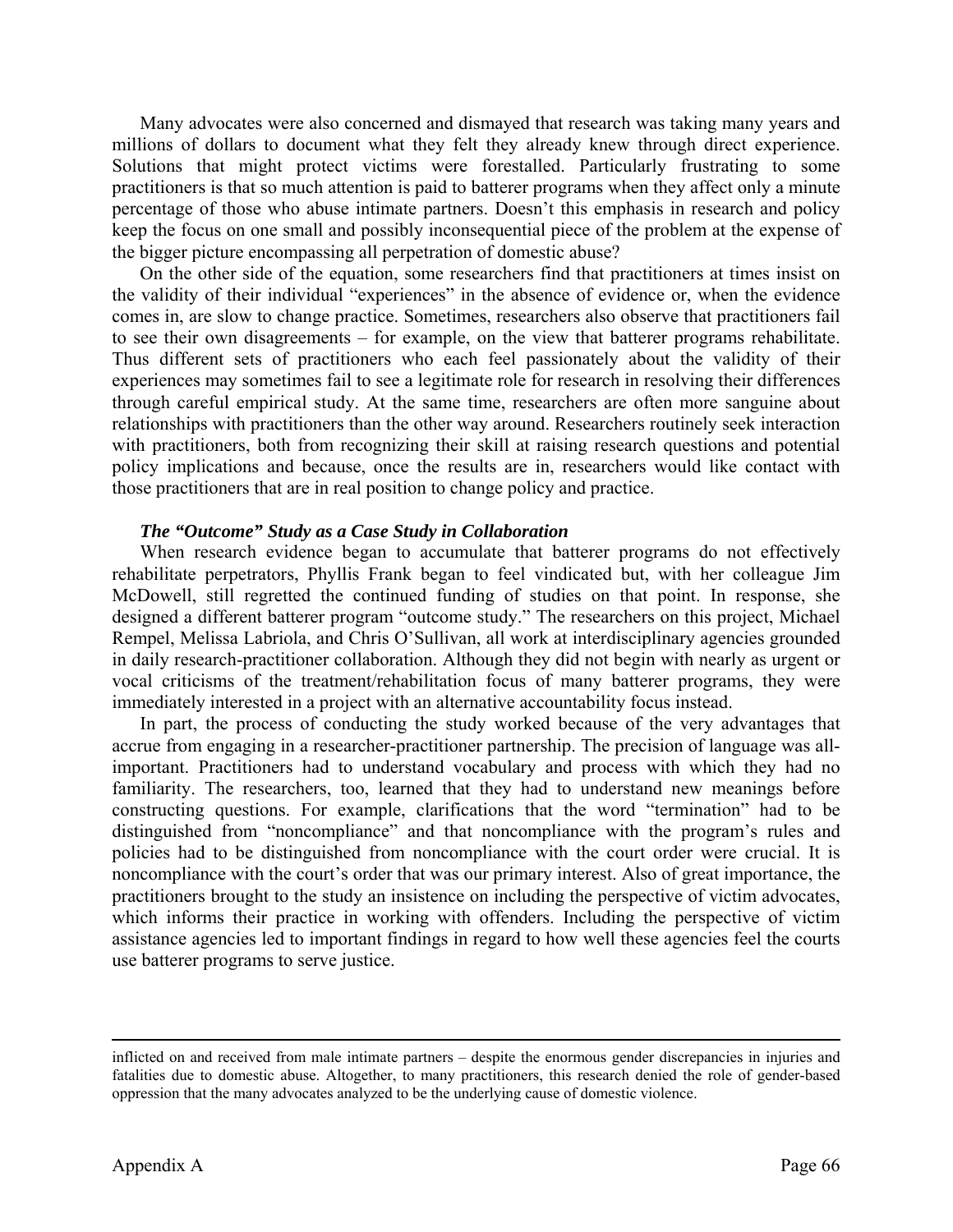#### **Conclusions: Insights into Effective Collaborations in Domestic Violence Research**

 Since there developed a cooperative, respectful and trusting relationship between the researchers and practitioners on this project, we were perhaps better able to identify the bridges we could not cross; that is, to appreciate the fundamental differences in perceptions about certain matters. We identified three underlying issues that can undermine collaborations in domestic violence research but did not in this study. Since this was a research project, the practitioners felt these differences keenly.

 First, there was the issue of legitimate sources of knowledge. Researchers generally consider empirical data to comprise the primary evidence for facts, and the experience of practitioners a rich source of hypotheses, interpretation of findings, and generation of policy implications. Many practitioners feel, on the contrary, that their hands-on experience, direct observation and sharing of observations provides valid primary data in themselves and superior analysis of issues.

 Second, researchers and practitioners begin with different answers to the question of who influences policy. Researchers often feel that practitioners can influence policy – in how they conduct their own practice and sometimes in their influence on systems and lawmakers. Practitioners feel, conversely, that researchers directly influence policy; their concern is that research-based policy changes can have an impact on the real lives of victims, offenders, their children and the practitioners' ability to carry on their work; therefore, research findings should be reported and these effects should be carried out with substantial care.

 Third, it emerged that these beliefs about who influences policy are only partly correct. The reality is more complex in that there are more than two categories beyond the researcherpractitioner dichotomy. Service providers at the thousands of small agencies serving victims and offenders are generally the practitioners who experience frustration at their lack of influence over policies. (It is in that position that Ms. Frank sought to ally herself with researchers in order to give her understanding of the role of batterer programs weight and legitimacy with the goal of influencing policy.) When researchers maintain that practitioners influence policy, they are not generally referring to local service providers but to those who operate within larger agencies or in roles that give them greater influence over practice and policy, such as judges, court administrators, technical advisors, state and federal program staff, and lawmakers some state coalitions, etc. People in these roles are more able to translate research into policy and, in our experience, are more informed of and attentive to research. There may, in fact, be four groups not two, with different levels of power and influence: local service providers; grassroots activists; practitioners not in direct service/policy-makers; and researchers. Within each of these groups, there will be individuals with smaller and larger domains of influence.

 Awareness of these differences of perception, values and circles of influence can be helpful in informing future collaborations. They can be used to clarify roles and establish understandings at the outset of partnerships, resulting in greater equality. Also, we need to be cognizant of finer distinctions to avoid using a too-limited paradigm that will not apply to all "researcherpractitioner" partnerships.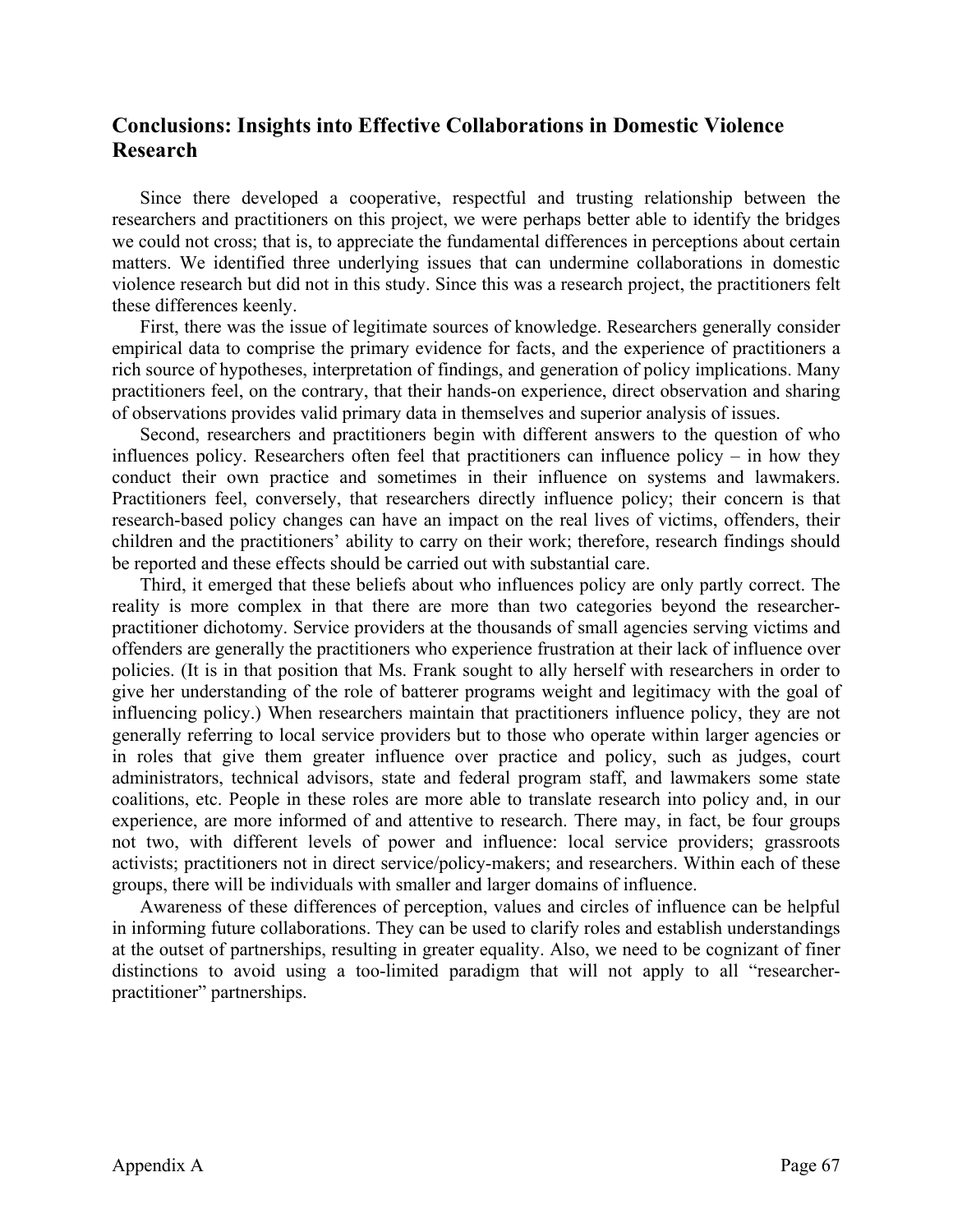## **Appendix B Batterer Program Survey**

#### **COURT MANDATES TO BATTERER PROGRAMS: A NATIONAL SURVEY**

May 15, 2006

Dear Program Director:

The Center for Court Innovation is conducting a survey for the National Institute of Justice to find out how criminal courts are using batterer programs. Your program is one of 260 from across the country that has been selected to receive our survey.

We expect that the survey will take approximately 30 minutes to complete. We suggest that the staff member respond who has the greatest familiarity with the court's use and enforcement of orders to your batterer program.

Please return the survey as soon as possible in the enclosed envelope. Your input will play a vital role in producing an accurate understanding of how courts nationwide are using batterer programs.

If you have any further questions or would like to complete the survey on the internet instead, please call Melissa Labriola at 212-373-1693 or e-mail at mlabriol@courts.state.ny.us. Thank you for completing our survey!

Sincerely,

| Michael Rempel, Principal Investigator      | Melissa Labriola, Project Director             |
|---------------------------------------------|------------------------------------------------|
| Center for Court Innovation                 | Center for Court Innovation                    |
| New York, New York                          | New York, New York                             |
| rempelm@courtinnovation.org                 | mlabriol@courts.state.ny.us                    |
|                                             |                                                |
| Phyllis B. Frank, Co-Principal Investigator | Chris S. O'Sullivan, Co-Principal Investigator |
| <b>VCS Community Change Project</b>         | <b>Project Consultant</b>                      |
| Rockland County, New York                   | New York, New York                             |
| pbfrank@aol.com                             | chris.osullivan@verizon.net                    |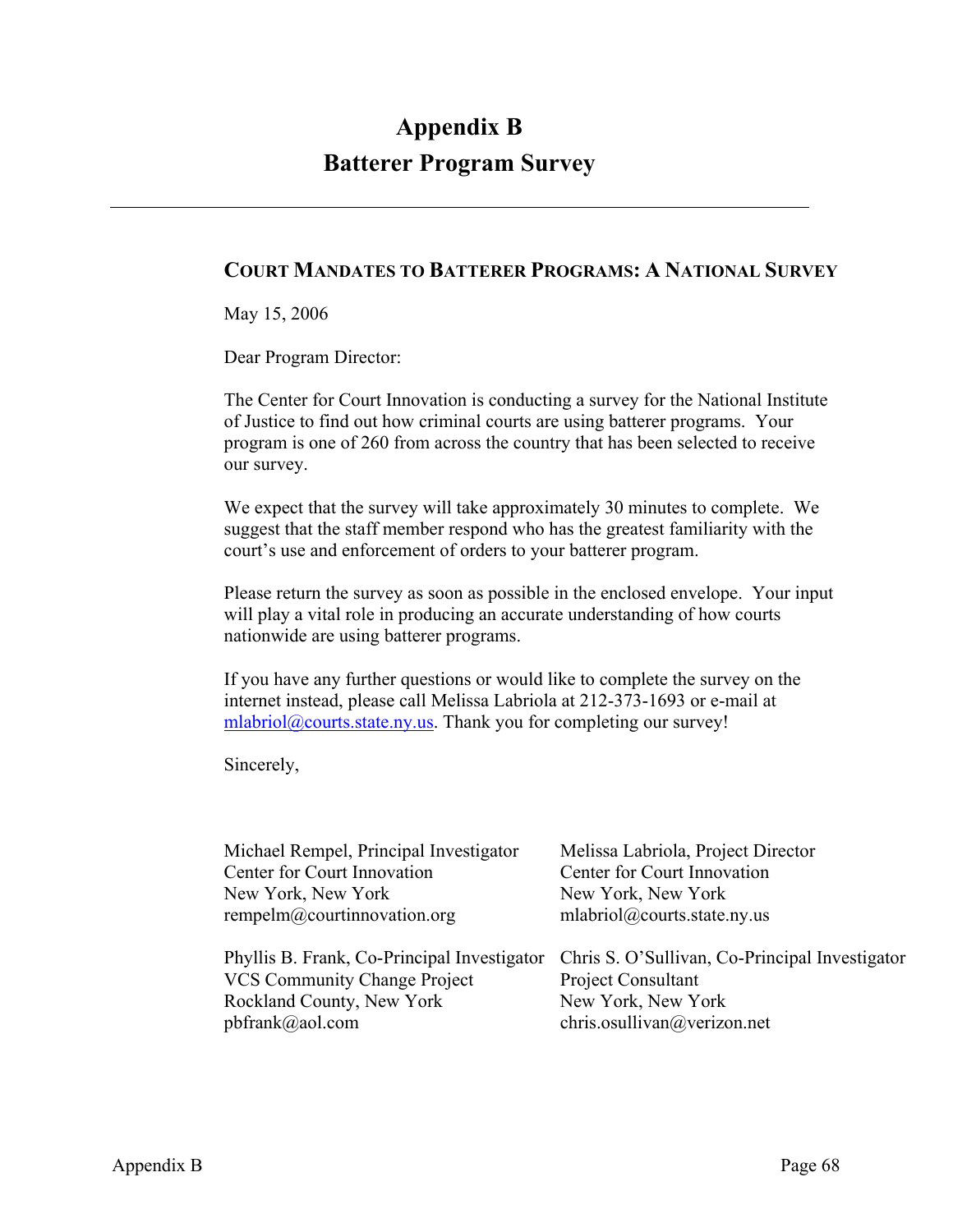*NAME OF PERSON COMPLETING SURVEY:* 

| <b>TITLE:</b>                    |  |  |
|----------------------------------|--|--|
|                                  |  |  |
|                                  |  |  |
| <b>NAME OF BATTERER PROGRAM:</b> |  |  |
|                                  |  |  |
|                                  |  |  |

| <b>CONTACT INFORMATION:</b> |  |
|-----------------------------|--|
|                             |  |

- 1. Would you consider the geographic area served by your agency to be primarily:
	- □ Urban
	- Suburban
	- Rural
- 2. The people that attend your batterer program are (check all that apply):
	- $\Box$  Ordered by a criminal court or criminal justice agency (probation or parole)
	- $\Box$  Ordered by another type of court (e.g., civil, family, matrimonial, etc.)
	- $\Box$  Ordered by child protective services
	- Voluntary/not court ordered

**If your program does accept participants ordered by a criminal court or criminal justice agency (you checked the first box for question #1), please proceed. Please answer the remaining questions** *only in regard to batterer program participants ordered by a criminal court or criminal justice agency* **(i.e., not in regard to family, other civil court, or voluntary referrals).** 



**If no participants are ordered by a criminal court, probation or parole:** Thank **you for your participation. Please return the first page of this survey in the enclosed selfaddressed envelope.** 

3. How long is your batterer program? (Please answer for the program that is ordered most often by a criminal court or criminal justice agency.)

|                        | $# \text{ Weeks at}$ # Sessions per week: Length of sessions |
|------------------------|--------------------------------------------------------------|
| Other: Please explain: |                                                              |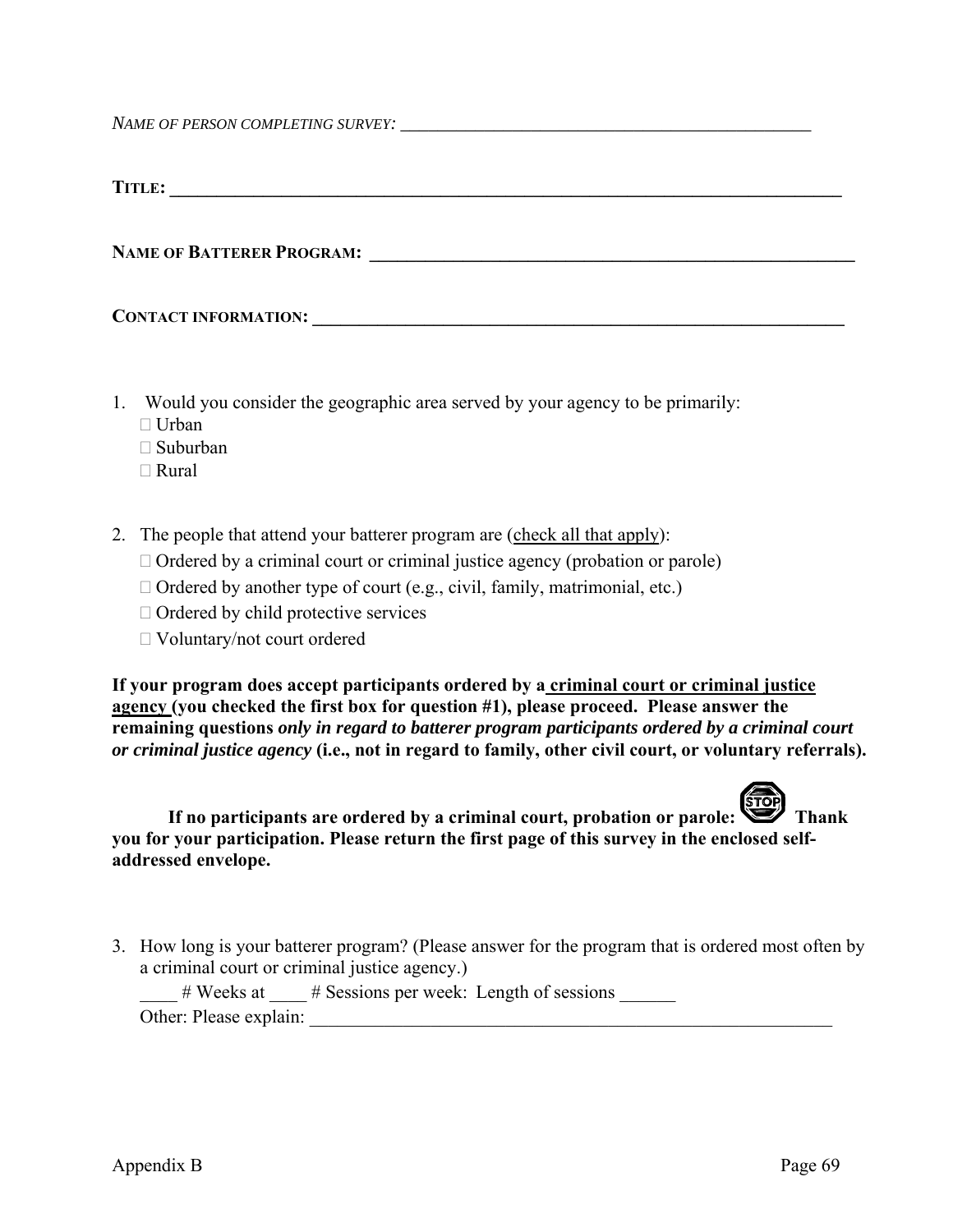| 4. Which of the following lead you to terminate a participant from your program? (Check all that |
|--------------------------------------------------------------------------------------------------|
| $\left(\frac{\text{apply}}{\text{apply}}\right)$                                                 |

 $\mathcal{L}_\text{max}$  , and the contribution of the contribution of the contribution of the contribution of the contribution of the contribution of the contribution of the contribution of the contribution of the contribution of t  $\mathcal{L}_\text{max}$  , and the contribution of the contribution of the contribution of the contribution of the contribution of the contribution of the contribution of the contribution of the contribution of the contribution of t  $\mathcal{L}_\text{max}$  , and the contribution of the contribution of the contribution of the contribution of the contribution of the contribution of the contribution of the contribution of the contribution of the contribution of t

 $\mathcal{L}_\text{max}$  , and the contribution of the contribution of the contribution of the contribution of the contribution of the contribution of the contribution of the contribution of the contribution of the contribution of t  $\mathcal{L}_\text{max}$  , and the contribution of the contribution of the contribution of the contribution of the contribution of the contribution of the contribution of the contribution of the contribution of the contribution of t  $\mathcal{L}_\text{max}$  , and the contribution of the contribution of the contribution of the contribution of the contribution of the contribution of the contribution of the contribution of the contribution of the contribution of t

- $\Box$  Consecutive program absences How many consecutive absences lead to termination? \_\_\_\_
- $\Box$  Total absences (not necessarily consecutive) How many total absences lead to termination?
- $\Box$  New allegations of domestic violence
- $\Box$  Other new criminal charges
- $\Box$  Nonpayment of program fees
- $\Box$  Program lateness: How many late arrivals lead to termination?
- $\Box$  Inappropriate behavior at the program: Please explain:
- □ Other: Please explain:

- 5. Approximately what percentage of your participants completes the program? %
- 6. What is the name of the criminal court from which you receive the most referrals?

#### **Please answer all of the following questions in regard to the criminal court that most frequently refers defendants to your program.**

 $\mathcal{L}_\text{max}$  , and the contribution of the contribution of the contribution of the contribution of the contribution of the contribution of the contribution of the contribution of the contribution of the contribution of t  $\mathcal{L}_\text{max}$  , and the contribution of the contribution of the contribution of the contribution of the contribution of the contribution of the contribution of the contribution of the contribution of the contribution of t

7. Does your batterer program report to the court or other monitoring agency (e.g., probation) regarding participant compliance?

□ Yes

 No **If your program does not report participant compliance, please skip to question #16 on page 6.**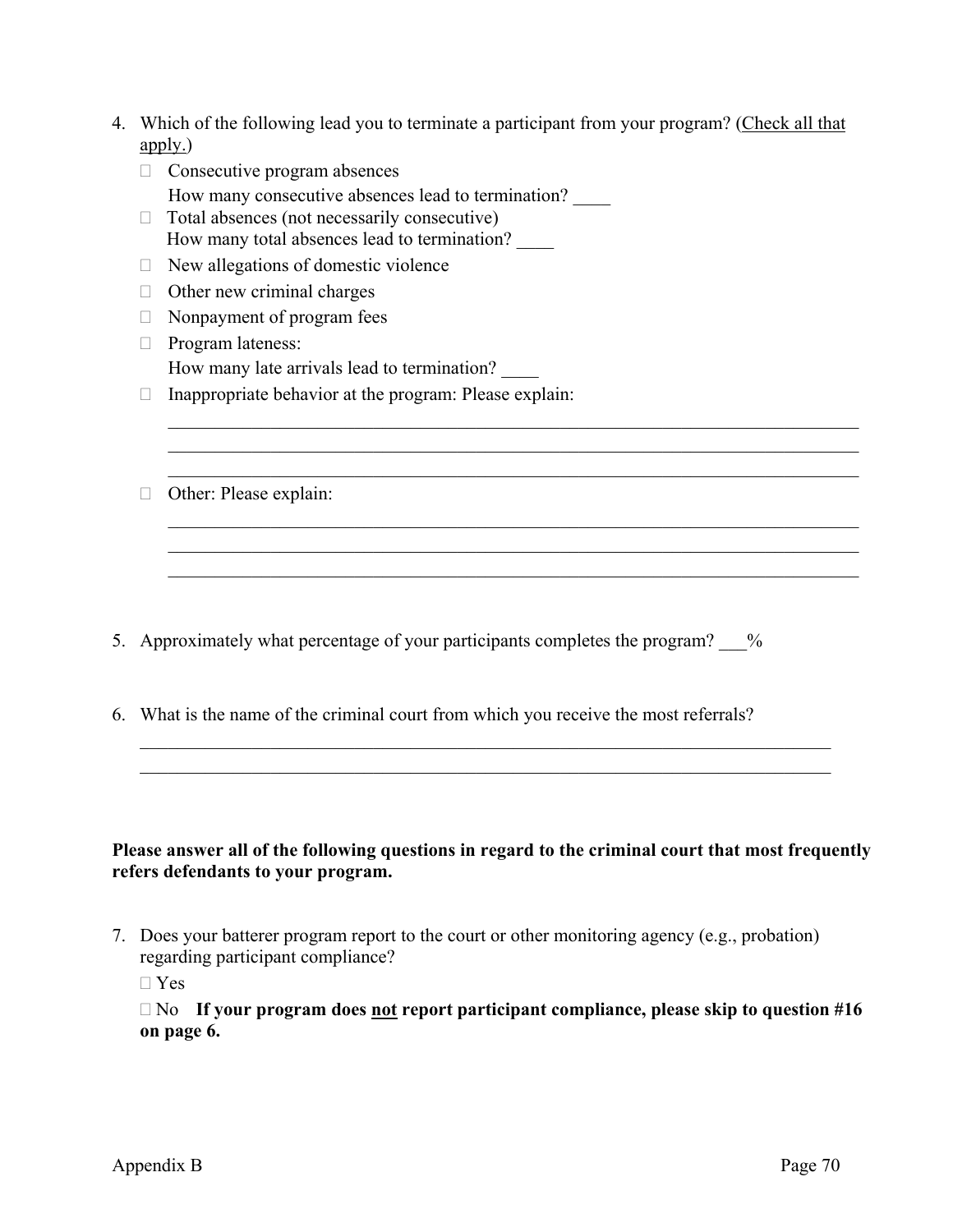- 8. When do you report on the participant's program status? (Check all that apply.)
	- $\Box$  When the participant completes the program
	- $\Box$  When the participant is terminated from the program
	- $\Box$  When the participant is not cooperating with program rules but is not yet terminated
	- $\Box$  Whenever the participant returns to court for periodic compliance monitoring
	- On some other schedule Please specify: \_\_\_\_\_\_\_\_\_\_\_\_\_\_\_\_\_\_\_\_\_\_\_\_\_\_\_\_\_\_\_\_\_\_\_
- 9. To whom do you directly report the compliance status of the participant? (Check all that apply.)  $\Box$  Judge/court personnel
	- □ Prosecutor
	- $\Box$  Defense attorney
	- □ Probation
	- $\Box$  Parole
	- $\Box$  Other: Please specify
- 10. Does your program typically find out the court's response to a participant's noncompliance?
	- Yes If yes, from whom? \_\_\_\_\_\_\_\_\_\_\_\_\_\_\_\_\_\_\_\_\_\_\_\_\_\_\_\_\_\_\_\_\_\_\_\_\_\_\_\_\_\_\_\_\_\_\_\_\_\_\_\_
	- $\Box$  No If no, do you know with whom you *could* follow up?  $\Box$  Yes  $\Box$  No/unsure
- 11. How often does the court impose sanctions in response to a report that you have terminated a participant? (Check whichever applies.)
	- $\Box$  Never  $\Box$  Rarely  $\Box$  Sometimes  $\Box$  Often  $\Box$  Always  $\Box$  Don't Know
- 12. How often does the court impose sanctions when you report noncompliance (whether or not the noncompliance involved program termination)? (Check whichever applies.)

| $\Box$ Never | $\Box$ Rarely | $\Box$ Sometimes | $\Box$ Often | $\Box$ Always | $\Box$ Don't Know |
|--------------|---------------|------------------|--------------|---------------|-------------------|
|              |               |                  |              |               |                   |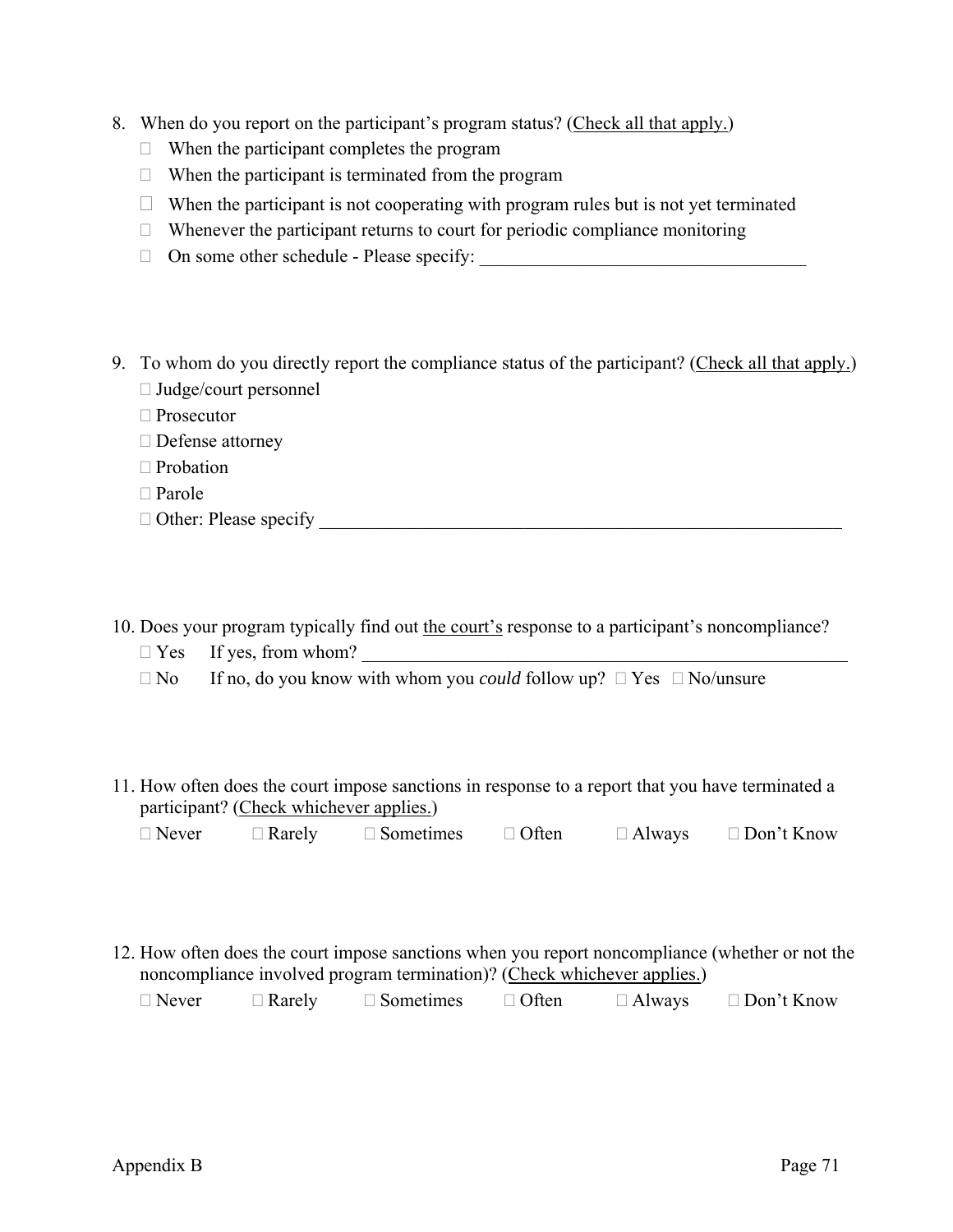13. To the best of your knowledge, when a participant is noncompliant with your batterer program, how often does the court do each of the following? (Put an 'x' in a box for each court action.)

| <b>Court Action</b>                                                                  |  | Rarel<br>v | <b>Sometime</b><br>s | <b>Often</b> | <b>Always</b> |
|--------------------------------------------------------------------------------------|--|------------|----------------------|--------------|---------------|
| Order defendant to return to court immediately                                       |  |            |                      |              |               |
| Verbally admonish defendant                                                          |  |            |                      |              |               |
| Order defendant back to your batterer program with credit<br>for sessions attended   |  |            |                      |              |               |
| Order defendant to restart your batterer program                                     |  |            |                      |              |               |
| Order defendant to start another batterer program                                    |  |            |                      |              |               |
| Order defendant to make more frequent court appearances for<br>compliance monitoring |  |            |                      |              |               |
| Revoke or amend probation conditions                                                 |  |            |                      |              |               |
| Resentence defendant to jail                                                         |  |            |                      |              |               |
| Other sanction (please specify each sanction and check<br>appropriate box):          |  |            |                      |              |               |
|                                                                                      |  |            |                      |              |               |

14. Do you believe that the court responds consistently to reports of noncompliance with your program?

 $\Box$  Yes (mostly)  $\Box$  No

15. In your view, how often does the court respond with appropriate seriousness to participant noncompliance with the batterer program? (Circle whichever number applies.)

|  |  | Never Rarely Sometimes Often Always Don't Know |
|--|--|------------------------------------------------|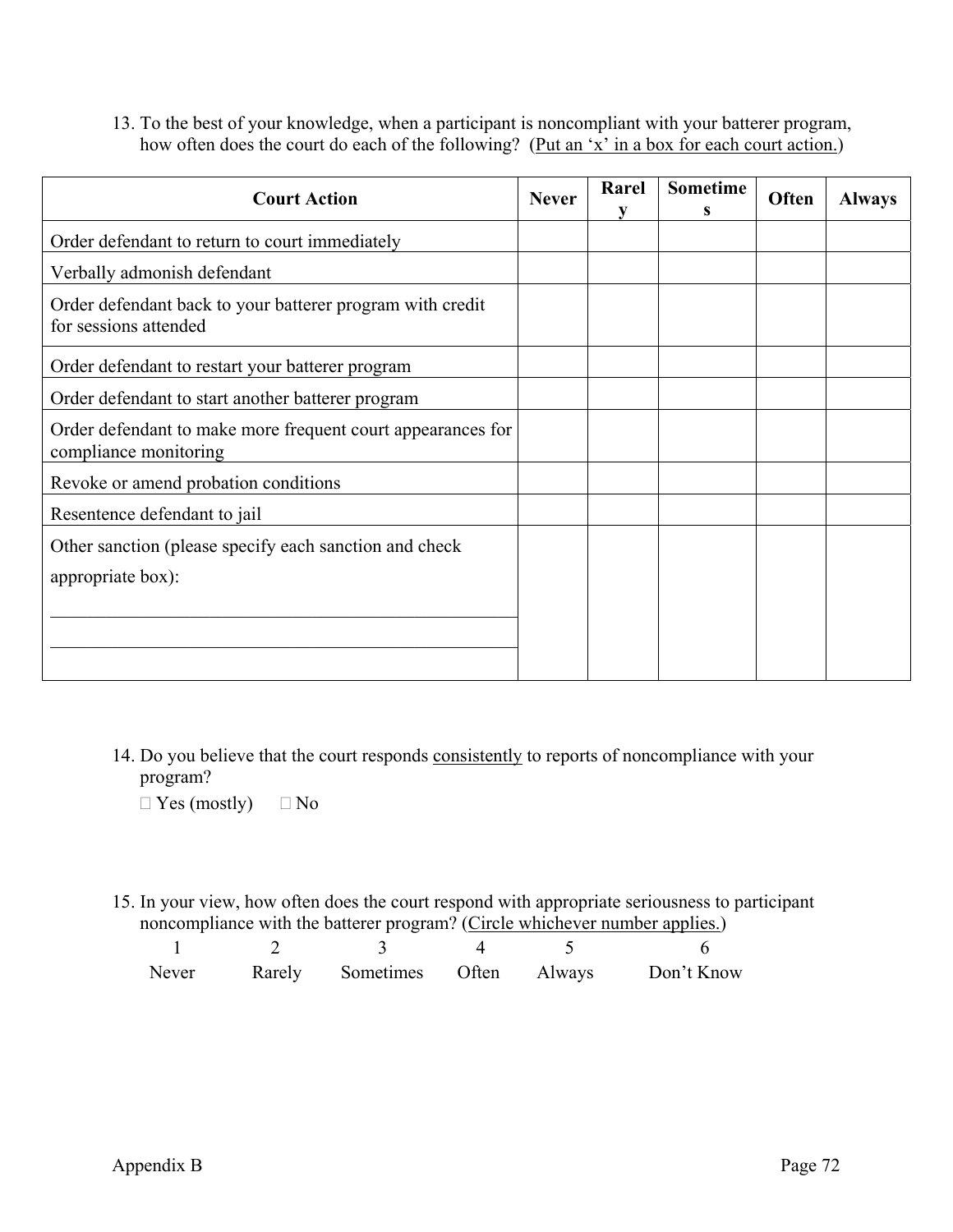- 16. Does your program submit compliance reports directly to probation?
	- □ Yes
	- No **If your program does not submit reports directly to probation, please skip to question #22 on page 7.**
- 17. How often does probation impose sanctions in response to a report that you have terminated a participant? (Check whichever applies.)

| $\Box$ Never | $\Box$ Rarely | $\Box$ Sometimes | $\Box$ Often | $\Box$ Always | $\Box$ Don't Know |
|--------------|---------------|------------------|--------------|---------------|-------------------|
|--------------|---------------|------------------|--------------|---------------|-------------------|

18. How often does probation impose sanctions when you report noncompliance (whether or not the noncompliance involved program termination)? (Check whichever applies.)

| $\Box$ Never | $\Box$ Rarely | $\Box$ Sometimes | $\Box$ Often | $\Box$ Always | $\Box$ Don't Know |
|--------------|---------------|------------------|--------------|---------------|-------------------|
|              |               |                  |              |               |                   |

19. To the best of your knowledge, when a participant is noncompliant with your batterer program, how often does probation do each of the following? (Put an 'x' in a box for each court action.)

| <b>Court Action</b>                                                                |  | Rarel | <b>Sometime</b><br>S. | Often | <b>Always</b> |
|------------------------------------------------------------------------------------|--|-------|-----------------------|-------|---------------|
| Order defendant back to your batterer program with credit<br>for sessions attended |  |       |                       |       |               |
| Order defendant to restart your batterer program                                   |  |       |                       |       |               |
| Order defendant to start another batterer program                                  |  |       |                       |       |               |
| Report the noncompliance to the court                                              |  |       |                       |       |               |
| File a violation of probation                                                      |  |       |                       |       |               |
| Other sanction (please specify each sanction and check                             |  |       |                       |       |               |
| appropriate box):                                                                  |  |       |                       |       |               |
|                                                                                    |  |       |                       |       |               |
|                                                                                    |  |       |                       |       |               |
|                                                                                    |  |       |                       |       |               |

20. Do you believe that probation responds consistently to reports of noncompliance with your program?

 $\Box$  Yes (mostly)

 $\Box$  No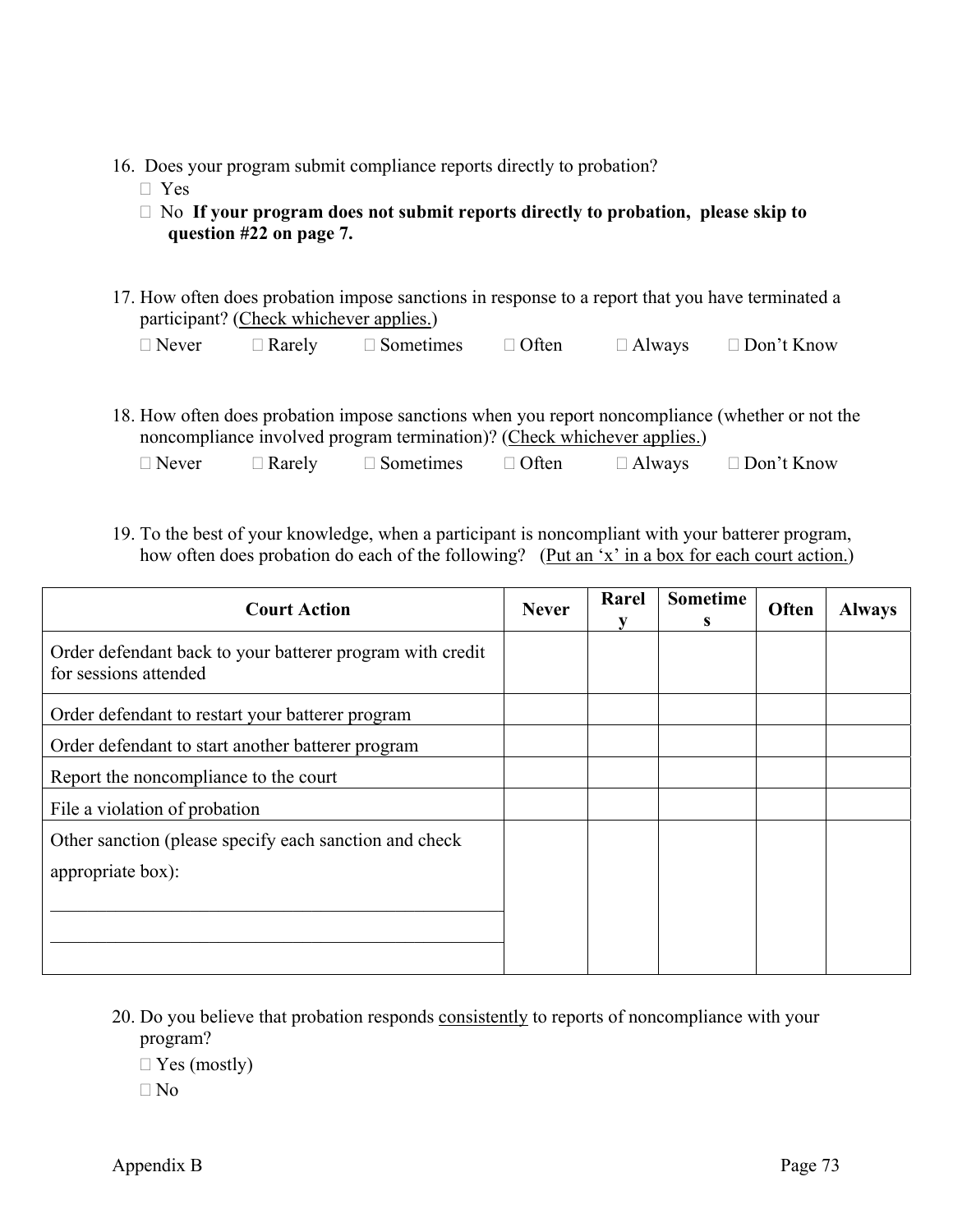21. In your view, how often does probation respond with appropriate seriousness to participant noncompliance with the batterer program? (Circle whichever number applies.)

|  |  | Never Rarely Sometimes Often Always Don't Know |
|--|--|------------------------------------------------|

#### **Please answer all of the following questions.**

22. When a court-ordered participant first comes to your batterer program, do you explain? 21a. what the program will do if the participant is noncompliant?  $\square$  Yes  $\square$  No 21b. what the court will do if the participant is noncompliant?  $\square$  Yes  $\square$  No

23. Why do you believe the court orders defendants to batterer programs? (Check all that apply.)

- $\Box$  Treatment/rehabilitation
- □ Monitoring
- $\Box$  Accountability
- $\Box$  Legally appropriate punishment or penalty
- $\Box$  Alternative to incarceration
- Other: Please specify: \_\_\_\_\_\_\_\_\_\_\_\_\_\_\_\_\_\_\_\_\_\_\_\_\_\_\_\_\_\_\_\_\_\_\_\_\_\_\_\_\_\_\_\_\_\_\_\_\_\_\_\_\_\_\_\_

24. What do *you* believe is the function of batterer programs? (Check all that apply.)

- $\Box$  Treatment/rehabilitation
- $\Box$  Monitoring
- Accountability
- $\Box$  Legally appropriate punishment or penalty
- Alternative to incarceration
- Other: Please specify: \_\_\_\_\_\_\_\_\_\_\_\_\_\_\_\_\_\_\_\_\_\_\_\_\_\_\_\_\_\_\_\_\_\_\_\_\_\_\_\_\_\_\_\_\_\_\_\_\_\_\_\_\_\_\_\_
- 25. What is the name of the battered women's or victim assistance agency that serves domestic violence victims in your community?

26. What is your relationship with that battered women's or victim assistance agency?

 $\mathcal{L}_\text{max} = \mathcal{L}_\text{max} = \mathcal{L}_\text{max} = \mathcal{L}_\text{max} = \mathcal{L}_\text{max} = \mathcal{L}_\text{max} = \mathcal{L}_\text{max} = \mathcal{L}_\text{max} = \mathcal{L}_\text{max} = \mathcal{L}_\text{max} = \mathcal{L}_\text{max} = \mathcal{L}_\text{max} = \mathcal{L}_\text{max} = \mathcal{L}_\text{max} = \mathcal{L}_\text{max} = \mathcal{L}_\text{max} = \mathcal{L}_\text{max} = \mathcal{L}_\text{max} = \mathcal{$  $\mathcal{L}_\mathcal{L} = \{ \mathcal{L}_\mathcal{L} = \{ \mathcal{L}_\mathcal{L} = \{ \mathcal{L}_\mathcal{L} = \{ \mathcal{L}_\mathcal{L} = \{ \mathcal{L}_\mathcal{L} = \{ \mathcal{L}_\mathcal{L} = \{ \mathcal{L}_\mathcal{L} = \{ \mathcal{L}_\mathcal{L} = \{ \mathcal{L}_\mathcal{L} = \{ \mathcal{L}_\mathcal{L} = \{ \mathcal{L}_\mathcal{L} = \{ \mathcal{L}_\mathcal{L} = \{ \mathcal{L}_\mathcal{L} = \{ \mathcal{L}_\mathcal{$ 

- $\Box$  Same agency
- $\Box$  Different agency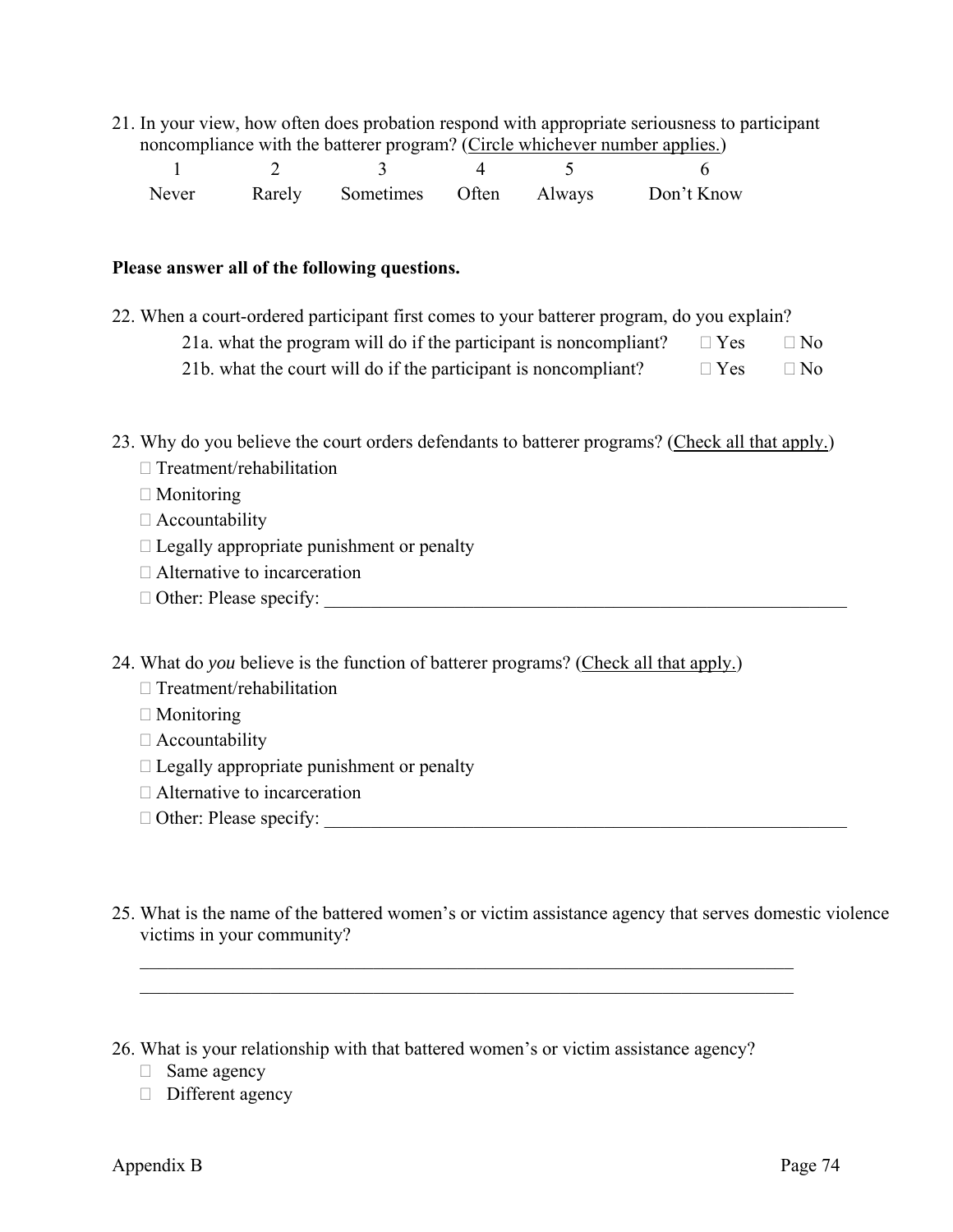27. Do you act on guidance and input from this agency?

- $\Box$  Yes
- $\n <sup>n</sup>$
- $\Box$  Sometimes
- Don't Know
- 28. Are there state laws, binding regulations, or standards that govern how the court uses batterer programs? (Check all that apply.)
	- $\Box$  State laws  $\Box$  Regulations  $\Box$  State standards  $\Box$  Other:

- Don't know
- $\Box$  None
- 29. Does your state certify batterer programs?
	- Yes
	- $\Box$  No
	- Don't know
- 30. Which of the following do you see as the primary focus of your batterer program? (Check no more than three.)
	- $\Box$  Addressing participant mental health issues
	- $\Box$  Confronting participant attitudes toward intimate partners
	- $\Box$  Dealing with dysfunctional family dynamics
	- $\Box$  Educating participants about the societal origins and nature of domestic violence
	- $\Box$  Holding participants accountable for their violent behavior
	- $\Box$  Monitoring compliance with the court's order to attend the batterer program
	- $\Box$  Teaching specific communication and coping skills
	- Other: Please specify: \_\_\_\_\_\_\_\_\_\_\_\_\_\_\_\_\_\_\_\_\_\_\_\_\_\_\_\_\_\_\_\_\_\_\_\_\_\_\_\_\_\_\_\_\_\_\_\_\_\_\_\_\_\_\_\_\_\_
- 31. Do you have any other comments about the court's response when defendants are noncompliant with a batterer program?

 $\mathcal{L}_\mathcal{L} = \{ \mathcal{L}_\mathcal{L} = \{ \mathcal{L}_\mathcal{L} = \{ \mathcal{L}_\mathcal{L} = \{ \mathcal{L}_\mathcal{L} = \{ \mathcal{L}_\mathcal{L} = \{ \mathcal{L}_\mathcal{L} = \{ \mathcal{L}_\mathcal{L} = \{ \mathcal{L}_\mathcal{L} = \{ \mathcal{L}_\mathcal{L} = \{ \mathcal{L}_\mathcal{L} = \{ \mathcal{L}_\mathcal{L} = \{ \mathcal{L}_\mathcal{L} = \{ \mathcal{L}_\mathcal{L} = \{ \mathcal{L}_\mathcal{$  $\mathcal{L}_\mathcal{L} = \{ \mathcal{L}_\mathcal{L} = \{ \mathcal{L}_\mathcal{L} = \{ \mathcal{L}_\mathcal{L} = \{ \mathcal{L}_\mathcal{L} = \{ \mathcal{L}_\mathcal{L} = \{ \mathcal{L}_\mathcal{L} = \{ \mathcal{L}_\mathcal{L} = \{ \mathcal{L}_\mathcal{L} = \{ \mathcal{L}_\mathcal{L} = \{ \mathcal{L}_\mathcal{L} = \{ \mathcal{L}_\mathcal{L} = \{ \mathcal{L}_\mathcal{L} = \{ \mathcal{L}_\mathcal{L} = \{ \mathcal{L}_\mathcal{$  $\mathcal{L}_\text{max} = \mathcal{L}_\text{max} = \mathcal{L}_\text{max} = \mathcal{L}_\text{max} = \mathcal{L}_\text{max} = \mathcal{L}_\text{max} = \mathcal{L}_\text{max} = \mathcal{L}_\text{max} = \mathcal{L}_\text{max} = \mathcal{L}_\text{max} = \mathcal{L}_\text{max} = \mathcal{L}_\text{max} = \mathcal{L}_\text{max} = \mathcal{L}_\text{max} = \mathcal{L}_\text{max} = \mathcal{L}_\text{max} = \mathcal{L}_\text{max} = \mathcal{L}_\text{max} = \mathcal{$  $\mathcal{L}_\text{max} = \mathcal{L}_\text{max} = \mathcal{L}_\text{max} = \mathcal{L}_\text{max} = \mathcal{L}_\text{max} = \mathcal{L}_\text{max} = \mathcal{L}_\text{max} = \mathcal{L}_\text{max} = \mathcal{L}_\text{max} = \mathcal{L}_\text{max} = \mathcal{L}_\text{max} = \mathcal{L}_\text{max} = \mathcal{L}_\text{max} = \mathcal{L}_\text{max} = \mathcal{L}_\text{max} = \mathcal{L}_\text{max} = \mathcal{L}_\text{max} = \mathcal{L}_\text{max} = \mathcal{$  $\mathcal{L}_\mathcal{L} = \{ \mathcal{L}_\mathcal{L} = \{ \mathcal{L}_\mathcal{L} = \{ \mathcal{L}_\mathcal{L} = \{ \mathcal{L}_\mathcal{L} = \{ \mathcal{L}_\mathcal{L} = \{ \mathcal{L}_\mathcal{L} = \{ \mathcal{L}_\mathcal{L} = \{ \mathcal{L}_\mathcal{L} = \{ \mathcal{L}_\mathcal{L} = \{ \mathcal{L}_\mathcal{L} = \{ \mathcal{L}_\mathcal{L} = \{ \mathcal{L}_\mathcal{L} = \{ \mathcal{L}_\mathcal{L} = \{ \mathcal{L}_\mathcal{$  $\mathcal{L}_\mathcal{L} = \{ \mathcal{L}_\mathcal{L} = \{ \mathcal{L}_\mathcal{L} = \{ \mathcal{L}_\mathcal{L} = \{ \mathcal{L}_\mathcal{L} = \{ \mathcal{L}_\mathcal{L} = \{ \mathcal{L}_\mathcal{L} = \{ \mathcal{L}_\mathcal{L} = \{ \mathcal{L}_\mathcal{L} = \{ \mathcal{L}_\mathcal{L} = \{ \mathcal{L}_\mathcal{L} = \{ \mathcal{L}_\mathcal{L} = \{ \mathcal{L}_\mathcal{L} = \{ \mathcal{L}_\mathcal{L} = \{ \mathcal{L}_\mathcal{$  $\mathcal{L}_\mathcal{L} = \{ \mathcal{L}_\mathcal{L} = \{ \mathcal{L}_\mathcal{L} = \{ \mathcal{L}_\mathcal{L} = \{ \mathcal{L}_\mathcal{L} = \{ \mathcal{L}_\mathcal{L} = \{ \mathcal{L}_\mathcal{L} = \{ \mathcal{L}_\mathcal{L} = \{ \mathcal{L}_\mathcal{L} = \{ \mathcal{L}_\mathcal{L} = \{ \mathcal{L}_\mathcal{L} = \{ \mathcal{L}_\mathcal{L} = \{ \mathcal{L}_\mathcal{L} = \{ \mathcal{L}_\mathcal{L} = \{ \mathcal{L}_\mathcal{$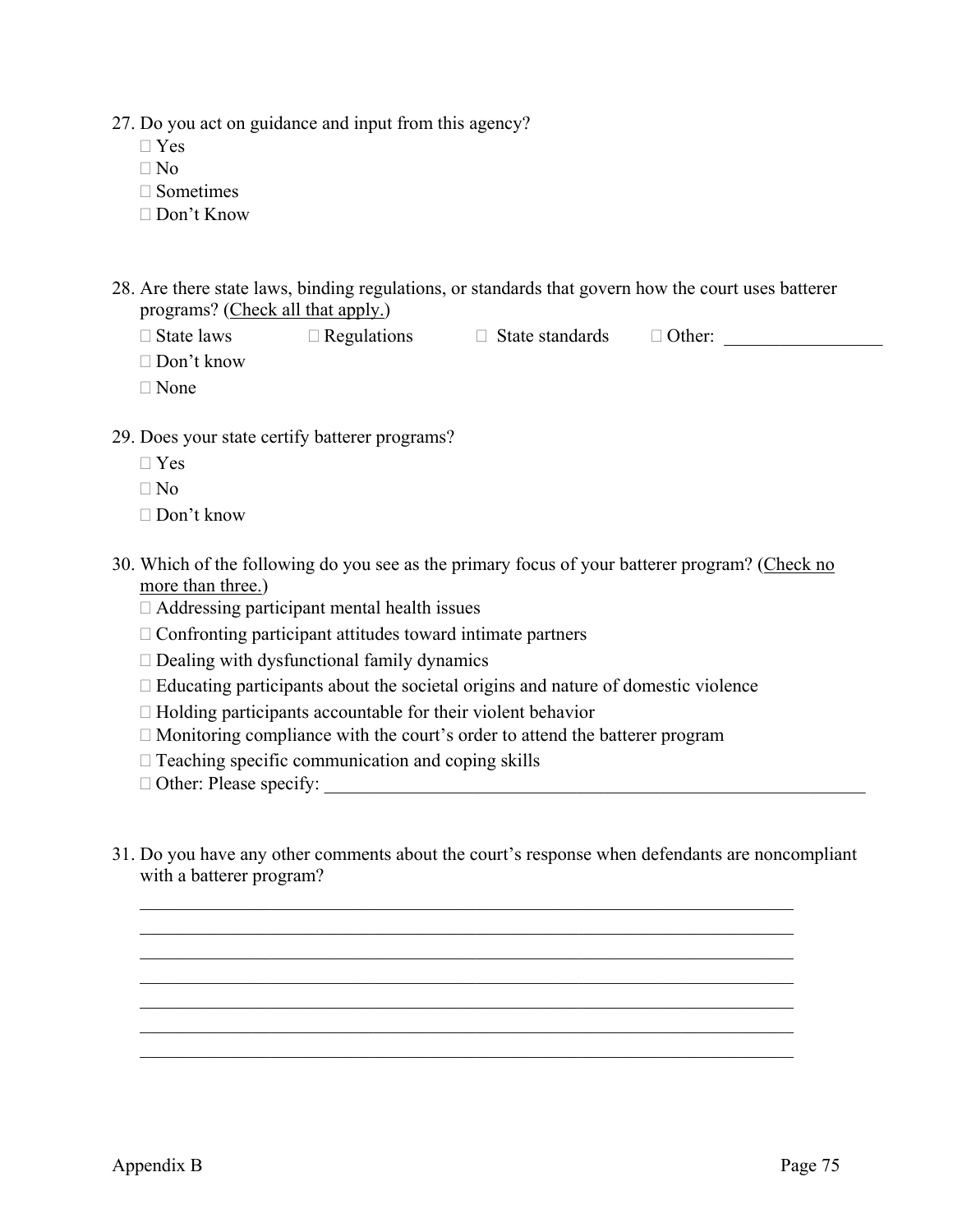## **Appendix C Criminal Court Survey**

#### **COURT MANDATES TO BATTERER PROGRAMS: A NATIONAL SURVEY**

May 15, 2006

Dear Court Administrator:

The Center for Court Innovation is conducting a survey for the National Institute of Justice to find out how criminal courts are using batterer programs. Your court is one of 260 from across the country that has been selected to receive our survey.

We expect that the survey will take approximately 30 minutes to complete. We suggest that the staff member respond who has the greatest familiarity with the court's use and enforcement of orders to batterer programs.

Please return the survey as soon as possible to Center for Court Innovation, 520 8<sup>th</sup> Avenue, 18<sup>th</sup> Floor, New York, NY 10018 or by fax to 212.397.0985. Your input will play a vital role in producing an accurate understanding of how courts nationwide are using batterer programs.

If you have any further questions or would like to complete the survey on the internet instead, please call Melissa Labriola at 212-373-1693 or e-mail at mlabriol@courts.state.ny.us.

Thank you for completing our survey!

Sincerely,

| Michael Rempel, Principal Investigator      | Melissa Labriola, Project Director             |
|---------------------------------------------|------------------------------------------------|
| Center for Court Innovation                 | Center for Court Innovation                    |
| New York, New York                          | New York, New York                             |
| rempelm@courtinnovation.org                 | mlabriol@courts.state.ny.us                    |
|                                             |                                                |
| Phyllis B. Frank, Co-Principal Investigator | Chris S. O'Sullivan, Co-Principal Investigator |
| <b>VCS Community Change Project</b>         | Project Consultant                             |
| Rockland County, New York                   | New York, New York                             |
| $pbfrank@a$ ol.com                          | chris.osullivan@verizon.net                    |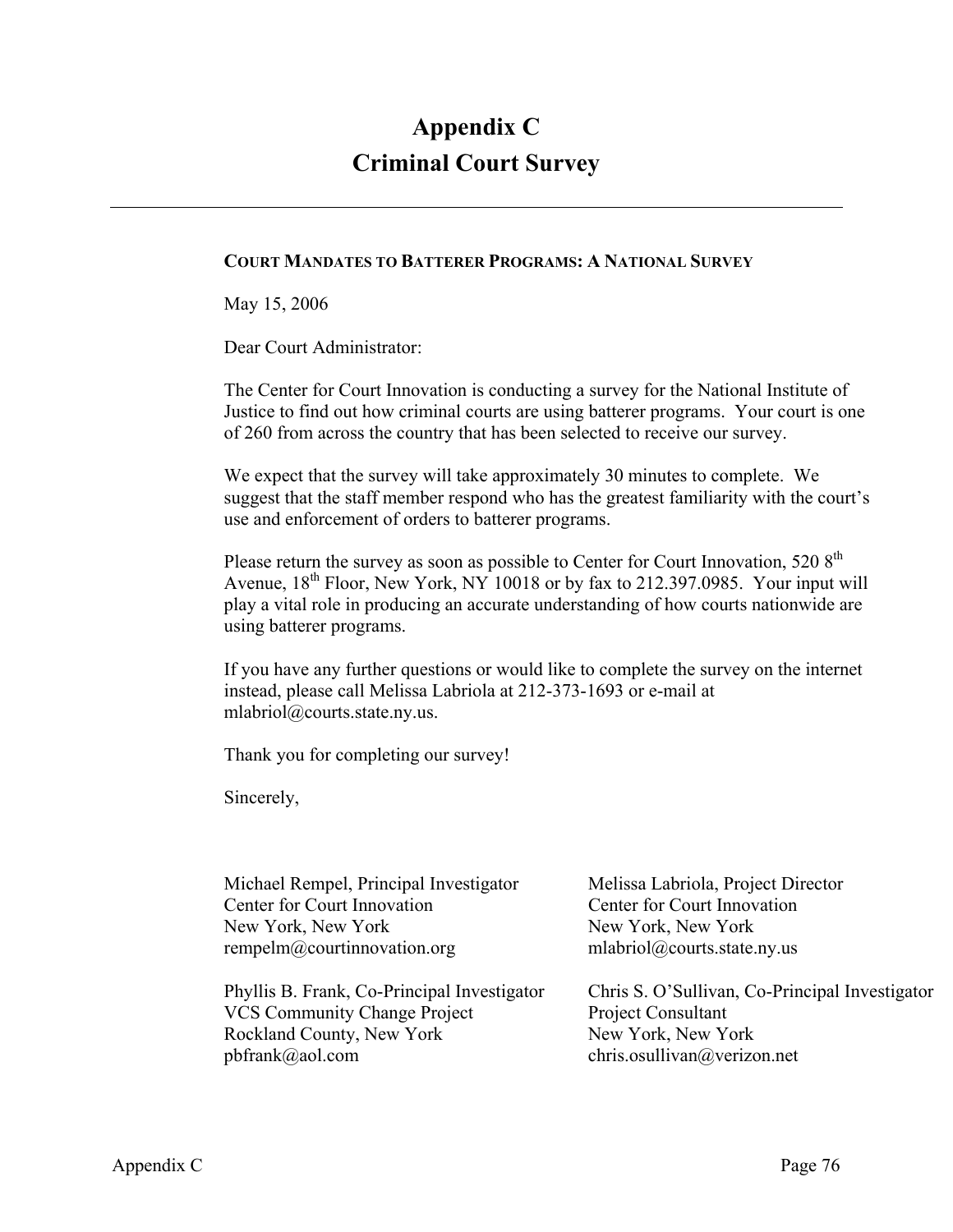Name of person completing survey:

**TITLE: \_\_\_\_\_\_\_\_\_\_\_\_\_\_\_\_\_\_\_\_\_\_\_\_\_\_\_\_\_\_\_\_\_\_\_\_\_\_\_\_\_\_\_\_\_\_\_\_\_\_\_\_\_\_\_\_\_\_\_\_\_\_\_\_\_\_\_\_\_\_\_\_** 

NAME OF COURT:

Contact information:

- 1. What is the jurisdiction of your court?
	- □ Town/Village/City/Municipal
	- $\Box$  County
	- □ State
	- $\Box$  Other: Please specify:
- 2. Would you consider the geographic area served by your court to be primarily?
	- □ Urban
	- □ Suburban
	- Rural
- 3. Does your court handle criminal cases?
	- Yes **If your court** *does* **handle criminal cases, please answer the remaining questions only in regard to those cases (e.g., not in regard to family, matrimonial or other civil matters).** 
		- □ No **If your court** *does not* **handle criminal cases:** Thank you for your  **participation. Please return the survey in the enclosed self-addressed envelope.**
- 4. Does your court hold trials or hearings for (check all that apply):
	- $\Box$  Violations
	- $\square$  Misdemeanors
	- Felonies
- 5. Does your court handle intimate partner domestic violence cases in a specialized domestic violence court, part, or calendar?
	- $\Box$  Yes
	- $\n  $\square$  No$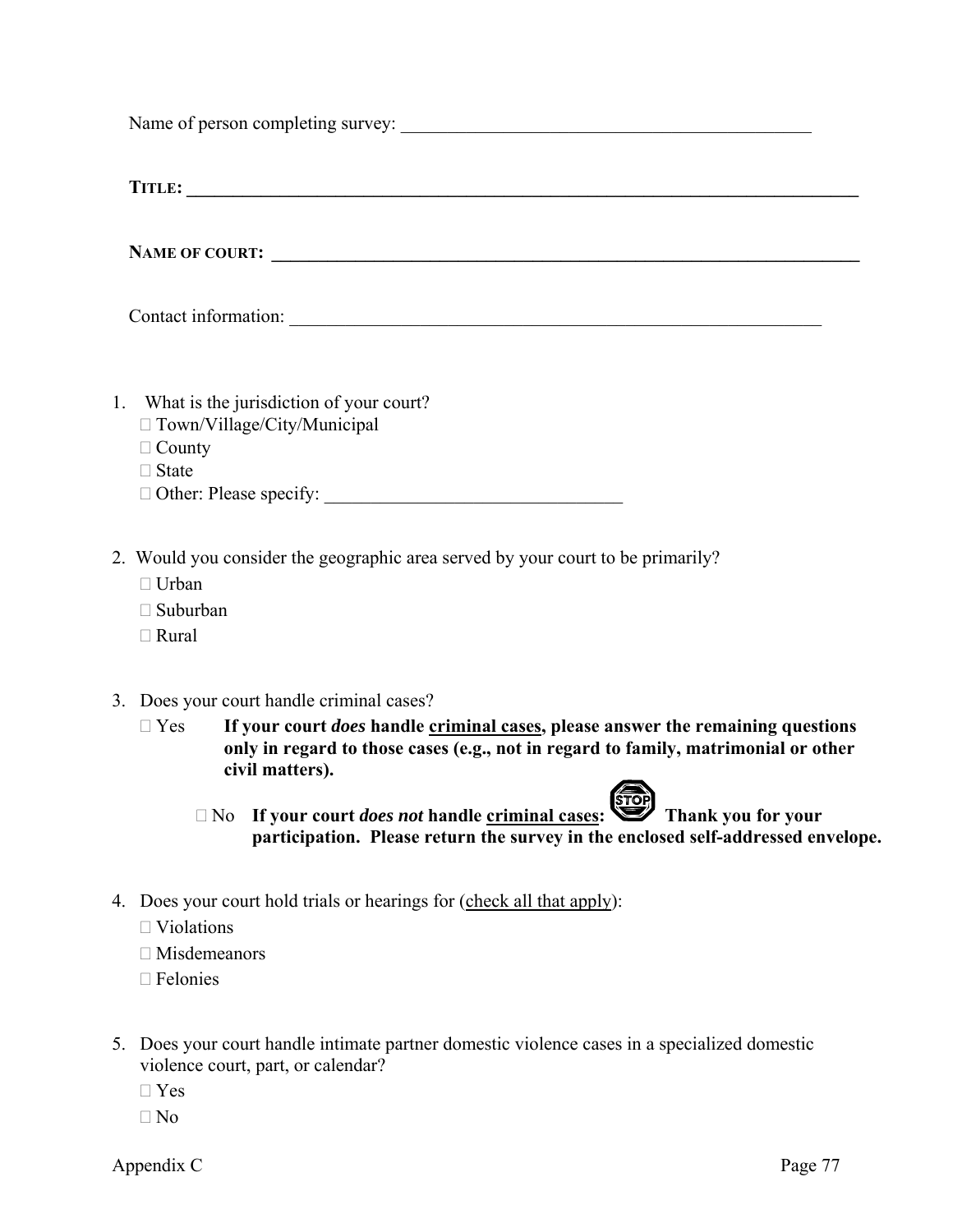6. Does your court have any additional staff for handling intimate partner domestic violence cases?  $\Box$  Yes  $\rightarrow$  How many additional staff do you have (e.g., resource coordinator, defendant monitor, dedicated probation officer, administrative assistant, etc.) \_\_\_\_

 $\Box$  No

- 7. Does your court ever order domestic violence defendants to attend a batterer program? Yes **If your court does order defendants to batterer programs, please continue.** 
	- (To) No **If your court does not ever order defendants to attend a batterer program: Thank you for your participation. Please return the survey in the enclosed self-addressed envelope.**
- 8. Where do orders to batterer programs originate?
	- $\Box$  From the court (part of a sentence to probation)
	- $\Box$  From the court (without involvement of probation)
	- $\Box$  From the court (some cases with and some cases without probation involvement)
	- □ From probation without a specific directive from the court: **If you checked only this box,**

**please stop here. Please return the survey in the enclosed envelope.** 

- 9. Approximately how many intimate partner domestic violence defendants does your court order to a batterer program each month?
- 10. Do you know which batterer program each defendant ends up attending?
	- Yes
	- $\n **N**$

 $\square$  Sometimes

10a. If yes, please list the two most frequently used batterer programs:

 $1.$ 

Program Name

2.  $\frac{1}{2}$ 

Program Name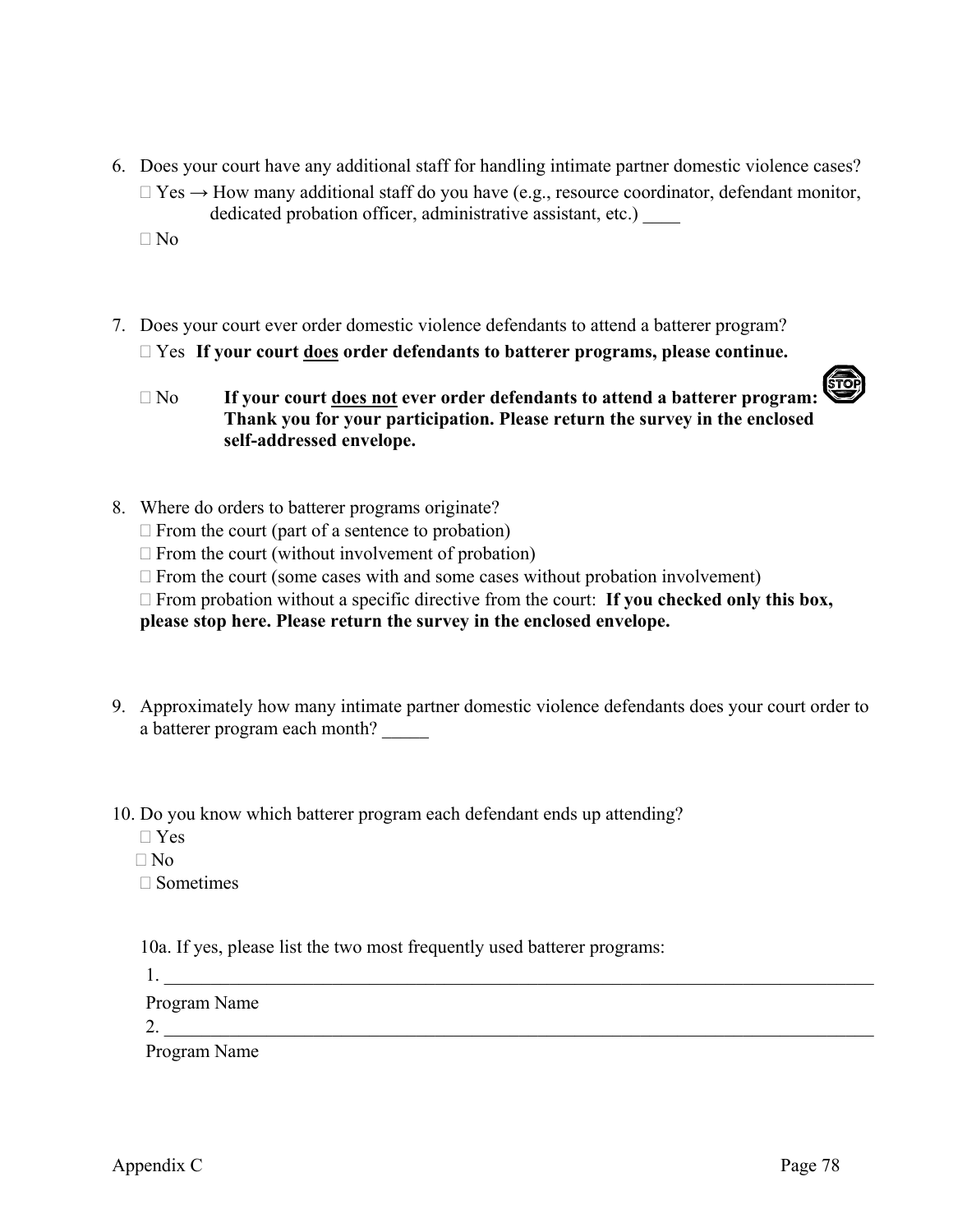- 11. Does your court order defendants to attend a batterer program pre-disposition (before a plea, conviction or dismissal)?
	- Yes **Please answer questions #12-14 with respect to defendants ordered to the most frequently used batterer program pre-disposition or pre-trial.**
	- No **If your court does not order any defendants to attend a batterer program pre disposition, please skip to question #15 on page 5.**
- 12. When defendants are ordered to a batterer program pre-disposition, what is the *most common* charge at arrest?
	- $\Box$  Violation
	- Misdemeanor
	- $\Box$  Felony
- 13. Defendants are ordered to a batterer program pre-disposition as a (check all that may apply):  $\Box$  Condition of bail
	- $\Box$  Condition of release on recognizance (ROR)
	- $\Box$  Condition of release under supervision (RUS)
	- $\Box$  Condition of a protection/restraining order
	- $\Box$  Pre-trial diversion program
	- $\Box$  Other: Please specify:

14. In the majority of cases, completion of the program is intended to result in:

 $\mathcal{L}_\mathcal{L}$  , and the contribution of the contribution of the contribution of the contribution of the contribution of the contribution of the contribution of the contribution of the contribution of the contribution of

- $\square$  Dismissal of the charges
- $\Box$  Reduction of the charges (e.g., from felony to misdemeanor or misdemeanor to violation)
- $\Box$  Charges unchanged but reduction in sentence, i.e.:
	- $\Box$  Jail sentence eliminated  $\Box$  Probation time reduced  $\Box$  Probation time eliminated
- $\Box$  None of the above
- $\Box$  Other: Please specify:
- 15. Does your court order defendants to attend a batterer program post-disposition (after a plea, conviction, or other final disposition)?
	- Yes **Please answer questions #16-19 with respect to defendants ordered to the most frequently used batterer program pre-disposition or pre-trial.**
	- No **If your court does not order any defendants to attend a batterer program pre disposition, please skip to question #20 on page 6.**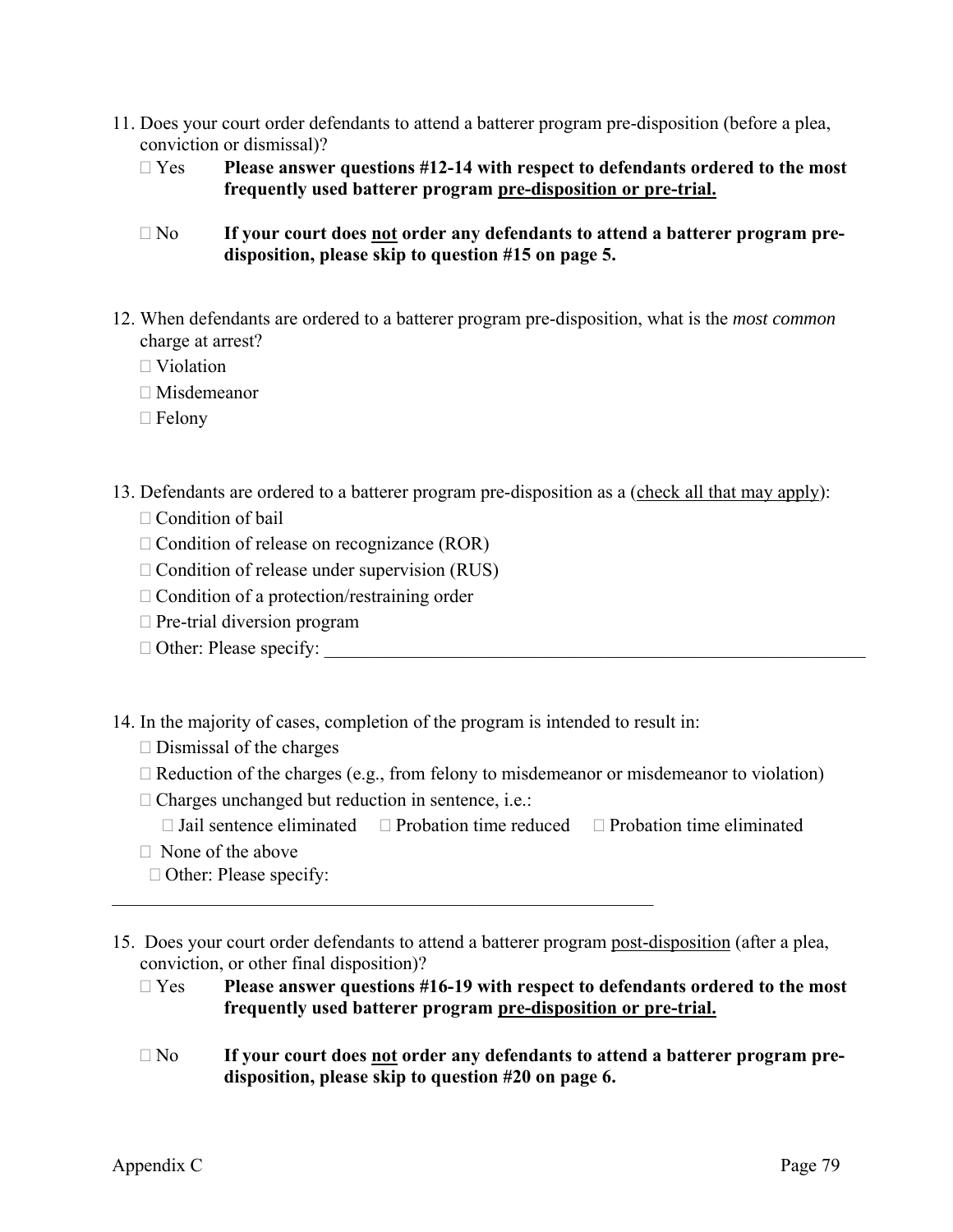- 16. When defendants are ordered to a batterer program post-disposition, what is the *most common* charge at arrest?
	- □ Violation
	- Misdemeanor
	- $\Box$  Felony
- 17. Approximately what percentage of defendants ordered to a batterer program post-disposition is eventually disposed on a (please provide your best estimate):

| Violation<br>$\frac{0}{0}$ |               |
|----------------------------|---------------|
| Misdemeanor:               | $\frac{0}{0}$ |
| Felony:<br>$\frac{0}{0}$   |               |
| Other:<br>$\frac{0}{0}$    |               |

- 18. Approximately what percentage of these defendants complete the batterer program (please provide your best estimate)?  $\frac{9}{6}$
- 19. Do defendants ordered to a batterer program post-disposition have to report to the court periodically for compliance monitoring?
	- $\Box$  Yes, they all do
	- Yes, some do
	- $\Box$  No
	- 19a. If yes to either 'all' or 'some', in the majority of those cases, how many weeks after the disposition is their first return date? \_\_\_

#### **Please answer all of the following questions, considering orders to batterer programs both preand post-disposition.**

20. Is it a requirement of the court that the program report on compliance?

Yes

 $\Box$  No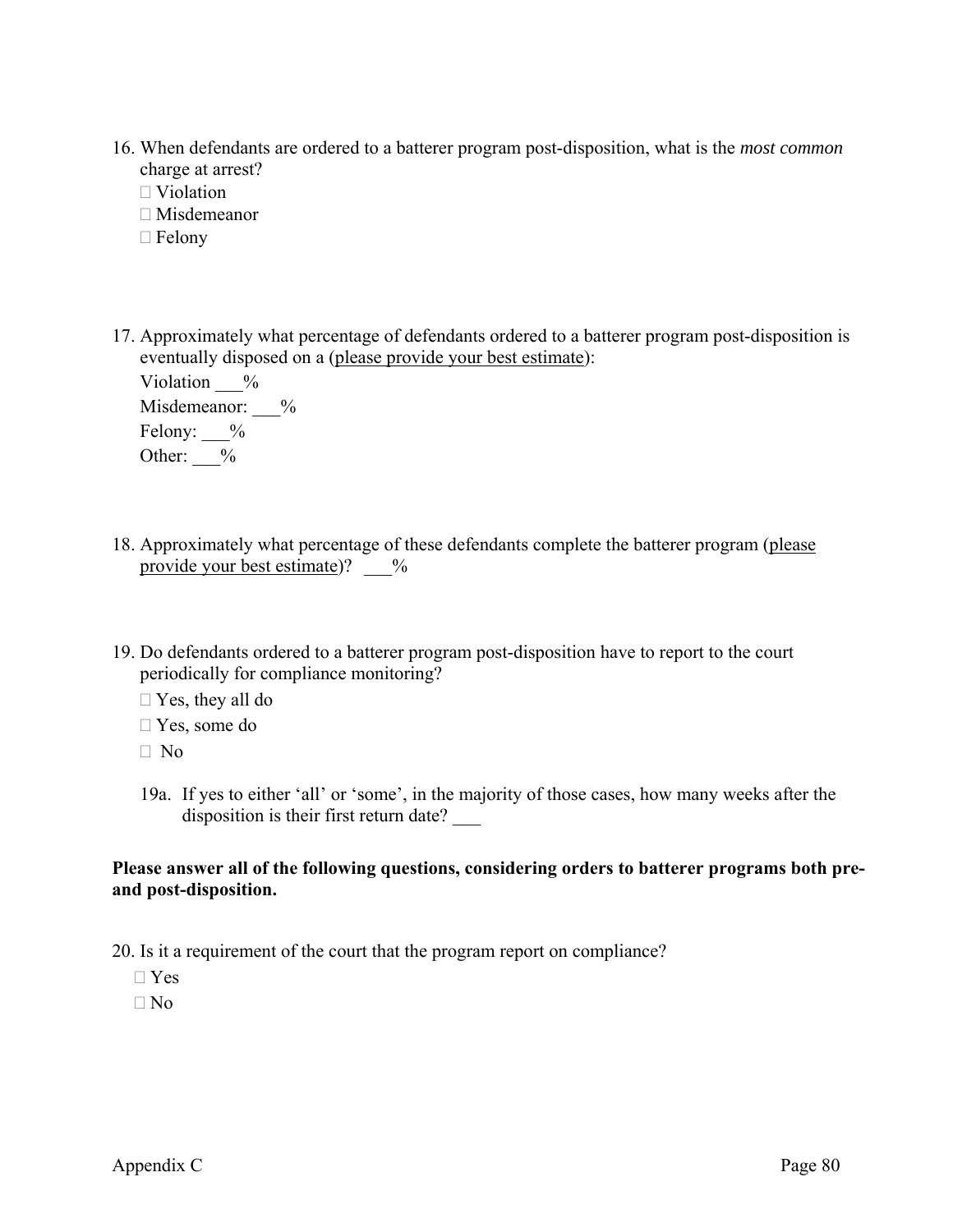21. Considering the batterer program used most often by your court, does that program actually report on the defendant's compliance?

- $\Box$  Yes, directly to the court (e.g., to a judge, clerk, case manager, or other court staff)
- $\Box$  Yes, to probation
- $\Box$  Yes, to <u>both</u> the court and probation

 No **If the batterer program does** *not* **report on compliance to the court or probation, please skip to question #31 on page 8.**

- 22. When does the program report on compliance? (Check all that apply.)
	- When the defendant completes the program
	- $\Box$  When the defendant is terminated from the program
	- $\Box$  When the defendant is not cooperating with program rules but is not yet terminated
	- $\Box$  Whenever the defendant returns to court for periodic compliance monitoring
	- $\Box$  On some other schedule Please specify:

23. How satisfied is the court with the *timeliness* of reports submitted by the batterer program?

| very         | Somewhat     | Somewhat  | Very      |
|--------------|--------------|-----------|-----------|
| Dissatisfied | Dissatisfied | Satisfied | Satisfied |

24. How satisfied is the court with the *quality and accuracy* of reports submitted by the batterer program?

| Verv         | Somewhat     | Somewhat  | Very      |
|--------------|--------------|-----------|-----------|
| Dissatisfied | Dissatisfied | Satisfied | Satisfied |

25. How often does the court impose sanctions in response to noncompliance with a batterer program?

| $\Box$ Never | $\Box$ Rarely | $\Box$ Sometimes | $\Box$ Often | $\Box$ Always |
|--------------|---------------|------------------|--------------|---------------|
|--------------|---------------|------------------|--------------|---------------|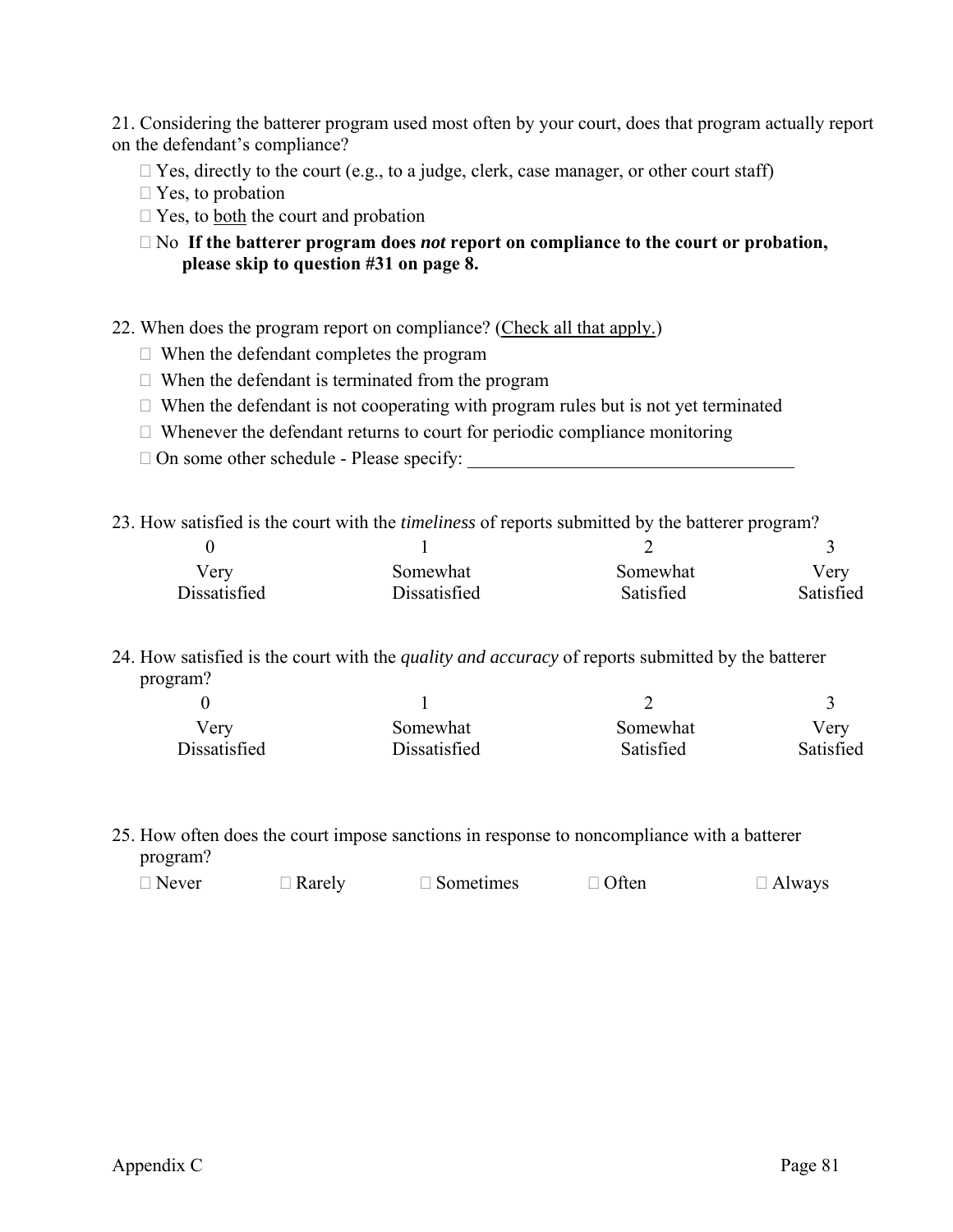26. When a defendant is noncompliant with a batterer program, how often does the court do each of the following? (Put an 'x' in a box for each court action.)

| <b>Court Action</b><br><b>Never</b>                                                   |  | Rarel | <b>Sometime</b> | Ofte<br>n | <b>Alway</b> |
|---------------------------------------------------------------------------------------|--|-------|-----------------|-----------|--------------|
| Order defendant to return to court immediately                                        |  | v     | S               |           | S            |
| Verbally admonish defendant                                                           |  |       |                 |           |              |
| Order defendant back to batterer program with credit<br>for sessions attended         |  |       |                 |           |              |
| Order defendant to restart same batterer program                                      |  |       |                 |           |              |
| Order defendant to start another batterer program                                     |  |       |                 |           |              |
| Order defendant to maker more frequent court<br>appearances for compliance monitoring |  |       |                 |           |              |
| Revoke or amend probation conditions                                                  |  |       |                 |           |              |
| Resentence defendant to jail                                                          |  |       |                 |           |              |
| Other sanction (please specify each sanction and rate<br>frequency):                  |  |       |                 |           |              |
|                                                                                       |  |       |                 |           |              |

27. At the time that a defendant is ordered to a batterer program, how often does the judge explain the consequences of noncompliance?

| $\Box$ Never | $\Box$ Rarely | $\Box$ Sometimes | $\Box$ Often | $\Box$ Always |
|--------------|---------------|------------------|--------------|---------------|
|              |               |                  |              |               |

- 28. Does the court have a written protocol defining which sanctions will be imposed when a defendant is noncompliant with the batterer program?
	- Yes
	- $\n **No**\n$
	- 28a. If yes, do defendants receive a copy of the protocol?
		- Yes  $\Box$  No
	- 28b. If yes, how often is the protocol followed?

| $\Box$ Never | $\Box$ Rarely | $\Box$ Sometimes | $\Box$ Often | $\Box$ Always |
|--------------|---------------|------------------|--------------|---------------|
|--------------|---------------|------------------|--------------|---------------|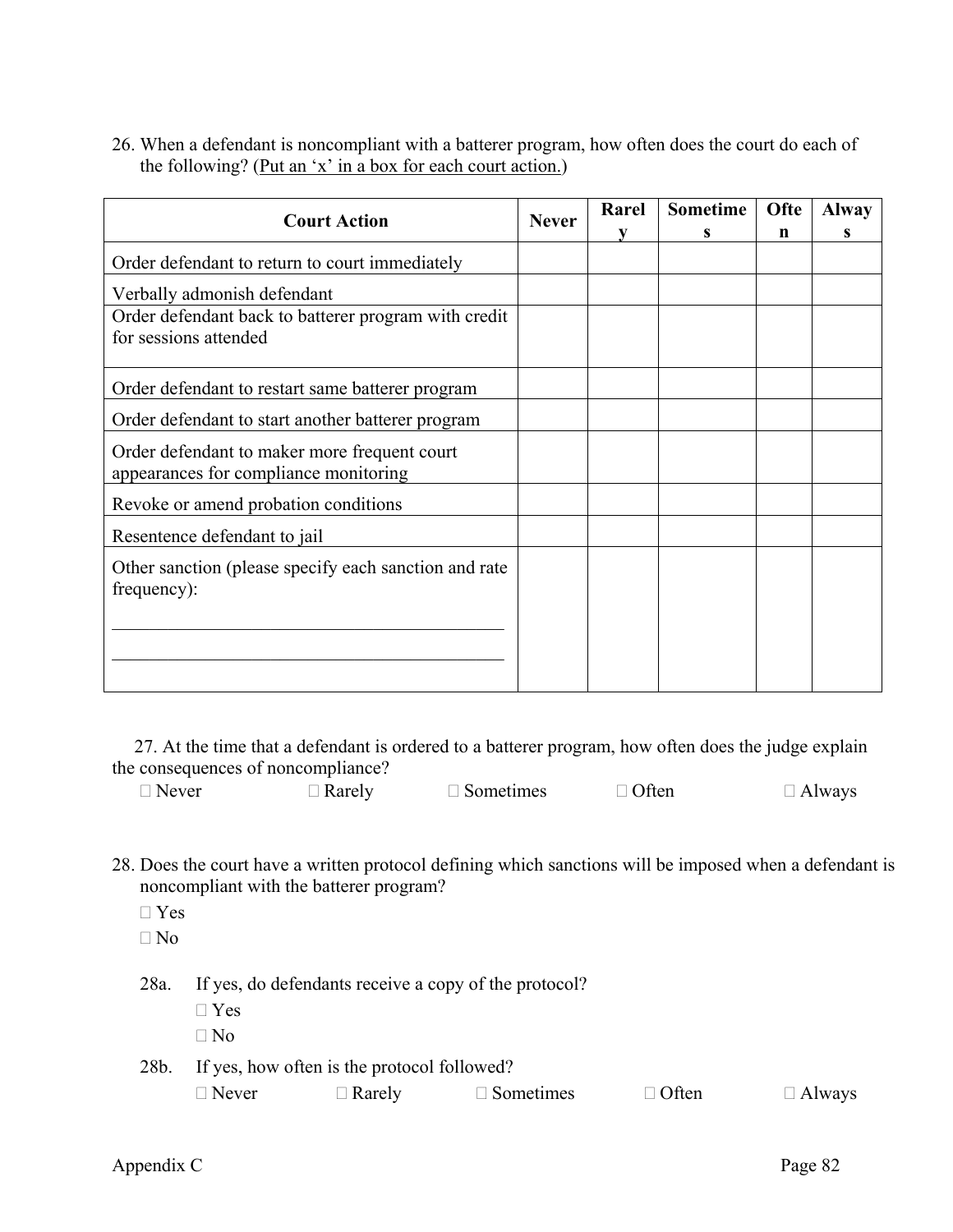- 29. Do you believe that the court responds consistently to reports of noncompliance with the batterer program?
	- $\Box$  Yes (mostly)
	- No
- 30. When the court receives a report of noncompliance, how soon is the defendant returned to the court calendar?
	- $\Box$  Within two weeks, regardless of the court appearance schedule
	- $\Box$  Within a month, regardless of the court appearance schedule
	- $\Box$  At the next scheduled court appearance
	- Other: Please specify: \_\_\_\_\_\_\_\_\_\_\_\_\_\_\_\_\_\_\_\_\_\_\_\_\_\_\_\_\_\_\_\_\_\_\_\_\_\_\_\_\_\_\_\_\_\_\_\_\_\_\_\_\_\_\_\_\_\_
- 31. Why does your court order defendants to batterer programs? (Check all that apply.)
	- $\Box$  Treatment/rehabilitation
	- $\Box$  Monitoring
	- Accountability
	- $\Box$  Legally appropriate punishment or penalty
	- □ Alternative to incarceration
	- Other: Please specify: \_\_\_\_\_\_\_\_\_\_\_\_\_\_\_\_\_\_\_\_\_\_\_\_\_\_\_\_\_\_\_\_\_\_\_\_\_\_\_\_\_\_\_\_\_\_\_\_\_\_\_\_\_\_\_\_
- 32. What do you believe the batterer program considers its function to be? (Check all that apply.)
	- $\Box$  Treatment/rehabilitation
	- □ Monitoring
	- Accountability
	- $\Box$  Legally appropriate punishment or penalty
	- □ Alternative to incarceration
	- $\Box$  Other: Please specify:  $\Box$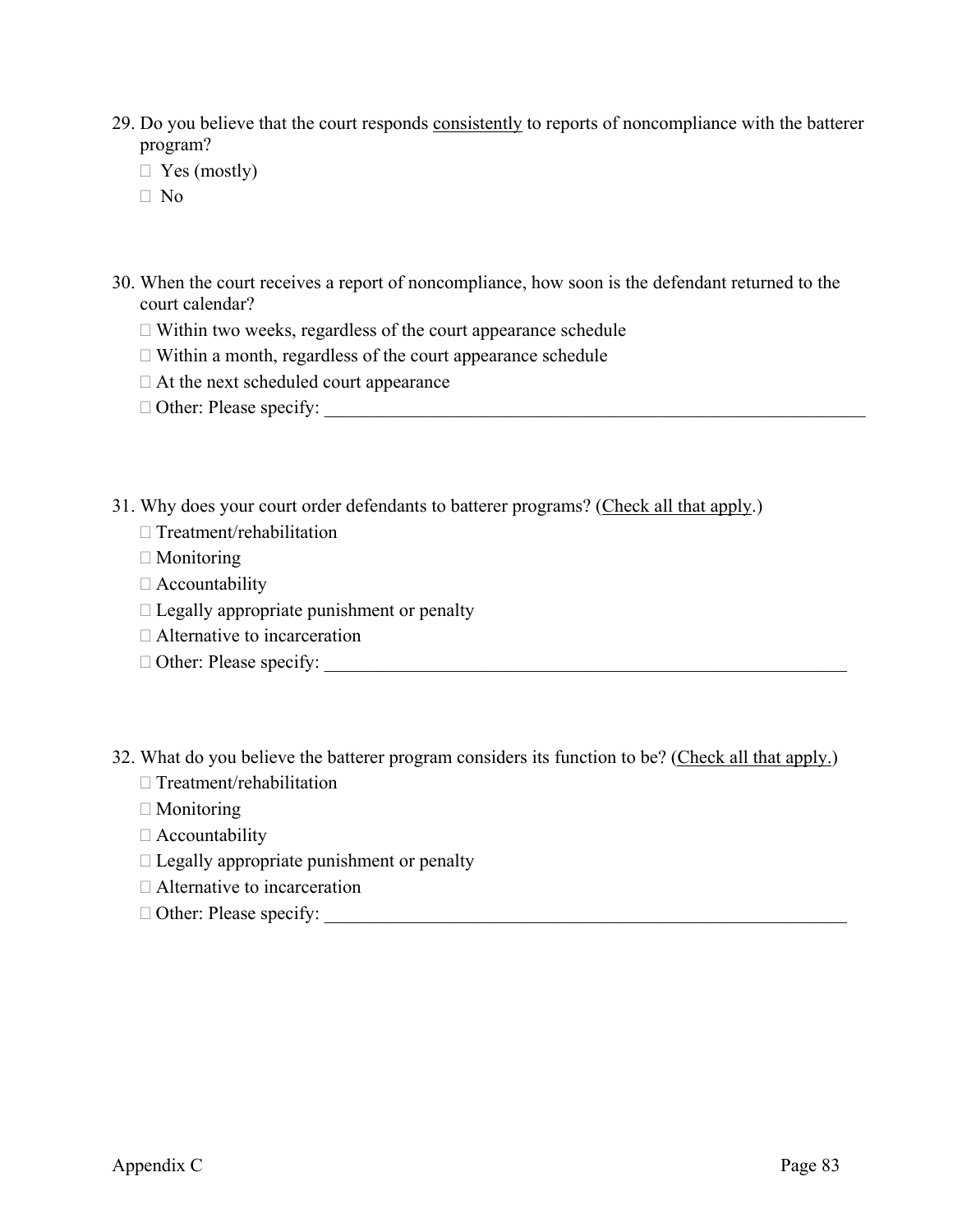- 33. Does your court ever order domestic violence defendants to attend another type of program instead of a batterer program?
	- $\Box$  No
	- $\Box$  Yes (Check all that apply)
		- Alcohol treatment
		- Anger management
		- $\Box$  Couples counseling
		- $\Box$  Mediation
		- $\Box$  Mental health treatment/counseling
		- □ Parenting class
		- $\square$  Substance abuse treatment (not just for alcohol)
		- $\Box$  Other:
- 34. Are there state laws, binding regulations, or standards that govern how the court uses batterer programs? (Check all that apply.)

| $\square$ State laws | $\Box$ Regulations | $\Box$ State standards | $\Box$ Other: |  |
|----------------------|--------------------|------------------------|---------------|--|
| $\Box$ Don't know    |                    |                        |               |  |
| $\Box$ None          |                    |                        |               |  |
|                      |                    |                        |               |  |

|  |  | 35. Does your state certify batterer programs? $\square$ Yes |  |  | $\Box$ No |
|--|--|--------------------------------------------------------------|--|--|-----------|
|--|--|--------------------------------------------------------------|--|--|-----------|

36. Do you have any other comments about the court's response when defendants are noncompliant with a batterer program?



*Thank you very much for your participation and assistance! If you have any further questions, please call Melissa Labriola, Center for Court Innovation, at 212-373-1693 or email at mlabriol@courts.state.ny.us*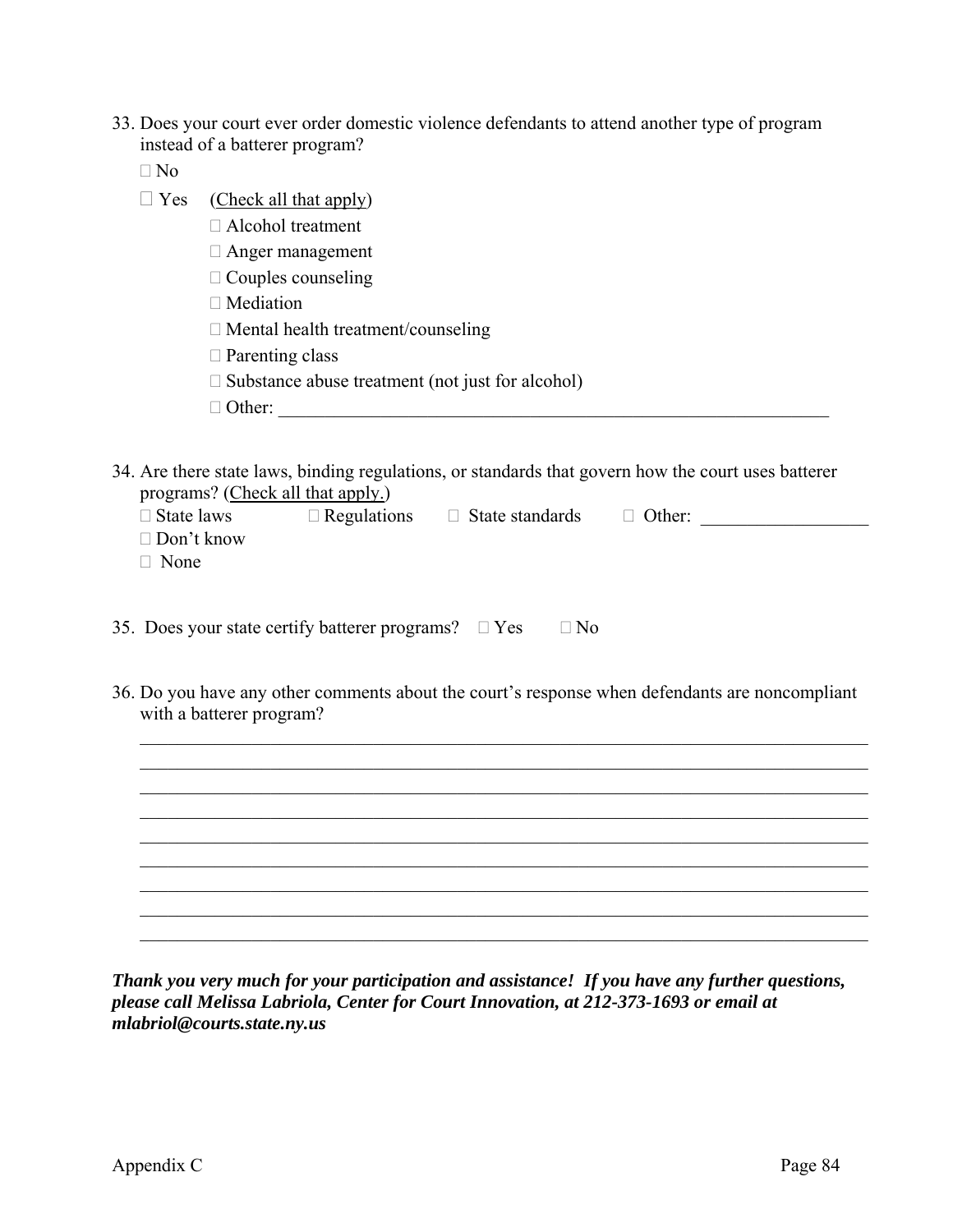## **Appendix D Victim Assistance Agency Survey**

#### **COURT MANDATES TO BATTERER PROGRAMS: A NATIONAL SURVEY**

May 15, 2006

Dear Program Director:

The Center for Court Innovation is conducting a survey for the National Institute of Justice to find out how criminal courts are using batterer programs. The perspective of victim assistance agencies is obviously critical to gain an adequate understanding these issues. Your program is one of 260 from across the country that has been selected to receive our survey.

We expect that the survey will take approximately 30 minutes to complete. Please return the survey as soon as possible in the enclosed envelope.

If you have any further questions or would like to complete the survey on the internet instead, please call Melissa Labriola at 212-373-1693 or e-mail at mlabriol@courts.state.ny.us.

Thank you for completing our survey!

Sincerely,

| Michael Rempel, Principal Investigator      | Melissa Labriola, Project Director             |
|---------------------------------------------|------------------------------------------------|
| Center for Court Innovation                 | Center for Court Innovation                    |
| New York, New York                          | New York, New York                             |
| rempelm@courtinnovation.org                 | mlabriol@courts.state.ny.us                    |
|                                             |                                                |
| Phyllis B. Frank, Co-Principal Investigator | Chris S. O'Sullivan, Co-Principal Investigator |
| <b>VCS Community Change Project</b>         | Project Consultant                             |
| Rockland County, New York                   | New York, New York                             |
| $pbf{}$ frank $(a)$ aol.com                 | chris.osullivan@verizon.net                    |
|                                             |                                                |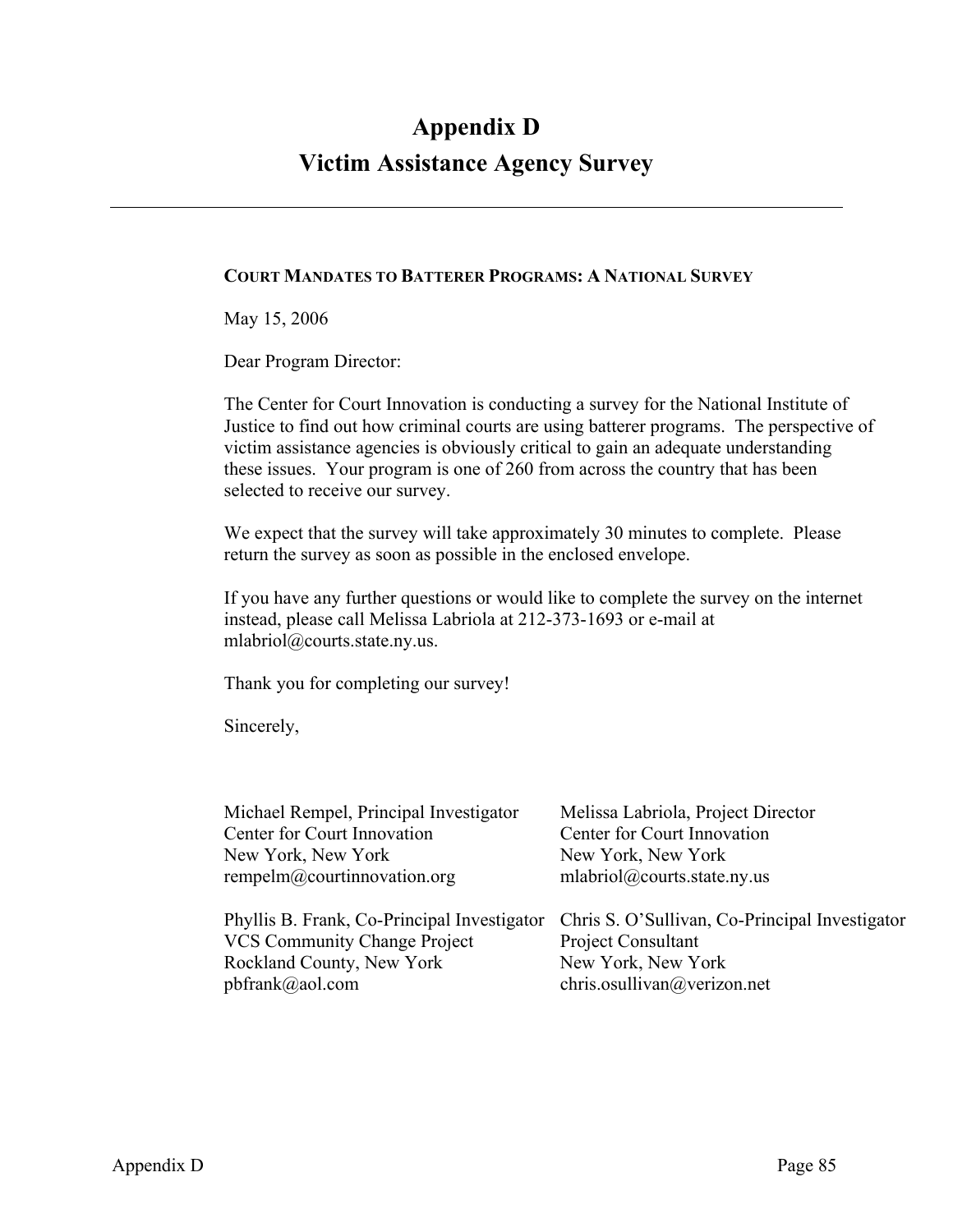Name of person completing survey: \_\_\_\_\_\_\_\_\_\_\_\_\_\_\_\_\_\_\_\_\_\_\_\_\_\_\_\_\_\_\_\_\_\_\_\_\_\_\_\_\_\_\_\_\_\_

Title: \_\_\_\_\_\_\_\_\_\_\_\_\_\_\_\_\_\_\_\_\_\_\_\_\_\_\_\_\_\_\_\_\_\_\_\_\_\_\_\_\_\_\_\_\_\_\_\_\_\_\_\_\_\_\_\_\_\_\_\_\_\_\_\_\_\_\_\_\_\_\_\_

Name of Agency: \_\_\_\_\_\_\_\_\_\_\_\_\_\_\_\_\_\_\_\_\_\_\_\_\_\_\_\_\_\_\_\_\_\_\_\_\_\_\_\_\_\_\_\_\_\_\_\_\_\_\_\_\_\_\_\_\_\_\_\_\_\_

Contact information:

- 1. Would you consider the geographic area served by your agency to be primarily?
	- $\Box$  Urban
	- $\Box$  Suburban
	- Rural

2. Approximately how many batterer programs are there in your community?

3. Approximately how many of these batterer programs serve participants ordered to attend by a local criminal court?

#### **Please answer the remaining questions only in regard to batterer programs that serve participants ordered to attend by a local criminal court.**

- 4. Do you have a relationship with a batterer program in your community?
	- Yes

 No → **If you do not have a relationship with a local batterer program, please skip to question #12.**

 $\_$  , and the contribution of the contribution of  $\mathcal{L}_\mathcal{A}$  , and the contribution of  $\mathcal{L}_\mathcal{A}$  $\_$  , and the contribution of the contribution of  $\mathcal{L}_\mathcal{A}$  , and the contribution of  $\mathcal{L}_\mathcal{A}$ 

5. What is the name of the batterer program with which you interact the most?

<sup>6.</sup> What is your relationship with that batterer program?

 $\Box$  Same agency

 $\Box$  Different agency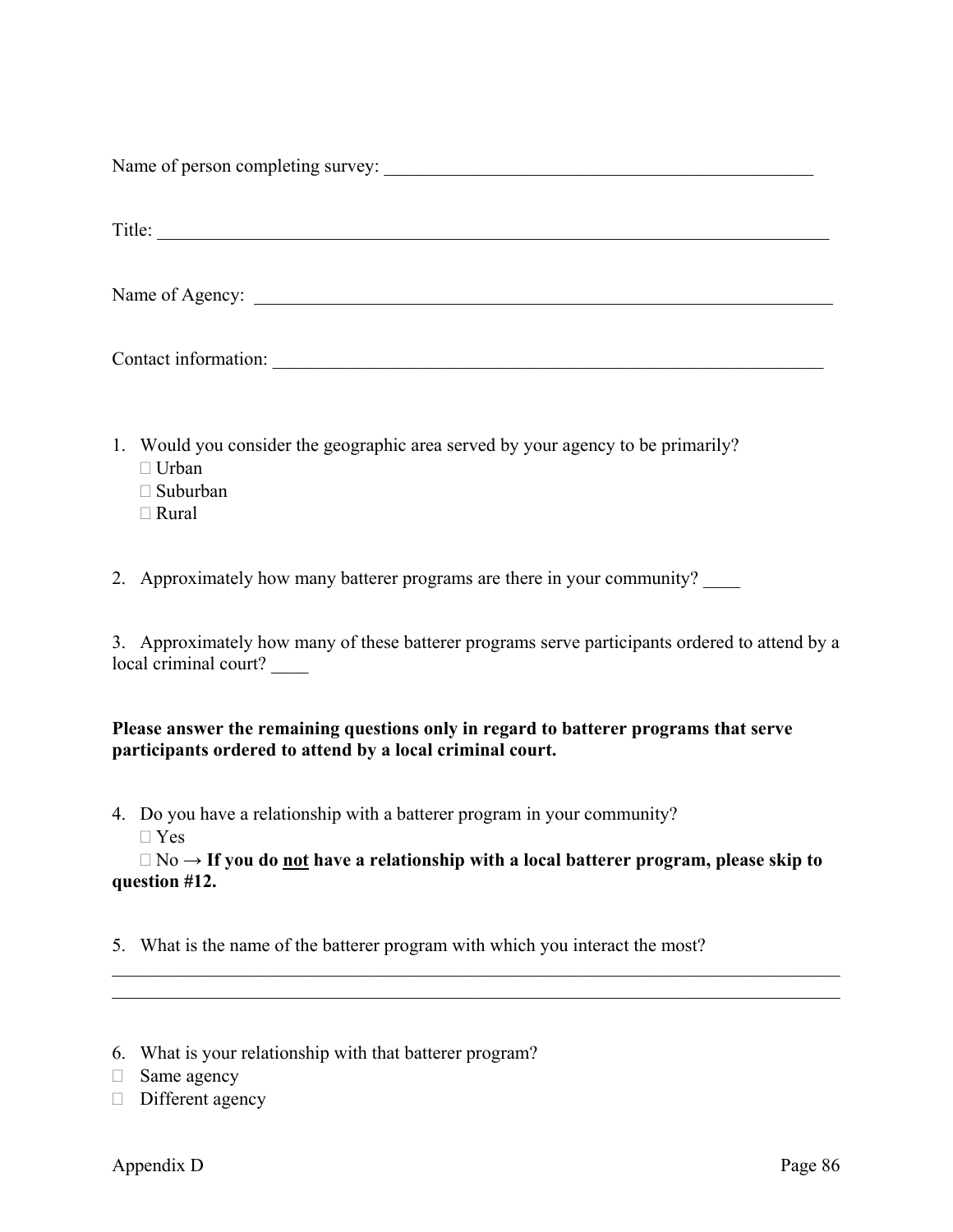- 7. Do you find that the batterer program acts in response to in your guidance and feedback?  $\neg$  Yes
	- $\n **No**\n$
	- $\Box$  Sometimes
	- Don't Know
- 8. To your knowledge, does the batterer program know when participants in their program re-offend? 1 2 3 4 5 6 Never Rarely Sometimes Very Often Always Don't Know
- 9. In your view, does the batterer program respond with appropriate seriousness to participant noncompliance with the program's policies?

| Never Rarely |  | Sometimes Very Often Always Don't Know |
|--------------|--|----------------------------------------|

10. Does the batterer program inform the court when a defendant is not in compliance with program policies?

- Yes
- $\n **No**\n$
- $\square$  Sometimes
- Don't Know

11. Do you believe that there is less funding available for victim assistance services due to the existence of batterer programs?

- $\Box$  Yes
- $\n **No**\n$
- Don't Know

12. Do you have a relationship with a criminal court in your community?

Yes

 No **→ If you do not have a relationship with a local criminal court, please skip to question #16.**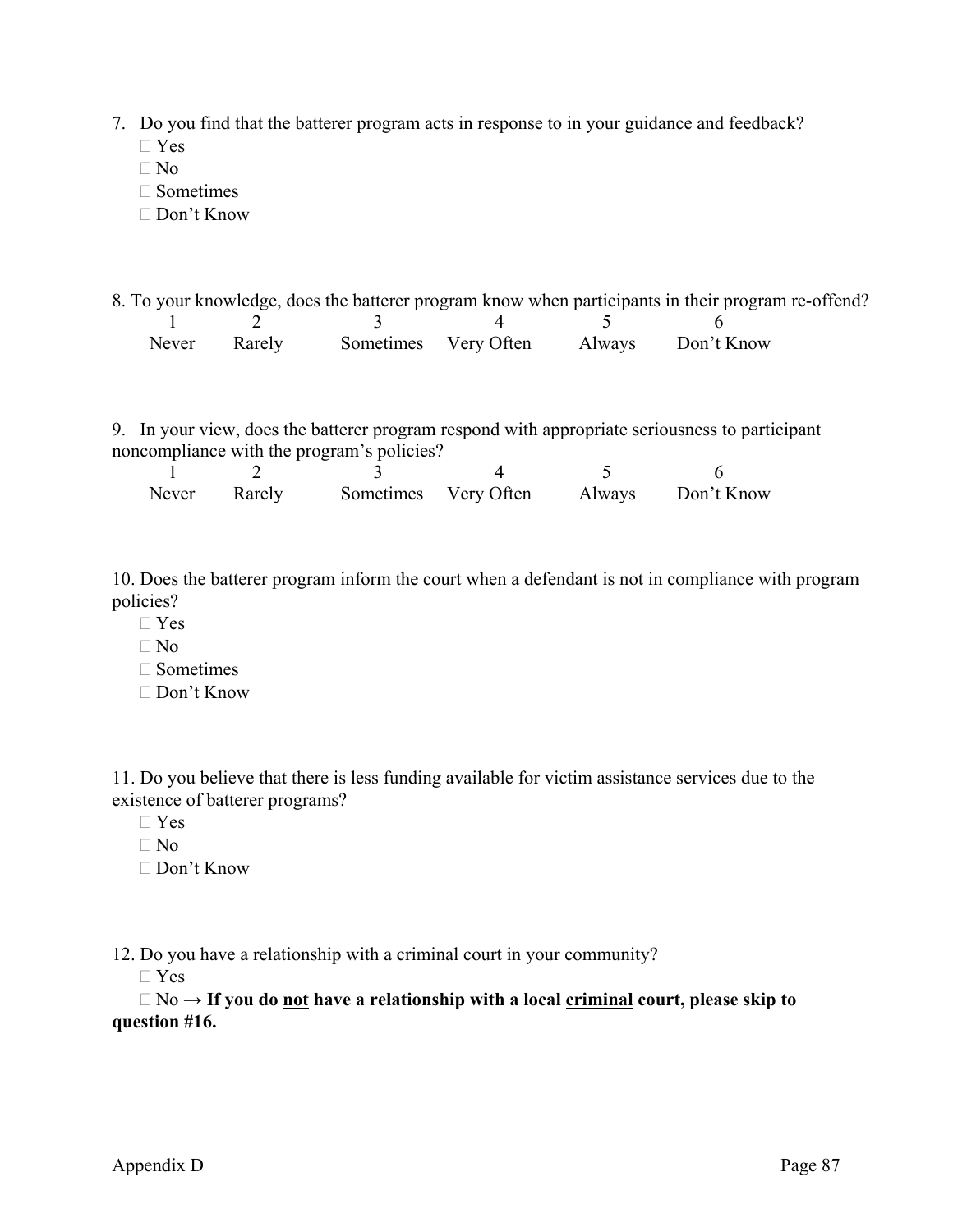13. What is the name of the criminal court with which you interact the most?

14. To what extent does the court accommodate victim advocacy? (Check all that apply.)

 $\mathcal{L}_\mathcal{L} = \mathcal{L}_\mathcal{L} = \mathcal{L}_\mathcal{L} = \mathcal{L}_\mathcal{L} = \mathcal{L}_\mathcal{L} = \mathcal{L}_\mathcal{L} = \mathcal{L}_\mathcal{L} = \mathcal{L}_\mathcal{L} = \mathcal{L}_\mathcal{L} = \mathcal{L}_\mathcal{L} = \mathcal{L}_\mathcal{L} = \mathcal{L}_\mathcal{L} = \mathcal{L}_\mathcal{L} = \mathcal{L}_\mathcal{L} = \mathcal{L}_\mathcal{L} = \mathcal{L}_\mathcal{L} = \mathcal{L}_\mathcal{L}$  $\mathcal{L}_\mathcal{L} = \mathcal{L}_\mathcal{L} = \mathcal{L}_\mathcal{L} = \mathcal{L}_\mathcal{L} = \mathcal{L}_\mathcal{L} = \mathcal{L}_\mathcal{L} = \mathcal{L}_\mathcal{L} = \mathcal{L}_\mathcal{L} = \mathcal{L}_\mathcal{L} = \mathcal{L}_\mathcal{L} = \mathcal{L}_\mathcal{L} = \mathcal{L}_\mathcal{L} = \mathcal{L}_\mathcal{L} = \mathcal{L}_\mathcal{L} = \mathcal{L}_\mathcal{L} = \mathcal{L}_\mathcal{L} = \mathcal{L}_\mathcal{L}$ 

- $\Box$  The court encourages advocates to sit in court.
- $\Box$  The court provides office space.
- $\Box$  The court allows advocates to participate in court proceedings.
- $\Box$  The court encourages victims to seek advocacy services.
- $\Box$  The court facilitates contact between advocates and victims.
- Other: Please specify: \_\_\_\_\_\_\_\_\_\_\_\_\_\_\_\_\_\_\_\_\_\_\_\_\_\_\_\_\_\_\_\_\_\_\_\_\_\_\_\_\_\_\_\_\_\_\_\_\_\_\_\_

15. Please rate the quality of your relationship with this criminal court. (Circle whichever number applies.)

| Verv        | Somewhat    | Neither Cooperative | Somewhat     | Verv         |
|-------------|-------------|---------------------|--------------|--------------|
| Cooperative | Cooperative | Nor Oppositional    | Oppositional | Oppositional |

16. Does this criminal court order defendants to batterer programs?

- $\Box$  Yes
- No → **Please skip to question #22.**
- Don't Know → **Please skip to question #22.**

17. Approximately what percentage of these defendants do you believe completes the batterer program?  $\frac{6}{6}$ 

18. How often does the court impose sanctions in response to noncompliance with a batterer program?

| Never Rarely |  | Sometimes Very Often Always Don't Know |
|--------------|--|----------------------------------------|

19. Do you believe that the court responds consistently to noncompliance with the batterer program?

 $\Box$  Yes (mostly)

 $\n **No**\n$ 

Don't Know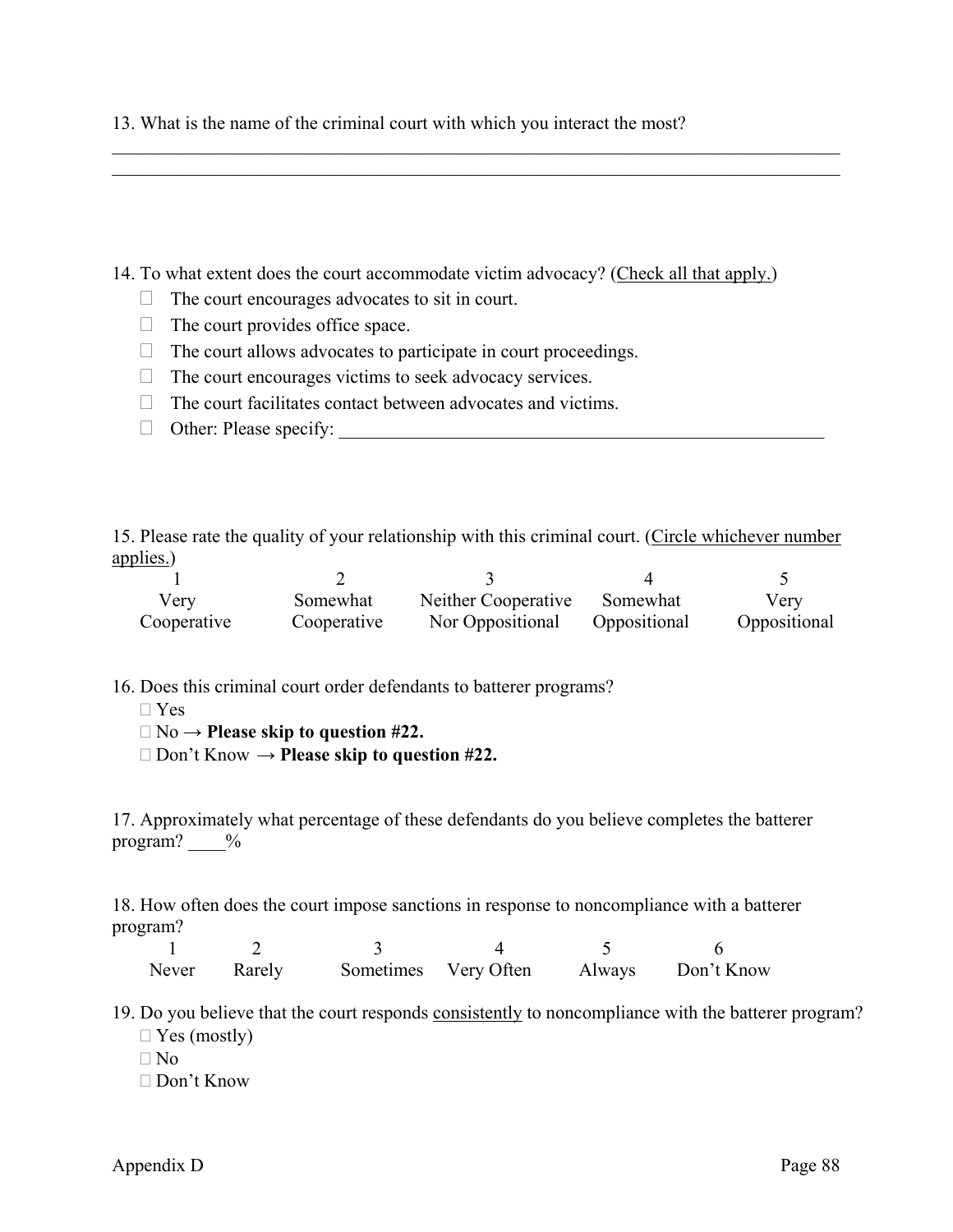20. In your view, how often does the court respond with appropriate seriousness to participant noncompliance with the batterer program? (Circle whichever number applies.)

| Never Rarely |  | Sometimes Very Often Always Don't Know |
|--------------|--|----------------------------------------|

- 21. Why does the court order defendants to batterer programs? (Check all that apply.)  $\Box$  Treatment/rehabilitation
	- □ Monitoring
	- Accountability
	- $\Box$  Legally appropriate punishment or penalty
	- □ Alternative to incarceration
	- $\Box$  Other: Please specify:
- 22. What do you believe the batterer program considers its function to be? (Check all that apply.)  $\Box$  Treatment/rehabilitation
	- □ Monitoring
	- $\Box$  Accountability
	- $\Box$  Legally appropriate punishment or penalty
	- □ Alternative to incarceration
	- $\Box$  Other: Please specify:
- 23. What do you believe is the function of batterer programs? (Check all that apply.)
	- $\Box$  Treatment/rehabilitation
	- □ Monitoring
	- $\Box$  Accountability
	- $\Box$  Legally appropriate punishment or penalty
	- □ Alternative to incarceration
	- Other: Please specify: \_\_\_\_\_\_\_\_\_\_\_\_\_\_\_\_\_\_\_\_\_\_\_\_\_\_\_\_\_\_\_\_\_\_\_\_\_\_\_\_\_\_\_\_\_\_\_\_\_\_\_\_

24. Which of the following do you believe should be the primary focus of the batterer program's curriculum and policies? (Check one.)

- □ Addressing participant mental health issues
- $\Box$  Confronting participant attitudes toward intimate partners
- $\Box$  Dealing with dysfunctional family dynamics
- $\Box$  Educating participants about the societal origins and nature of domestic violence
- $\Box$  Holding participants accountable for their violent behavior
- $\Box$  Monitoring compliance with the court's order to attend the batterer program
- $\Box$  Teaching specific communication and coping skills
- $\Box$  Other: Please specify: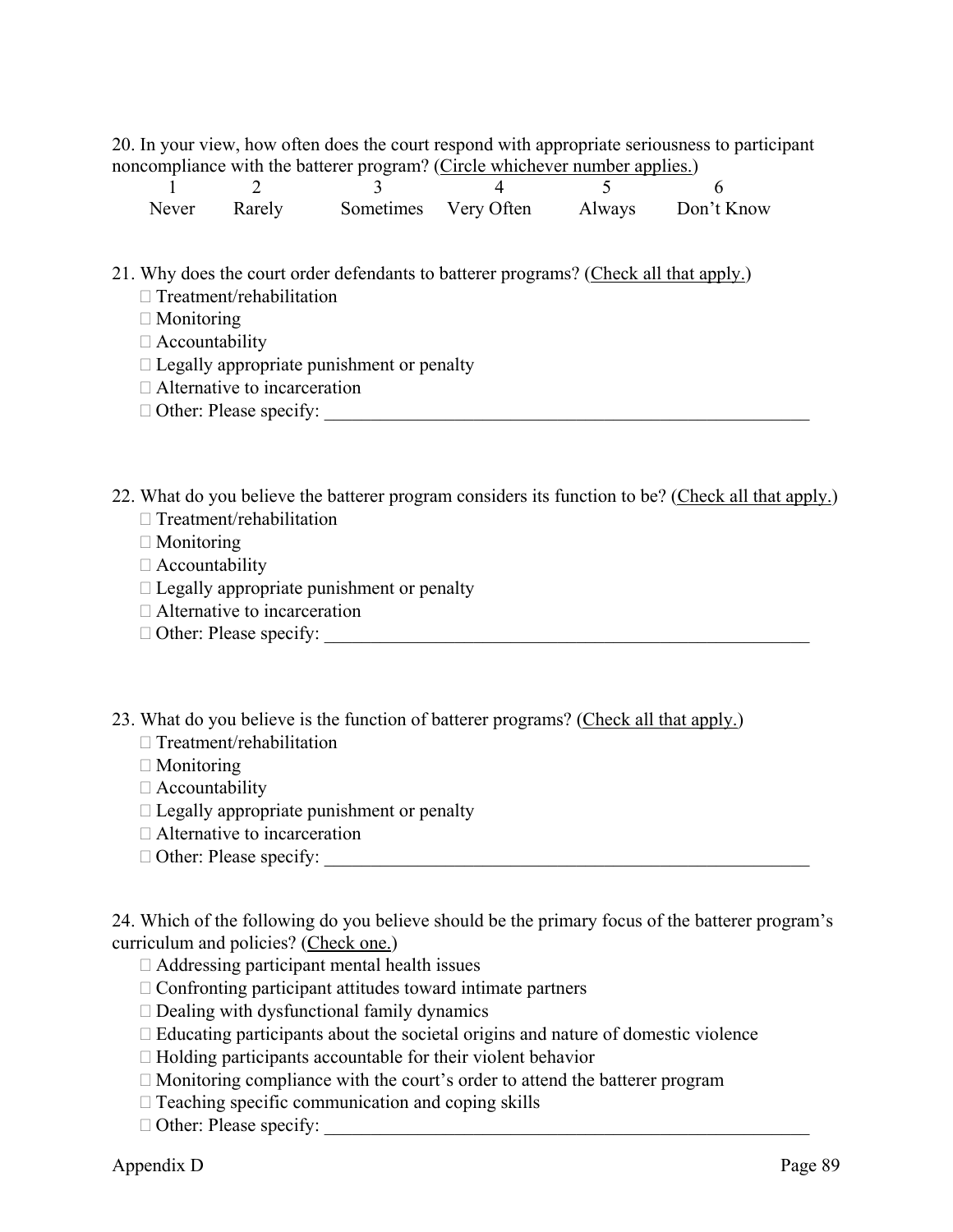25. Do the women that you serve make life or safety decisions based on their partner's participation in a batterer program?

- $\Box$  Yes
- $\Box$  No
- $\Box$  Sometimes
- $\Box$  Don't Know

26. Do you have any other comments about the court's response when defendants are noncompliant with a batterer program?

<u> 1989 - Johann John Stone, markin sanat masjid ayyı bir alan bir alan bir alan bir alan bir alan bir alan bir</u>

<u> 1989 - Johann Stoff, amerikansk politiker (d. 1989)</u>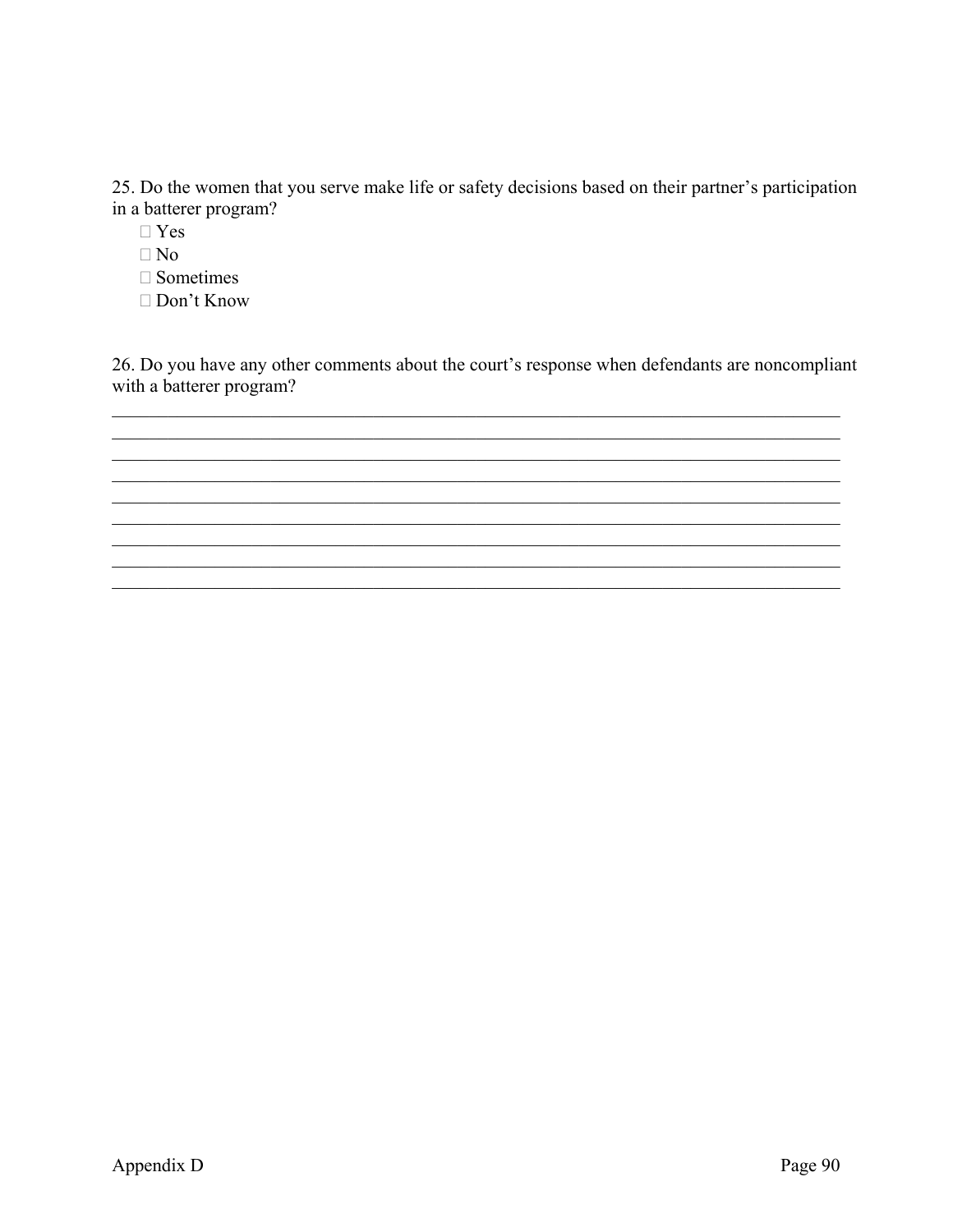## **Appendix E Preliminary Letter and Survey**

March 22, 2005

Dear Batterer Program Director:

We are conducting a study funded by the National Institute of Justice of the U.S. Department of Justice. The purpose of the study is to obtain answers to two questions: To what extent are courts using batterer programs to hold offenders accountable pre- and post-disposition? And are courts enforcing their mandates when offenders are noncompliant?

As a first step, we are surveying batterer programs in every state. In the second step, we will select three to five communities (including a court, battered women's program and batterer program in each community) in your state for a more in-depth national survey. We greatly appreciate your assistance by completing our initial questions. Please have the staff member with the most experience with your batterer program complete the survey and return the second page of this letter in the enclosed envelope.

By answering our questions, you are agreeing to allow us to use the information in the study. All identifying information, such as your name and organization, will remain confidential. That information is for research purposes only and will not be included in any project reports. The information will not be disclosed to anyone outside of research staff, and all requests for the disclosure of identifying information will be denied. Research staff will use your name and the other contact information exclusively for follow-up correspondence.

The questions in this initial survey are brief and straightforward, including general questions about your program's policies and about the courts or battered women's agencies with which you interact. None of the questions concern information about specific participants enrolled in your program. Your participation will greatly help us to understand how batterer programs are used in communities across the county.

Thank you for completing the survey. If you would like to learn more about the study or if you have any questions, please feel free to contact any of us at the e-mail addresses below or to call Michael Rempel at 212-373-1681.

Sincerely,

Michael Rempel Phyllis B. Frank Chris O'Sullivan, Ph.D. Co-Principal Investigator Co-Principal Investigator Co-Principal Investigator Center for Court Innovation VCS Community Change Project Project Consultant New York, New York Rockland County, New York New York, New York rempelm@courtinnovation.org pbfrank@aol.com chris.osullivan@verizon.net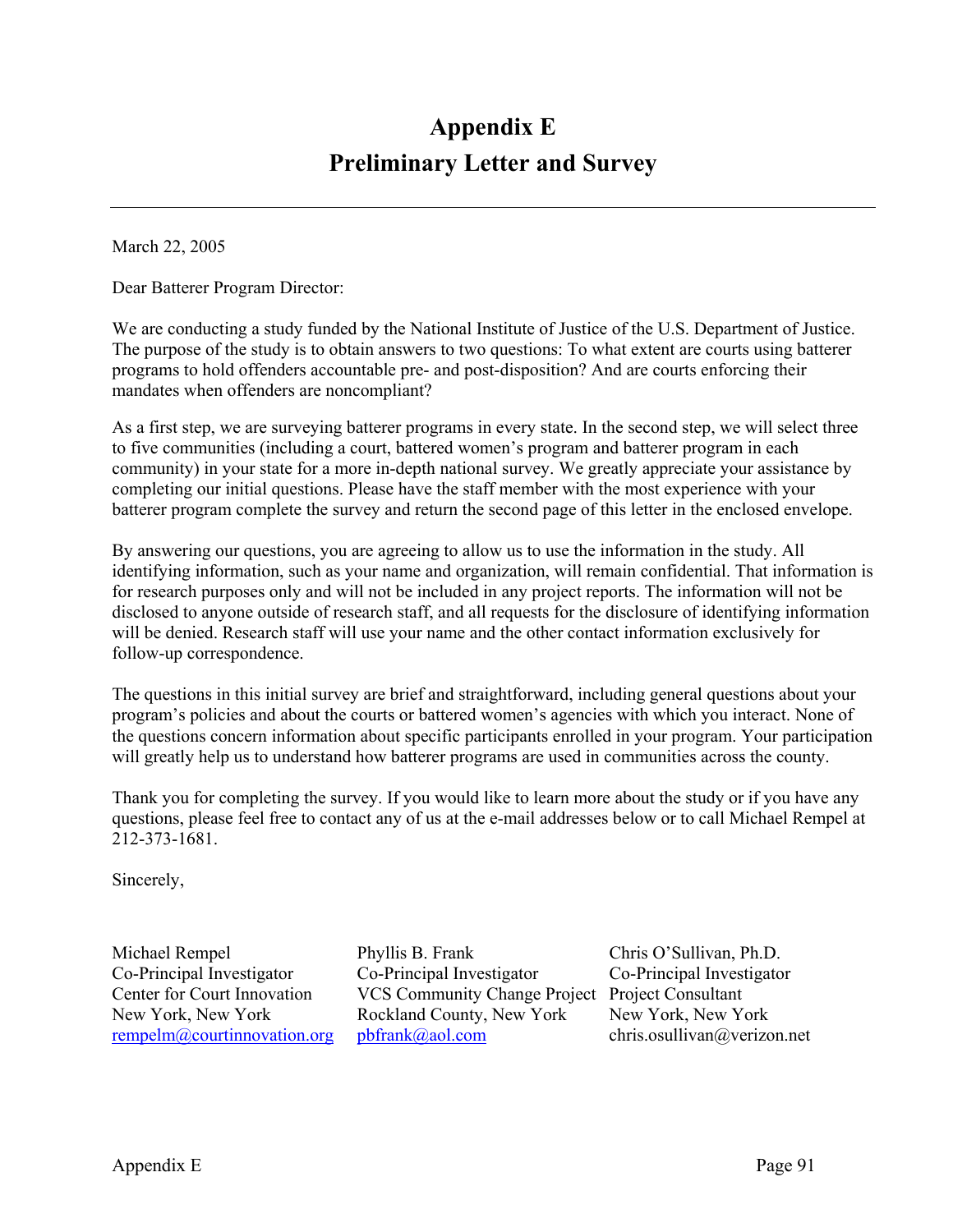#### **Preliminary Survey to Batterer Programs**

(Please return in the enclosed envelope.)

|                                    | 1. Does your batterer program include court-mandated domestic violence offenders? |
|------------------------------------|-----------------------------------------------------------------------------------|
| $Yes \rightarrow Please$ continue. | $No \rightarrow Thank$ you. <i>Please return this page in the envelope</i> .      |

- 2. *Approximately* how many court-mandated offenders are referred annually to your batterer program by each of the following? Please include your best *estimate* for all that apply. Criminal Court Family, Divorce, or Other Civil Court Probation Parole Parole Parole Parole Parole Parole Parole Parole Parole Parole Parole Parole Parole Parole Parole Parole Parole Parole Parole Parole Parole Parole Parole Parole Parole Parole Parole Parole Parole Parole Pa Other: Please specify \_\_\_\_\_\_\_\_\_\_\_\_\_\_\_\_\_\_\_\_\_\_\_\_\_\_\_\_\_\_\_\_\_\_\_\_\_\_\_\_\_\_\_\_\_\_\_\_\_\_\_\_\_\_
- 3. If you indicated above that you receive referrals from probation, does a court require the batterer program, or does probation initiate and enforce the mandate? Court/Judge Probation Don't Know

 $\mathcal{L}_\text{max} = \frac{1}{2} \sum_{i=1}^n \mathcal{L}_\text{max}(\mathbf{z}_i - \mathbf{z}_i)$ \_\_\_ \_\_\_\_\_\_\_\_\_\_\_\_\_\_\_\_\_\_\_\_\_\_\_\_\_\_\_\_\_\_\_\_\_\_\_\_\_\_\_\_\_\_\_\_\_\_\_\_\_\_\_\_\_\_\_\_\_\_\_\_\_\_\_\_\_\_\_\_\_\_\_\_\_\_\_\_\_\_\_\_\_\_

4. What is the name and address of the specific criminal court from which you receive the most referrals?

5. *Approximately* how many offenders are referred annually by this court to your batterer program?

- 6. Do criminal courts ever require batterers to attend your program prior to the final disposition of the case or only as part of the sentence after final disposition? Pre-Disposition Post-Disposition Both
- 7. Is there a battered women's or victim assistance agency that serves domestic violence victims in your community? Yes No What is the name, address and phone number of that agency?
- 8. Would you be able to answer an online survey?

Yes: e-mail address\_\_\_\_\_\_\_\_\_\_\_\_\_\_\_\_\_\_\_\_\_\_\_\_\_\_\_\_\_\_\_\_\_\_\_\_\_\_\_\_\_\_\_\_\_\_\_\_\_\_\_\_\_ No

 $\mathcal{L}_\mathcal{L} = \{ \mathcal{L}_\mathcal{L} = \{ \mathcal{L}_\mathcal{L} = \{ \mathcal{L}_\mathcal{L} = \{ \mathcal{L}_\mathcal{L} = \{ \mathcal{L}_\mathcal{L} = \{ \mathcal{L}_\mathcal{L} = \{ \mathcal{L}_\mathcal{L} = \{ \mathcal{L}_\mathcal{L} = \{ \mathcal{L}_\mathcal{L} = \{ \mathcal{L}_\mathcal{L} = \{ \mathcal{L}_\mathcal{L} = \{ \mathcal{L}_\mathcal{L} = \{ \mathcal{L}_\mathcal{L} = \{ \mathcal{L}_\mathcal{$  $\_$ 

May we have your name and telephone number so that we can contact you regarding participation in the national survey?

 Name: Organization: Address: Phone Number: E-mail:

*Thank you again for responding to this survey.* 

 **I am not interested in participating in this study. Please remove me from your mailing list. -> Please return this page in the envelope. Thank you.**

Appendix E Page 92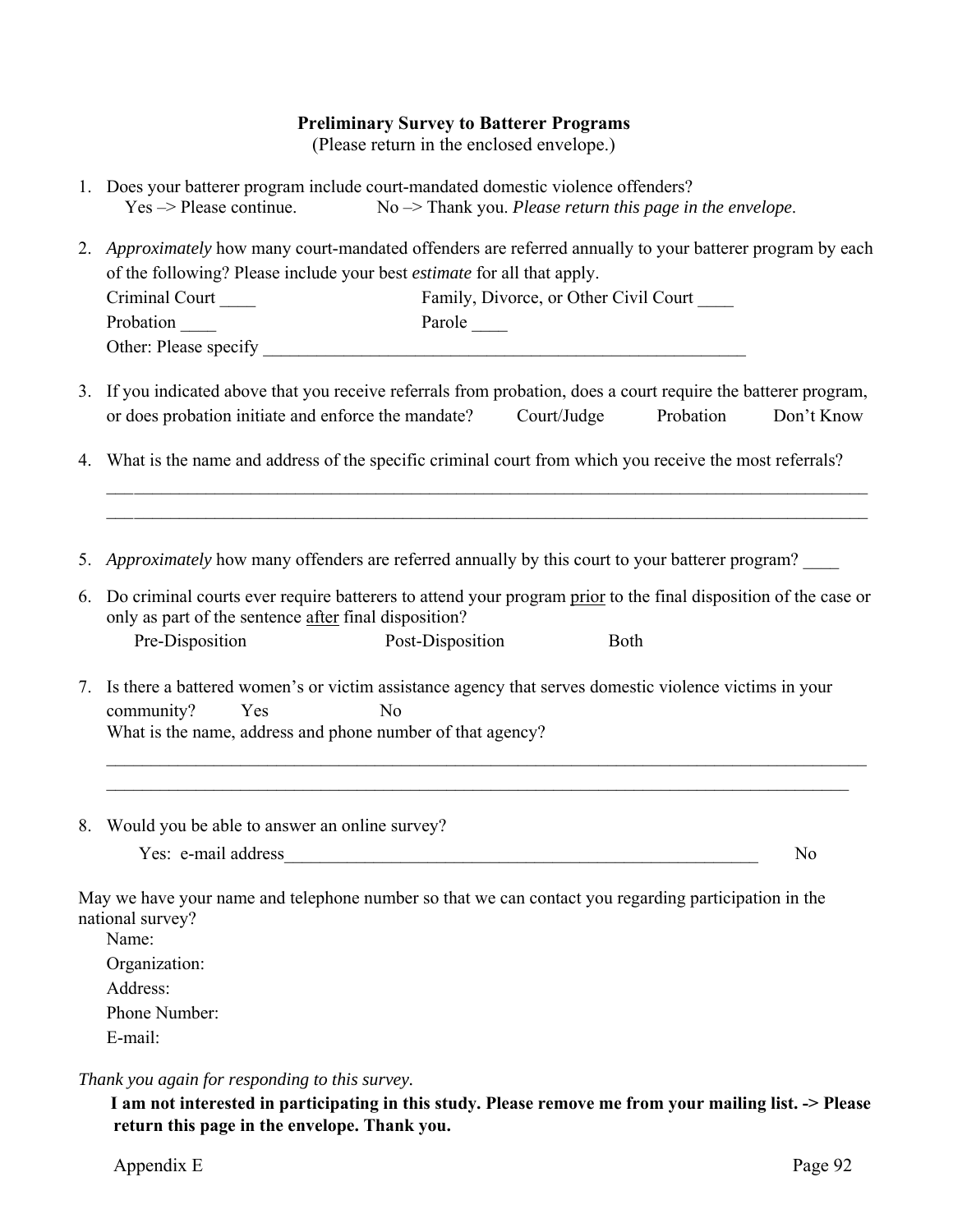# **Appendix F Letter to Batterer Program Respondents**

January 20, 2006

Dear Program Director:

We are conducting a study funded by the National Institute of Justice of the U.S. Department of Justice. The purpose of the study is to find out if courts are using batterer programs to hold domestic violence defendants accountable. We are particularly interested in the court's response when domestic violence defendants in intimate partner cases are noncompliant with batterer program requirements.

We are surveying three to five communities in each of the fifty states; within each, we are seeking the perspective of a court, batterer program, and domestic violence victim assistance agency.

Since your program is one of those selected from across the country, we would greatly appreciate it if you could ensure that the survey is completed at your earliest convenience. Most of the questions concern your program's policies and practices and interactions with criminal courts. A few questions also pertain to your perceptions of the court's use and enforcement of batterer program orders. Therefore, we suggest that the staff member respond who has the greatest familiarity with these issues. The survey does not ask for any information about specific defendants in your program, nor are we asking for personal information other than the name, organizational affiliation, and contact information of the person completing the survey.

We provide details on how to complete the online survey below. Please let us know if completing a hard copy would be easier, and we will mail one to you right away.

To complete the online survey:

- 1. Go to the Internet address listed below.
- 2. Enter the unique password that has been assigned to your court.

Internet address: **http://websurveyor.net/wsb.dll/28263/battererprogram.htm**  Password: **bpxxx**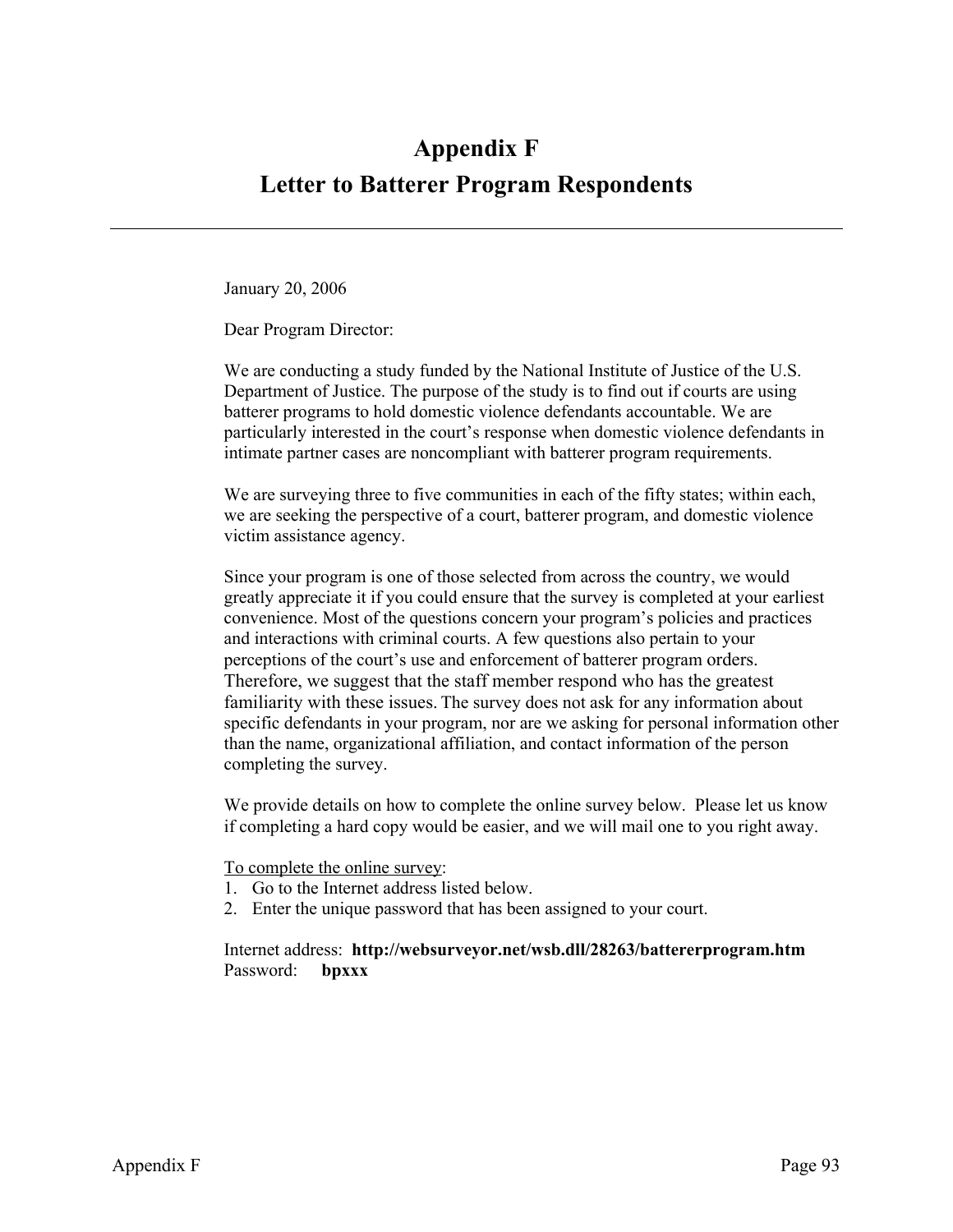Confidentiality: By completing our survey, you are agreeing to allow us to use the information you provide in the study. All identifying information such as your name and contact information will remain strictly confidential. That information is for research purposes only and will not be included in any project reports. The information will not be disclosed to anyone outside of research staff, and all requests for the disclosure of identifying information will be denied.

The surveys are hosted by WebSurveyor, a company which provides online survey services. They will only access your surveys for purposes of backup or troubleshooting. In addition, research staff will use your name and contact information exclusively for follow-up correspondence. Surveys have been encrypted with Secure Sockets Layer (SSL), a network protocol that secures your survey and connection to the hosting service to ensure that the data you provide is only viewable by project research staff, not by anyone else on the internet.

Additionally, please note that no one else answering the survey has the same password, which guarantees that no other respondent can view your answers. Further, your answers will be stored in a database protected from unauthorized access by network firewalls.

Benefits: Your participation in this study will help to produce a national portrait of how courts are using batterer programs. The information will assist courts, batterer programs, and victim assistance agencies throughout the country in constructing more effective responses to domestic violence.

Questions? If you would like to learn more about the study or if you have any questions, including technical questions related to completing the web-based survey, please feel free to contact any of us at the e-mail addresses below, or call Melissa Labriola at (212) 373-1693.

#### **Thank you very much for completing this survey!**

Sincerely,

| Michael Rempel, Principal Investigator      | Melissa Labriola, Project Director                    |
|---------------------------------------------|-------------------------------------------------------|
| Center for Court Innovation                 | Center for Court Innovation                           |
| New York, New York                          | New York, New York                                    |
| rempelm@courtinnovation.org                 | mlabriol@courts.state.ny.us                           |
| Phyllis B. Frank, Co-Principal Investigator | Chris S. O'Sullivan, Ph.D., Co-Principal Investigator |
| <b>VCS Community Change Project</b>         | Project Consultant                                    |
| Rockland County, New York                   | New York, New York                                    |
| $pbf{}$ frank@aol.com                       | chris.osullivan@verizon.net                           |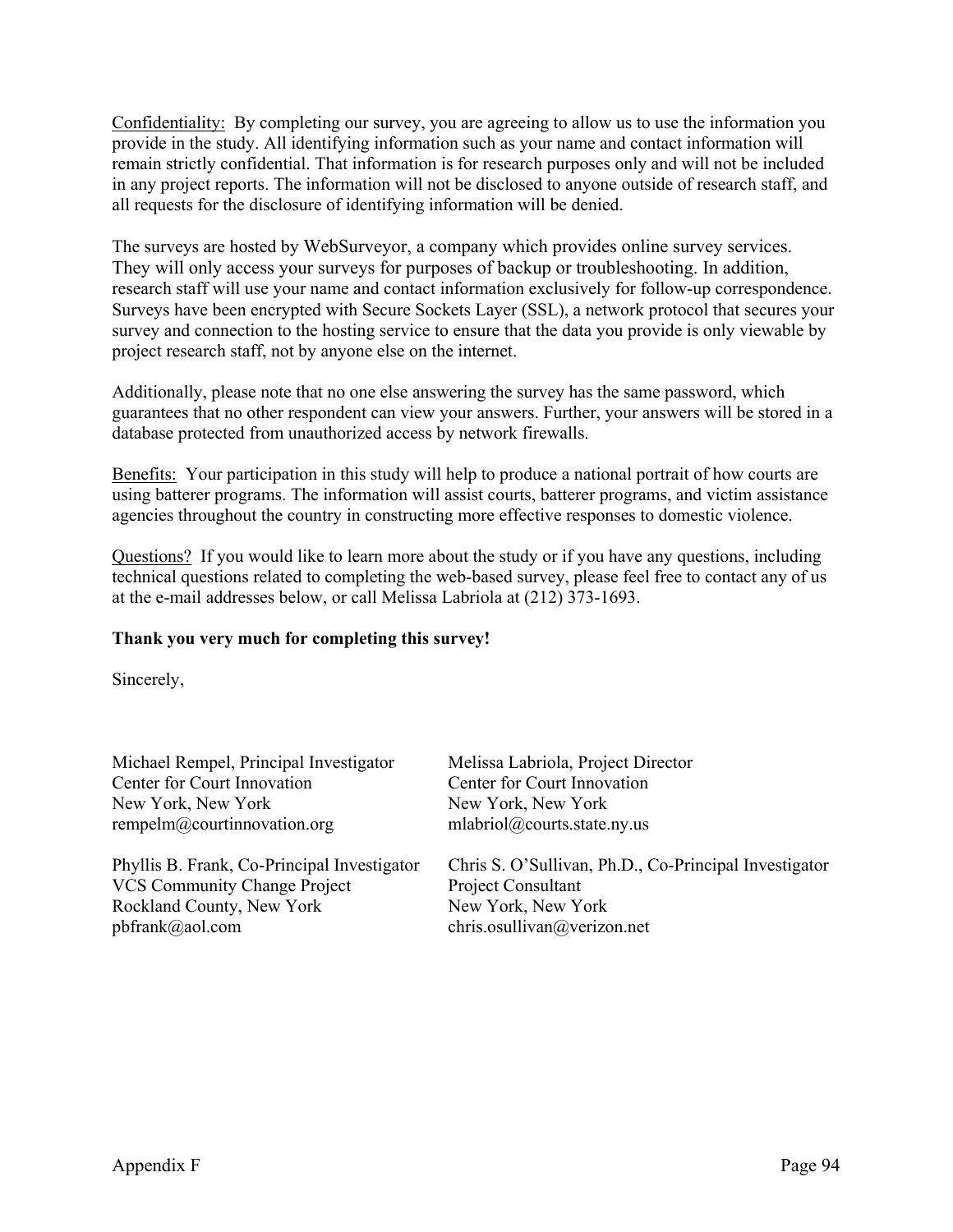**Appendix G Results for Additional Response Bias Analyses** 

| $-5 < 10 * 0 = 05$<br>Note: Sample sizes for certain specific question items are slightly lower than what is indicated at the top of each column, due to missing data.<br>** $p < 01$ *** $p < .001$ (2-tailed t-test) | Court allows advocates to participate in court proceedings (y/n)<br>Court provides office space for advocates (y/n)<br>Court encourages advocates to sit in court (y/n)<br>Court facilitates contact between victims and advocates (y/n)<br>Court encourages victims to seek advocacy services (y/n) | How often court responds with appropriate seriousness<br>Does court respond consistently to noncompliance (y/n)<br>How often court imposes sanctions in response to noncompliance | 2. Comparison of Responses from the Same<br>Community on the Victim Agency Survey | How satisfied is the court with the quality and accuracy of reports<br>How satisfied is the court with the timeliness of reports | How often court imposes sanctions in response to noncompliance<br>How often court re-sentences to jail<br>Does court respond consistently to noncompliance (y/n) | 2. Comparison of Responses from the Same<br>Community on the Court Survey | How often court responds with appropriate seriousness<br>Does court respond consistently to noncompliance (yr) | How often court imposes sanctions in response to noncompliance<br>How often court imposes sanctions in response to termination<br>How often court re-sentences to jail | 1. Comparison of Responses from the Same<br>Community on the Batterer Program Survey | Sample Size                             | Survey Response Status | Survey                               |
|------------------------------------------------------------------------------------------------------------------------------------------------------------------------------------------------------------------------|------------------------------------------------------------------------------------------------------------------------------------------------------------------------------------------------------------------------------------------------------------------------------------------------------|-----------------------------------------------------------------------------------------------------------------------------------------------------------------------------------|-----------------------------------------------------------------------------------|----------------------------------------------------------------------------------------------------------------------------------|------------------------------------------------------------------------------------------------------------------------------------------------------------------|---------------------------------------------------------------------------|----------------------------------------------------------------------------------------------------------------|------------------------------------------------------------------------------------------------------------------------------------------------------------------------|--------------------------------------------------------------------------------------|-----------------------------------------|------------------------|--------------------------------------|
|                                                                                                                                                                                                                        |                                                                                                                                                                                                                                                                                                      | 690<br>သ<br>ပ<br>3.4                                                                                                                                                              |                                                                                   | 2.5<br>2.6                                                                                                                       | 3.260<br>4.1                                                                                                                                                     |                                                                           |                                                                                                                |                                                                                                                                                                        |                                                                                      | $\frac{z}{\parallel}$<br>$-189$         | Responders             | Program Respond?<br>Did the Batterer |
|                                                                                                                                                                                                                        |                                                                                                                                                                                                                                                                                                      | 0.61<br>α.<br>5<br>3,7                                                                                                                                                            |                                                                                   | 2.4                                                                                                                              | $\begin{array}{c} 3.2 \\ 2.9 \\ 2.3 \end{array}$                                                                                                                 |                                                                           |                                                                                                                |                                                                                                                                                                        |                                                                                      | $N = 7$                                 | Responders<br>Non-     |                                      |
|                                                                                                                                                                                                                        | 22:0<br>0.49<br>$0.42$<br>0.64<br>0.51                                                                                                                                                                                                                                                               | 85.0<br>ပ္ပ                                                                                                                                                                       |                                                                                   |                                                                                                                                  |                                                                                                                                                                  |                                                                           | 0.71<br>ς<br>Ω                                                                                                 | $\overline{2}.7$<br>3.5<br>ین<br>ن                                                                                                                                     |                                                                                      | $N = 132$                               | Responders             | Did the Criminal Court               |
|                                                                                                                                                                                                                        | 0.61<br>3.4<br>0.55<br>0.58<br>0.64                                                                                                                                                                                                                                                                  | 3.400.60                                                                                                                                                                          |                                                                                   |                                                                                                                                  |                                                                                                                                                                  |                                                                           | 0.60<br>ς<br>Ω                                                                                                 | 2.7<br>3.5<br>ပ<br>က                                                                                                                                                   |                                                                                      | $N = 128$                               | Responders<br>Non-     | Respond?                             |
|                                                                                                                                                                                                                        |                                                                                                                                                                                                                                                                                                      |                                                                                                                                                                                   |                                                                                   |                                                                                                                                  | 4.33000                                                                                                                                                          |                                                                           |                                                                                                                | 3<br>3 3 2 4 5 9<br>3 3 9 7 9 9                                                                                                                                        |                                                                                      | z<br>$\mathsf{II}%$<br>$\overline{180}$ | Responders             |                                      |
|                                                                                                                                                                                                                        |                                                                                                                                                                                                                                                                                                      |                                                                                                                                                                                   |                                                                                   |                                                                                                                                  | $4.38$<br>0.98                                                                                                                                                   |                                                                           |                                                                                                                | ین<br>ن                                                                                                                                                                |                                                                                      | $N = 100$                               | Responders<br>Non-     | Did the Victim Agency<br>Respond?    |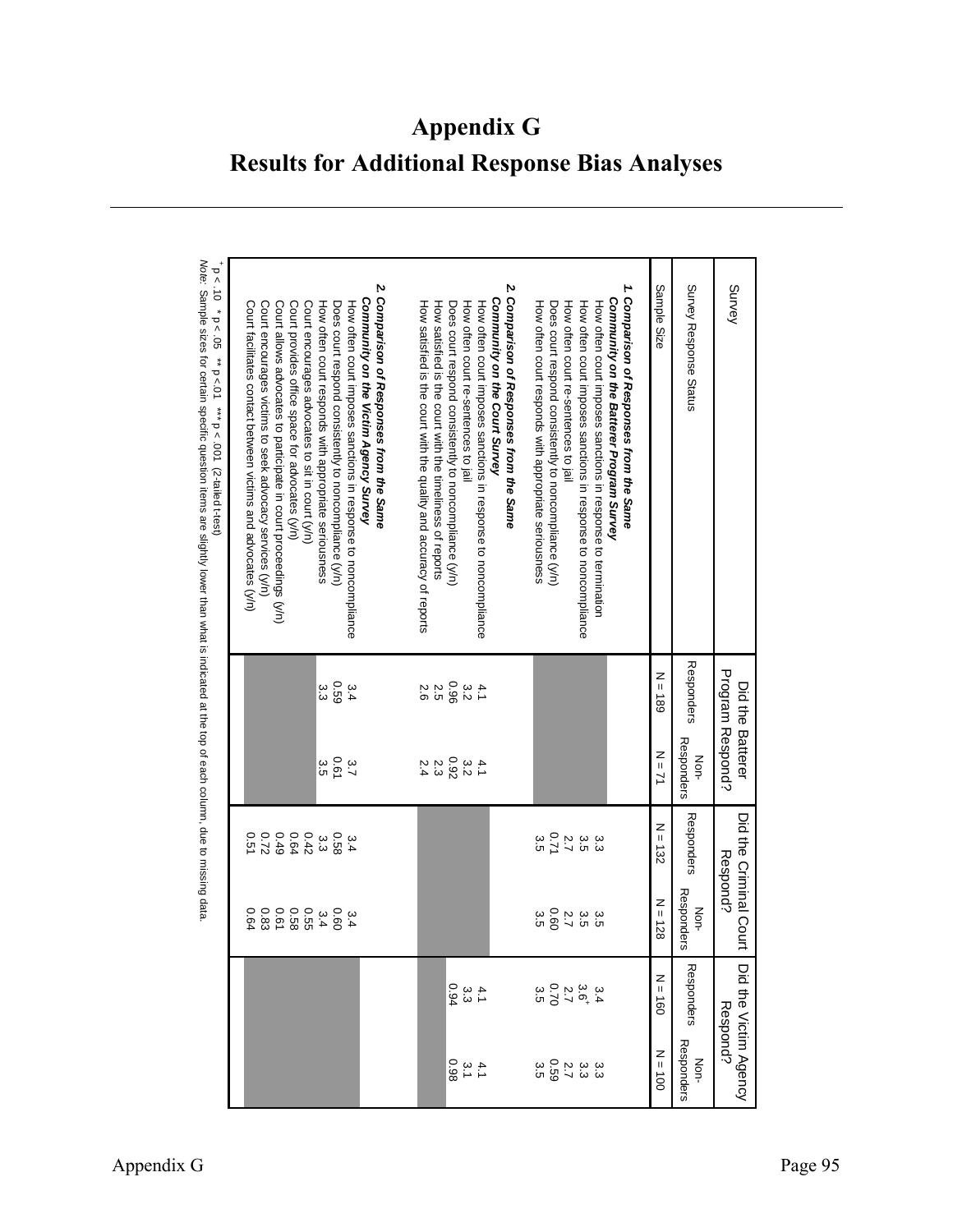# **Appendix H State Laws, Regulations and Standards**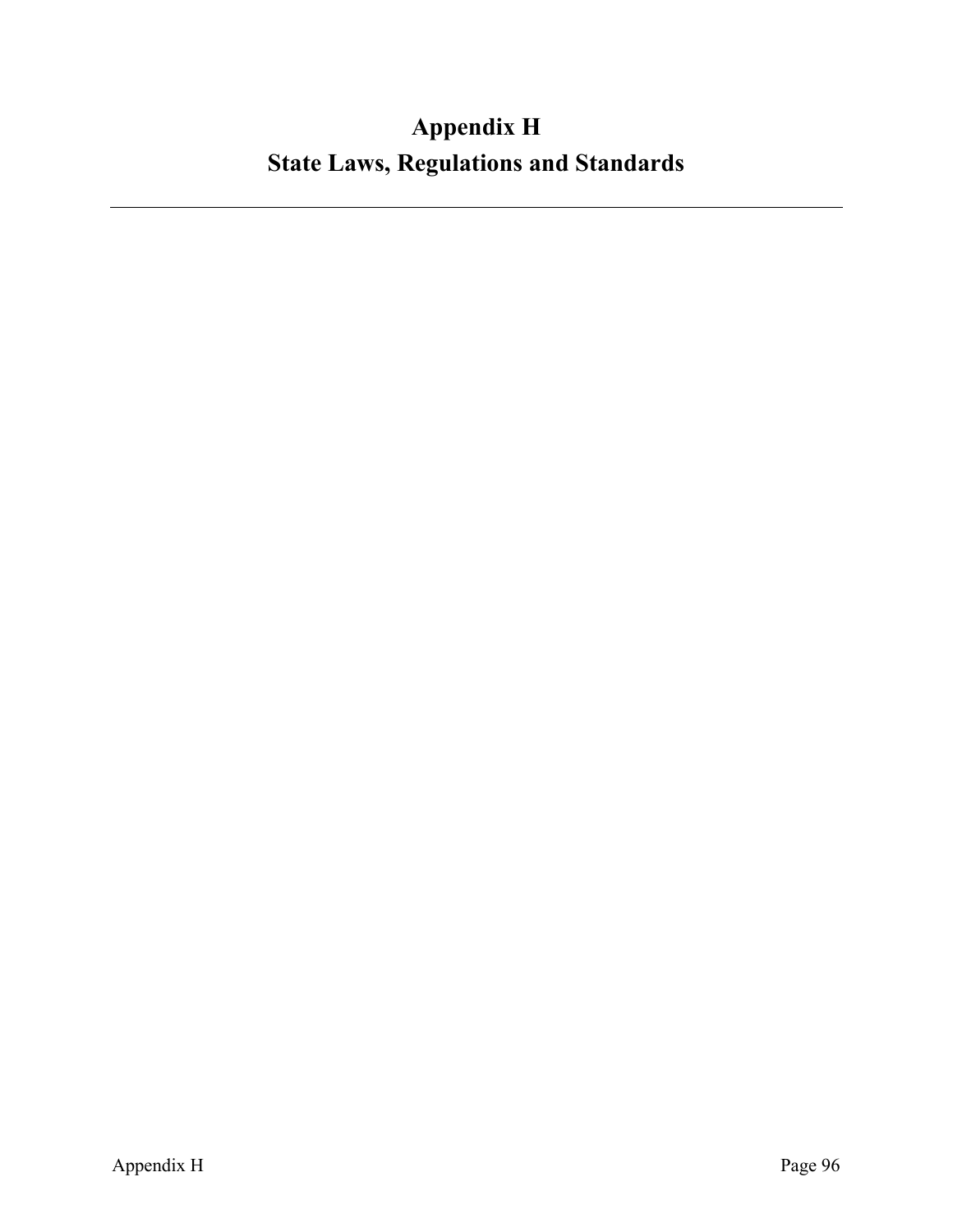| <b>State</b> | <b>Type of Standards</b> | Legislation | Type of<br><b>Offense</b><br><b>Mandated to</b><br>bp | <b>Mandatory/Voluntary</b><br>(standards for program) | <b>Mandatory/Voluntary</b><br><b>Standards</b><br>(program for offenders)                                                              |                                                                                                                                                                                                             | <b>Specified Court/Probation</b><br>involvement                                                                                                                                                                                                                               |  |
|--------------|--------------------------|-------------|-------------------------------------------------------|-------------------------------------------------------|----------------------------------------------------------------------------------------------------------------------------------------|-------------------------------------------------------------------------------------------------------------------------------------------------------------------------------------------------------------|-------------------------------------------------------------------------------------------------------------------------------------------------------------------------------------------------------------------------------------------------------------------------------|--|
| <b>AZ</b>    | Certification            | Legislation | Misd                                                  | Mandatory                                             | Mandatory for court-ordered<br>offenders                                                                                               | Certification allows<br>programs to receive<br>license                                                                                                                                                      | Required to notify court in writing<br>if client has not reported for<br>admission, is ineligible, is<br>admitted, is<br>voluntarily/involuntarily<br>discharged, is noncompliant, or<br>completes treatment.                                                                 |  |
| <b>CO</b>    | Certification            | Legislation |                                                       | Mandatory for court-ordered<br>programs               | <b>Certification allows</b><br>Mandatory for court-ordered<br>programs to be placed on<br>offenders<br>an "approved providers<br>list" |                                                                                                                                                                                                             | court-ordered referrals:<br>notification to probation<br>department/supervisory authority<br>of termination/completion of<br>program                                                                                                                                          |  |
| <b>ME</b>    | Certification            | Legislation | Up to judge                                           | Mandatory for court-ordered<br>programs               | Mandatory for court-ordered<br>offenders                                                                                               | Only certified programs<br>are able to provide<br>services to court ordered<br>batterers according to law.<br>The Maine DOC handles<br>certification of programs<br>as well as monitoring of<br>compliance. | Referred to programs by the<br>courts; program involvement w/<br>local law enforcement, judicial<br>system, health & human services,<br>schools; programs report status of<br>participant to court/probation.<br>Probation supervises the<br>condition to attend the program. |  |
| <b>MA</b>    | Certification            | Legislation |                                                       | Mandatory for court-ordered<br>programs               |                                                                                                                                        | Certification                                                                                                                                                                                               | Must report noncompliance to<br>court, report SA problem to<br>Probation Officer and court,<br>progress reports made to court to<br>determine probation status.                                                                                                               |  |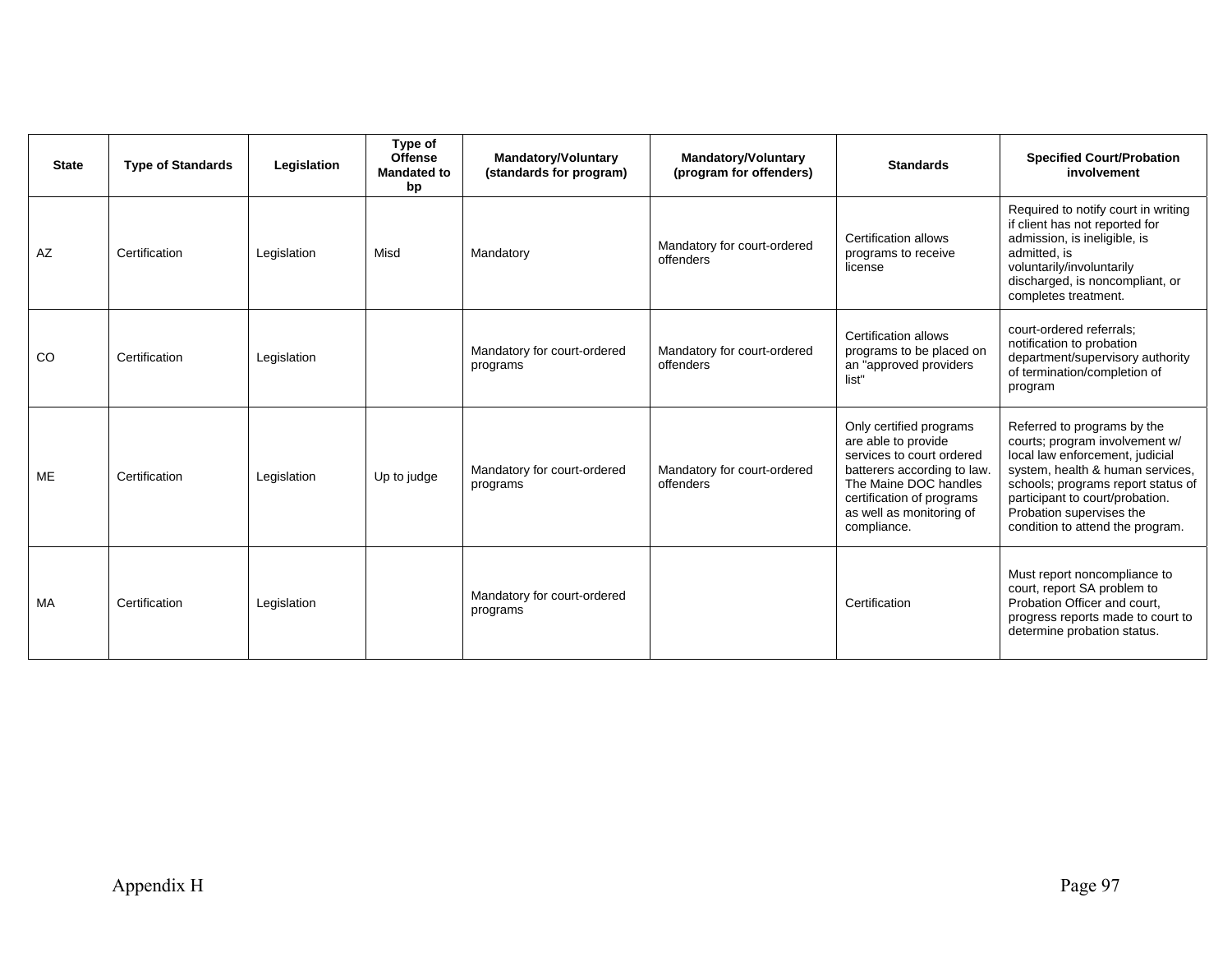| <b>State</b> | <b>Type of Standards</b>                                             | Legislation | Type of<br><b>Offense</b><br><b>Mandated to</b><br>bp | <b>Mandatory/Voluntary</b><br>(standards for program) | <b>Mandatory/Voluntary</b><br>(program for offenders) | <b>Standards</b>                                                                                                                                                                                                                                                                                                          | <b>Specified Court/Probation</b><br>involvement                                                                                                                                                                                                                                                                      |
|--------------|----------------------------------------------------------------------|-------------|-------------------------------------------------------|-------------------------------------------------------|-------------------------------------------------------|---------------------------------------------------------------------------------------------------------------------------------------------------------------------------------------------------------------------------------------------------------------------------------------------------------------------------|----------------------------------------------------------------------------------------------------------------------------------------------------------------------------------------------------------------------------------------------------------------------------------------------------------------------|
| <b>NV</b>    | Certification                                                        | Legislation | No specific                                           | Mandatory for court-ordered<br>programs               | Mandatory for all convicted of<br>domestic battery    | Created by legislation, a<br>committee created the<br>standards as regulations<br>and as a way to monitor<br>program compliance.<br>Standards are used to<br>certify programs which<br>can then used by the<br>court, but programs that<br>are not certified can still<br>exist, they just won't be<br>used by the court. | Standards specify that programs<br>must maintain open<br>communication with appropriate<br>agencies, and documentation<br>must be provided to prove that<br>ongoing communication is<br>occurring. Contact with court<br>officials is also required and<br>requires documentation as proof<br>that this is going on. |
| OK           | Certification                                                        | Legislation | No specific                                           | Mandatory for all programs                            | Mandatory for court-ordered<br>offenders              | Certification standards<br>which focus on victim<br>safety like notification of<br>termination of program                                                                                                                                                                                                                 | Varies by county                                                                                                                                                                                                                                                                                                     |
| <b>TX</b>    | Certification                                                        | Legislation |                                                       | Mandatory for funded<br>programs                      |                                                       | Standards by which<br>program must operate in<br>order to receive funding                                                                                                                                                                                                                                                 | develop collaborative<br>relationships w/ criminal justice,<br>judicial system - increase court<br>referrals, refer persons eliminated<br>from program                                                                                                                                                               |
| FL           | Certification/<br>minimum standards                                  | Legislation | Individual<br>basis                                   | Mandatory                                             | Individual basis, not<br>mandatory                    | Certification procedures<br>and minimum standards<br>for batterer programs                                                                                                                                                                                                                                                | court, self, and employer referral                                                                                                                                                                                                                                                                                   |
| <b>WA</b>    | Minimum standards,<br>Certification,<br>Accountability<br>quidelines | Legislation |                                                       | Mandatory for all programs                            |                                                       | Minimum standards,<br>Certification, purpose is to<br>hold perpetrators<br>accountable                                                                                                                                                                                                                                    | court orders for perpetrator<br>treatment                                                                                                                                                                                                                                                                            |
| ID           | Requirements and<br><b>General Ethical</b><br><b>Standards</b>       | Legislation | Up to judge                                           | Mandatory for court-ordered<br>and funded programs    | Up to judge, not mandatory                            | Requirements for staff<br>and treatment providers,<br><b>General Ethical</b><br>Standards, Programs that<br>follow standards are<br>certified, some receive<br>funding, those that are<br>certified are placed on list<br>given to courts                                                                                 | Not specified within standards, but<br>person within court deals with<br>programs                                                                                                                                                                                                                                    |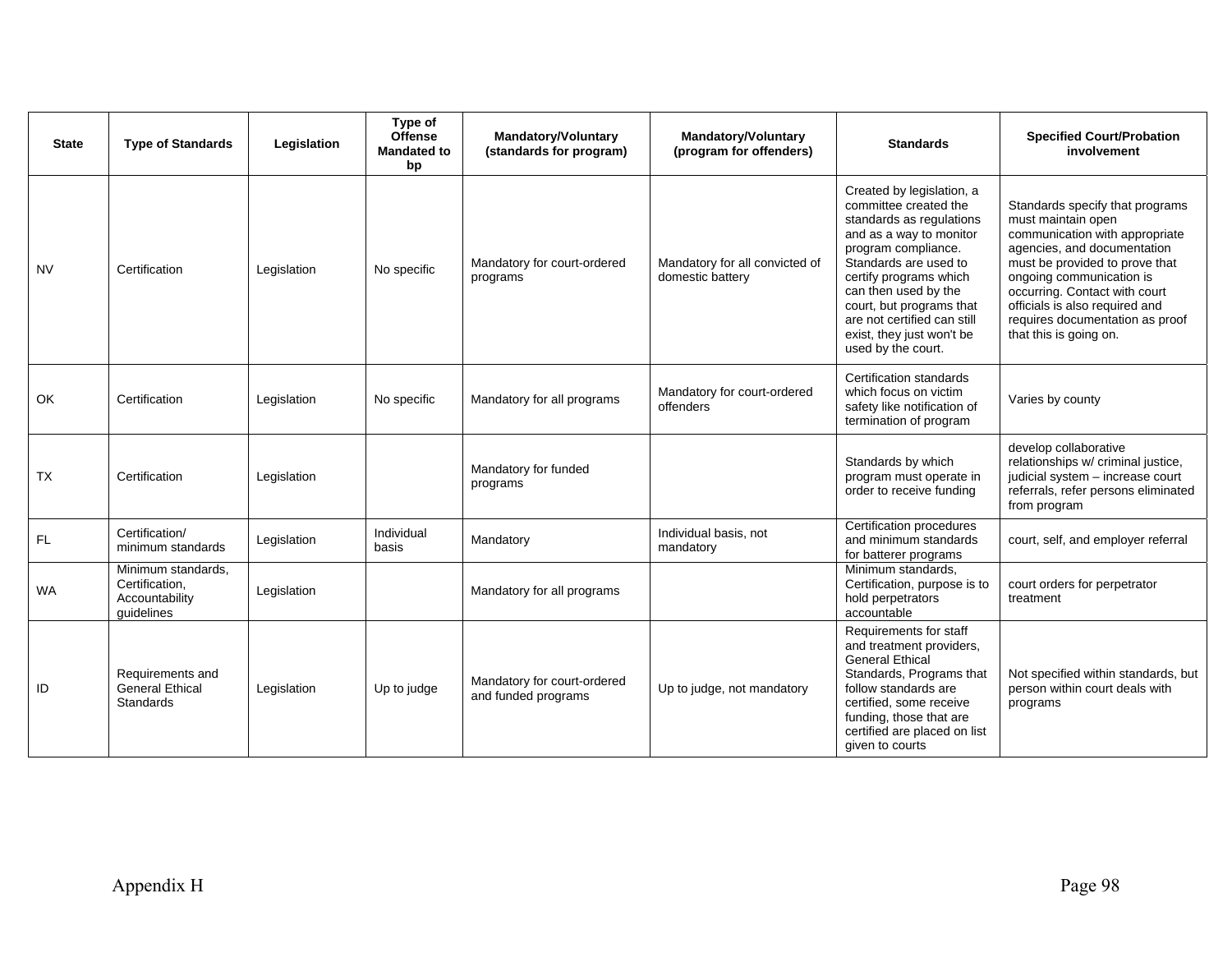| <b>State</b> | <b>Type of Standards</b>     | Legislation                | Type of<br><b>Offense</b><br><b>Mandated to</b><br>bp | <b>Mandatory/Voluntary</b><br>(standards for program) | <b>Mandatory/Voluntary</b><br>(program for offenders) | <b>Standards</b>                                                                                                                                                                                                    | <b>Specified Court/Probation</b><br>involvement                                                                                                                                                                                                                                                                                                                                                                                                                                                                                                                              |
|--------------|------------------------------|----------------------------|-------------------------------------------------------|-------------------------------------------------------|-------------------------------------------------------|---------------------------------------------------------------------------------------------------------------------------------------------------------------------------------------------------------------------|------------------------------------------------------------------------------------------------------------------------------------------------------------------------------------------------------------------------------------------------------------------------------------------------------------------------------------------------------------------------------------------------------------------------------------------------------------------------------------------------------------------------------------------------------------------------------|
| UT           | <b>Treatment Guidelines</b>  | Legislation                |                                                       | Mandatory for all programs                            |                                                       | <b>Treatment Guidelines</b>                                                                                                                                                                                         | court-ordered into treatment or<br>volunteer; those who do not pass<br>screening referred back to court<br>for alternative disposition; written<br>procedures for notifying courts                                                                                                                                                                                                                                                                                                                                                                                           |
| CA           | Certification (by<br>county) | Legislation (by<br>county) | Misd, Felony                                          | Differs by county                                     | Mandatory for court-ordered<br>offenders              | Certification (by county)                                                                                                                                                                                           | LA County: written referrals from<br>probation, courts permitting<br>enrollment; provide to<br>probation/courts progress reports<br>every 3 mos. or as ordered;<br>immediate reports if program<br>finds defendant unsuitable; proof<br>of enrollment w/in 30 days of<br>conviction/ San Diego County: if<br>probation granted, or execution or<br>imposition of sentence is<br>suspended, defendant must<br>complete program; notification of<br>disposition/plan to referral source<br>- Probation Officer, Prosecuting<br>District Attorney, Prosecuting City<br>Attorney |
| IL           | <b>Best practices</b>        | No legislation             | No specific                                           | Mandatory for court-ordered<br>programs               | Depends on judicial district                          | Criteria for staff of<br>program, and Illinois Dept.<br>of Human Services: Best<br><b>Practices for Domestic</b><br>Violence and Substance<br><b>Abuse Services</b>                                                 | expected that providers accept<br>majority of court referrals (as<br>conditions of sentencing rather<br>than diversion)                                                                                                                                                                                                                                                                                                                                                                                                                                                      |
| <b>AL</b>    | Certification                | No legislation             |                                                       | Mandatory for court-ordered<br>programs               |                                                       | Programs that are<br>approved by the<br>committee are placed on<br>a list of certified programs<br>that is sent to all Circuit.<br>District, Municipal and<br>Juvenile Court Judges for<br>their use in sentencing. | Written notice to courts of<br>perpetrator noncompliance;<br>whenever action to limit/deny<br>admission to program, or<br>revoke/refuse certification<br>renewal, written notice made to<br>referring courts, probation officers<br>and Alabama Coalition Against<br>Domestic Violence. Program<br>needs to contact the court to<br>establish a procedure for prompt<br>reporting to the program.                                                                                                                                                                            |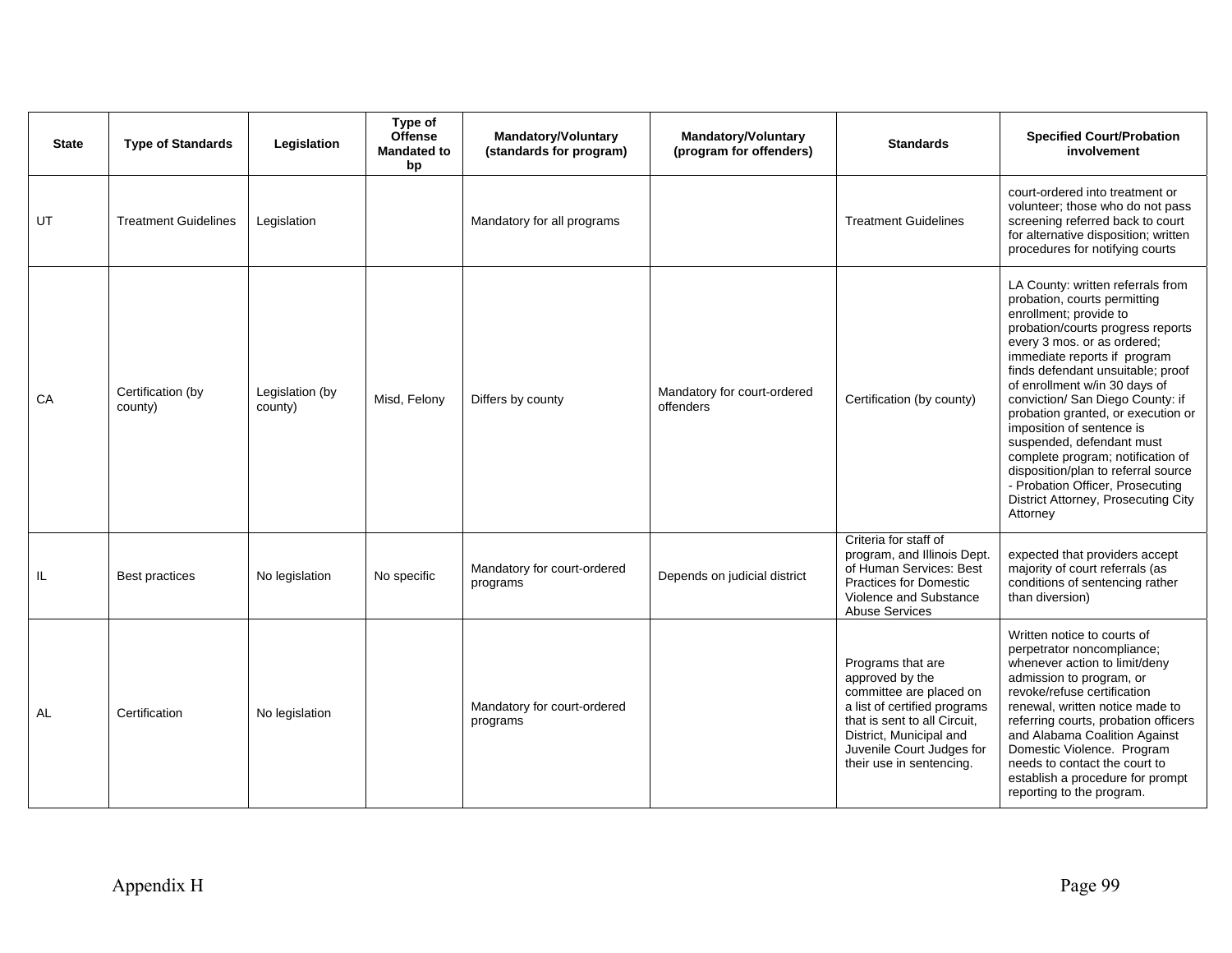| <b>State</b> | <b>Type of Standards</b>                                                                     | Legislation    | Type of<br><b>Offense</b><br><b>Mandated to</b><br>bp | <b>Mandatory/Voluntary</b><br>(standards for program) | <b>Mandatory/Voluntary</b><br>(program for offenders)                      | <b>Standards</b>                                                                                                                                                                                                                                                                                                                                                                                                                                          | <b>Specified Court/Probation</b><br>involvement                                                                                                                                                                                                                                                                                                                                                                                                                                                                                            |
|--------------|----------------------------------------------------------------------------------------------|----------------|-------------------------------------------------------|-------------------------------------------------------|----------------------------------------------------------------------------|-----------------------------------------------------------------------------------------------------------------------------------------------------------------------------------------------------------------------------------------------------------------------------------------------------------------------------------------------------------------------------------------------------------------------------------------------------------|--------------------------------------------------------------------------------------------------------------------------------------------------------------------------------------------------------------------------------------------------------------------------------------------------------------------------------------------------------------------------------------------------------------------------------------------------------------------------------------------------------------------------------------------|
| AK           | Certification                                                                                | No legislation |                                                       | Mandatory for funded<br>programs                      | Mandatory for court-ordered<br>offenders                                   | Programs that fit<br>standards can be either<br>certified or both certified<br>and funded.                                                                                                                                                                                                                                                                                                                                                                | open communication & working<br>relationships w/ court system,<br>probation, law enforcement                                                                                                                                                                                                                                                                                                                                                                                                                                               |
| <b>DE</b>    | Certification                                                                                | No legislation | No specific                                           | Voluntary                                             | Diversion program mandatory<br>for first offenders, otherwise<br>Voluntary | Programs apply to<br>become certified and the<br>application is reviewed by<br>a panel appointed by the<br>Domestic Violence<br>Coordinating Council (a<br>state agency). BIPs do not<br>need to be certified in<br>order to operate.                                                                                                                                                                                                                     | Program mandated as a condition<br>of supervision and as a condition<br>of an Order of Protection, unless<br>the court makes written factual<br>findings in its judgment or order<br>finding that domestic violence<br>intervention would be<br>inappropriate in that particular<br>case. Court must order a<br>psychosocial assessment upon a<br>second conviction for a domestic<br>violence crime. A minimum<br>probation term of one year should<br>be ordered by the court so as to<br>allow the offender to complete the<br>program. |
| KY           | Certification                                                                                | No legislation |                                                       | Mandatory for funded<br>programs                      |                                                                            | Certification                                                                                                                                                                                                                                                                                                                                                                                                                                             |                                                                                                                                                                                                                                                                                                                                                                                                                                                                                                                                            |
| MI           | Certification, Ethics<br>and accountability<br>guidelines, minimum<br>levels of intervention | No legislation |                                                       | Voluntary                                             |                                                                            | Purposes of Standards:<br>Ethical and accountable<br>intervention systems,<br>framework for use of<br>batterer intervention as<br>part of coordinated<br>community response to<br>behavior, establish<br>minimum level of<br>intervention, enhance<br>public awareness, assist<br>in helping judges and<br>others identify batterer<br>intervention programs that<br>are reliable, provide public<br>and court with realistic<br>expectations of service. | referred as condition of probation                                                                                                                                                                                                                                                                                                                                                                                                                                                                                                         |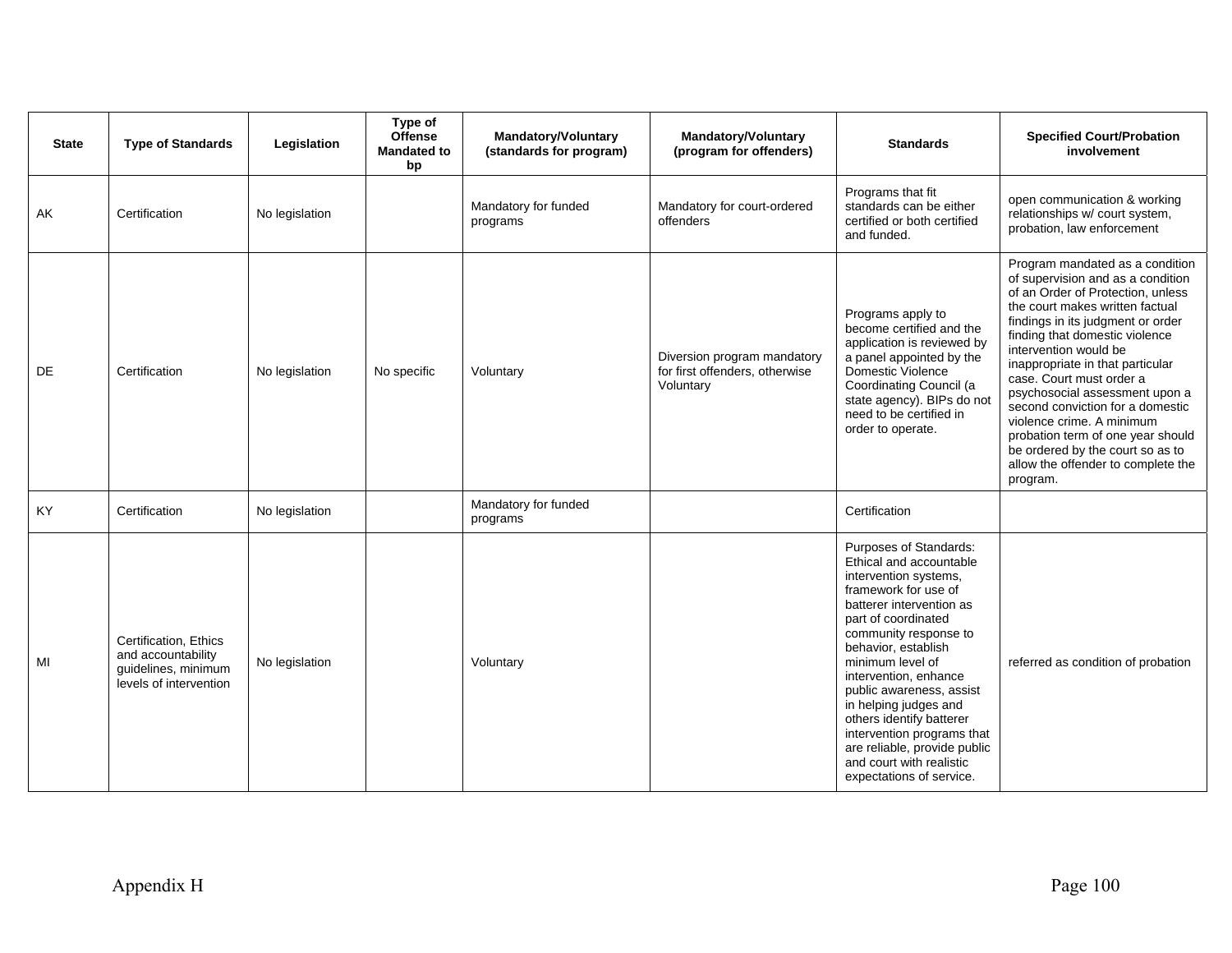| <b>State</b> | <b>Type of Standards</b>                                                           | Legislation    | Type of<br><b>Offense</b><br><b>Mandated to</b><br>bp | <b>Mandatory/Voluntary</b><br>(standards for program) | <b>Mandatory/Voluntary</b><br>(program for offenders) | <b>Standards</b>                                                                                                                                                                                                                                                                                                                                                                                                                                       | <b>Specified Court/Probation</b><br>involvement                                                                                                                                   |
|--------------|------------------------------------------------------------------------------------|----------------|-------------------------------------------------------|-------------------------------------------------------|-------------------------------------------------------|--------------------------------------------------------------------------------------------------------------------------------------------------------------------------------------------------------------------------------------------------------------------------------------------------------------------------------------------------------------------------------------------------------------------------------------------------------|-----------------------------------------------------------------------------------------------------------------------------------------------------------------------------------|
| IA           | Ethics and<br>Accountability<br>Guidelines,<br>Guidelines for<br>program structure | No legislation |                                                       | Mandatory for funded<br>programs                      |                                                       | <b>Ethics and Accountability</b><br>Guidelines, Guidelines for<br>program structure                                                                                                                                                                                                                                                                                                                                                                    | courts, correctional institutions or<br>Judicial District Dept. of<br>Correctional Services; institutional<br>counselors; voluntary participants<br>or from other referral source |
| HI           | Guideline for<br>intervention                                                      | No legislation |                                                       | Voluntary                                             |                                                       | Guideline for intervention                                                                                                                                                                                                                                                                                                                                                                                                                             | establish working relationship w/<br>courts, esp. probation and family<br>service departments, and local<br>police departments                                                    |
| ${\sf OR}$   | Intervention strategy<br>practices guidelines                                      | No legislation |                                                       | Voluntary                                             |                                                       | Purpose - Ensure victim<br>safety and use of<br>appropriate intervention<br>strategy                                                                                                                                                                                                                                                                                                                                                                   |                                                                                                                                                                                   |
| LA           | Minimum Standards                                                                  | No legislation | No specific                                           | Voluntary                                             | Up to judge, not mandatory                            | The state of Louisiana has<br>no BIP standards, but the<br>Louisiana Coalition<br><b>Against Domestic</b><br>Violence has minimum<br>standards that are used<br>by its member programs<br>to assess local BIPs for<br>referrals.                                                                                                                                                                                                                       |                                                                                                                                                                                   |
| <b>NE</b>    | Model for<br>intervention,<br>Accountability<br>guidelines, minimum<br>standards   | No legislation |                                                       | Voluntary                                             |                                                       | Purposes of standards:<br>promote consistency of<br>services statewide and<br>provide process for<br>evaluation of services,<br>provide model for<br>intervention, challenge<br>beliefs of offenders so<br>they can see they are<br>accountable, establish<br>minimum level of<br>responsibility, enhance<br>public's awareness of dv,<br>remind providers that<br>intervention services are a<br>small but important part of<br>community strategies. |                                                                                                                                                                                   |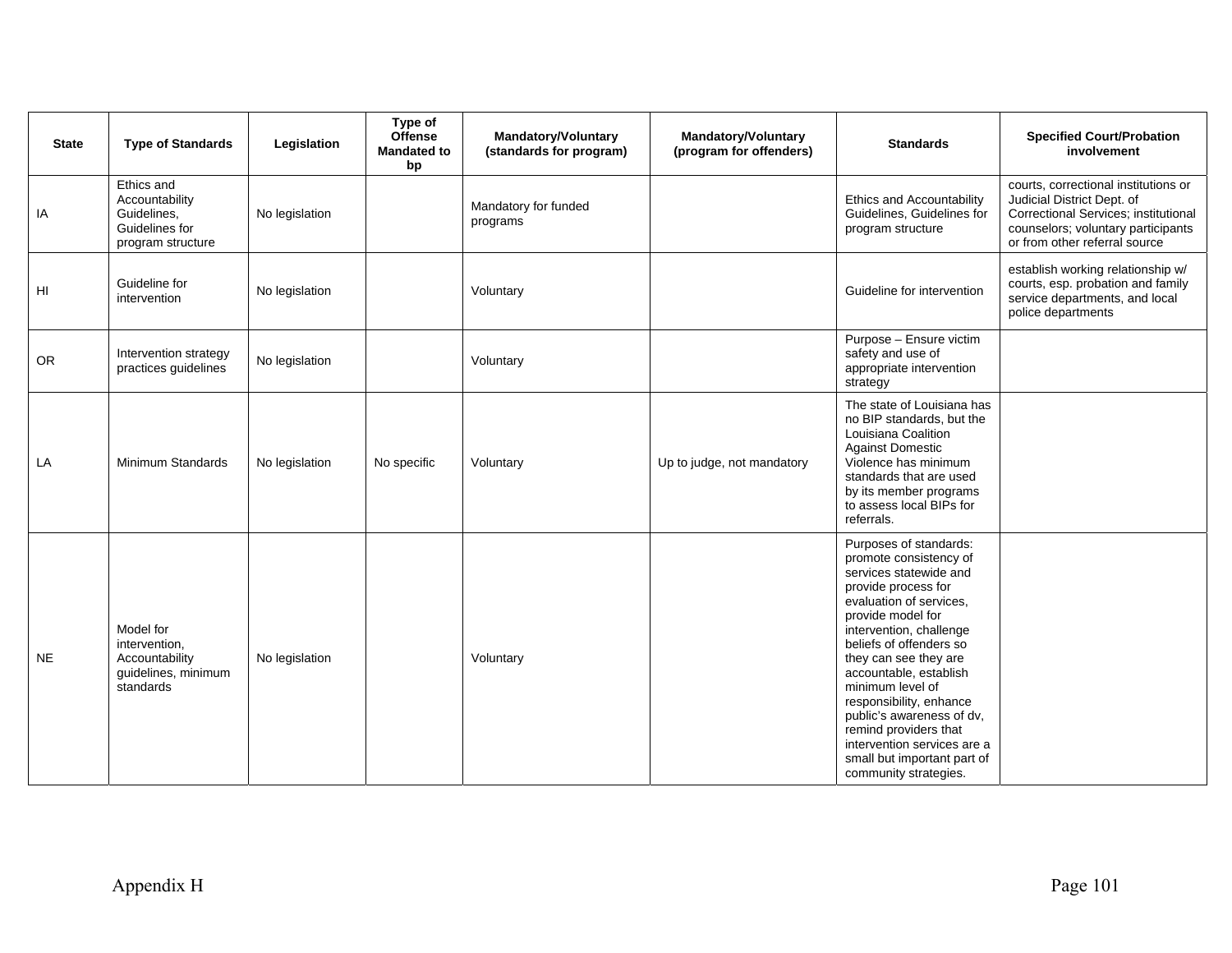| <b>State</b>   | <b>Type of Standards</b>                                      | Legislation    | Type of<br><b>Offense</b><br><b>Mandated to</b><br>bp | <b>Mandatory/Voluntary</b><br>(standards for program) | <b>Mandatory/Voluntary</b><br>(program for offenders)   | <b>Standards</b>                                                                                                                                                                                                                                                          | <b>Specified Court/Probation</b><br>involvement                                                                                                                                                                                               |
|----------------|---------------------------------------------------------------|----------------|-------------------------------------------------------|-------------------------------------------------------|---------------------------------------------------------|---------------------------------------------------------------------------------------------------------------------------------------------------------------------------------------------------------------------------------------------------------------------------|-----------------------------------------------------------------------------------------------------------------------------------------------------------------------------------------------------------------------------------------------|
| PA             | Model Program                                                 | No legislation |                                                       | Voluntary                                             |                                                         | Model Program                                                                                                                                                                                                                                                             | program responsible to justice<br>system - report status of<br>participant, warn of risks to victim,<br>provide training/technical<br>assistance to justice system;<br>court-mandated participants are<br>subject to formal contract w/ court |
| GA             | Model Protocol                                                | No legislation |                                                       | Voluntary                                             |                                                         | <b>Model Protocol</b>                                                                                                                                                                                                                                                     | program should not be in lieu of<br>criminal punishment                                                                                                                                                                                       |
| <b>MD</b>      | Recommended<br>Guidelines                                     | No legislation | No specific                                           | Voluntary                                             | Up to judge, not mandatory                              | Maryland has<br>recommended guidelines.                                                                                                                                                                                                                                   | Required to be accountable to<br>courts by notifying court of<br>participants' program status and<br>report potential problems in timely<br>manner                                                                                            |
| OH.            | <b>Suggested Guidelines</b><br>and practices                  | No legislation | No specific                                           | Voluntary                                             | Some judges require BIP for<br>DV offender, some do not | <b>Ohio Domestic Violence</b><br>Network developed<br>standards for BIPs, the<br>purposes of which include<br>a basis for evaluation of<br>programs, and guidelines<br>for the creation of a<br>written philosophy,<br>policies, procedures and<br>protocol for programs. | BIPs have to be accountable to<br>criminal justice system by actively<br>communicating w/ probation,<br>courts                                                                                                                                |
| R <sub>1</sub> | Suggested<br>Guidelines, Minimum<br>Standards of<br>practices | No legislation |                                                       | Voluntary                                             |                                                         | <b>Suggested Guidelines,</b><br>Minimum Standards of<br>practices                                                                                                                                                                                                         | court/probation referrals must<br>receive progress reports, must be<br>notified of batterer dismissal<br>immediately                                                                                                                          |
| WI             | Treatment and<br>practices guidelines                         | No legislation |                                                       | Mandatory for funded<br>programs                      |                                                         | Standards for state-<br>funded programs,<br>addresses treatment<br>approaches and practices                                                                                                                                                                               | report recurrence, threats,<br>violations                                                                                                                                                                                                     |
| <b>NY</b>      | Model program                                                 | No legislation |                                                       |                                                       |                                                         |                                                                                                                                                                                                                                                                           |                                                                                                                                                                                                                                               |
| VA             | Certification                                                 |                |                                                       |                                                       |                                                         | Certification                                                                                                                                                                                                                                                             |                                                                                                                                                                                                                                               |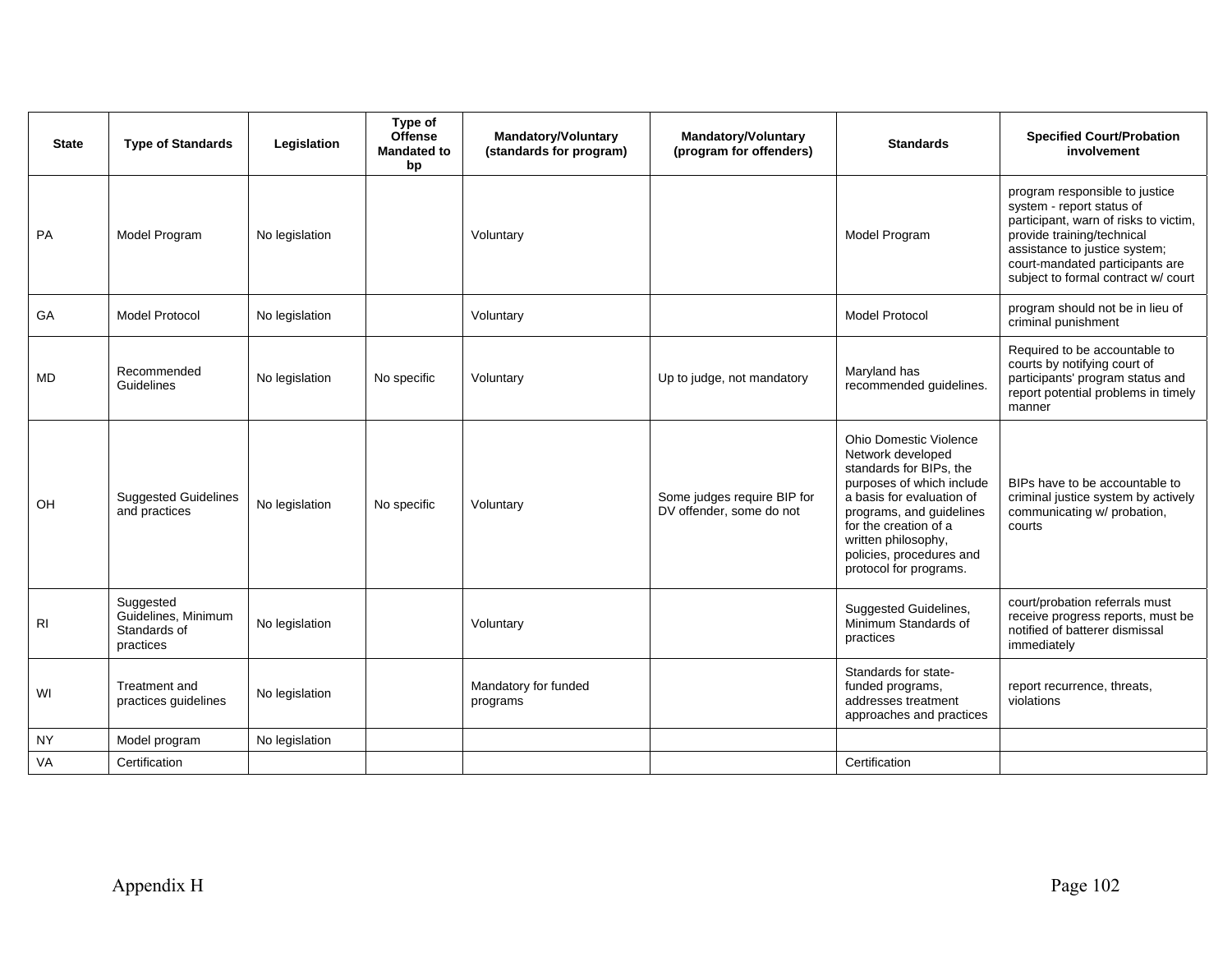| <b>State</b> | <b>Type of Standards</b>                                                                                                                        | Legislation | Type of<br><b>Offense</b><br><b>Mandated to</b><br>bp | <b>Mandatory/Voluntary</b><br>(standards for program) | <b>Mandatory/Voluntary</b><br>(program for offenders) | <b>Standards</b>                                                                                                                                                                               | <b>Specified Court/Probation</b><br>involvement                                                                                                                                                                                                                                 |
|--------------|-------------------------------------------------------------------------------------------------------------------------------------------------|-------------|-------------------------------------------------------|-------------------------------------------------------|-------------------------------------------------------|------------------------------------------------------------------------------------------------------------------------------------------------------------------------------------------------|---------------------------------------------------------------------------------------------------------------------------------------------------------------------------------------------------------------------------------------------------------------------------------|
| <b>TN</b>    | Certification,<br>Minimum Standards,<br>Monitoring Criteria,<br>Help Judges find<br>appropriate programs,<br>provide guidelines for<br>programs |             |                                                       |                                                       |                                                       | Certification, Minimum<br>Standards, Monitoring<br>Criteria, Help Judges find<br>appropriate programs,<br>provide guidelines for<br>programs, encourage<br>community and state-wide<br>efforts |                                                                                                                                                                                                                                                                                 |
| <b>ND</b>    | <b>Ethical Guidelines</b>                                                                                                                       |             |                                                       |                                                       |                                                       | <b>Ethical Guidelines</b>                                                                                                                                                                      | provide courts, probation/parole,<br>other referral agencies w/<br>information; obtain court orders &<br>treatment records; submit<br>participant progress reports;<br>document incidents                                                                                       |
| IN           | Ethics and<br>Accountability<br>Guidelines                                                                                                      |             |                                                       |                                                       |                                                       | <b>Ethics and Accountability</b><br>Guidelines                                                                                                                                                 | referrals made by Prosecutor's<br>Office as "last resort" - full<br>prosecution more appropriate in<br>other cases; diversion coordinator<br>acts as liaison between court and<br>service providers for purpose of<br>reporting defendants' participation<br>in batterer groups |
| <b>MN</b>    | Ethics and<br>accountability<br>guidelines, Guidelines<br>for best practices                                                                    |             |                                                       |                                                       |                                                       | Ethical and accountable<br>behavior guidelines,<br>Guidelines for best<br>practices                                                                                                            |                                                                                                                                                                                                                                                                                 |
| Missouri     | Guide for best<br>practices                                                                                                                     |             |                                                       |                                                       |                                                       | Guide for best practices                                                                                                                                                                       |                                                                                                                                                                                                                                                                                 |
| <b>WV</b>    | Intervention<br>Strategies/ practices                                                                                                           |             |                                                       |                                                       |                                                       | <b>Intervention Strategies</b>                                                                                                                                                                 |                                                                                                                                                                                                                                                                                 |
| KS           | Minimum Standards                                                                                                                               |             |                                                       |                                                       |                                                       | Kansas Essential<br><b>Elements and Standards</b><br>for Batterer Programs-<br>Minimum Standards                                                                                               |                                                                                                                                                                                                                                                                                 |
| MT           | Minimum Standards                                                                                                                               |             |                                                       |                                                       |                                                       | Minimum Standards                                                                                                                                                                              |                                                                                                                                                                                                                                                                                 |
| DC           | Minimum standards                                                                                                                               |             |                                                       |                                                       |                                                       | Minimum standards                                                                                                                                                                              |                                                                                                                                                                                                                                                                                 |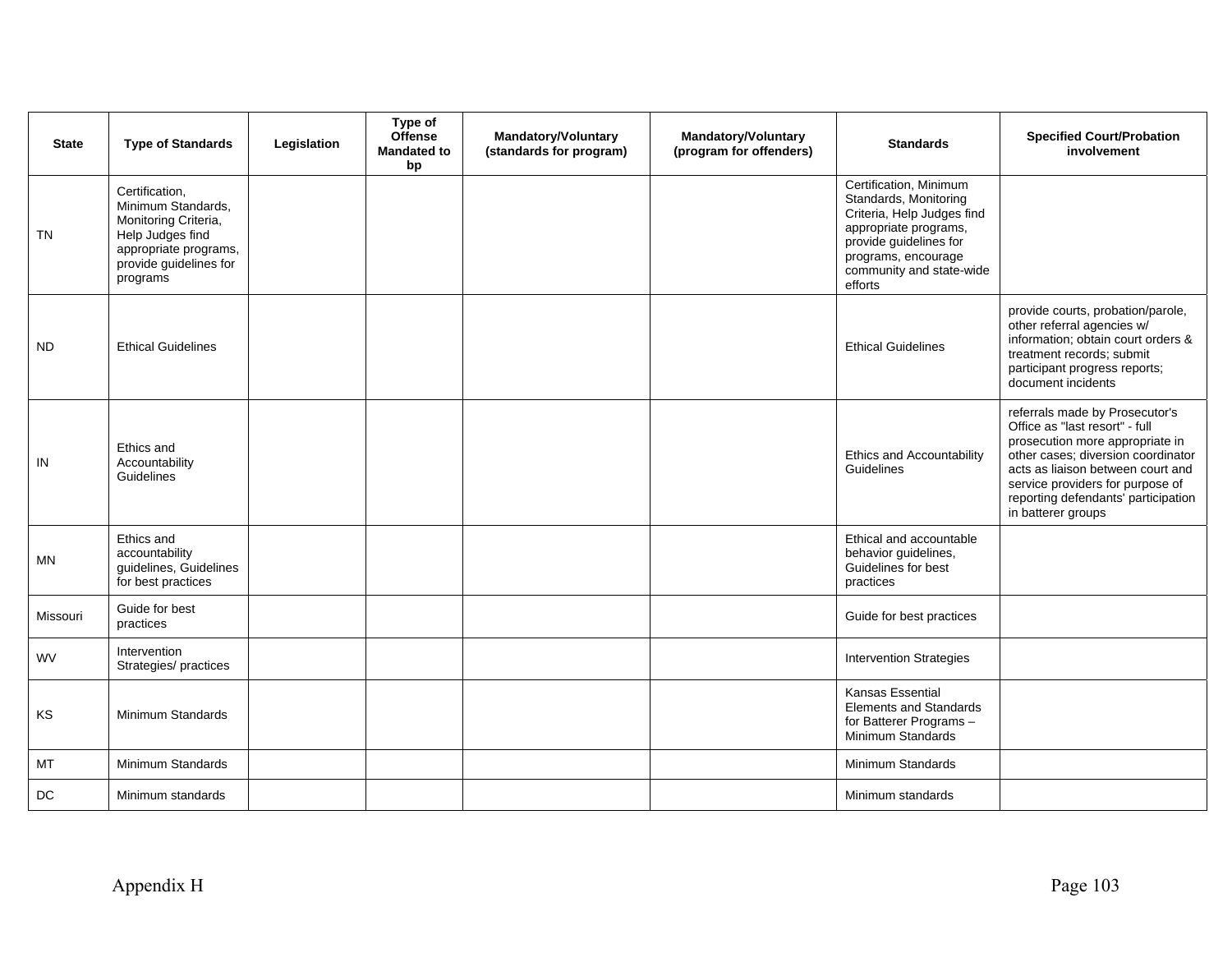| <b>State</b> | <b>Type of Standards</b>                            | Legislation | Type of<br><b>Offense</b><br><b>Mandated to</b><br>bp | <b>Mandatory/Voluntary</b><br>(standards for program) | <b>Mandatory/Voluntary</b><br>(program for offenders) | <b>Standards</b>                                                                                                                                                                                                                         | <b>Specified Court/Probation</b><br>involvement                                                                                                                                                  |
|--------------|-----------------------------------------------------|-------------|-------------------------------------------------------|-------------------------------------------------------|-------------------------------------------------------|------------------------------------------------------------------------------------------------------------------------------------------------------------------------------------------------------------------------------------------|--------------------------------------------------------------------------------------------------------------------------------------------------------------------------------------------------|
| NC           | Minimum standards of<br>practice                    |             |                                                       |                                                       |                                                       | Minimum standards of<br>practice                                                                                                                                                                                                         |                                                                                                                                                                                                  |
| AK           | No Standards                                        |             |                                                       |                                                       |                                                       |                                                                                                                                                                                                                                          |                                                                                                                                                                                                  |
| <b>CT</b>    | No Standards                                        |             |                                                       |                                                       |                                                       |                                                                                                                                                                                                                                          |                                                                                                                                                                                                  |
| <b>MS</b>    | No Standards                                        |             |                                                       |                                                       |                                                       |                                                                                                                                                                                                                                          |                                                                                                                                                                                                  |
| <b>NF</b>    | No Standards                                        |             |                                                       |                                                       |                                                       |                                                                                                                                                                                                                                          |                                                                                                                                                                                                  |
| SD           | No Standards                                        |             |                                                       |                                                       |                                                       |                                                                                                                                                                                                                                          |                                                                                                                                                                                                  |
| <b>WY</b>    | No Standards                                        |             |                                                       |                                                       |                                                       |                                                                                                                                                                                                                                          |                                                                                                                                                                                                  |
| <b>NM</b>    | Overall quality<br>standards,<br>accountability     |             |                                                       |                                                       |                                                       | Intent of standards is to<br>ensure overall quality and<br>consistency for service<br>providers, makes victim<br>safety first priority,<br>establishes accountability<br>for offenders and<br>promotes coordinated<br>community response |                                                                                                                                                                                                  |
| VT           | Quality guidelines,<br>accountability<br>guidelines |             | Misd                                                  |                                                       |                                                       | Guidelines for<br>effectiveness,<br>consistency, and quality in<br>order to hold perpetrators<br>accountable                                                                                                                             | refer first-time misdemeanor<br>offenders, allow certain offenders<br>in as part of bail release condition,<br>voluntary participants included<br>(but held accountable as ordered<br>offenders) |
| SC           | Quality standards                                   |             |                                                       |                                                       |                                                       | Quality standards                                                                                                                                                                                                                        |                                                                                                                                                                                                  |
| <b>NH</b>    | Standards                                           |             |                                                       |                                                       |                                                       | Standards                                                                                                                                                                                                                                |                                                                                                                                                                                                  |